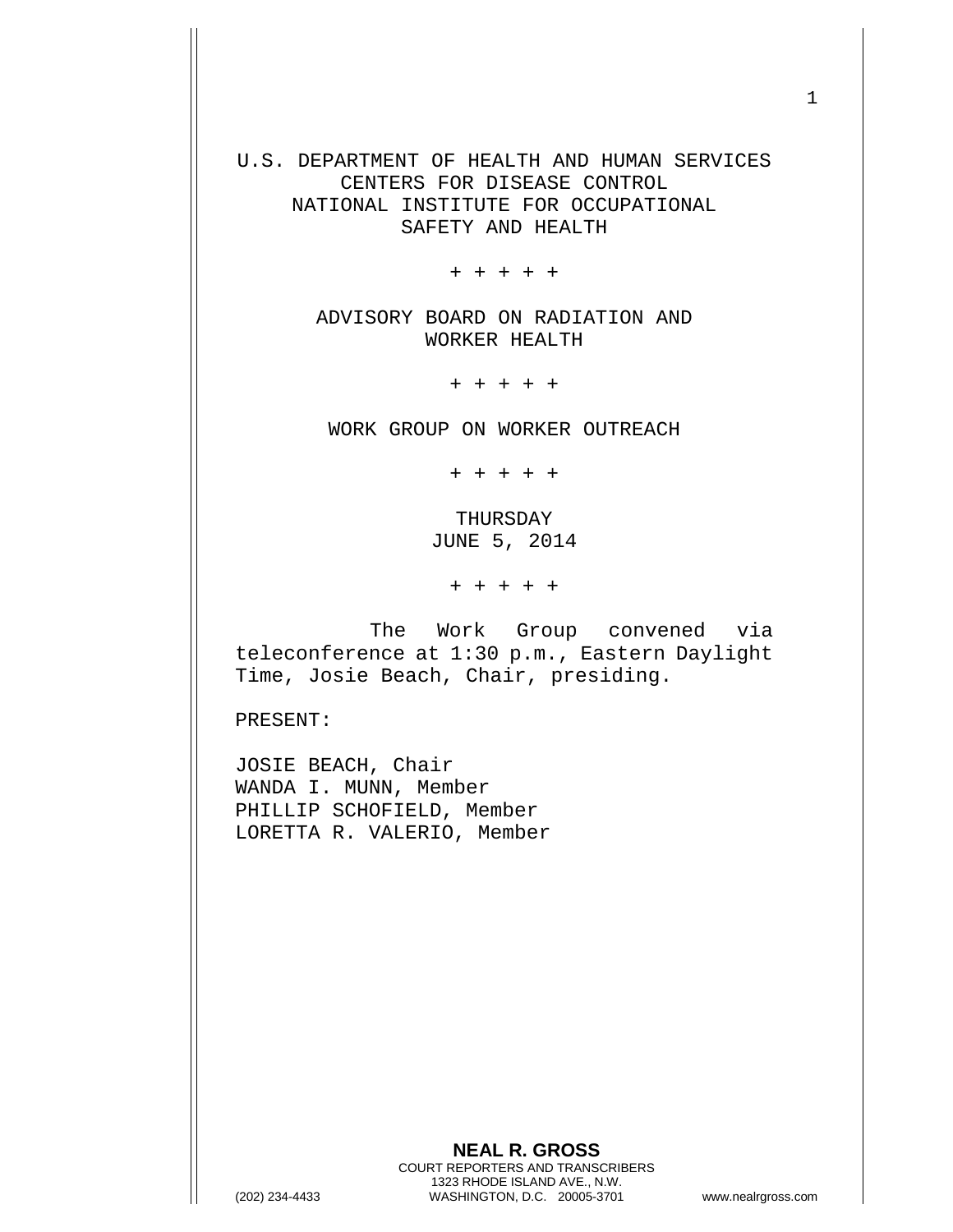ALSO PRESENT:

TED KATZ, Designated Federal Official LYNN AYERS, SC&A MARY ELLIOTT, ATL JOE FITZGERALD, SC&A J.J. JOHNSON, DCAS STU HINNEFELD, DCAS MARK LEWIS, ATL VERNON McDOUGALL, ATL DAN McKEEL CHRISTOPHER MILES, ORAU Team DAN STEMPHLEY, ORAU Team DONALD STEWART, ORAU Team JOHN STIVER, SC&A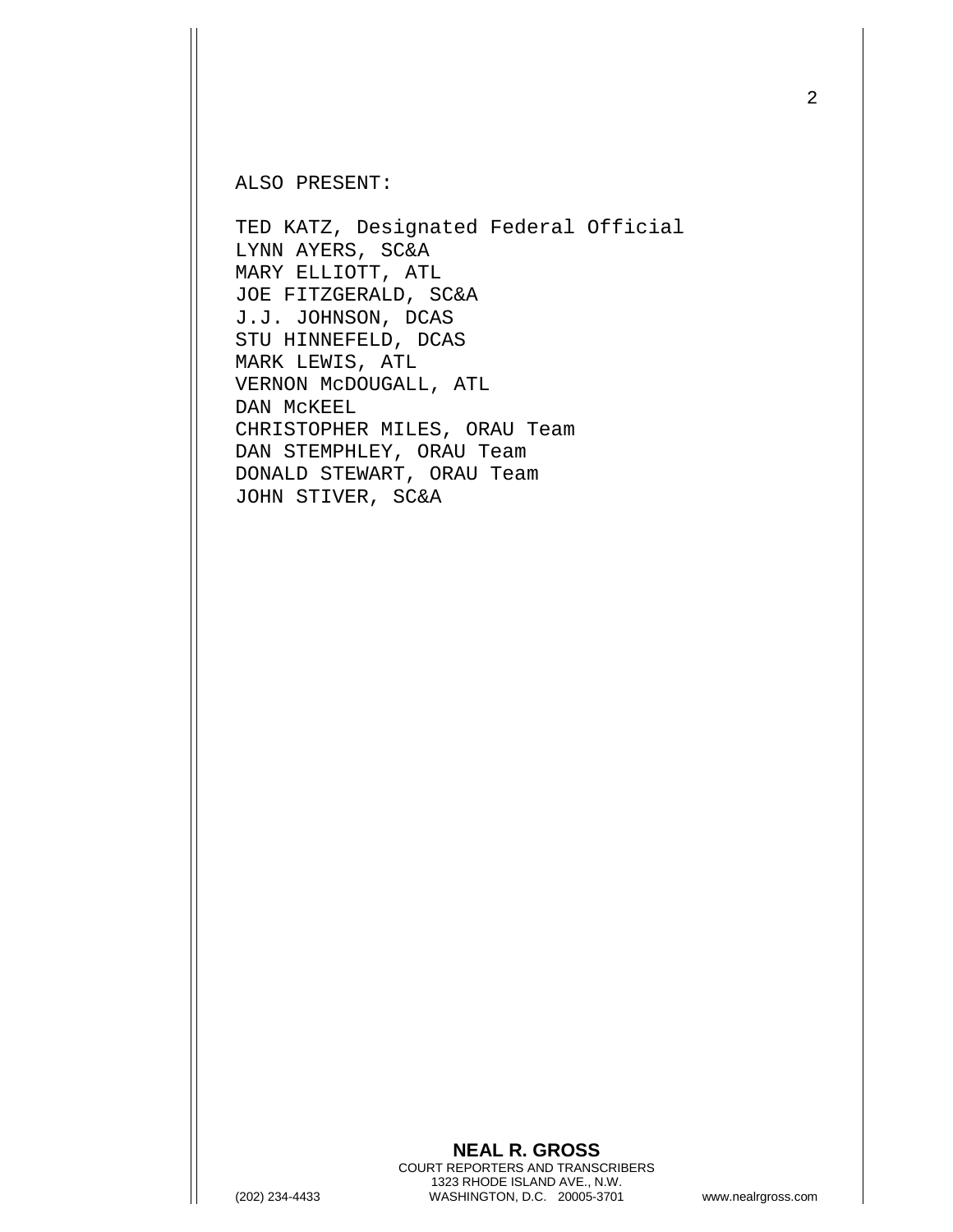T-A-B-L-E O-F C-O-N-T-E-N-T-S

## PAGE

| Welcome and Roll Call<br>Ted Katz                                                                                                    |
|--------------------------------------------------------------------------------------------------------------------------------------|
| Chair, Josie Beach                                                                                                                   |
| SC&A Review of NIOSH Responsiveness to Worker<br>Presenter: Lynn Ayers, SC&A                                                         |
| Discussion of Work Group Accomplishments<br>and Options for Path Forward  63<br>Presenter: Josie Beach<br>(to be presented to ABRWH) |
| 99<br>Public Comments                                                                                                                |
| Meeting Adjournment<br>113                                                                                                           |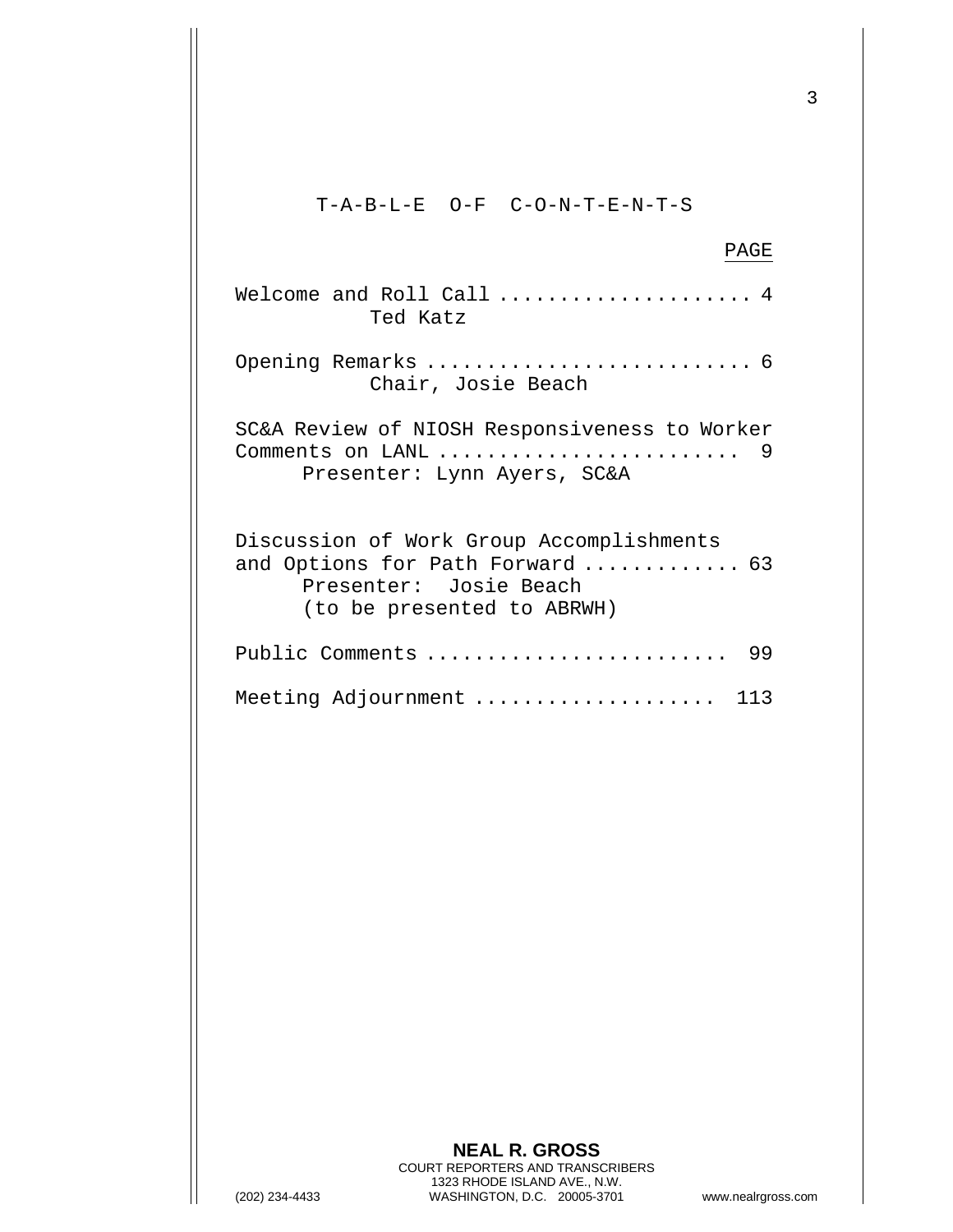COURT REPORTERS AND TRANSCRIBERS 1323 RHODE ISLAND AVE., N.W.

(202) 234-4433 WASHINGTON, D.C. 20005-3701 www.nealrgross.com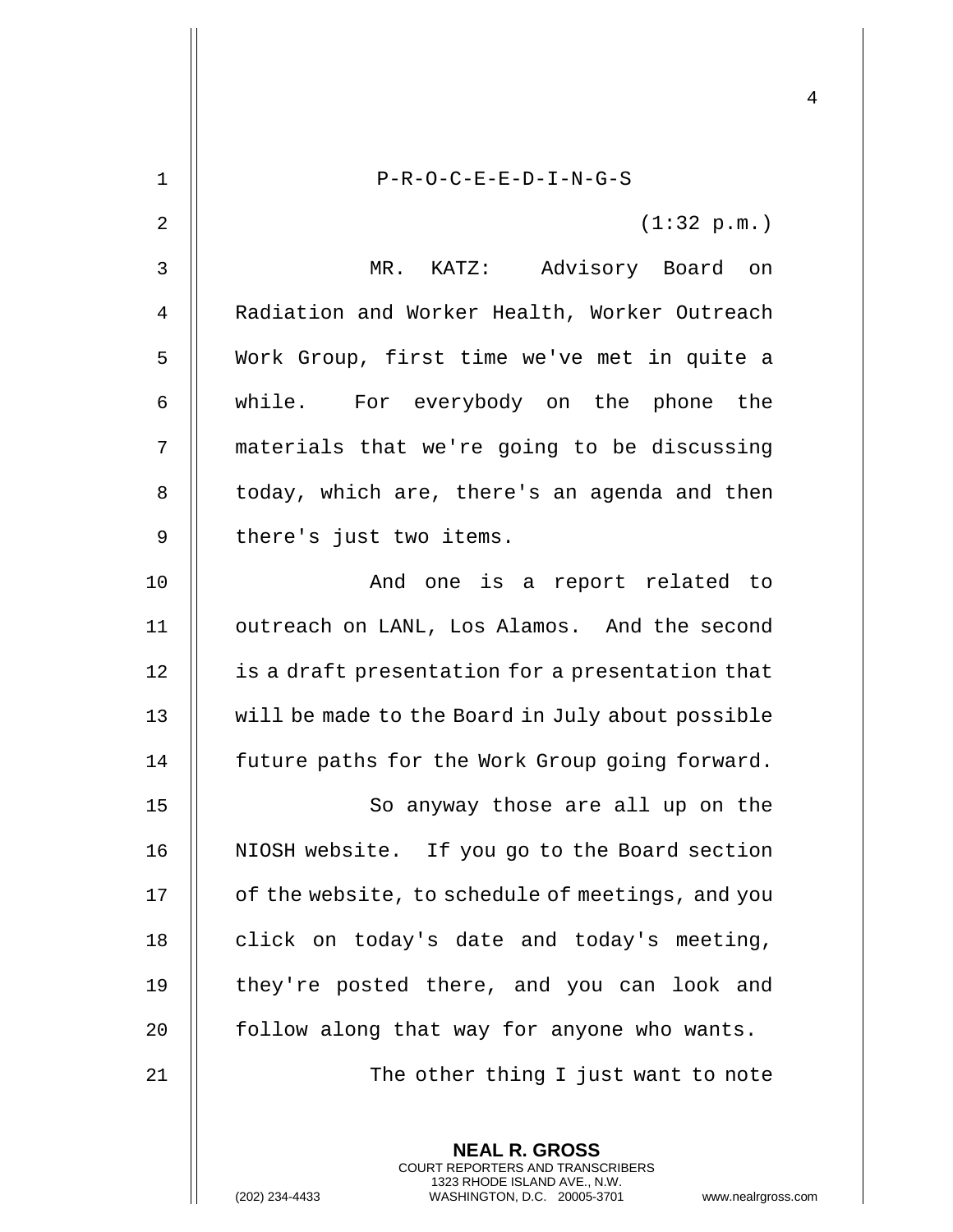| $\mathbf 1$    | generally before we do roll call, and then you   |
|----------------|--------------------------------------------------|
| $\overline{2}$ | we don't have to discuss it individually as we   |
| 3              | do roll call, but two of the Board Members, Phil |
| 4              | and Loretta, Loretta are you on the line?        |
| 5              | MEMBER VALERIO: Yes, I am.                       |
| 6              | MR. KATZ: Okay, great. Phil and                  |
| 7              | Loretta both have conflict with respect to Los   |
| 8              | Alamos National Labs. So the first agenda        |
| 9              | item, they're on the line to hear because        |
| 10             | they'll need to be here for when it's done and   |
| 11             | for general information as to what was           |
| 12             | discussed there.                                 |
| 13             | But they won't be participating in               |
| 14             | that agenda item. They'll be recused from        |
| 15             | that, so that's just for everyone's general      |
| 16             | notice.                                          |
| 17             | And for others, so I've covered that             |
| 18             | for the Board Members, other parties on the line |
| 19             | should also indicate if they have conflict with  |
| 20             | Los Alamos as we go through roll call. But that  |
| 21             | takes care of the Board Members.                 |
|                |                                                  |
|                | <b>NEAL R. GROSS</b>                             |

COURT REPORTERS AND TRANSCRIBERS 1323 RHODE ISLAND AVE., N.W.

 $\prod$ 

(202) 234-4433 WASHINGTON, D.C. 20005-3701 www.nealrgross.com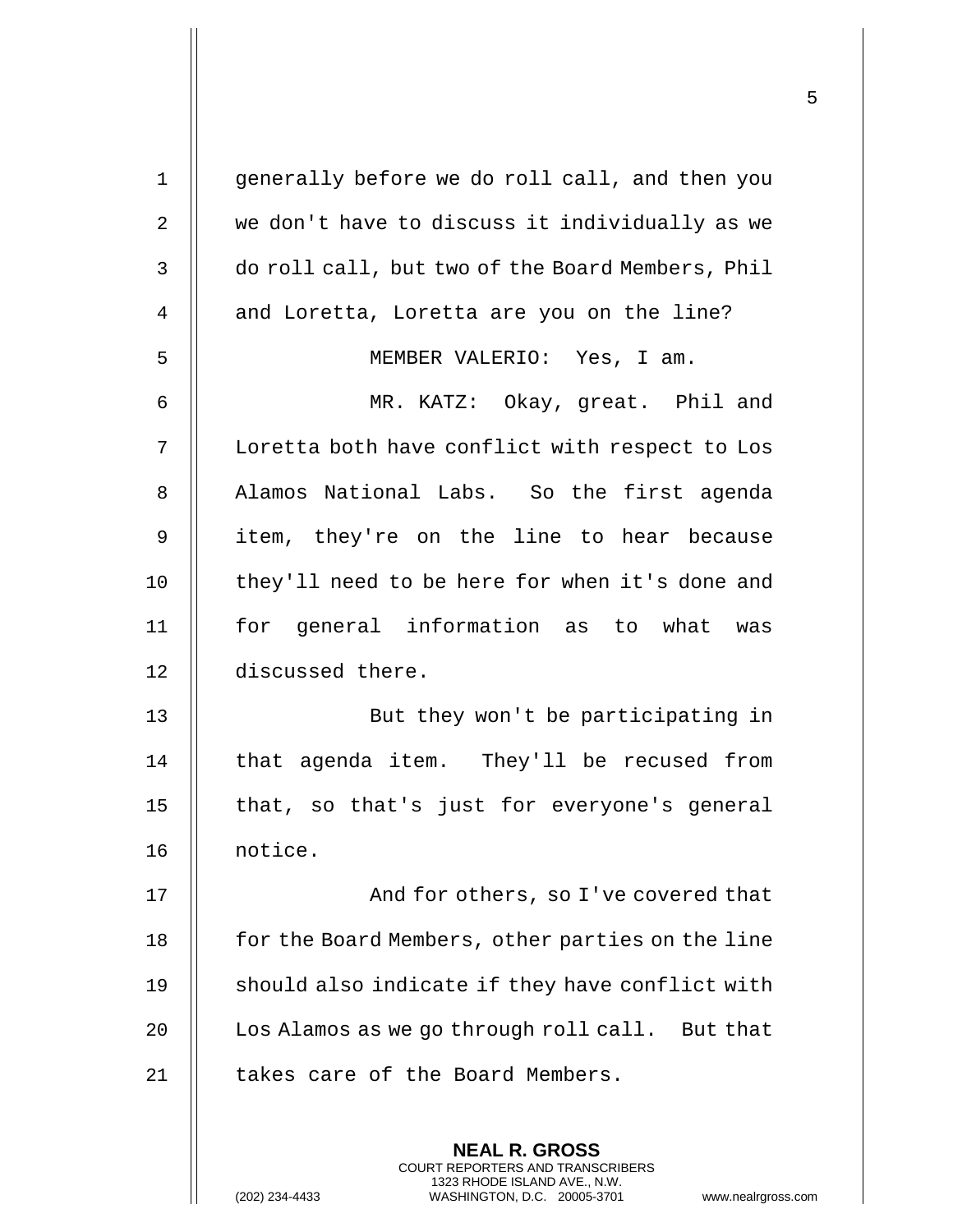| $\mathbf 1$ | So with no further ado, let me do the                                                                                                                        |
|-------------|--------------------------------------------------------------------------------------------------------------------------------------------------------------|
| 2           | roll call, I mean we already have, I already                                                                                                                 |
| 3           | heard we have Wanda.                                                                                                                                         |
| 4           | MEMBER MUNN: Yes.                                                                                                                                            |
| 5           | MR. KATZ: The Chair, I mean Wanda,                                                                                                                           |
| 6           | Josie, the Chair, Loretta and Phil are all on                                                                                                                |
| 7           | the line. So we can, just go forward from there                                                                                                              |
| 8           | with NIOSH, ORAU team.                                                                                                                                       |
| 9           | (Roll call)                                                                                                                                                  |
| 10          | CHAIR BEACH: Okay. Thank you,                                                                                                                                |
| 11          | Ted. As Ted pointed out this is a pretty simple                                                                                                              |
| 12          | agenda. We are going to have SC&A start with                                                                                                                 |
| 13          | the LANL slide review, or the report. And then                                                                                                               |
| 14          | I'll go into path, the backwards and forwards                                                                                                                |
| 15          | Work Group accomplishments over the last few                                                                                                                 |
| 16          | years.                                                                                                                                                       |
| 17          | Our last meeting was held<br>in                                                                                                                              |
| 18          | November of 2012. Some of the highlights from                                                                                                                |
| 19          | that meeting, just a quick review here.<br>We                                                                                                                |
| 20          | completed the PROC-12 procedure. We chose                                                                                                                    |
| 21          | LANL as our site. ATL gave us a pretty                                                                                                                       |
|             | <b>NEAL R. GROSS</b><br>COURT REPORTERS AND TRANSCRIBERS<br>1323 RHODE ISLAND AVE., N.W.<br>(202) 234-4433<br>WASHINGTON, D.C. 20005-3701<br>www.nealrgross. |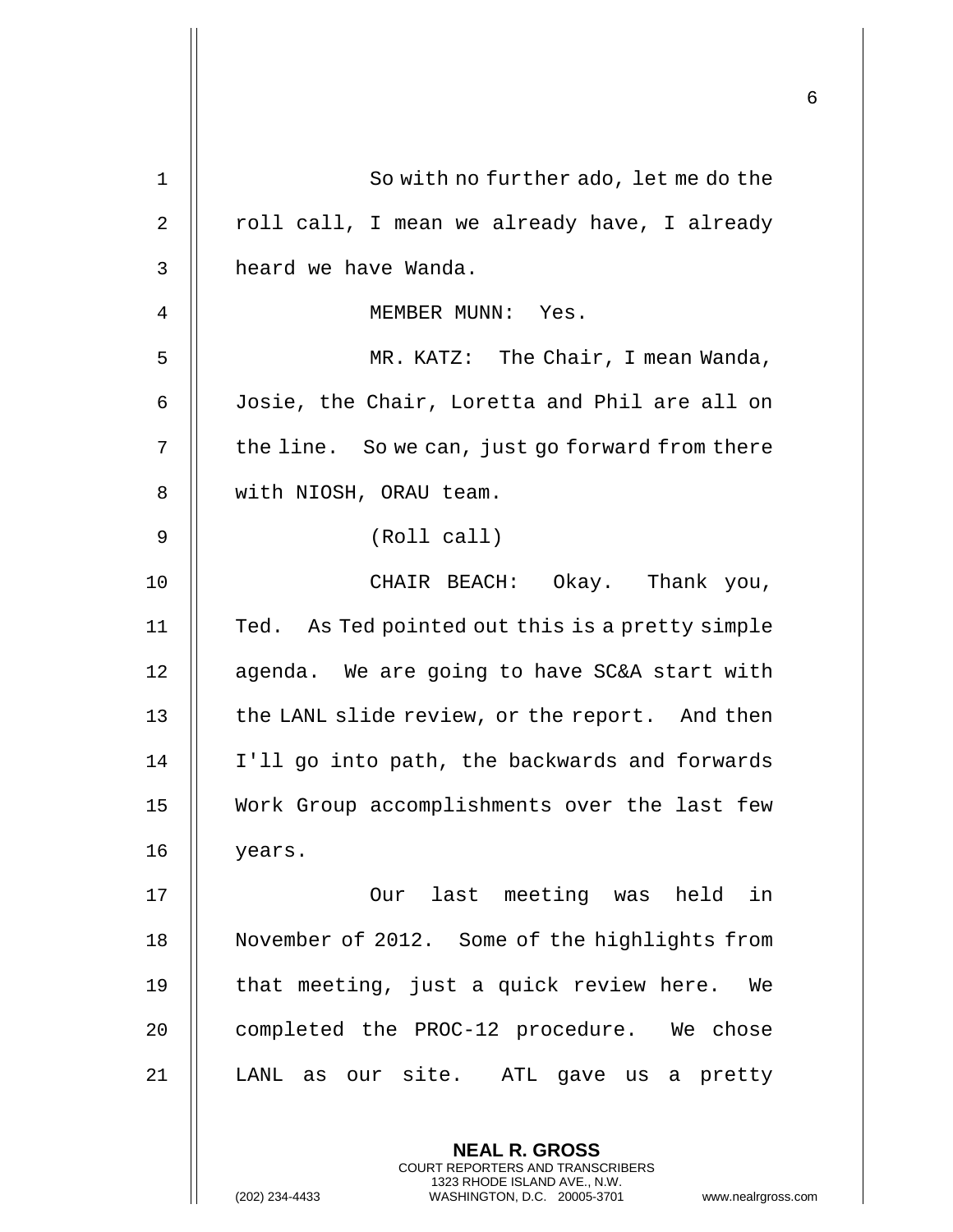| $\mathbf 1$ | informative presentation during that Work                                                |
|-------------|------------------------------------------------------------------------------------------|
| 2           | Group meeting. And then we had Chris review                                              |
| 3           | some ten-year review items.                                                              |
| 4           | Let's see, you did point out that we                                                     |
| 5           | had the presentations on the NIOSH website, we                                           |
| 6           | also have a lot of background information that                                           |
| 7           | was sent out. The full review for the                                                    |
| 8           | Responsiveness to Worker Comments was put out                                            |
| 9           | in May. And then the summary document you                                                |
| 10          | should have gotten, that was sent out in April.                                          |
| 11          | So anyway, Lynn it's pretty much                                                         |
| 12          | your agenda at this point. I know we do have                                             |
| 13          | to get your slides up on the Live Meeting, so,                                           |
| 14          | and have you actually joined Live Meeting yet                                            |
| 15          | Lynn, as a presenter?                                                                    |
| 16          | MS. AYERS: No, actually I have not                                                       |
| 17          | used that application previously. I just have                                            |
| 18          | the slides up from the website as I was phoning                                          |
| 19          | $in$ $--$                                                                                |
| 20          | CHAIR BEACH: Okay.                                                                       |
| 21          | MS. AYERS: $-$ - by phone, as I $-$ -                                                    |
|             |                                                                                          |
|             | <b>NEAL R. GROSS</b><br>COURT REPORTERS AND TRANSCRIBERS<br>1323 RHODE ISLAND AVE., N.W. |
|             | (202) 234-4433<br>WASHINGTON, D.C. 20005-3701<br>www.nealrgross.com                      |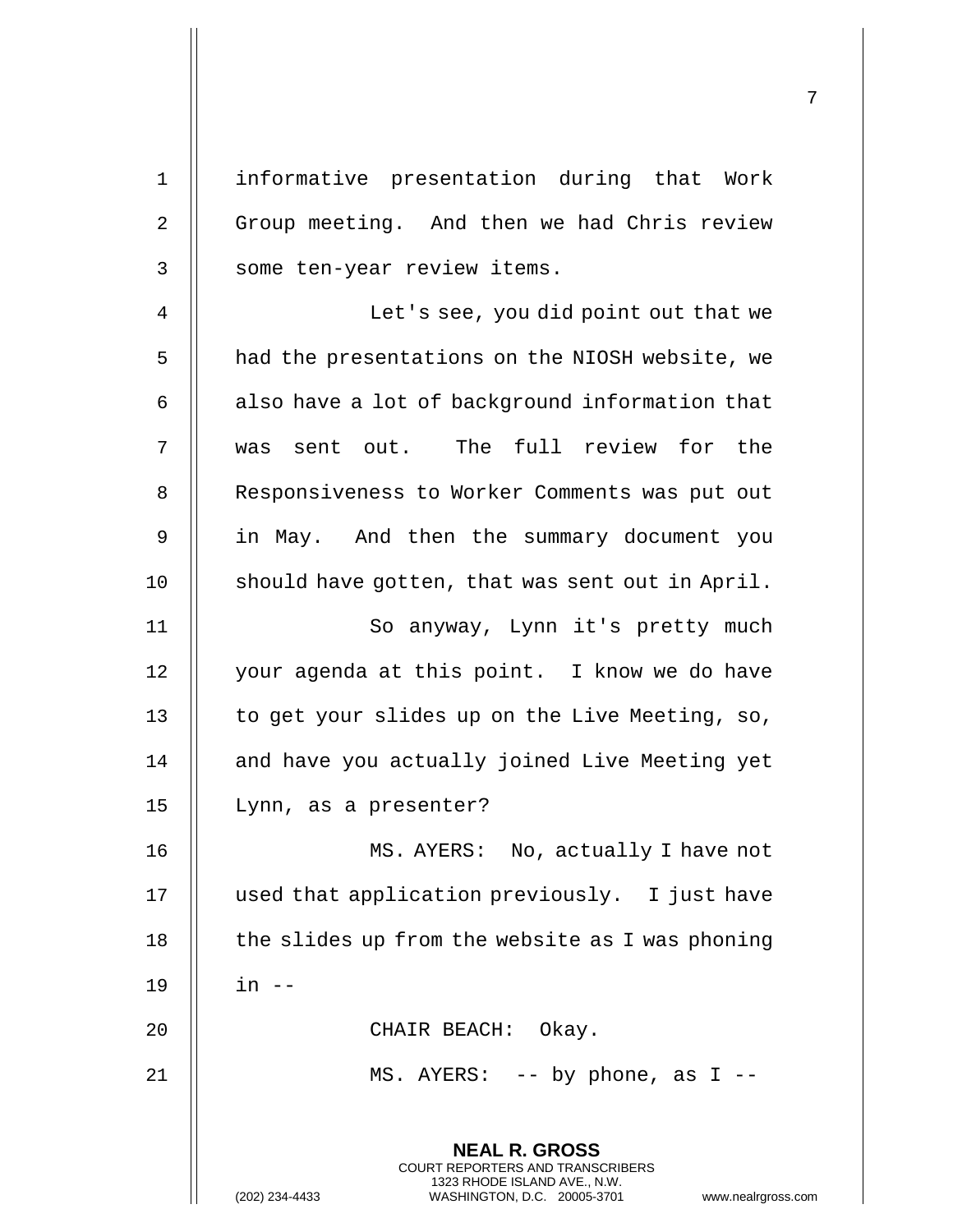**NEAL R. GROSS** COURT REPORTERS AND TRANSCRIBERS 1323 RHODE ISLAND AVE., N.W. (202) 234-4433 WASHINGTON, D.C. 20005-3701 www.nealrgross.com 1 || CHAIR BEACH: So we -- Ted, I'm  $2 \parallel$  going to let you walk her through it. 3 MR. KATZ: Well I was just going to  $4$  | suggest then, I mean it might be just as easy  $5$  | since everyone has access to the presentation 6 |  $-$ 7 || MS. AYERS: Right. 8 || MR. KATZ: -- if they want to just 9 | follow along independently rather than putting 10 | it up on Live Meeting --11 CHAIR BEACH: Oh, okay. 12 || MR. KATZ: -- at this point. If 13 || that's not a problem. If it's a problem for 14 || someone then let me know. But otherwise you  $15$   $\parallel$  can  $-$ 16 CHAIR BEACH: So let me ask. Does 17 | everybody have access to Lynn's slides that's 18 | on the phone? 19 MR. KATZ: Well, I mean they're 20 || posted, for one. 21 CHAIR BEACH: They're posted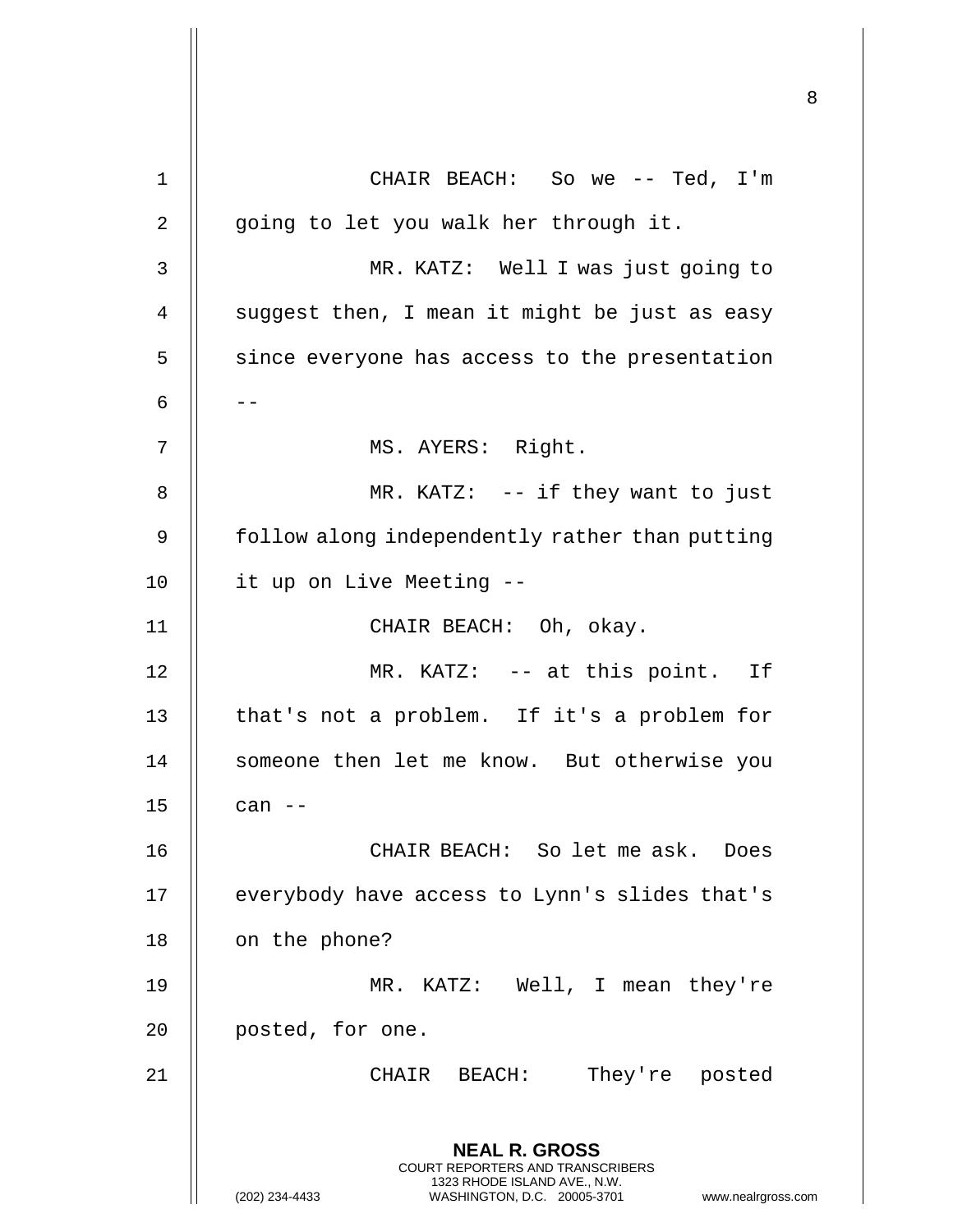| $\mathbf 1$    | that's correct. Okay, all right.                                                                                                                                    |
|----------------|---------------------------------------------------------------------------------------------------------------------------------------------------------------------|
| $\overline{2}$ | MR. KATZ: I mean you have it on                                                                                                                                     |
| 3              | your own computer, you can follow along that way                                                                                                                    |
| 4              | too. And Lynn just call out the slide as you                                                                                                                        |
| 5              | go.                                                                                                                                                                 |
| 6              | MS. AYERS: Okay.                                                                                                                                                    |
| 7              | CHAIR BEACH: Okay, here we go.                                                                                                                                      |
| 8              | MS. AYERS: All right shall we give                                                                                                                                  |
| 9              | everybody a minute, or shall we just move                                                                                                                           |
| 10             | forward?                                                                                                                                                            |
| 11             | CHAIR BEACH: I would move forward.                                                                                                                                  |
| 12             | MS. AYERS: Okay. All right.                                                                                                                                         |
| 13             | Well, first slide is simply the title slide, the                                                                                                                    |
| 14             | Review of NIOSH Responsiveness to Worker                                                                                                                            |
| 15             | Comments for the Los Alamos National                                                                                                                                |
| 16             | Laboratory.                                                                                                                                                         |
| 17             | As Josie just mentioned, the Rev 0                                                                                                                                  |
| 18             | was issued on May 14th of this year. I sent it                                                                                                                      |
| 19             | to the Work Group in the not PA-cleared version.                                                                                                                    |
| 20             | We actually just sent a revision to                                                                                                                                 |
| 21             | the Work Group today with two very minor                                                                                                                            |
|                | <b>NEAL R. GROSS</b><br><b>COURT REPORTERS AND TRANSCRIBERS</b><br>1323 RHODE ISLAND AVE., N.W.<br>(202) 234-4433<br>WASHINGTON, D.C. 20005-3701<br>www.nealrgross. |

 $\mathop{||}$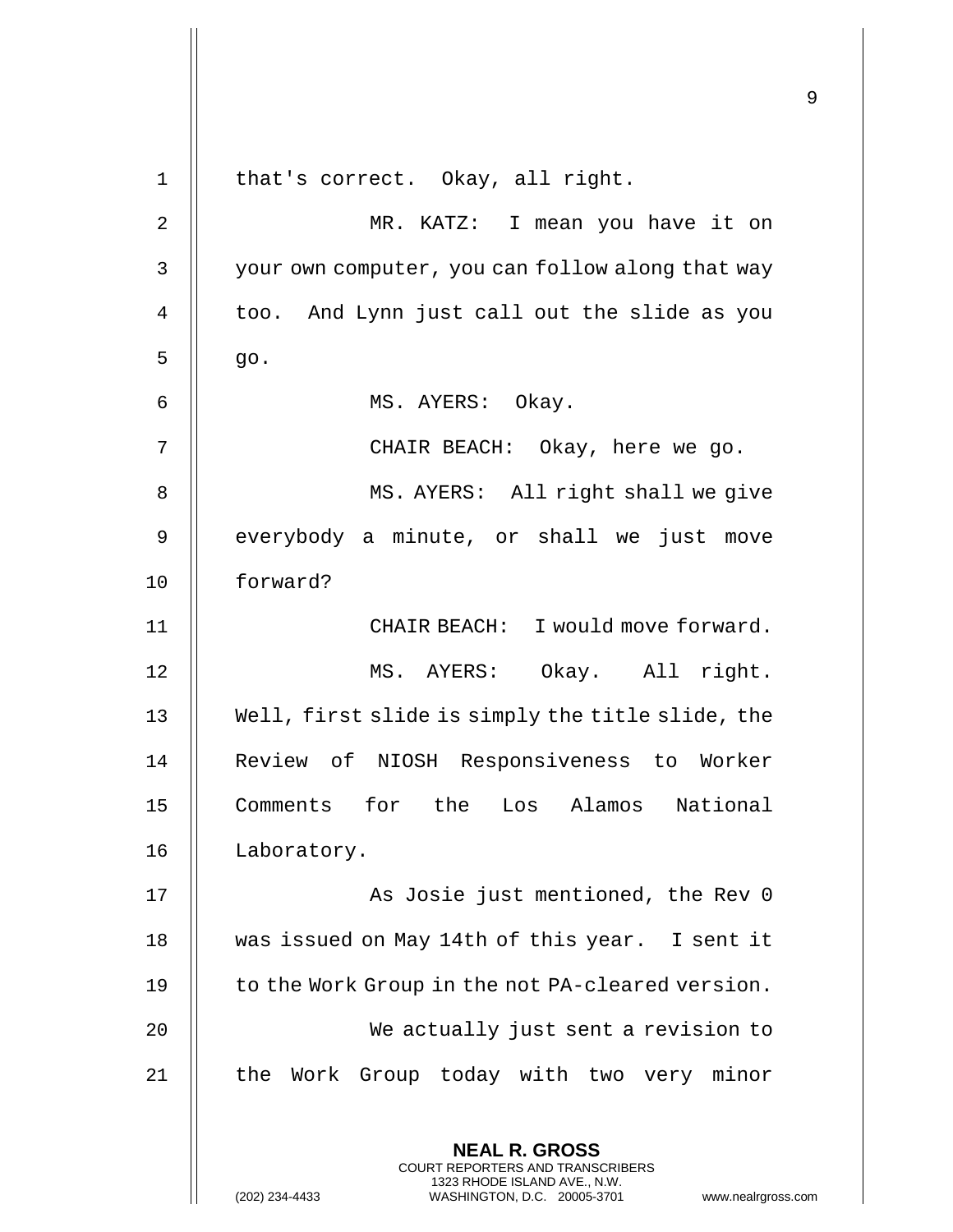| $\mathbf 1$    | corrections on one page and we will be providing |
|----------------|--------------------------------------------------|
| $\overline{2}$ | a PA-cleared version after OGC completes their   |
| 3              | review. So that's coming.                        |
| $\overline{4}$ | All right, skip to Slide 2. I'm                  |
| 5              | just mentioning this part here to put it in      |
| 6              | context because I think Josie will be covering   |
| 7              | it in more detail very shortly. This is the      |
| 8              | background of the Work Group Charter. Sort of    |
| 9              | the context for the review that we conducted.    |
| 10             | Mission Statement, the part that's               |
| 11             | applicable to this review is to evaluate the     |
| 12             | effectiveness of NIOSH activities in obtaining   |
| 13             | and making use of information from current and   |
| 14             | former workers and their representatives.        |
| 15             | more detail that Evaluation<br>In                |
| 16             | Objective 3, focuses on DCAS giving thorough     |
| 17             | consideration to information, incorporating      |
| 18             | that into its work products as appropriate, and  |
| 19             | adequately communicating the<br>impact of        |
| 20             | substantive comments to workers.                 |
| 21             | And it's that last piece of                      |
|                |                                                  |
|                | <b>NEAL R. GROSS</b>                             |

COURT REPORTERS AND TRANSCRIBERS 1323 RHODE ISLAND AVE., N.W.

 $\mathsf{II}$ 

(202) 234-4433 WASHINGTON, D.C. 20005-3701 www.nealrgross.com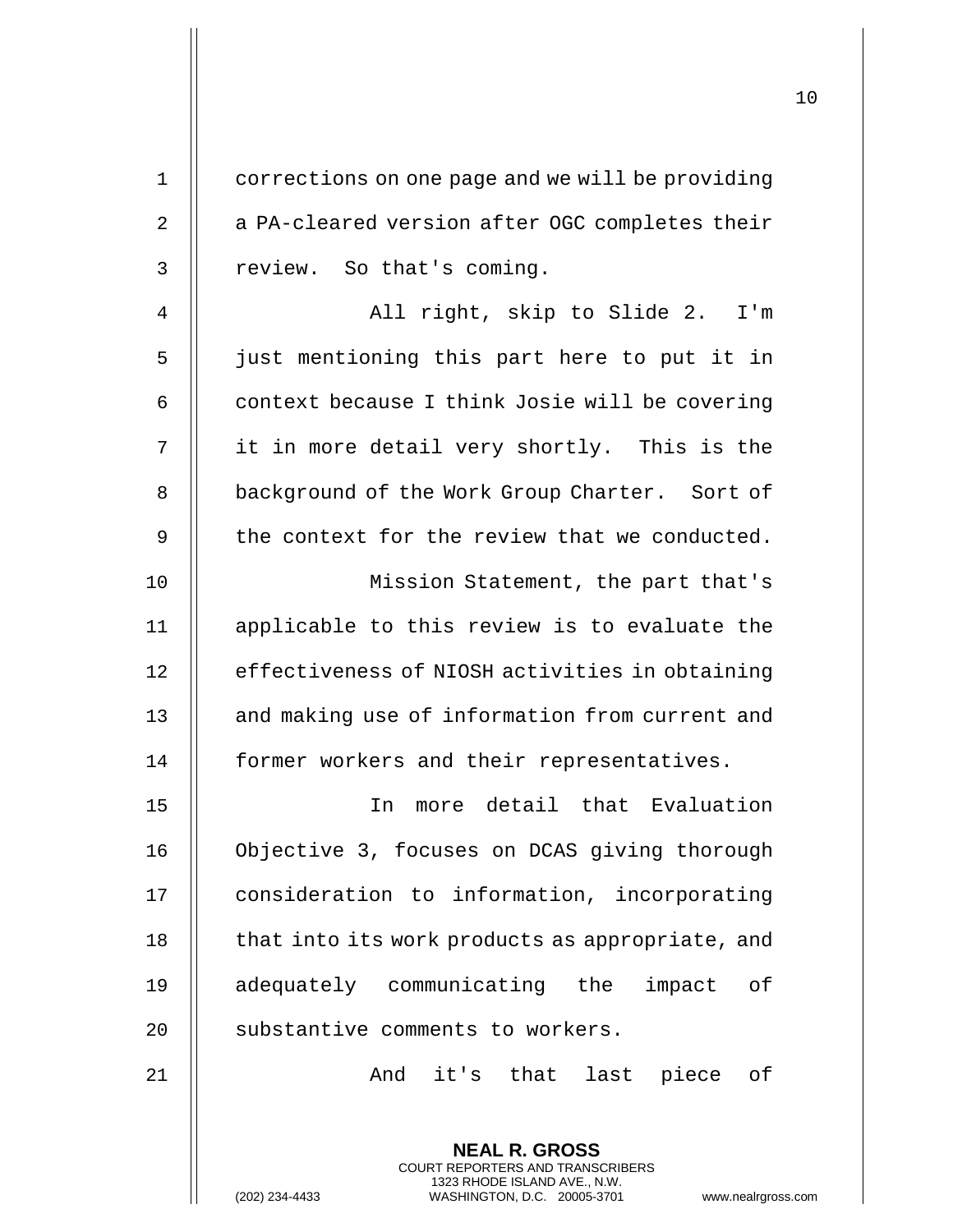| $\mathbf 1$    | communicating that's gone through a little bit   |
|----------------|--------------------------------------------------|
| $\overline{2}$ | of a change over time, but I'll get to that when |
| 3              | we get there. Still doing some review and        |
| 4              | background so that everyone keeps track of       |
| 5              | where we've come from to get this review.        |
| 6              | Two reviews focusing on Objective                |
| 7              | 3. The first one was a pilot review of inputs    |
| 8              | for the Rocky Flats Plant. That review was       |
| 9              | done in 2011 to 2012. And this is a follow up    |
| 10             | done between 2013 and '14.                       |
| 11             | Next slide, these are just some                  |
| 12             | examples of the kind of things we've considered  |
| 13             | in trying to evaluate those three main points,   |
| 14             | considering incorporating and communicating.     |
| 15             | So under documentation practices we              |
| 16             | thought about things about the completeness of   |
| 17             | records. In regard to Objective 3, that's        |
| 18             | pretty much are they putting minutes of          |
| 19             | meetings in the Outreach Tracking System?        |
| 20             | Site expert interviews, are those                |
| 21             | all available?<br>Do they have complete          |
|                |                                                  |

**NEAL R. GROSS** COURT REPORTERS AND TRANSCRIBERS

(202) 234-4433 WASHINGTON, D.C. 20005-3701 www.nealrgross.com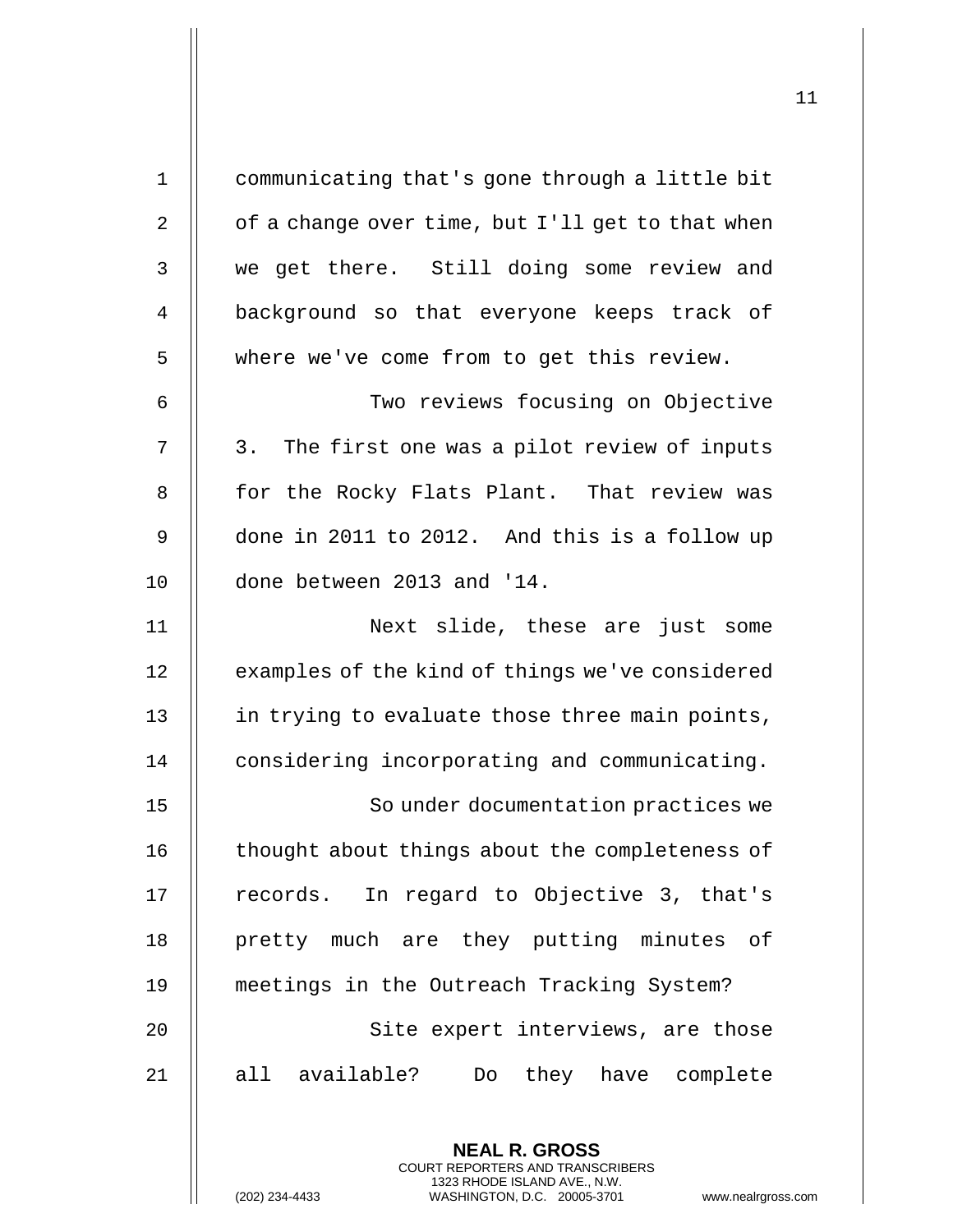| $\mathbf{1}$   | interview notes? Validation reviews, means      |
|----------------|-------------------------------------------------|
| $\overline{2}$ | are they sending completed notes from the       |
| 3              | interviews back to the participants, the        |
| 4              | interviewees to verify that they've been        |
| 5              | captured accurately.                            |
| 6              | How's that documented? And then                 |
| 7              | the documentation of action items and follow up |
| 8              | on the issues that come up, that are provided   |
| 9              | by the commenters.                              |
| 10             | The next major step is                          |
| 11             | consideration and incorporation into technical  |
| 12             | documents. Obviously incorporation is fairly    |
| 13             | straightforward since you can see if an issue   |
| 14             | has been addressed in the final version of the  |
| 15             | document that comes out.                        |
| 16             | Consideration is a lot more both                |
| 17             | subjective and a little bit difficult for us to |
| 18             | pursue. Some of the evidence we've looked at    |
| 19             | comes from the work documents themselves,       |
| 20             | transcripts of meetings, the databases, the     |
| 21             | Site Research Database, and the SEC viewer and  |
|                |                                                 |
|                | <b>NEAL R. GROSS</b>                            |

COURT REPORTERS AND TRANSCRIBERS 1323 RHODE ISLAND AVE., N.W.

 $\mathsf{II}$ 

(202) 234-4433 WASHINGTON, D.C. 20005-3701 www.nealrgross.com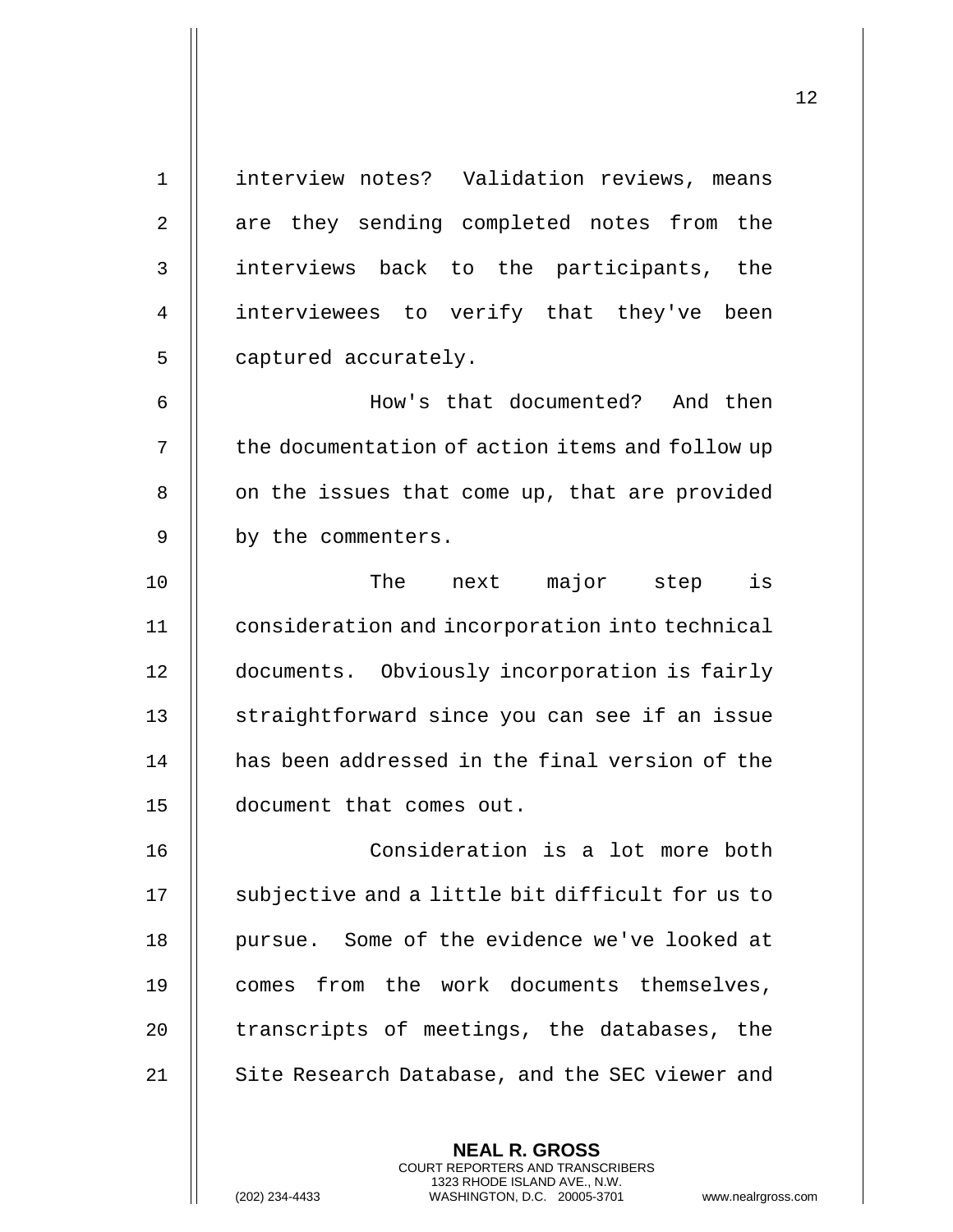**NEAL R. GROSS** COURT REPORTERS AND TRANSCRIBERS 1 | Outreach Tracking System. 2 | Robert And sometimes data capture. We'll  $3 \parallel$  see an issue come up and say, oh well, we can  $4$   $\parallel$  see that they gathered from documents on that  $5 \parallel$  topic. And so that's evidence that they  $6$   $\parallel$  considered the issue that the commenter was 7 addressing. 8 || And then from the Work Group we had  $9$  | on this matter, was that we were always going 10 | to reflect the most recent NIOSH position on the 11 issue. Though obviously sometimes that 12 | changes over time as the Work Group discussions 13 | kick around, an SEC goes forward. 14 || So we're just going pick the most 15 || recent one that obviously streamlines the 16 || nature of the review. But those things 17 || together combined with sort of a recognized 18 | issue that we've discussed in the past about 19  $\parallel$  sort of a lack of a comprehensive tracking 20 || system which NIOSH is working on. 21 || And we're not really identifying,

1323 RHODE ISLAND AVE., N.W.

(202) 234-4433 WASHINGTON, D.C. 20005-3701 www.nealrgross.com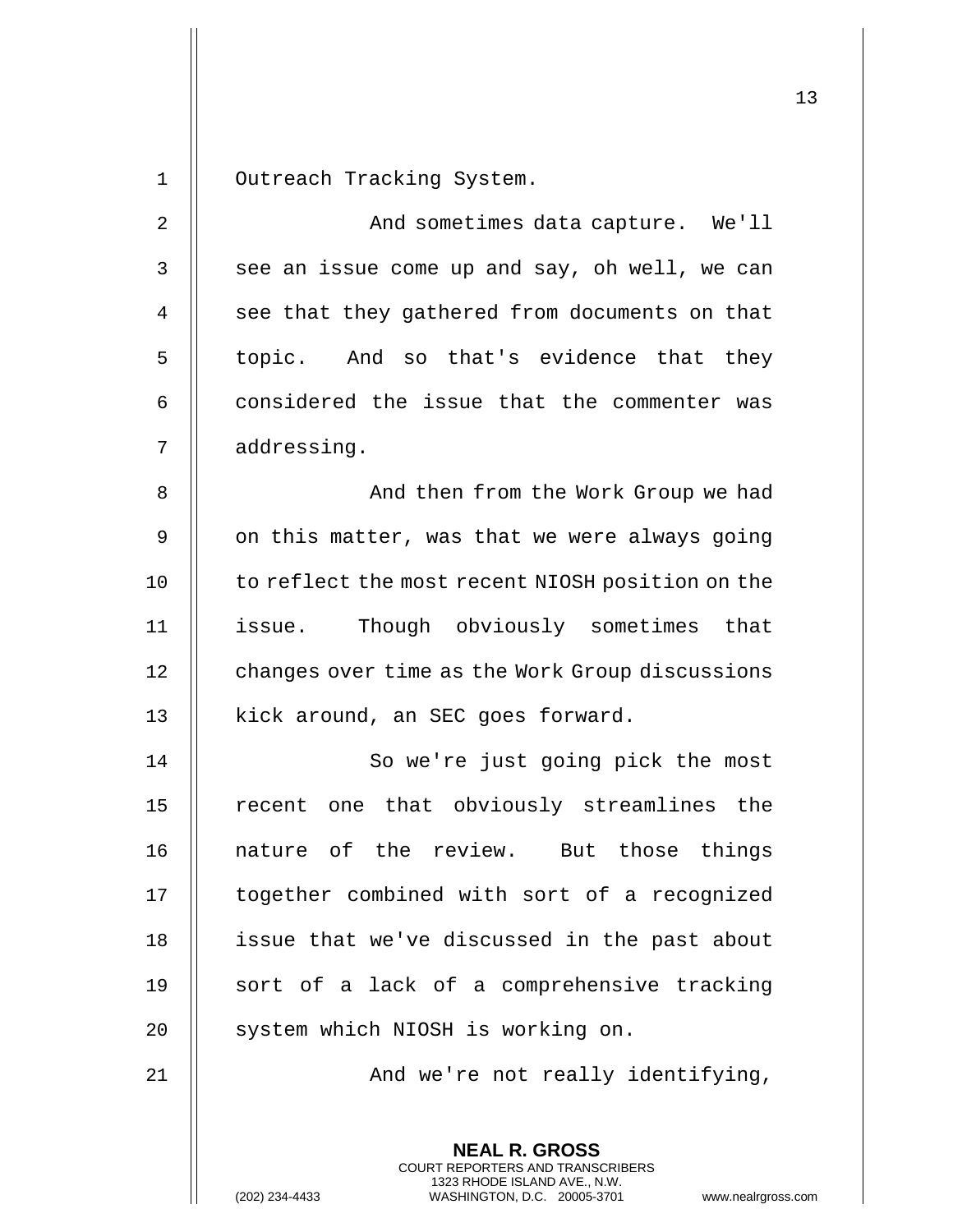| 1              | did we consider this input from this person?                                                                                              |
|----------------|-------------------------------------------------------------------------------------------------------------------------------------------|
| 2              | Or rather we're looking a little bit more                                                                                                 |
| 3              | broadly, was the issue that they were concerned                                                                                           |
| $\overline{4}$ | about somehow reflected in NIOSH's, you know,                                                                                             |
| 5              | discussion or the document?                                                                                                               |
| 6              | And then again because we know our                                                                                                        |
| 7              | access is limited, both reviews incorporated an                                                                                           |
| 8              | opportunity to bring NIOSH to get a copy of the                                                                                           |
| 9              | initial evaluation of the individual comments,                                                                                            |
| 10             | and had an opportunity to give their feedback                                                                                             |
| 11             | and input, which helps to address that                                                                                                    |
| 12             | limitation in our access, as they have better                                                                                             |
| 13             | access to the individuals and documentation                                                                                               |
| 14             | from what process.                                                                                                                        |
| 15             | The last major element here is                                                                                                            |
| 16             | response to commenters. That was a major                                                                                                  |
| 17             | component of the Rocky Flats Pilot review.<br>And                                                                                         |
| 18             | the guidance we received from the Work Group was                                                                                          |
| 19             | that we were looking for a direct response to                                                                                             |
| 20             | the individual within six months.                                                                                                         |
| 21             | And that subsequently when<br>we                                                                                                          |
|                | <b>NEAL R. GROSS</b>                                                                                                                      |
|                | <b>COURT REPORTERS AND TRANSCRIBERS</b><br>1323 RHODE ISLAND AVE., N.W.<br>WASHINGTON, D.C. 20005-3701<br>(202) 234-4433<br>www.nealrgros |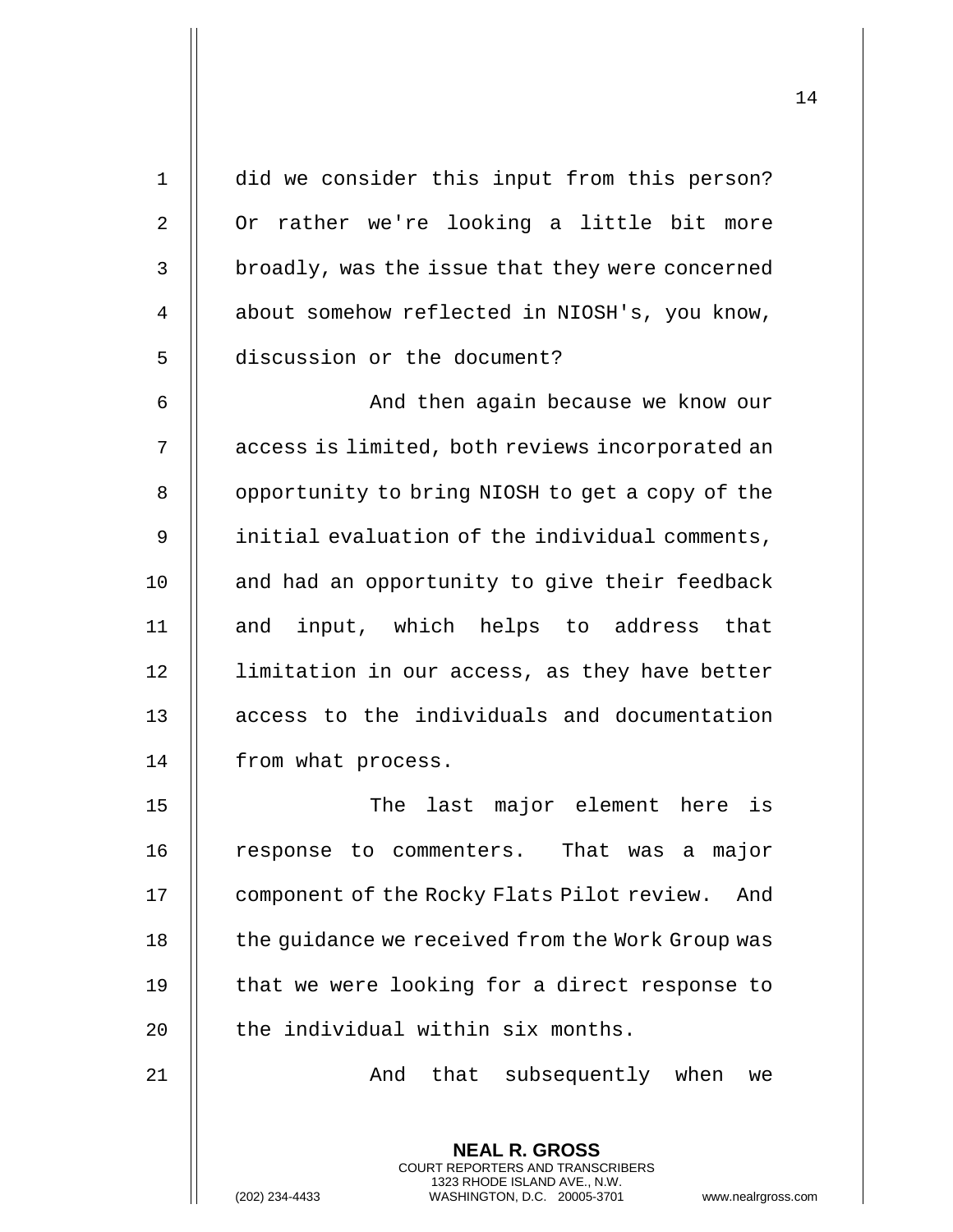| $\mathbf 1$ | prepared for the LANL review, we did just                                                                                                                          |
|-------------|--------------------------------------------------------------------------------------------------------------------------------------------------------------------|
| 2           | determine that was sort of beyond the scope of                                                                                                                     |
| 3           | the Board's charter and for our contract.                                                                                                                          |
| 4           | Primarily from the standpoint of                                                                                                                                   |
| 5           | that we were judging that response to                                                                                                                              |
| 6           | commenters falls under more of a quality of                                                                                                                        |
| 7           | service, rather than a quality of science, so                                                                                                                      |
| 8           | that was not part of the LANL review.                                                                                                                              |
| 9           | Next slide, the recap of the Rocky                                                                                                                                 |
| 10          | Flats is broad in scope. Venues included the                                                                                                                       |
| 11          | Advisory Board and Work Group meetings which                                                                                                                       |
| 12          | again that's sort of a contrast to the LANL                                                                                                                        |
| 13          | review.                                                                                                                                                            |
| 14          | Very broad, we had interviews, we                                                                                                                                  |
| 15          | had Board and Work Group meetings. There's                                                                                                                         |
| 16          | comments submitted to the Docket. Just a wide                                                                                                                      |
| 17          | variety of different ways that people had                                                                                                                          |
| 18          | provided input, comments. Obviously the                                                                                                                            |
| 19          | worker outreach meetings themselves were a                                                                                                                         |
| 20          | major source.                                                                                                                                                      |
| 21          | Okay, the cut-off that was                                                                                                                                         |
|             | <b>NEAL R. GROSS</b><br><b>COURT REPORTERS AND TRANSCRIBERS</b><br>1323 RHODE ISLAND AVE., N.W.<br>(202) 234-4433<br>WASHINGTON, D.C. 20005-3701<br>www.nealrgross |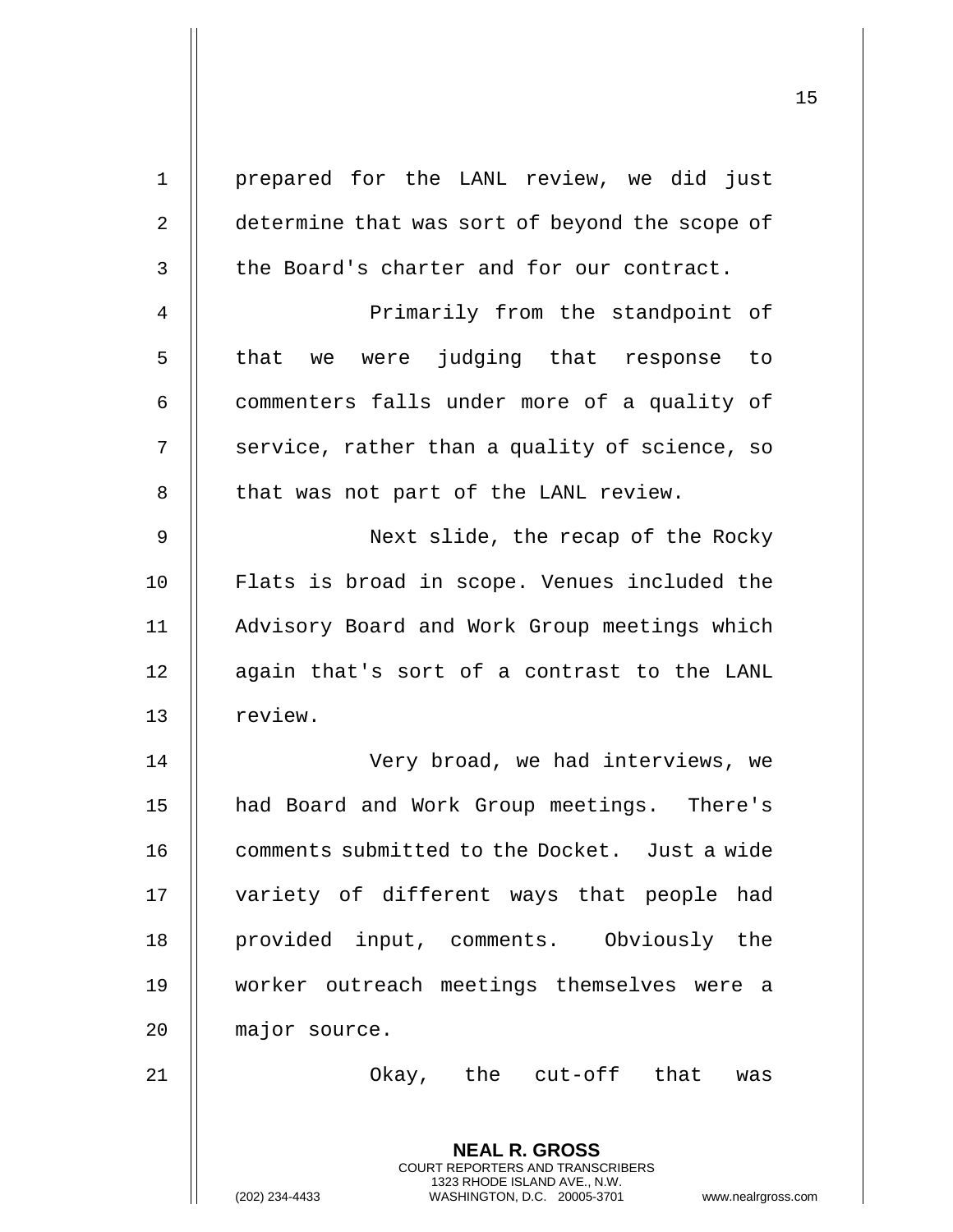| $\mathbf{1}$   | established by the criteria we were following                                                                                                                      |
|----------------|--------------------------------------------------------------------------------------------------------------------------------------------------------------------|
| $\overline{2}$ | was November of 2010. But the bulk of the                                                                                                                          |
| 3              | comments that were received fell in the range                                                                                                                      |
| 4              | of 2004 to 2007 which was a very active time                                                                                                                       |
| 5              | and an SEC review.                                                                                                                                                 |
| 6              | A total of 549 comments were                                                                                                                                       |
| 7              | initially identified. Got that whittled down                                                                                                                       |
| 8              | a little bit but then we eventually had to come                                                                                                                    |
| 9              | up with a statistical sampling plan in order to                                                                                                                    |
| 10             | sort of constrain the scope of the resources                                                                                                                       |
| 11             | needed to complete that review. In the end                                                                                                                         |
| 12             | they selected 101 comments on the variety of                                                                                                                       |
| 13             | topics.                                                                                                                                                            |
| 14             | Again the two major frameworks were                                                                                                                                |
| 15             | consideration of the issues, and communication                                                                                                                     |
| 16             | with the commenters for this review.                                                                                                                               |
| 17             | Consideration of the issues was generally                                                                                                                          |
| 18             | pretty strong. 94 percent of the comments we                                                                                                                       |
| 19             | judged to have some consideration of the                                                                                                                           |
| 20             | issues.                                                                                                                                                            |
| 21             | It wasn't necessarily complete,                                                                                                                                    |
|                | <b>NEAL R. GROSS</b><br><b>COURT REPORTERS AND TRANSCRIBERS</b><br>1323 RHODE ISLAND AVE., N.W.<br>WASHINGTON, D.C. 20005-3701<br>(202) 234-4433<br>www.nealrgross |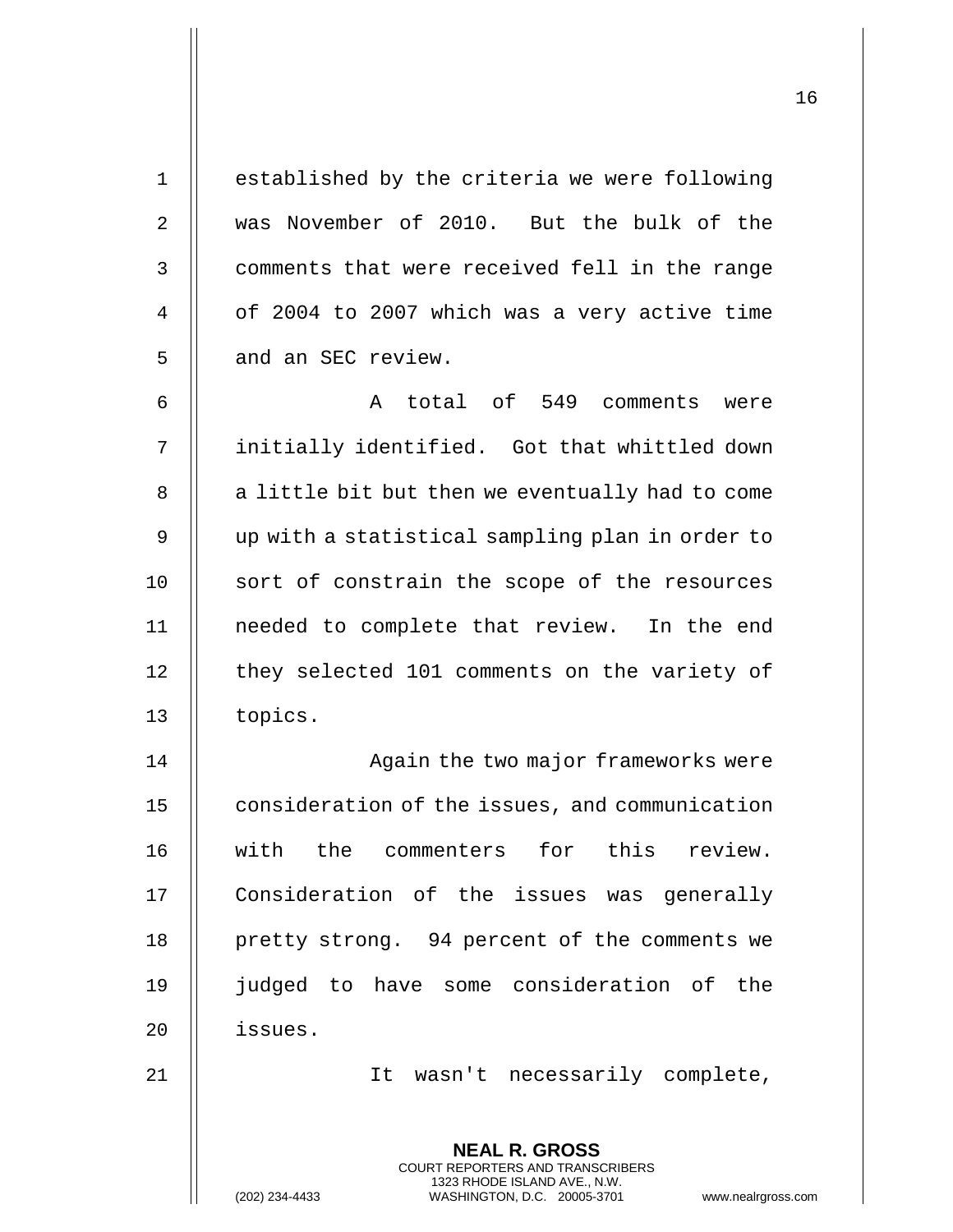| $\mathbf 1$    | that would include whole and partial, and                                                                                                                          |
|----------------|--------------------------------------------------------------------------------------------------------------------------------------------------------------------|
| $\overline{2}$ | basically that was addressed or considered in                                                                                                                      |
| 3              | some way. In 85 percent of the cases which is                                                                                                                      |
| 4              | still pretty strong, we felt that it was                                                                                                                           |
| 5              | adequate or complete.                                                                                                                                              |
| 6              | And there were 15 percent, that 15                                                                                                                                 |
| 7              | percent is sort of a combination of those that                                                                                                                     |
| 8              | were not considered, as well as those that were                                                                                                                    |
| 9              | sort of partial or incomplete. Or perhaps, you                                                                                                                     |
| 10             | know, maybe our interpretation was simply that                                                                                                                     |
| 11             | they missed an element of the commenters'                                                                                                                          |
| 12             | concern.                                                                                                                                                           |
| 13             | There's an error here on this slide.                                                                                                                               |
| 14             | I'm sure everybody will be seeing, this is to                                                                                                                      |
| 15             | see if you guys are awake. That radon should                                                                                                                       |
| 16             | be tritium. I got confused with some stuff and                                                                                                                     |
| 17             | we were all worn out there.                                                                                                                                        |
| 18             | But, yes there was an issue with                                                                                                                                   |
| 19             | tritium that had been brought up in some of the                                                                                                                    |
| 20             | comments. And really those comments have been                                                                                                                      |
| 21             | sort of among that population that was sort of                                                                                                                     |
|                | <b>NEAL R. GROSS</b><br><b>COURT REPORTERS AND TRANSCRIBERS</b><br>1323 RHODE ISLAND AVE., N.W.<br>(202) 234-4433<br>WASHINGTON, D.C. 20005-3701<br>www.nealrgross |

(202) 234-4433 WASHINGTON, D.C. 20005-3701 www.nealrgross.com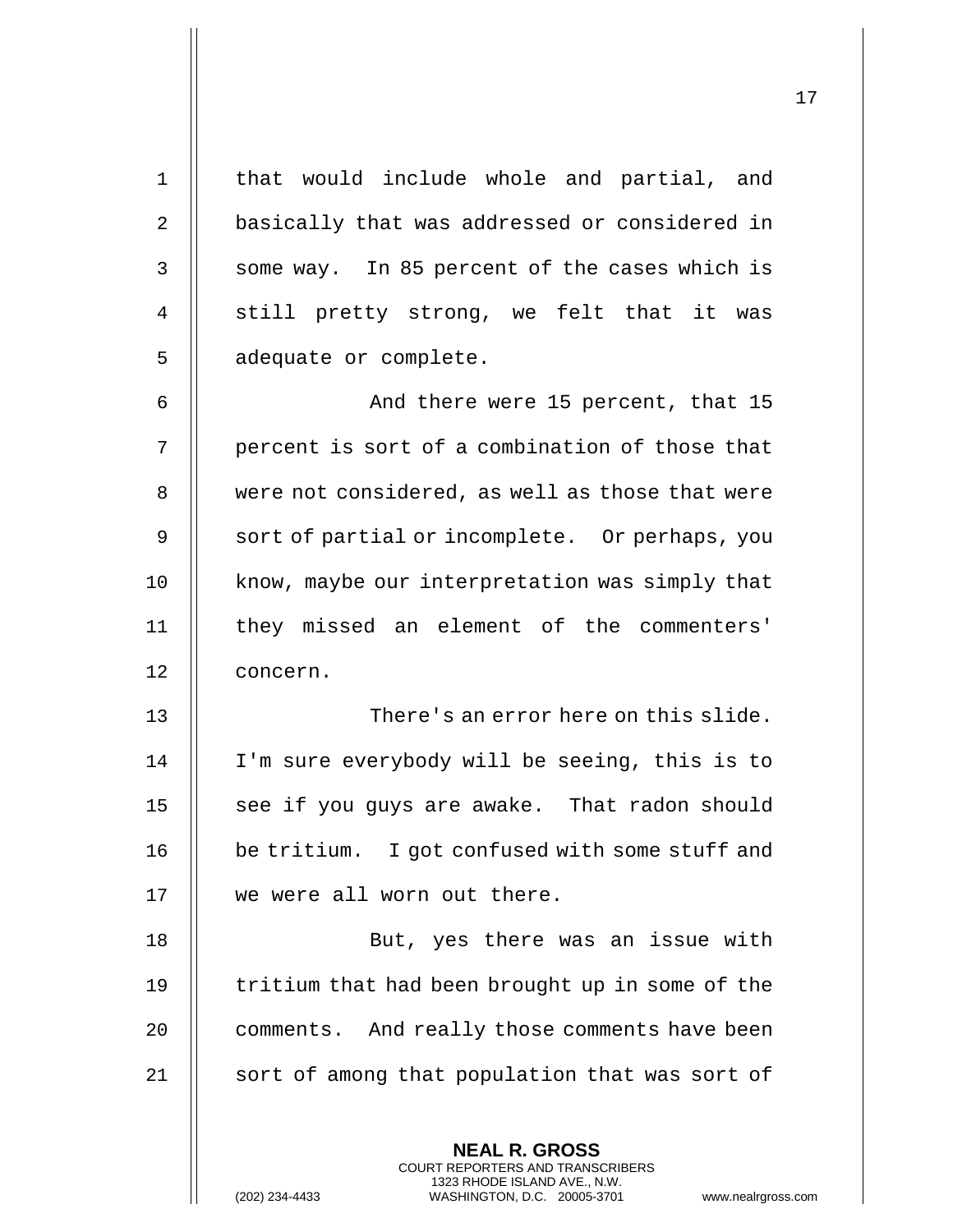| $\mathbf 1$    | partially addressed and that became the basis                                                                                                                      |
|----------------|--------------------------------------------------------------------------------------------------------------------------------------------------------------------|
| $\overline{2}$ | for a later SEC Petition and Class I believe.                                                                                                                      |
| 3              | The next major issue was the                                                                                                                                       |
| 4              | communication with the commenters. About 50                                                                                                                        |
| 5              | percent of the comments received a direct                                                                                                                          |
| 6              | response in six months. That varied a lot by                                                                                                                       |
| 7              | the venue in which they were presented.                                                                                                                            |
| 8              | Obviously in a case like the public                                                                                                                                |
| 9              | comments to the Advisory Board meetings, the                                                                                                                       |
| 10             | structure of that venue does not allow for a                                                                                                                       |
| 11             | direct, immediate response and at the time                                                                                                                         |
| 12             | frame we were dealing with, there was not a                                                                                                                        |
| 13             | mechanism in place to capture and track those.                                                                                                                     |
| 14             | Others<br>may not have<br>received                                                                                                                                 |
| 15             | response for other reasons. Several were in                                                                                                                        |
| 16             | the petition, so they were actually addressed                                                                                                                      |
| 17             | very thoroughly at a later time and in the                                                                                                                         |
| 18             | Evaluation Report. But that was not within the                                                                                                                     |
| 19             | six months' time frame that we had for the                                                                                                                         |
| 20             | review.                                                                                                                                                            |
| 21             | Couple other issues. Site expert                                                                                                                                   |
|                | <b>NEAL R. GROSS</b><br><b>COURT REPORTERS AND TRANSCRIBERS</b><br>1323 RHODE ISLAND AVE., N.W.<br>(202) 234-4433<br>WASHINGTON, D.C. 20005-3701<br>www.nealrgross |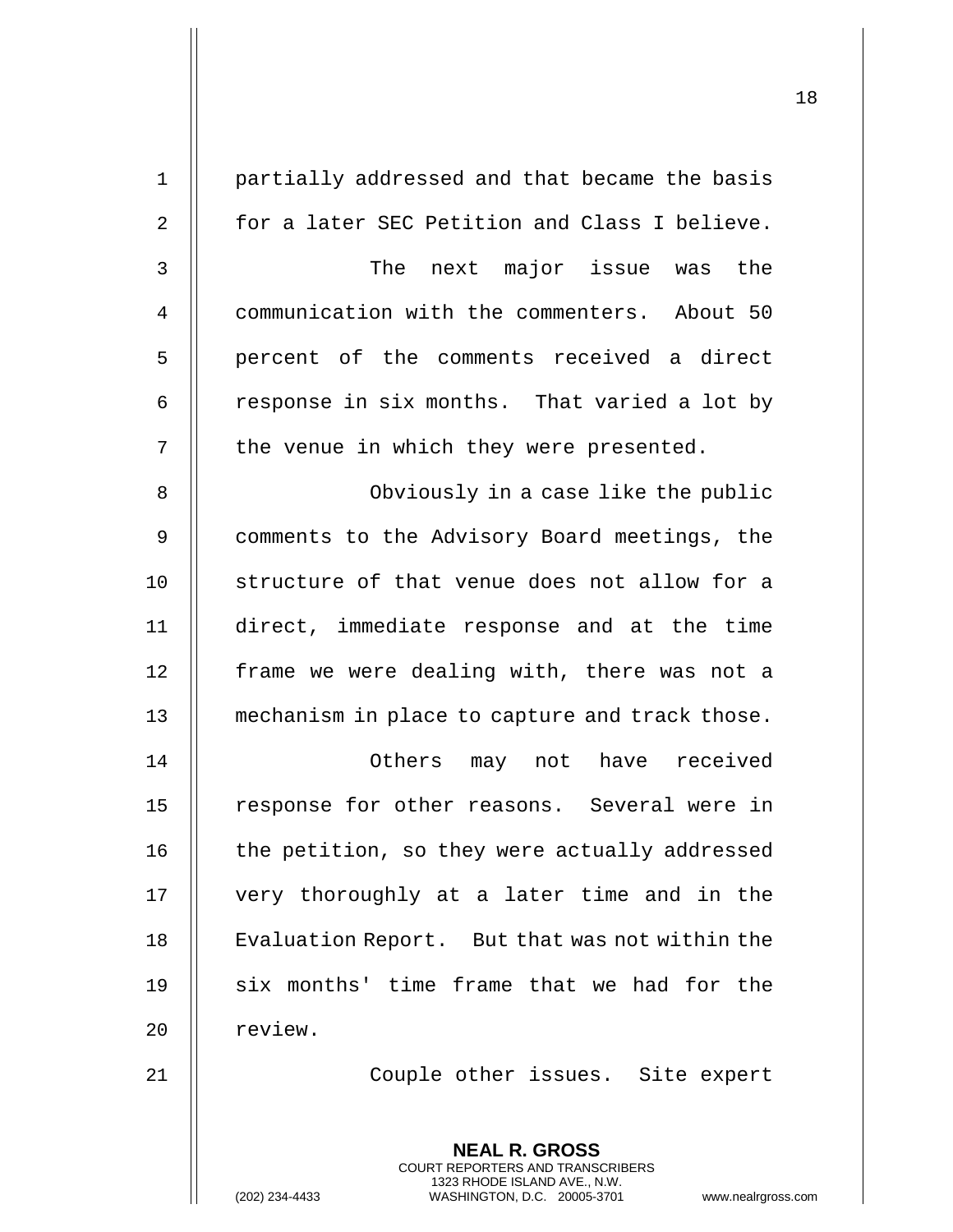| $\mathbf{1}$   | review of interview notes was not well          |
|----------------|-------------------------------------------------|
| $\overline{2}$ | documented. That was the only parameter for an  |
| 3              | interview that we were looking for in terms of  |
| 4              | feedback to the commenter, was that they had an |
| 5              | opportunity to review those notes. Again        |
| 6              | we're looking back at the 2004 to 2007 time     |
| 7              | frame.                                          |
| 8              | And just generally where there was              |
| 9              | a lack of response, discussion, rationale, and  |
| 10             | closure that could contribute to an appearance  |
| 11             | of NIOSH being dismissive, regardless of what   |
| 12             | NIOSH actually did in terms of consideration    |
| 13             | and/or the correctness of their position on the |
| 14             | issue. That was the summary of Rocky Flats.     |
| 15             | Winding up from that and in the                 |
| 16             | transitional period, these were some of the,    |
| 17             | I'm sorry -- next slide. We're now on Slide 5.  |
| 18             | We were recognizing the retrospective sort of   |
| 19             | limitations of that review and wanting to focus |
| 20             | on how DCAS is currently managing these issues. |
| 21             | Some of the recommendations at the              |
|                |                                                 |

**NEAL R. GROSS** COURT REPORTERS AND TRANSCRIBERS 1323 RHODE ISLAND AVE., N.W.

(202) 234-4433 WASHINGTON, D.C. 20005-3701 www.nealrgross.com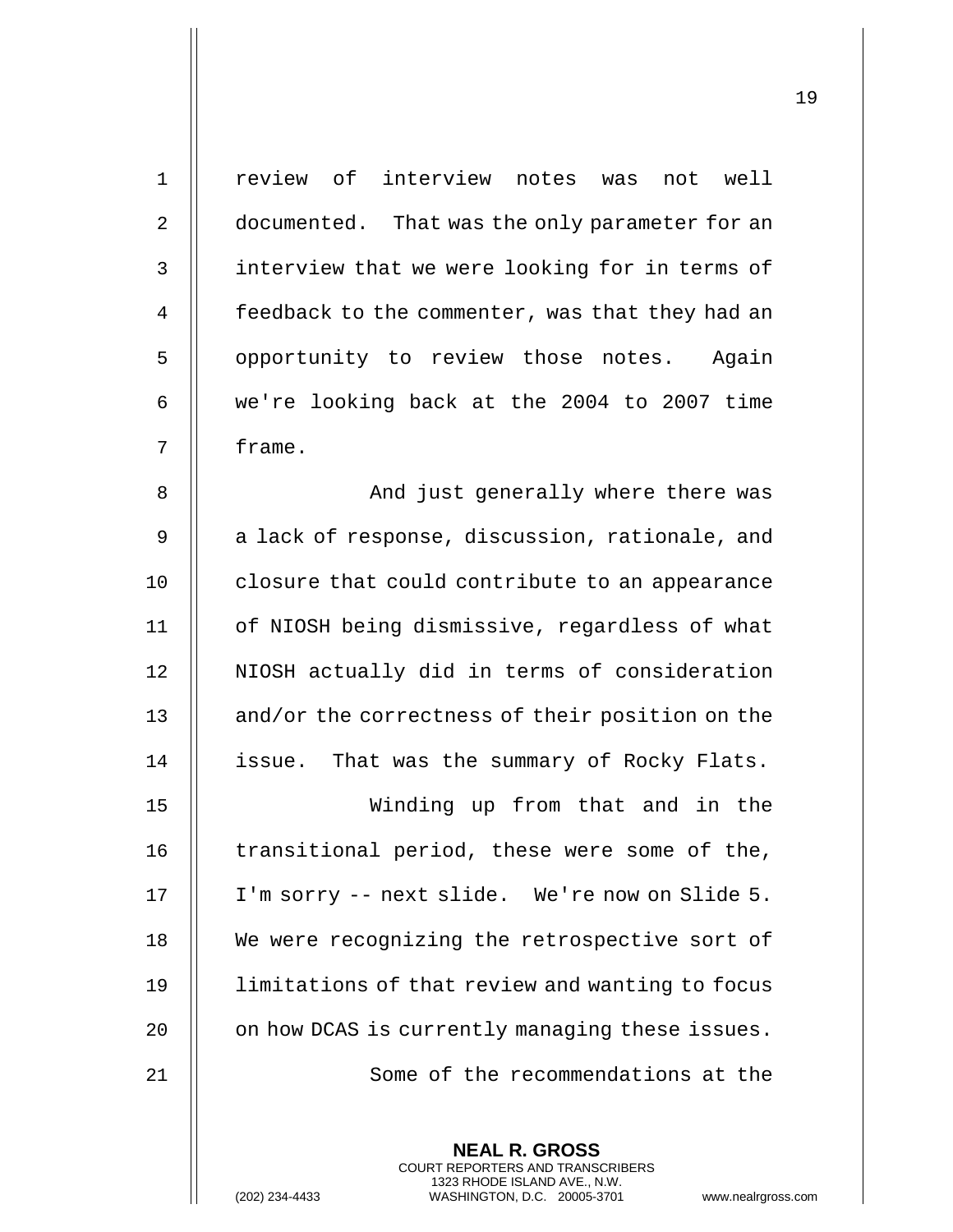| $\mathbf 1$    | end of that review focused on that, trying to                                                   |
|----------------|-------------------------------------------------------------------------------------------------|
| 2              | move forward. What are the current                                                              |
| $\mathbf{3}$   | expectations, practices, and procedures? How                                                    |
| $\overline{4}$ | does NIOSH manage self-evaluation and                                                           |
| 5              | continual improvement? What system do they                                                      |
| 6              | have now for tracking and following up on                                                       |
| 7              | comments?                                                                                       |
| 8              | How do they communicate                                                                         |
| $\mathsf 9$    | expectations to the staff? Solicitation of                                                      |
| 10             | worker feedback and directed to the outreach,                                                   |
| 11             | or to the Work Group. We suggested that they                                                    |
| 12             | would consider a follow up review of any more                                                   |
| 13             | recent experience to gauge the effectiveness of                                                 |
| 14             | improvements that happened over time.                                                           |
| 15             | Next slide, so NIOSH did have an                                                                |
| 16             | opportunity to respond to those suggestions.                                                    |
| 17             | And these next couple slides come out of that                                                   |
| 18             | response. I wanted to acknowledge their                                                         |
| 19             | responses.                                                                                      |
| 20             | So at first they basically took the                                                             |
| 21             | venues where they had acknowledged some, you                                                    |
|                | <b>NEAL R. GROSS</b><br><b>COURT REPORTERS AND TRANSCRIBERS</b>                                 |
|                | 1323 RHODE ISLAND AVE., N.W.<br>WASHINGTON, D.C. 20005-3701<br>(202) 234-4433<br>www.nealrgross |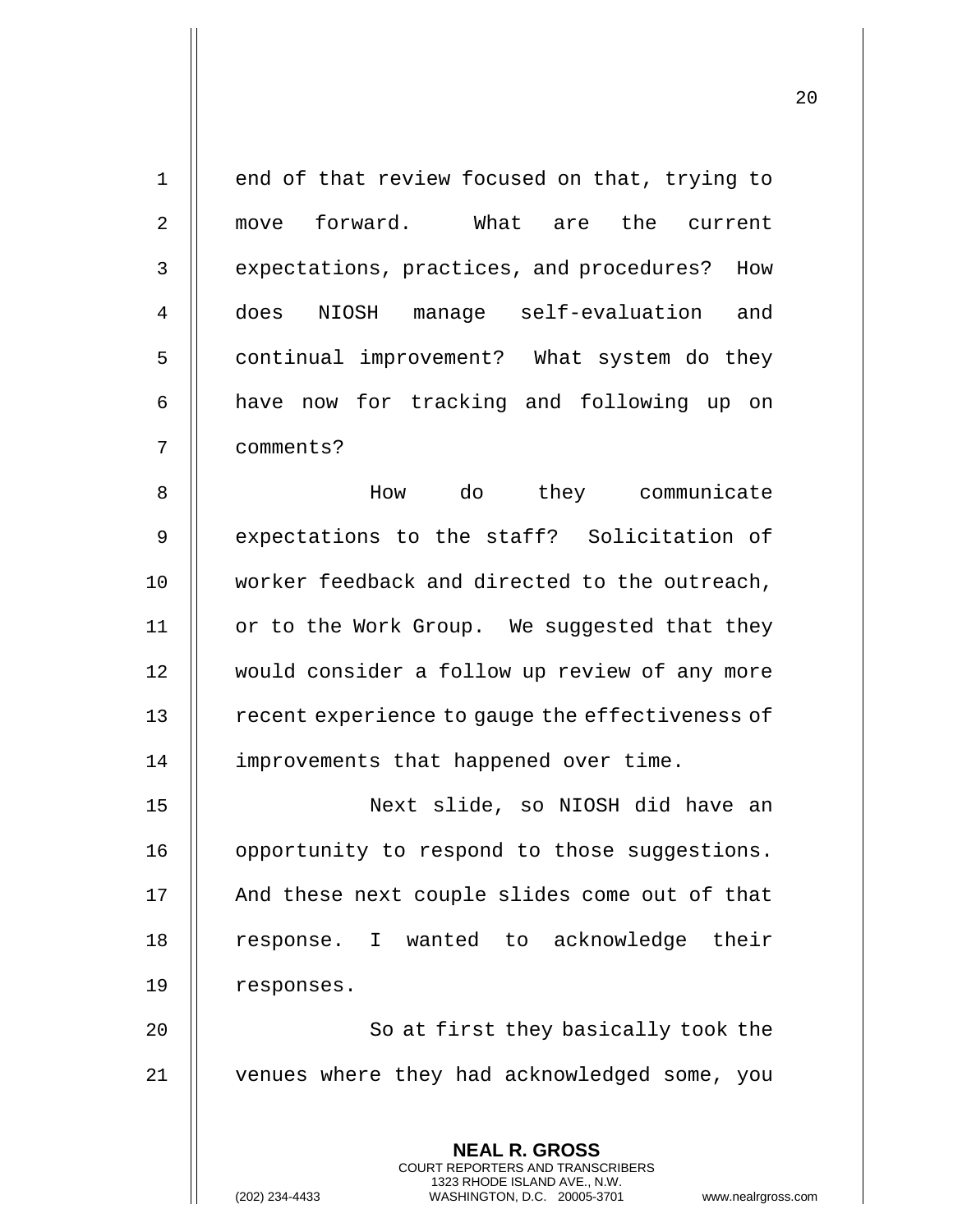| $\mathbf 1$    | know, room for improvement in the Rocky Flats                                                                                                                      |
|----------------|--------------------------------------------------------------------------------------------------------------------------------------------------------------------|
| $\overline{2}$ | data set. And addressed how those are being                                                                                                                        |
| 3              | handled currently. This was in November 2012,                                                                                                                      |
| 4              | that's the most recent Work Group meeting.                                                                                                                         |
| 5              | Public comments at Advisory Board                                                                                                                                  |
| 6              | meetings, a process has been developed to                                                                                                                          |
| 7              | tabulate those comments and provide                                                                                                                                |
| 8              | information to the Board.                                                                                                                                          |
| $\mathsf 9$    | SEC Petition, NIOSH has took the                                                                                                                                   |
| 10             | position that those, that information and                                                                                                                          |
| 11             | issues submitted in the petition, are addressed                                                                                                                    |
| 12             | in the Evaluation Report. Don't expect a                                                                                                                           |
| 13             | direct response to individuals.                                                                                                                                    |
| 14             | And then the follow up on those                                                                                                                                    |
| 15             | issues is going to be determined by the                                                                                                                            |
| 16             | Evaluation Report and the subsequent Work Group                                                                                                                    |
| 17             | discussion activities that occur.                                                                                                                                  |
| 18             | Work Group meetings, similar to the                                                                                                                                |
| 19             | SEC Petition issues, those comments are being                                                                                                                      |
| 20             | addressed through the Work Group discussions.                                                                                                                      |
| 21             | NIOSH facilitates access to that information                                                                                                                       |
|                |                                                                                                                                                                    |
|                | <b>NEAL R. GROSS</b><br><b>COURT REPORTERS AND TRANSCRIBERS</b><br>1323 RHODE ISLAND AVE., N.W.<br>(202) 234-4433<br>WASHINGTON, D.C. 20005-3701<br>www.nealrgross |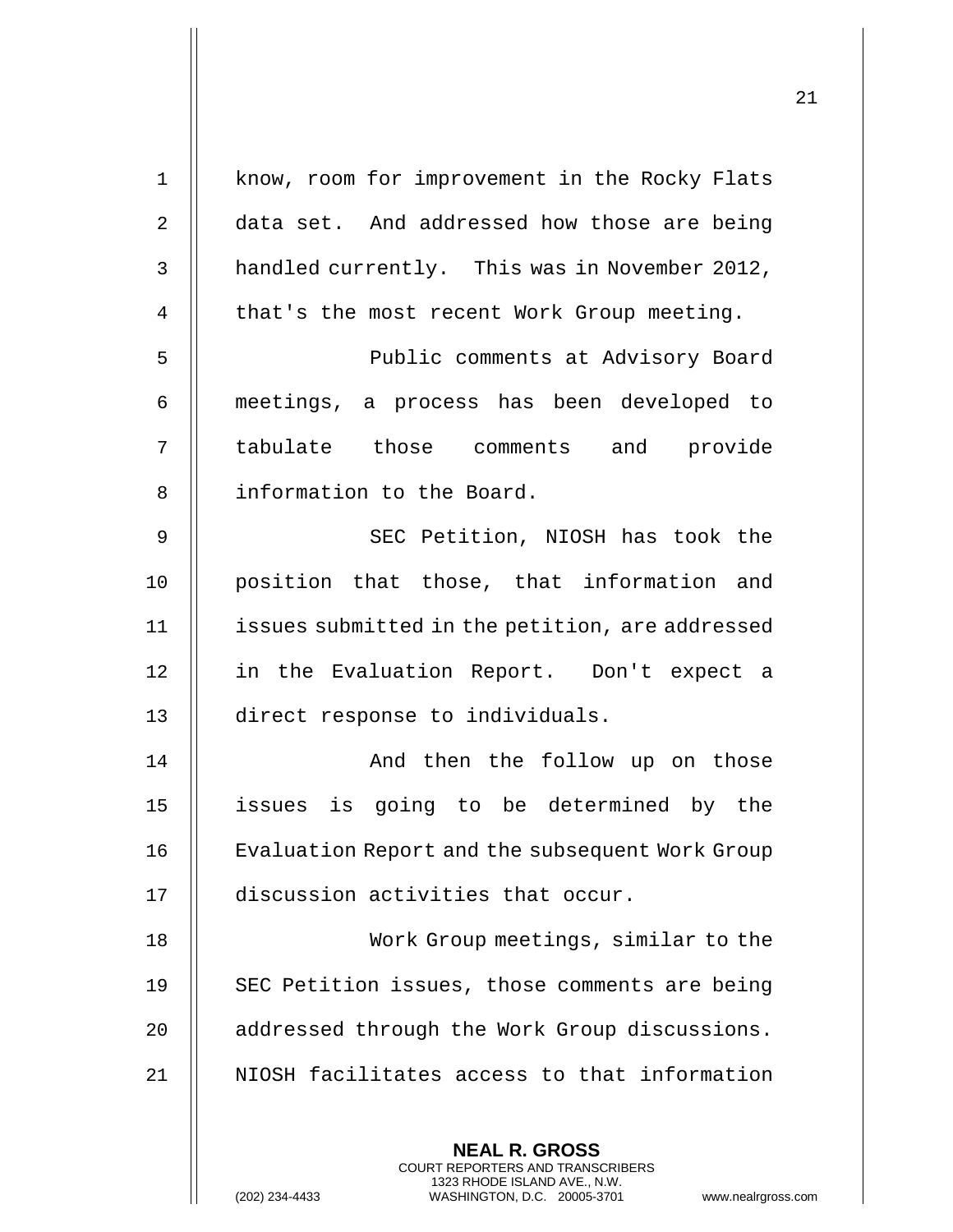| 1  | quite well by posting transcripts on the                                                                                                                           |
|----|--------------------------------------------------------------------------------------------------------------------------------------------------------------------|
| 2  | website.                                                                                                                                                           |
| 3  | And more recently beginning to post                                                                                                                                |
| 4  | White Papers and other discussion items in                                                                                                                         |
| 5  | advance so that people can follow along in real                                                                                                                    |
| 6  | time.                                                                                                                                                              |
| 7  | Next slide, NIOSH<br>response                                                                                                                                      |
| 8  | continued. This was that clarification of                                                                                                                          |
| 9  | current expectations and practices. There was                                                                                                                      |
| 10 | some really good information here that we had                                                                                                                      |
| 11 | that they presented to us about their                                                                                                                              |
| 12 | management expectation for responsiveness and                                                                                                                      |
| 13 | receipt of comments.                                                                                                                                               |
| 14 | Responding to correspondence<br>as                                                                                                                                 |
| 15 | soon as possible, using the same method as it                                                                                                                      |
| 16 | came in. ATL was being tasked to review                                                                                                                            |
| 17 | transcripts of Advisory Board meetings.                                                                                                                            |
| 18 | They're identifying lists of public comments.                                                                                                                      |
| 19 | DCAS prepares responses<br>as                                                                                                                                      |
| 20 | appropriate, forwards those comments and                                                                                                                           |
| 21 | responses to the Board. And comments that are                                                                                                                      |
|    | <b>NEAL R. GROSS</b><br><b>COURT REPORTERS AND TRANSCRIBERS</b><br>1323 RHODE ISLAND AVE., N.W.<br>WASHINGTON, D.C. 20005-3701<br>(202) 234-4433<br>www.nealrgross |

(202) 234-4433 WASHINGTON, D.C. 20005-3701 www.nealrgross.com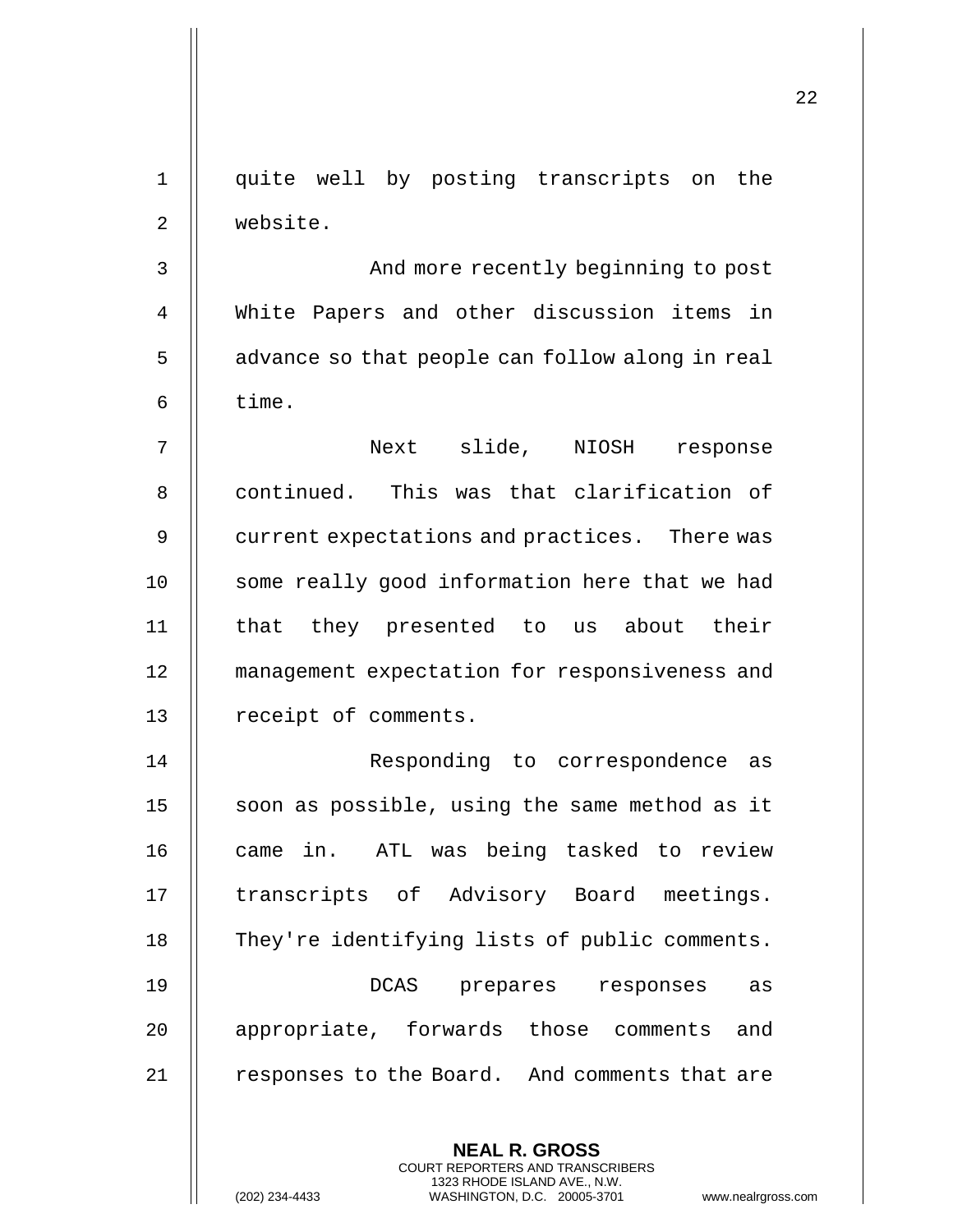| 1  | related to a specific Subcommittee or Work                                                                                                                         |
|----|--------------------------------------------------------------------------------------------------------------------------------------------------------------------|
| 2  | Group are forwarded to those Chairs.                                                                                                                               |
| 3  | In the Work Group discussion it                                                                                                                                    |
| 4  | seems to be that everyone is fairly satisfied                                                                                                                      |
| 5  | that that is being an effective way to track and                                                                                                                   |
| 6  | handle and ensure responsiveness to those                                                                                                                          |
| 7  | comments received.                                                                                                                                                 |
| 8  | When DCAS staff members attend                                                                                                                                     |
| 9  | activities where they may encounter claimants,                                                                                                                     |
| 10 | advocates, or members of the public, their use                                                                                                                     |
| 11 | of kind of internal practices that are being                                                                                                                       |
| 12 | conducted to support follow up.                                                                                                                                    |
| 13 | For the one obviously the best goal                                                                                                                                |
| 14 | is to provide an immediate response. If a                                                                                                                          |
| 15 | question is addressed to the satisfaction of                                                                                                                       |
| 16 | the individual then that wouldn't have to be                                                                                                                       |
| 17 | documented further. Generally it's already                                                                                                                         |
| 18 | being captured in the minutes depending on the                                                                                                                     |
| 19 | type of venue that they're at. So that, it's                                                                                                                       |
| 20 | closed and resolved and they can move on.                                                                                                                          |
| 21 | Number two, they would encourage                                                                                                                                   |
|    |                                                                                                                                                                    |
|    | <b>NEAL R. GROSS</b><br><b>COURT REPORTERS AND TRANSCRIBERS</b><br>1323 RHODE ISLAND AVE., N.W.<br>WASHINGTON, D.C. 20005-3701<br>(202) 234-4433<br>www.nealrgross |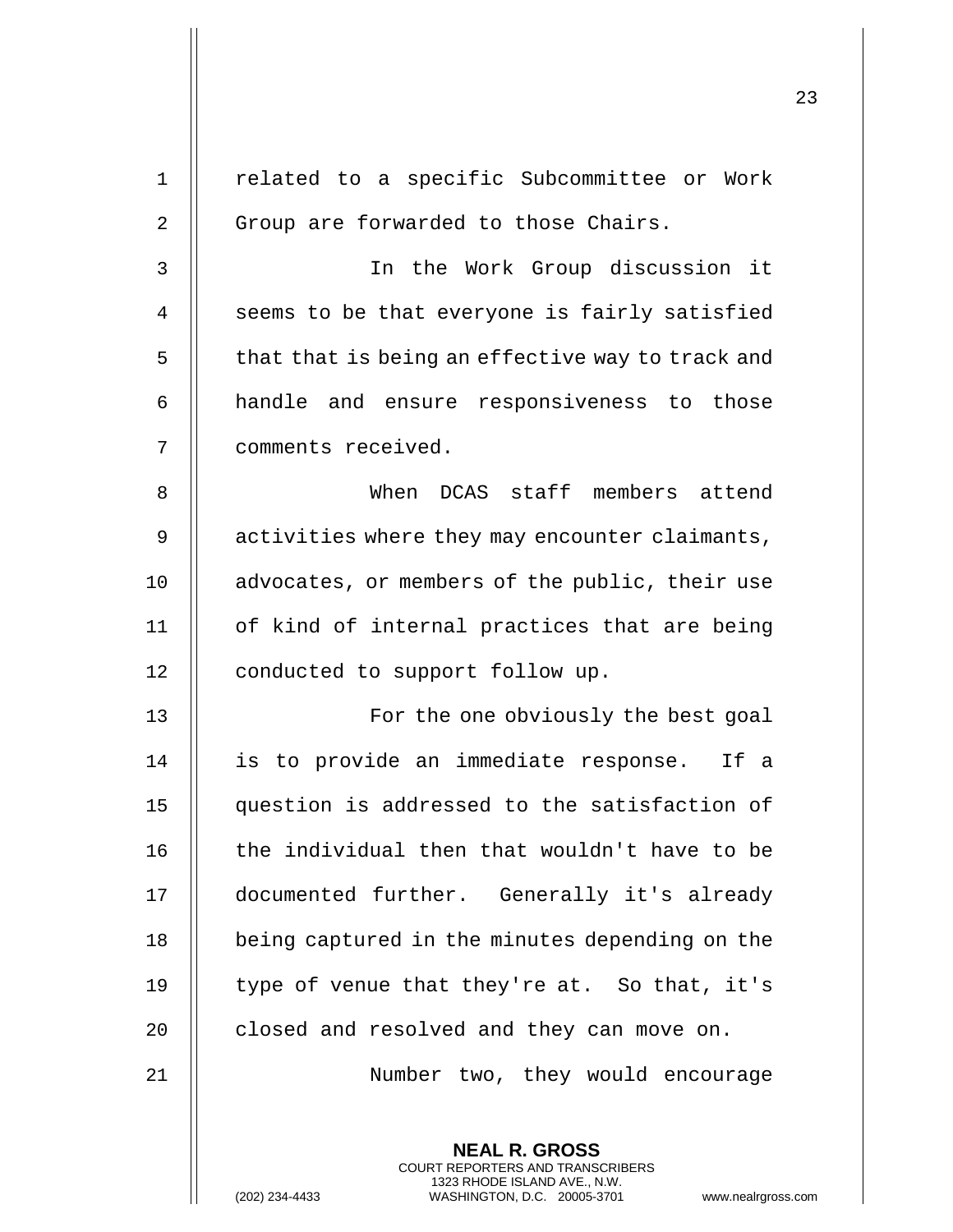| $\mathbf 1$    | the individual to send a question by mail or     |
|----------------|--------------------------------------------------|
| $\overline{2}$ | email. That is because there is an existing      |
| 3              | tracking system there. And also it sort of       |
| 4              | assures that it's in the words, of the commenter |
| 5              | and not being misinterpreted by staff.           |
| 6              | Number three, DCAS carry, staff                  |
| 7              | carry note cards that they can use to document   |
| 8              | comments, questions, and contact information     |
| 9              | to facilitate responses. They're planning to     |
| 10             | have a new computer application for tracking     |
| 11             | comments and questions. And those could be       |
| 12             | used as data entry sources.                      |
| 13             | Minutes are also entered into the                |
| 14             | Site Research Database and are procedurally      |
| 15             | required to be considered during subsequent      |
| 16             | revisions to the technical documents.            |
| 17             | And again those are all addressing               |
| 18             | different things that have come up, both in the  |
| 19             | procedural review and in the Rocky Flats Review  |
| 20             | about how do we keep sight of these things, how  |
| 21             | do we make sure they're being followed and not   |
|                |                                                  |
|                | <b>NEAL R. GROSS</b>                             |

COURT REPORTERS AND TRANSCRIBERS 1323 RHODE ISLAND AVE., N.W.

(202) 234-4433 WASHINGTON, D.C. 20005-3701 www.nealrgross.com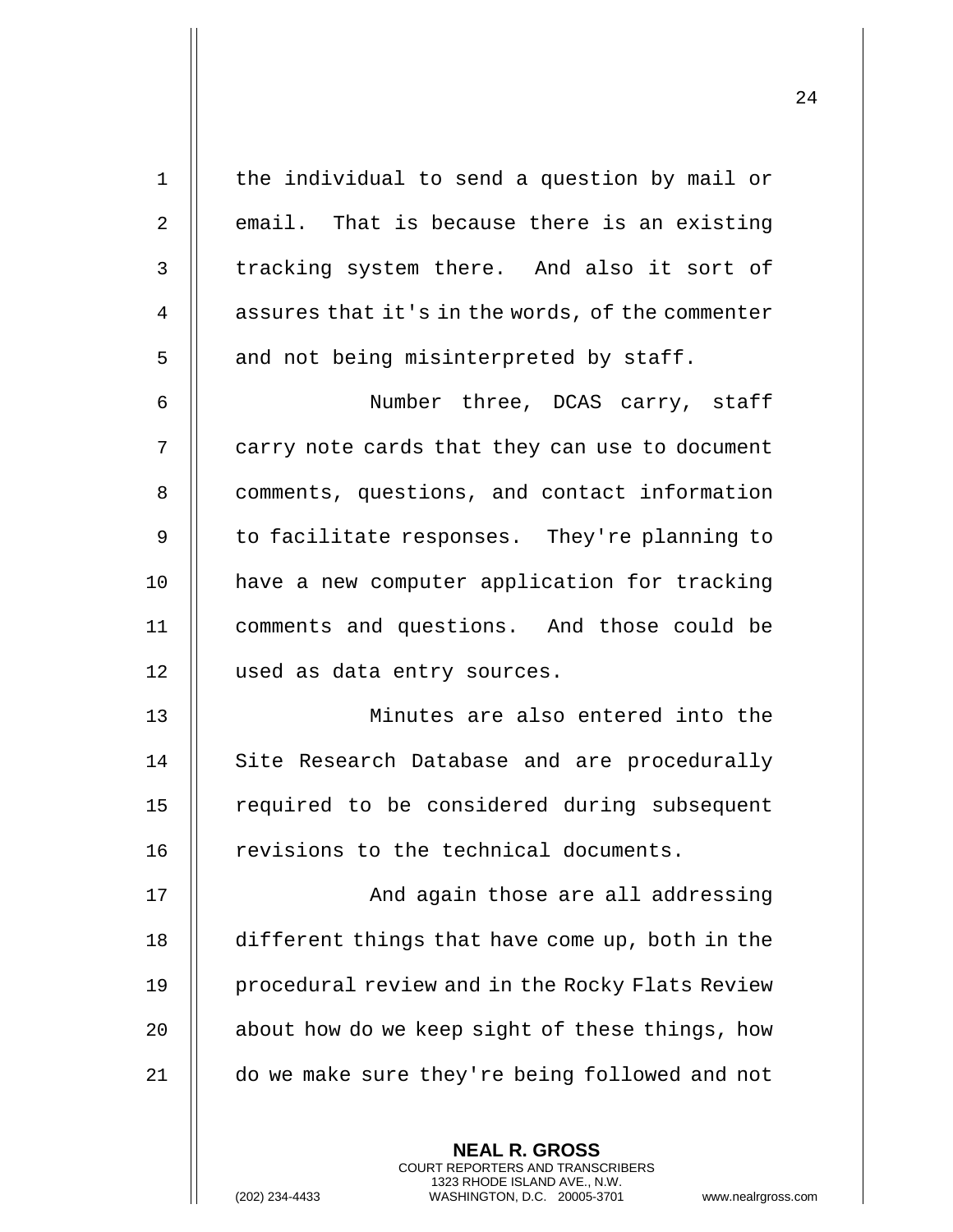**NEAL R. GROSS** COURT REPORTERS AND TRANSCRIBERS 1323 RHODE ISLAND AVE., N.W. 1 falling through the cracks? 2 || Next slide, other responses and 3 | developments. Sort of beyond the Objective 3 4 | reviews, but a procedure for formal Worker 5 | Outreach Program, Revision 1, was presented at 6 | the Work Group meeting in November and issued 7 in December of 2012. 8 And DCAS described an intent to 9 | develop a more comprehensive comment tracking 10 | application to give them a method for managing 11 comments and responses. 12 || Next slide, and we get to the follow 13 up review. So, again starting with the scope 14 || and the time frame. Our primary objective was  $15$  | to try to assess the impact of changes over time 16 | because we realized that Rocky Flats input had 17 happened a long time ago. 18 The Work Group helped us select a 19 || site with recent SEC activity. A nice thing in 20  $\parallel$  this case was that they then revised the 21 | Evaluation Report, and also two Site Profile

(202) 234-4433 WASHINGTON, D.C. 20005-3701 www.nealrgross.com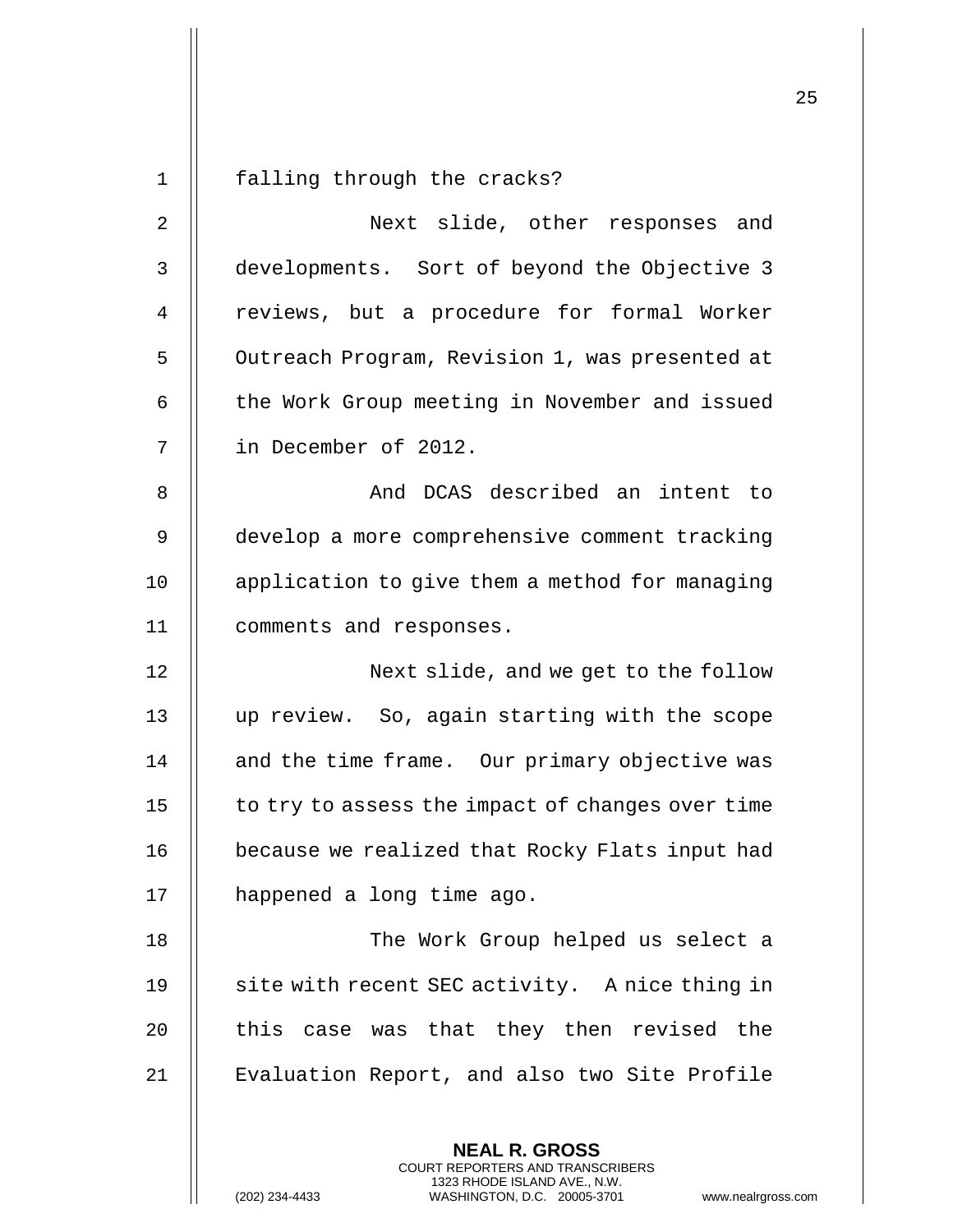| $\mathbf 1$    | TBDs were evaluated during the time that the                                                                                                                       |
|----------------|--------------------------------------------------------------------------------------------------------------------------------------------------------------------|
| 2              | report was in progress.                                                                                                                                            |
| $\mathsf{3}$   | And they gave us really good access                                                                                                                                |
| $\overline{4}$ | to the most current NIOSH position on a lot of                                                                                                                     |
| 5              | these issues. That was a real advantage that                                                                                                                       |
| 6              | we didn't have with Rocky.                                                                                                                                         |
| 7              | Frustrating in some ways too as we                                                                                                                                 |
| 8              | were looking at comments that had been made in                                                                                                                     |
| 9              | the petition process and yet the ER had been                                                                                                                       |
| 10             | issued at the beginning of that process.                                                                                                                           |
| 11             | And so it did not reflect at all any                                                                                                                               |
| 12             | of the decisions or changes in positions that                                                                                                                      |
| 13             | had happened over that time. And that was a                                                                                                                        |
| 14             | great thing for the Los Alamos that we had those                                                                                                                   |
| 15             | updated documents.                                                                                                                                                 |
| 16             | It was decided that SC&A would not                                                                                                                                 |
| 17             | review comments from the Advisory Board and                                                                                                                        |
| 18             | Work Group meetings. Sort of explained in a                                                                                                                        |
| 19             | previous slide, because those are now being                                                                                                                        |
| 20             | subject to an effective tracking process.                                                                                                                          |
| 21             | And we narrowed down the topics a                                                                                                                                  |
|                | <b>NEAL R. GROSS</b><br><b>COURT REPORTERS AND TRANSCRIBERS</b><br>1323 RHODE ISLAND AVE., N.W.<br>WASHINGTON, D.C. 20005-3701<br>(202) 234-4433<br>www.nealrgross |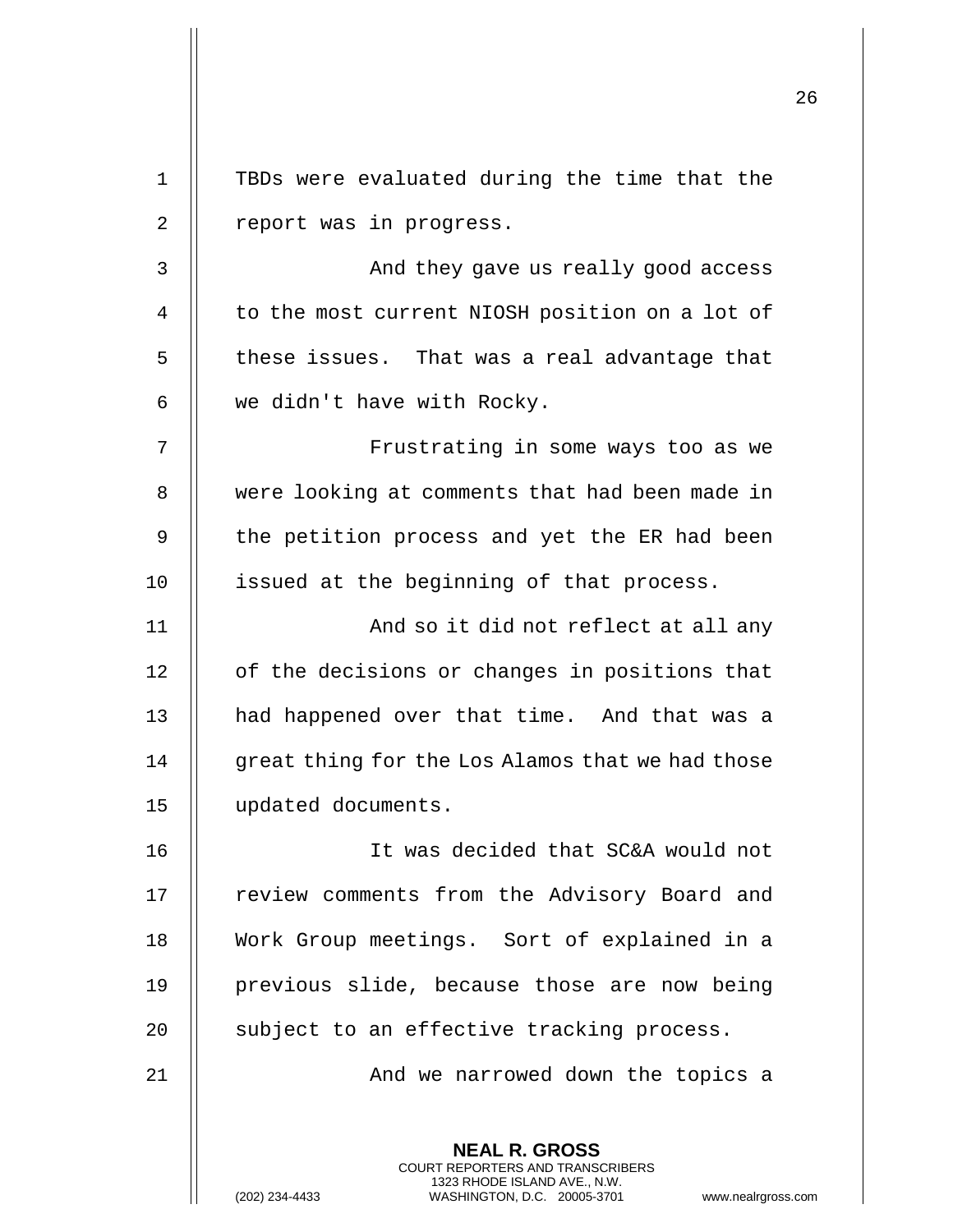| $\mathbf 1$    | little bit. Focused primarily on issues that             |
|----------------|----------------------------------------------------------|
| $\overline{2}$ | would affect dose reconstruction and SEC                 |
| 3              | evaluations. More technical issues and less              |
| 4              | layman's experience with a project, sort of              |
| 5              | comments.                                                |
| 6              | The cutoff that was established was                      |
| 7              | August 2012 when the Work Group advised in its           |
| 8              | determination on the recommendations, but the            |
| 9              | actual bulk of the comments was actually, that           |
| 10             | was reviewed, occurred again sort of back in the         |
| 11             | past between 2005 and 2008.                              |
| 12             | With the more narrow structure and                       |
| 13             | the nature of the review, there was a smaller            |
| 14             | number of comments identified, so we were able           |
| 15             | to review all of them without any sort of                |
| 16             | statistical selection process.                           |
| 17             | Elements of this review included                         |
| 18             | the documentation practices, consideration and           |
| 19             | investigation of the issues, incorporation               |
| 20             | into technical documents. We did not evaluate            |
| 21             | feedback to commenters as that was judged to be          |
|                |                                                          |
|                | <b>NEAL R. GROSS</b><br>COURT REPORTERS AND TRANSCRIBERS |

 $\prod$ 

(202) 234-4433 WASHINGTON, D.C. 20005-3701 www.nealrgross.com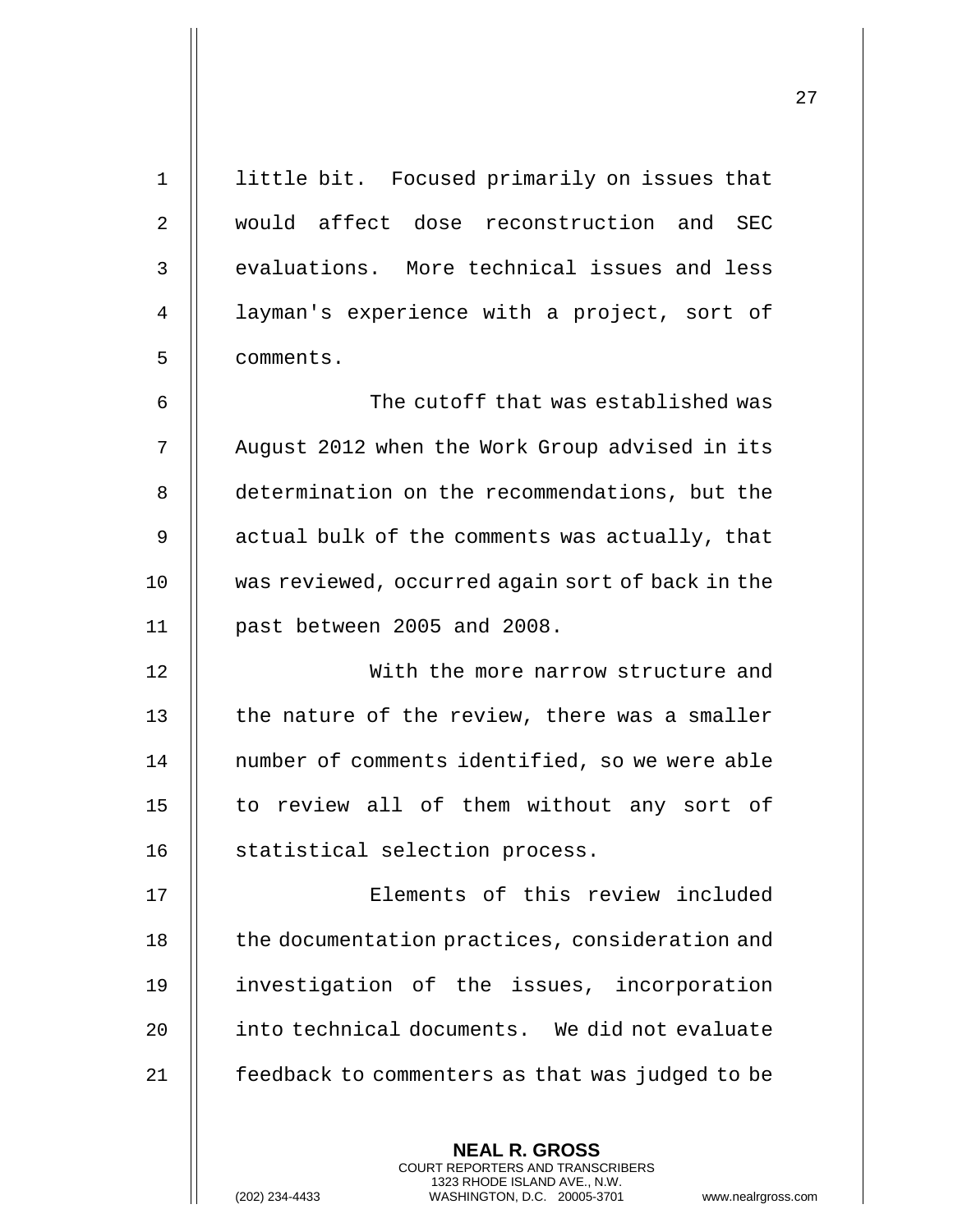|                |                                                                                                                                                                 | 28 |
|----------------|-----------------------------------------------------------------------------------------------------------------------------------------------------------------|----|
| 1              | a quality of service issue.                                                                                                                                     |    |
| 2              | Next slide, so results in terms of                                                                                                                              |    |
| 3              | documentation practices. This had been an                                                                                                                       |    |
| $\overline{4}$ | issue that, stemming out of the review of the                                                                                                                   |    |
| 5              | procedure. Worker outreach new meetings, how                                                                                                                    |    |
| 6              | complete was that in the OTS system?                                                                                                                            |    |
| 7              | Initially when we scoped the                                                                                                                                    |    |
| 8              | review, there were minutes available for 12 of                                                                                                                  |    |
| 9              | 15 worker outreach meeting sessions. The                                                                                                                        |    |
| 10             | three missing sessions were an artifact of in                                                                                                                   |    |
| 11             | transition that had happened when ATL was                                                                                                                       |    |
| 12             | transitioned from a subcontract position under                                                                                                                  |    |
| 13             | ORAU to a direct contract under OCAS. And I                                                                                                                     |    |
|                |                                                                                                                                                                 |    |
| 14             | believe that was 2007.                                                                                                                                          |    |
| 15             | I found that the remaining sessions                                                                                                                             |    |
| 16             | have subsequently been added and that was not                                                                                                                   |    |
| 17             | considered to be a systemic sort of issue.                                                                                                                      |    |
| 18             | And expert interviews, how thorough                                                                                                                             |    |
| 19             | was that documentation? They actually found                                                                                                                     |    |
| 20             | very few interviews on the SRDB or the SEC                                                                                                                      |    |
| 21             | Viewer database. There were only eight in this                                                                                                                  |    |
|                | <b>NEAL R. GROSS</b><br>COURT REPORTERS AND TRANSCRIBERS<br>1323 RHODE ISLAND AVE., N.W.<br>(202) 234-4433<br>WASHINGTON, D.C. 20005-3701<br>www.nealrgross.com |    |

 $\overline{1}$ 

 $\mathsf{I}$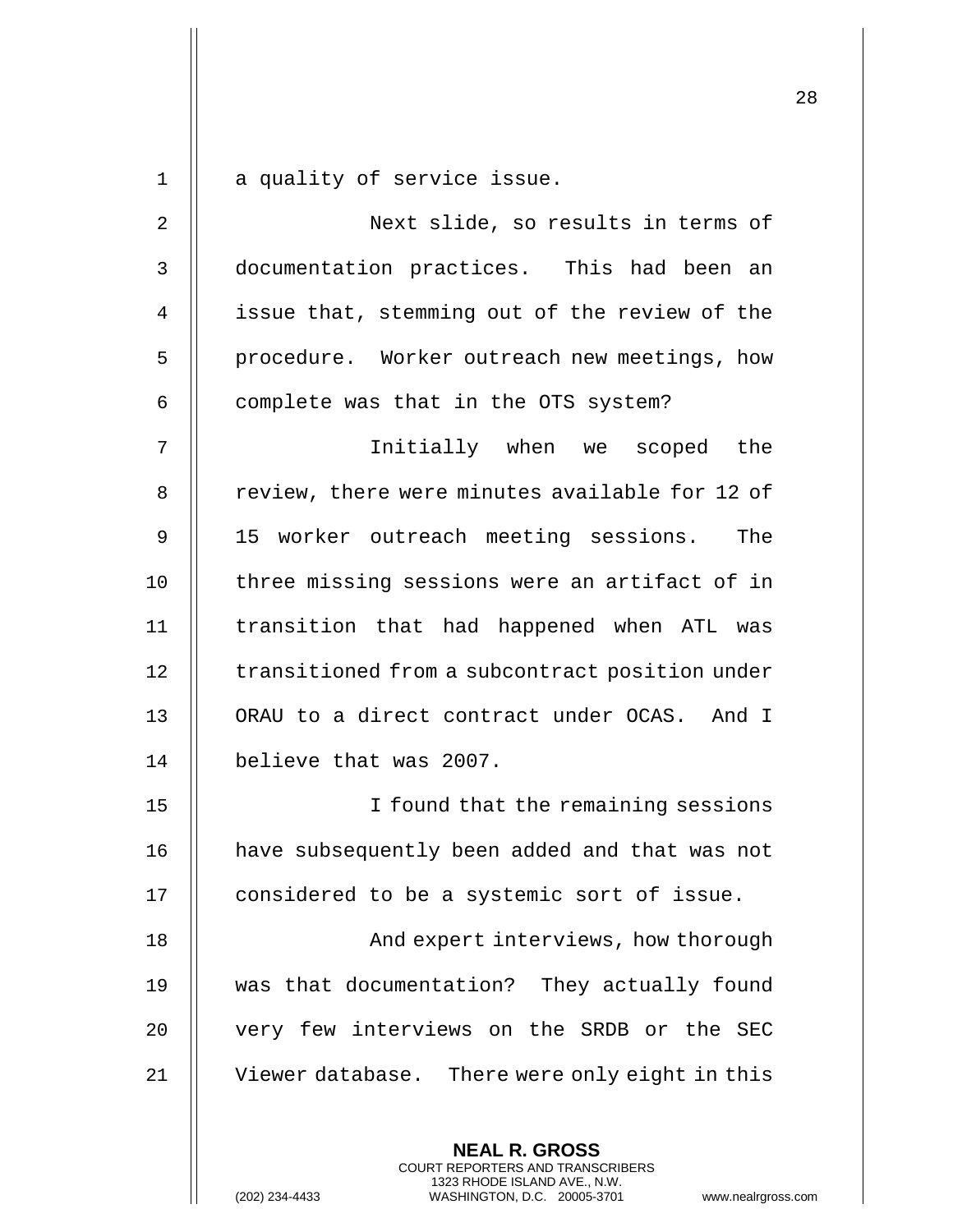| $\mathbf{1}$   | entire time range between 2008 and 2012.         |
|----------------|--------------------------------------------------|
| $\overline{2}$ | And so the question there is did                 |
| 3              | they really not interview very many people, or   |
| $\overline{4}$ | do we have incomplete documentation? And we      |
| 5              | made some effort to try to distinguish that, but |
| 6              | we didn't really get a conclusive reading on     |
| 7              | that.                                            |
| 8              | We did find that the interviews                  |
| 9              | that were available were predominantly focused   |
| 10             | on dosimetry data gathering. There was only      |
| 11             | one discussion that was actually with an         |
| 12             | individual regarding facility operations.        |
| 13             | That occurred during the review of the SEC-109   |
| 14             | Petition.                                        |
| 15             | There were<br>indicators,<br>some                |
| 16             | primarily I was looking at comments in the Work  |
| 17             | Group meetings that kind of thing, where they    |
| 18             | might be talking about their data capture and    |
| 19             | what they've done. There was some quotes that    |
| 20             | indicated that additional interviews,<br>more    |
| 21             | general sorts of interviews had been done.       |
|                |                                                  |

**NEAL R. GROSS** COURT REPORTERS AND TRANSCRIBERS 1323 RHODE ISLAND AVE., N.W.

(202) 234-4433 WASHINGTON, D.C. 20005-3701 www.nealrgross.com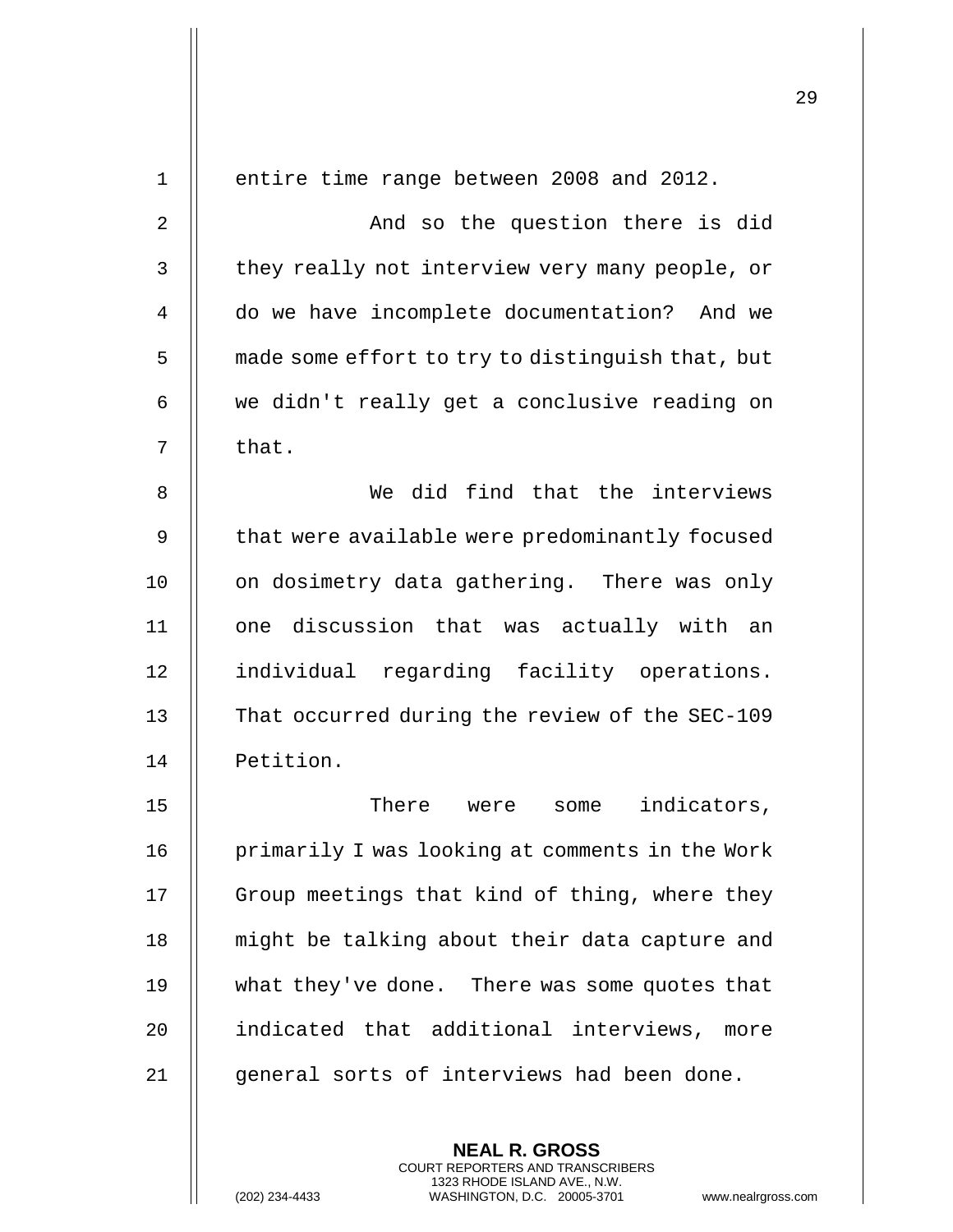| $\mathbf 1$    | But there wasn't enough detail in               |
|----------------|-------------------------------------------------|
| $\overline{2}$ | those comments to go look for, you know, hey do |
| 3              | you have the interview of this person or this   |
| 4              | type of person even? So the completeness was    |
| 5              | sort of an unanswered question from this        |
| 6              | review. Oops, I moved forward in my own slides  |
| 7              | too quickly.                                    |
| 8              | Action items, that was an issue from            |
| 9              | our review of the procedure and procedure       |
| 10             | related documentation. Again, SC&A had been     |
| 11             | somewhat concerned that there was a very low    |
| 12             | number of action items recorded in the Outreach |
| 13             | Tracking System, which -- that seems to be      |
| 14             | procedurally is a main means of tracking follow |
| 15             | up on issues that come up in these outreach     |
| 16             | meetings. That was, that's the nature of the    |
| 17             | issue that we were looking at there.            |
| 18             | The LANL outreach meetings that                 |
| 19             | were held, all occurring in 2005 and 2008, the  |
| 20             | current procedure or even the previous          |
| 21             | procedure, OCAS-PR-012, was issued in 2009 and  |
|                |                                                 |

**NEAL R. GROSS** COURT REPORTERS AND TRANSCRIBERS 1323 RHODE ISLAND AVE., N.W.

(202) 234-4433 WASHINGTON, D.C. 20005-3701 www.nealrgross.com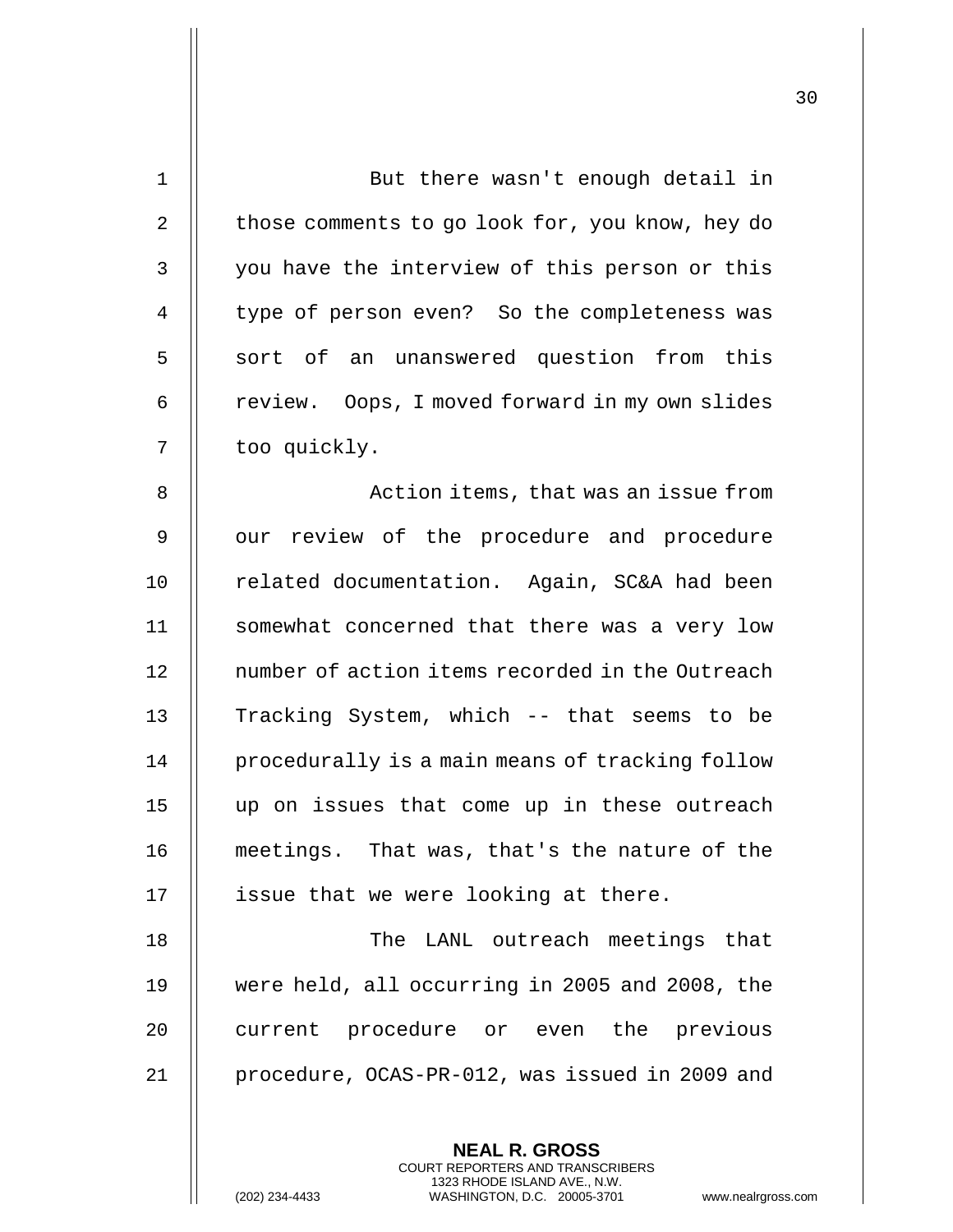| $\mathbf 1$    | has recently been revised in 2012.                                                       |
|----------------|------------------------------------------------------------------------------------------|
| $\overline{2}$ | So we sort of again, we're not                                                           |
| $\mathsf{3}$   | reviewing material that pre-dates the formal                                             |
| 4              | quidance that we currently have.                                                         |
| 5              | One action item was recorded from                                                        |
| 6              | the 15 outreach sessions. And several NIOSH                                              |
| 7              | responses, you know, during the discussion                                               |
| 8              | seemed to indicate interest in further follow                                            |
| 9              | up on the topics. But they weren't recorded as                                           |
| 10             | action items in the current procedure at the                                             |
| 11             | time if, database at the time, which was WISPR,                                          |
| 12             | Worker Input to Site Profile Reviews were the                                            |
| 13             | current Outreach Tracking System. And we                                                 |
| 14             | didn't find follow up. So that appeared to be                                            |
| 15             | an indicator that we weren't able to find that                                           |
| 16             | there was follow up that was lacking,                                                    |
| 17             | associated with the presence or absence of a                                             |
| 18             | tracking mechanism.                                                                      |
| 19             | Next slide, consideration of                                                             |
| 20             | technical information. Again this was pretty                                             |
| 21             | strong in Rocky, the pilot review and it has                                             |
|                |                                                                                          |
|                | <b>NEAL R. GROSS</b><br>COURT REPORTERS AND TRANSCRIBERS<br>1323 RHODE ISLAND AVE., N.W. |
|                | WASHINGTON, D.C. 20005-3701<br>(202) 234-4433<br>www.nealrgros                           |

(202) 234-4433 WASHINGTON, D.C. 20005-3701 www.nealrgross.com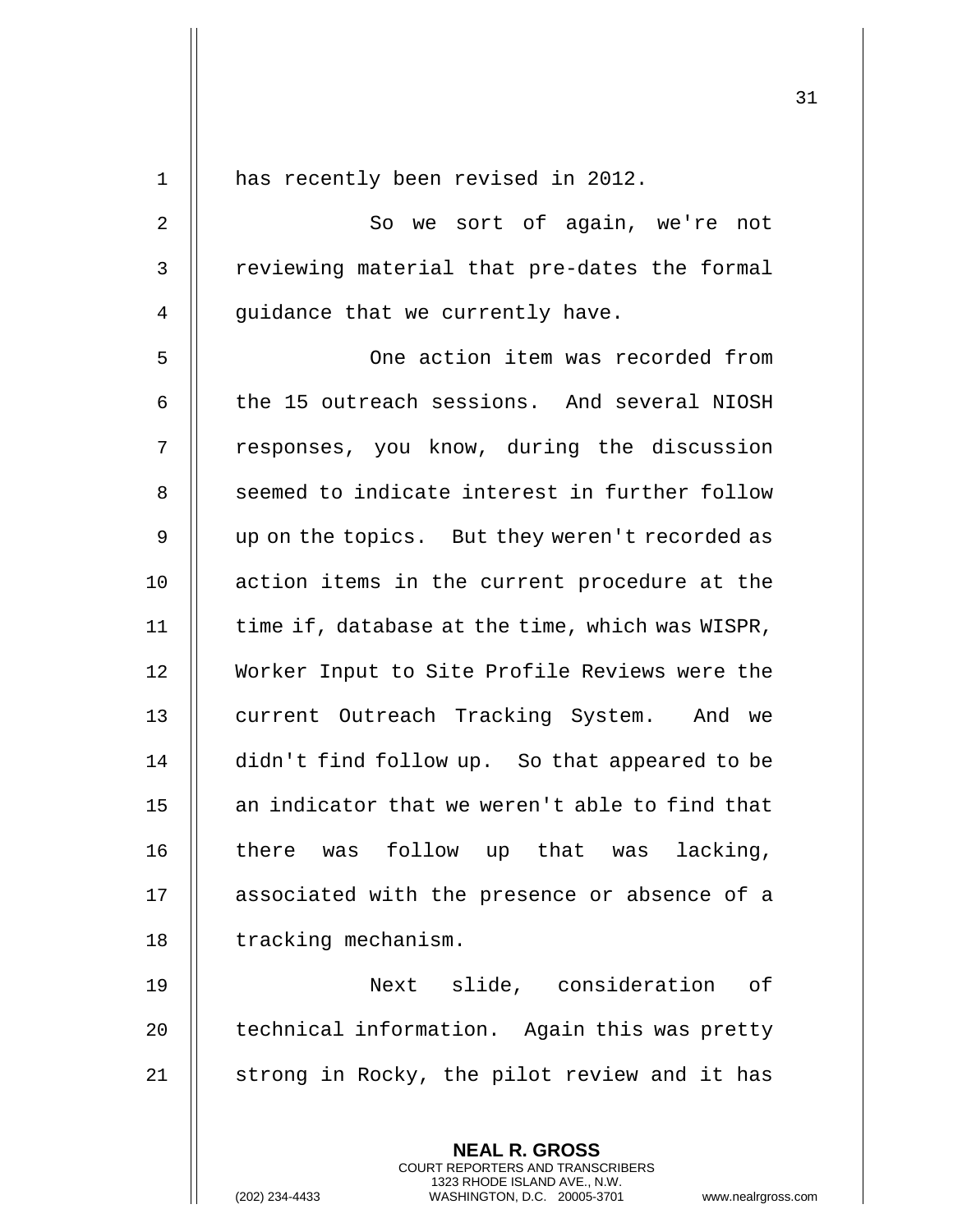|                |                                                 | 32 |
|----------------|-------------------------------------------------|----|
| $\mathbf 1$    | continued to be pretty positive. Especially     |    |
| $\overline{2}$ | given the limitations of our review looking at  |    |
| 3              | documents to find clues to consideration.       |    |
| 4              | Eighty-six were incorporated into               |    |
| 5              | technical documents to some degree. We kind of  |    |
| 6              | used some terminology in order to get some sort |    |
| 7              | of a quantitative results out of a relatively   |    |
| 8              | qualitative process.                            |    |
| 9              | So yes kind of meant that the issue             |    |
| 10             | was reflected in technical documents but it had |    |
| 11             | the same breadth of scope that it was given.    |    |
| 12             | General would mean, you know,                   |    |
| 13             | person gave a relatively narrow scoped issue or |    |
| 14             | comment or concern. It was addressed in a more  |    |
| 15             | general fashion.                                |    |
| 16             | Partial might mean there were some              |    |
| 17             | elements of the comment or issue that were      |    |
| 18             | addressed and some that weren't.                |    |
| 19             | Fourteen percent were<br>not                    |    |
| 20             | incorporated and again we don't necessarily     |    |
| 21             | believe that every comment warrants             |    |
|                | <b>NEAL R. GROSS</b>                            |    |

COURT REPORTERS AND TRANSCRIBERS 1323 RHODE ISLAND AVE., N.W.

 $\mathsf{II}$ 

(202) 234-4433 WASHINGTON, D.C. 20005-3701 www.nealrgross.com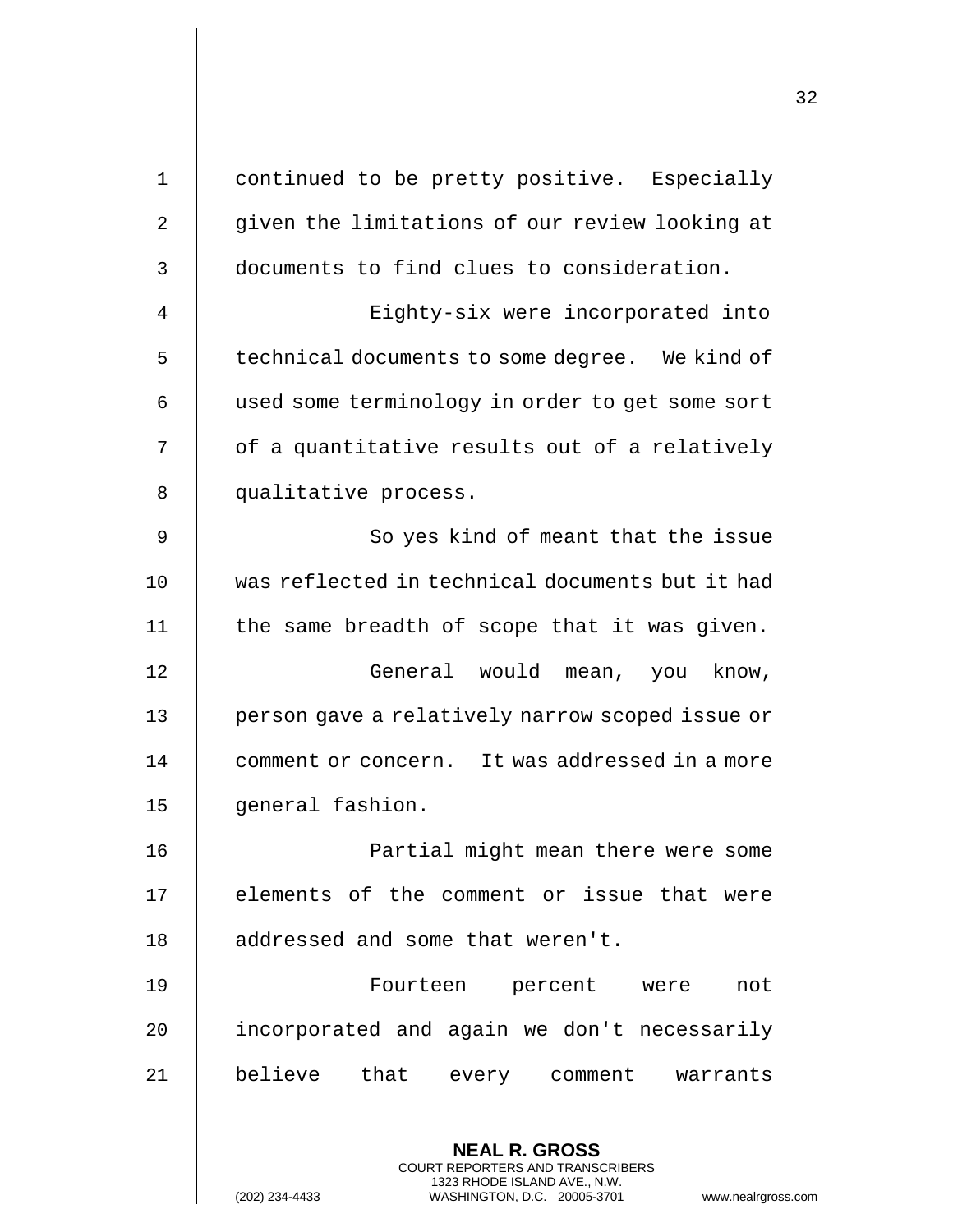**NEAL R. GROSS** COURT REPORTERS AND TRANSCRIBERS 1 || incorporation into a technical document, so 2  $\parallel$  that's not necessarily meaningful in itself,  $3 \parallel$  though I did sort of a sub-analysis of those 14 4 percent. 5 And in terms of NIOSH, our  $6$  | conclusions of NIOSH's overall responsiveness, 7 | five percent were felt to be responsive. Only 8 || three percent not responsive and six percent 9 uncertain or inconclusive. 10 An example of a responsive was an 11 issue regarding exposure. An individual's 12 || operating screening X-ray equipment. And 13 || NIOSH's response to those individual comments, 14 || qave us some really good feedback of how those 15 | are assessed or the likelihood of the exposure 16 | related to that. 17 || **Again showing consideration even** 18 || though the issue itself wasn't exclusively 19 covered in the document. 20 || An unresponsive example was issues 21 || regarding dosimeters worn underneath lead

1323 RHODE ISLAND AVE., N.W.

(202) 234-4433 WASHINGTON, D.C. 20005-3701 www.nealrgross.com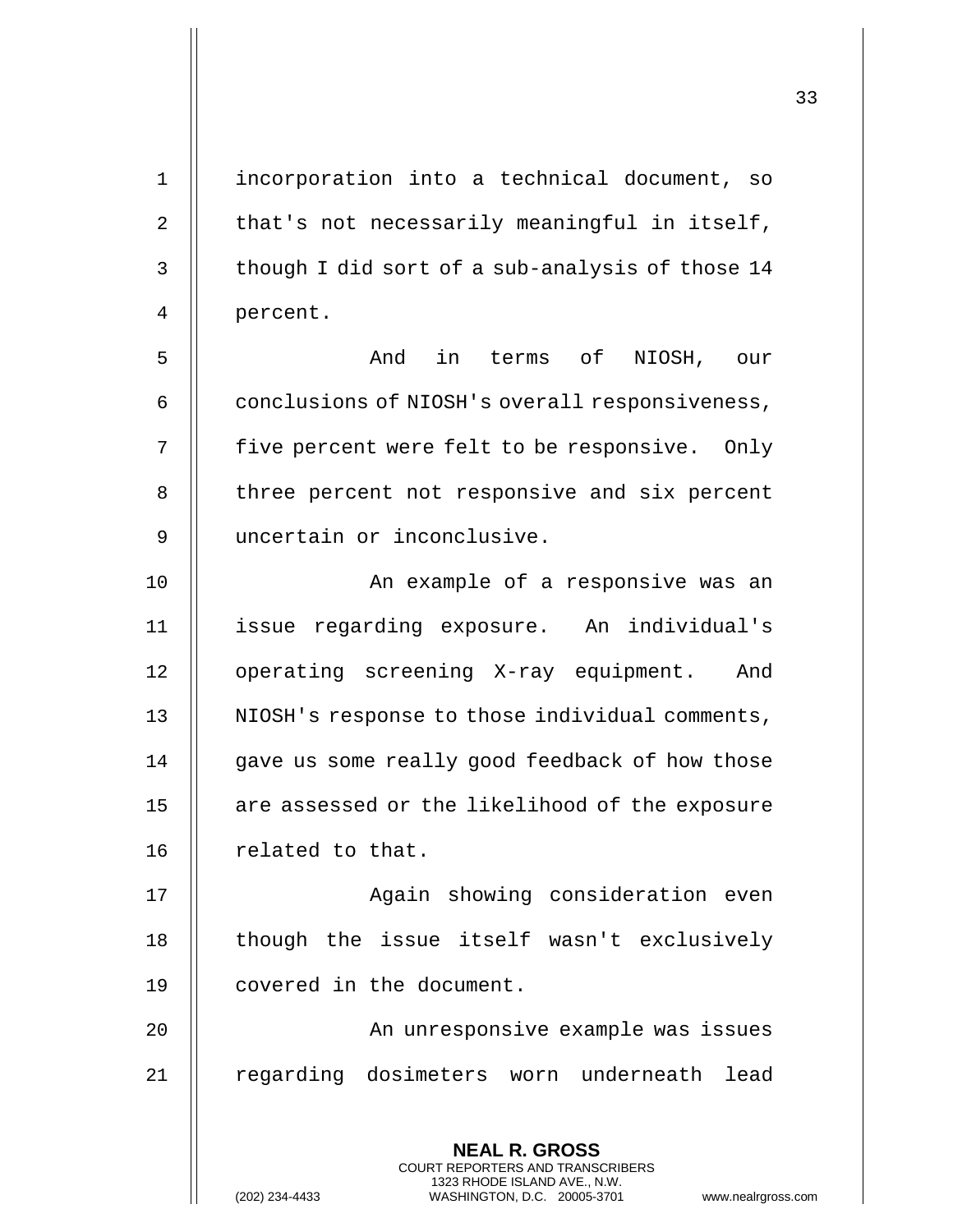| $\mathbf 1$    | aprons. That has been addressed in some other                                                                                                              |
|----------------|------------------------------------------------------------------------------------------------------------------------------------------------------------|
| $\overline{2}$ | Site Profiles, but they were sort of a missed                                                                                                              |
| 3              | opportunity to follow up on the worker's input                                                                                                             |
| 4              | to address that for LANL.                                                                                                                                  |
| 5              | It's not something that can't be                                                                                                                           |
| 6              | done, but it just had not been done. There may                                                                                                             |
| 7              | be further follow up in the future.                                                                                                                        |
| 8              | last one, support service<br>The                                                                                                                           |
| $\mathsf 9$    | worker issues that were not directly addressed                                                                                                             |
| 10             | in Evaluation Report for SEC-109.                                                                                                                          |
| 11             | There was one kind of confusing, in                                                                                                                        |
| 12             | the first read though of the ER because the                                                                                                                |
| 13             | issues were reflected in the description of the                                                                                                            |
| 14             | workers concerns at the beginning of the                                                                                                                   |
| $15$           | report, but they never came back to them.                                                                                                                  |
| 16             | And I finally figured out that the                                                                                                                         |
| 17             | reason was that had really not been a primary                                                                                                              |
| 18             | It had been a concern<br>basis.<br>that<br>was                                                                                                             |
| 19             | addressed by the workers, but the primary basis                                                                                                            |
| 20             | was these other, you know, internal exposure                                                                                                               |
| 21             | sources.                                                                                                                                                   |
|                |                                                                                                                                                            |
|                | <b>NEAL R. GROSS</b><br>COURT REPORTERS AND TRANSCRIBERS<br>1323 RHODE ISLAND AVE., N.W.<br>(202) 234-4433<br>WASHINGTON, D.C. 20005-3701<br>www.nealrgros |

(202) 234-4433 WASHINGTON, D.C. 20005-3701 www.nealrgross.com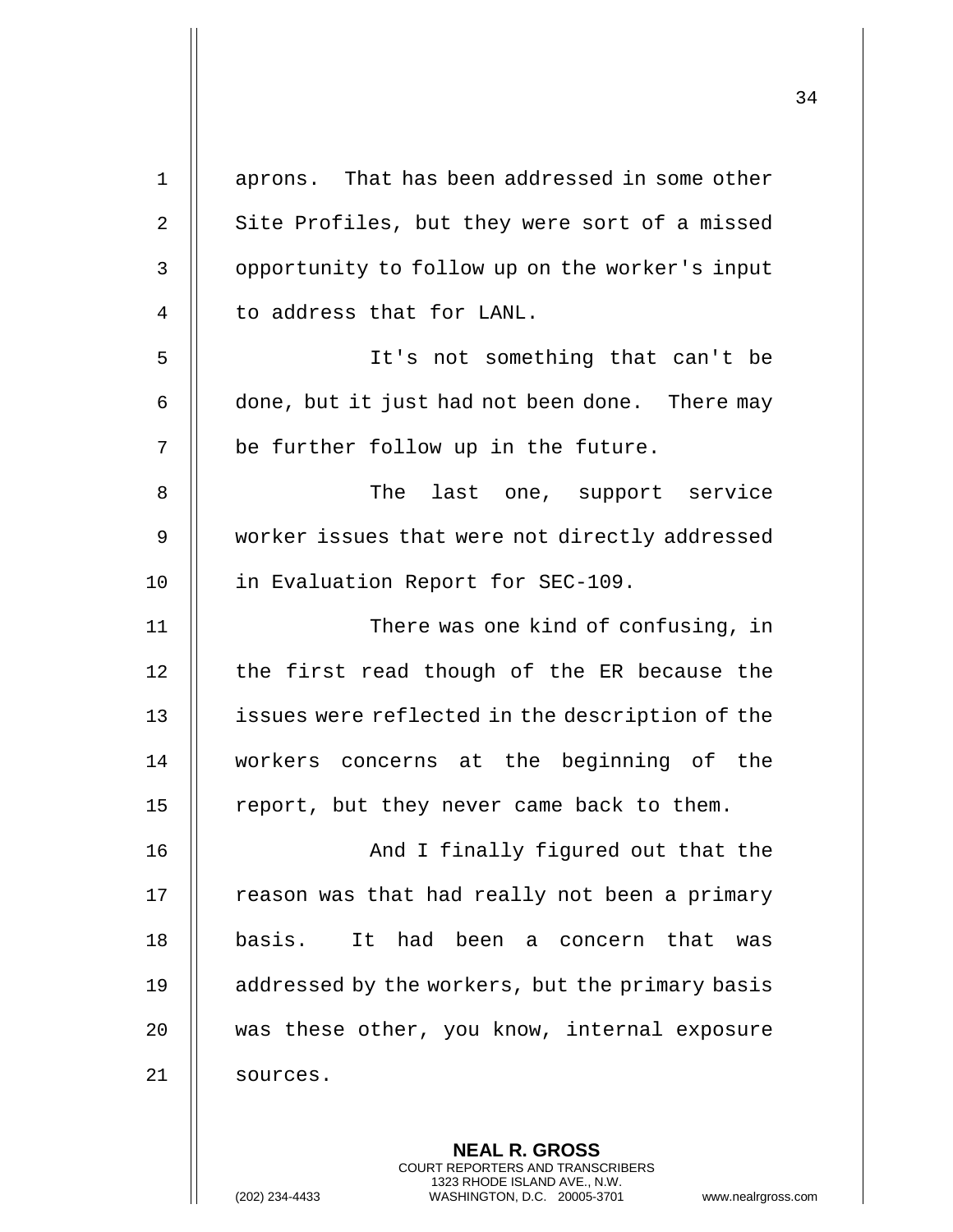| 1  | And so it doesn't really get covered                                                                                                    |
|----|-----------------------------------------------------------------------------------------------------------------------------------------|
| 2  | in any detail in the wrap up of the evaluation.                                                                                         |
| 3  | However, obviously the concerns were addressed                                                                                          |
| 4  | more generally, and obviously the workers were                                                                                          |
| 5  | included in the recommended Class because the                                                                                           |
| 6  | LANL SEC covered the entire population.                                                                                                 |
| 7  | Moving on, investigation and                                                                                                            |
| 8  | technical issues. Eighty two percent of the                                                                                             |
| 9  | cases we found there was positive evidence that                                                                                         |
| 10 | the issue was investigated, either in the same                                                                                          |
| 11 | scope or a more general scope than the comment                                                                                          |
| 12 | that was given.                                                                                                                         |
| 13 | Six percent we felt were partially                                                                                                      |
| 14 | investigated, so some aspects were, some                                                                                                |
| 15 | aspects weren't. Four percent, this is only                                                                                             |
| 16 | three comments we're talking about here, were                                                                                           |
| 17 | not investigated.                                                                                                                       |
| 18 | Two had an adequate rationale, so                                                                                                       |
| 19 | even there that wasn't a major problem. And                                                                                             |
| 20 | one was a missed opportunity I believe, related                                                                                         |
| 21 | to the dosimeter under the lead apron issue.                                                                                            |
|    | <b>NEAL R. GROSS</b>                                                                                                                    |
|    | COURT REPORTERS AND TRANSCRIBERS<br>1323 RHODE ISLAND AVE., N.W.<br>(202) 234-4433<br>WASHINGTON, D.C. 20005-3701<br>www.nealrgross.com |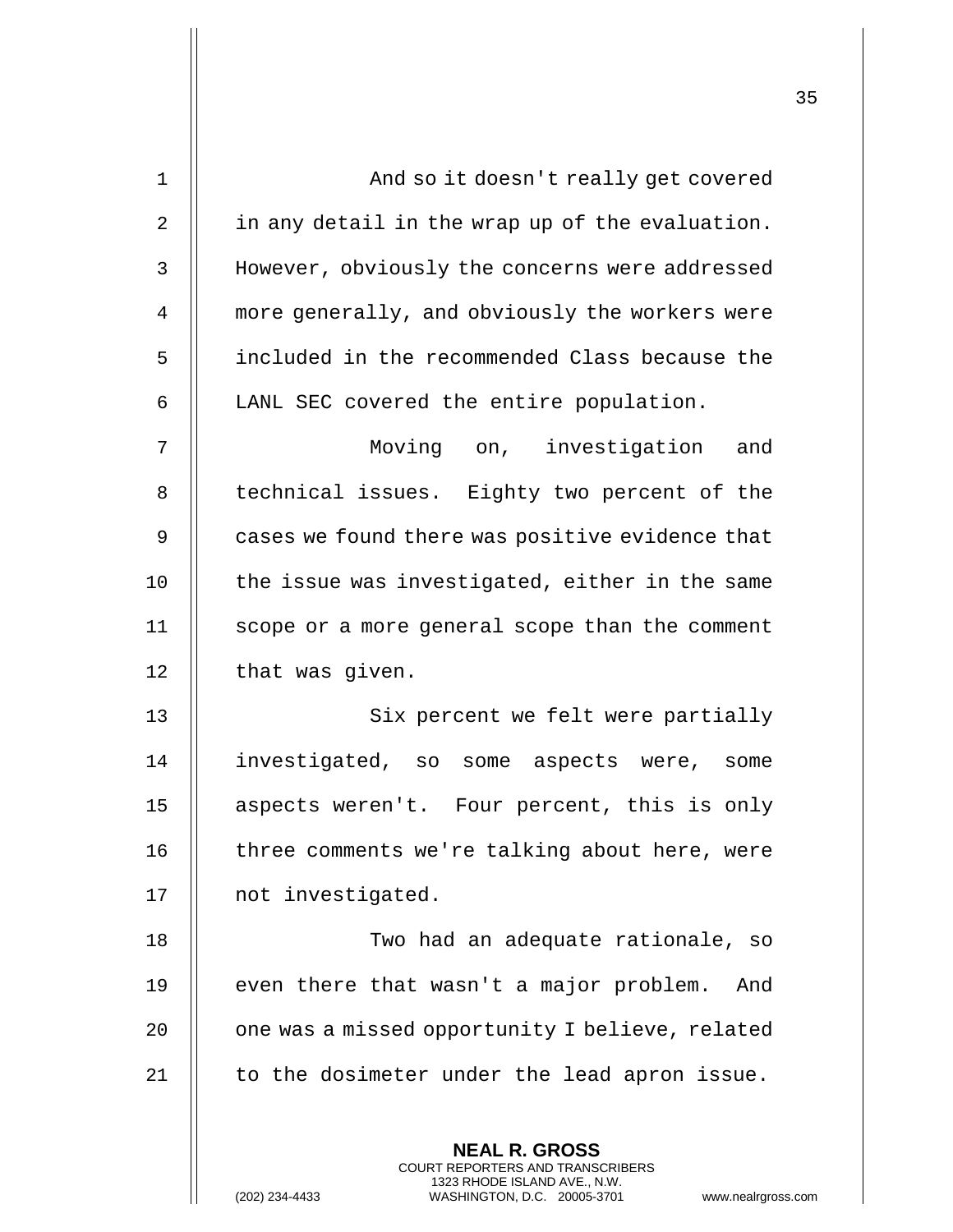| $\mathbf 1$    | Then eight percent we had really not                                                                                                                               |
|----------------|--------------------------------------------------------------------------------------------------------------------------------------------------------------------|
| $\overline{2}$ | enough evidence to make a determination as to                                                                                                                      |
| $\mathsf{3}$   | whether they had or hadn't investigated the                                                                                                                        |
| 4              | issue, those were uncertain or inconclusive.                                                                                                                       |
| 5              | Next slide, continuing the                                                                                                                                         |
| 6              | consideration of technical information. This                                                                                                                       |
| 7              | was NIOSH's opportunity to provide input to the                                                                                                                    |
| 8              | process.                                                                                                                                                           |
| 9              | For 50 of the 78 comments they                                                                                                                                     |
| 10             | concurred with the SC&A observation. So there                                                                                                                      |
| 11             | really wasn't a dispute, we're just, they                                                                                                                          |
| 12             | agreed with the review or the comments.                                                                                                                            |
| 13             | So in only 28 of the cases were they                                                                                                                               |
| 14             | in a position to provide additional input.                                                                                                                         |
| 15             | Eighteen of those comments, those responses we                                                                                                                     |
| 16             | felt were responsive to our observation. They                                                                                                                      |
| 17             | either provided new information, provided an                                                                                                                       |
| 18             | explanation, or a rationale for the position                                                                                                                       |
| 19             | that they had.                                                                                                                                                     |
| 20             | Six of the cases were partially                                                                                                                                    |
| 21             | responsive. That included some with aspects                                                                                                                        |
|                |                                                                                                                                                                    |
|                | <b>NEAL R. GROSS</b><br><b>COURT REPORTERS AND TRANSCRIBERS</b><br>1323 RHODE ISLAND AVE., N.W.<br>WASHINGTON, D.C. 20005-3701<br>(202) 234-4433<br>www.nealrgross |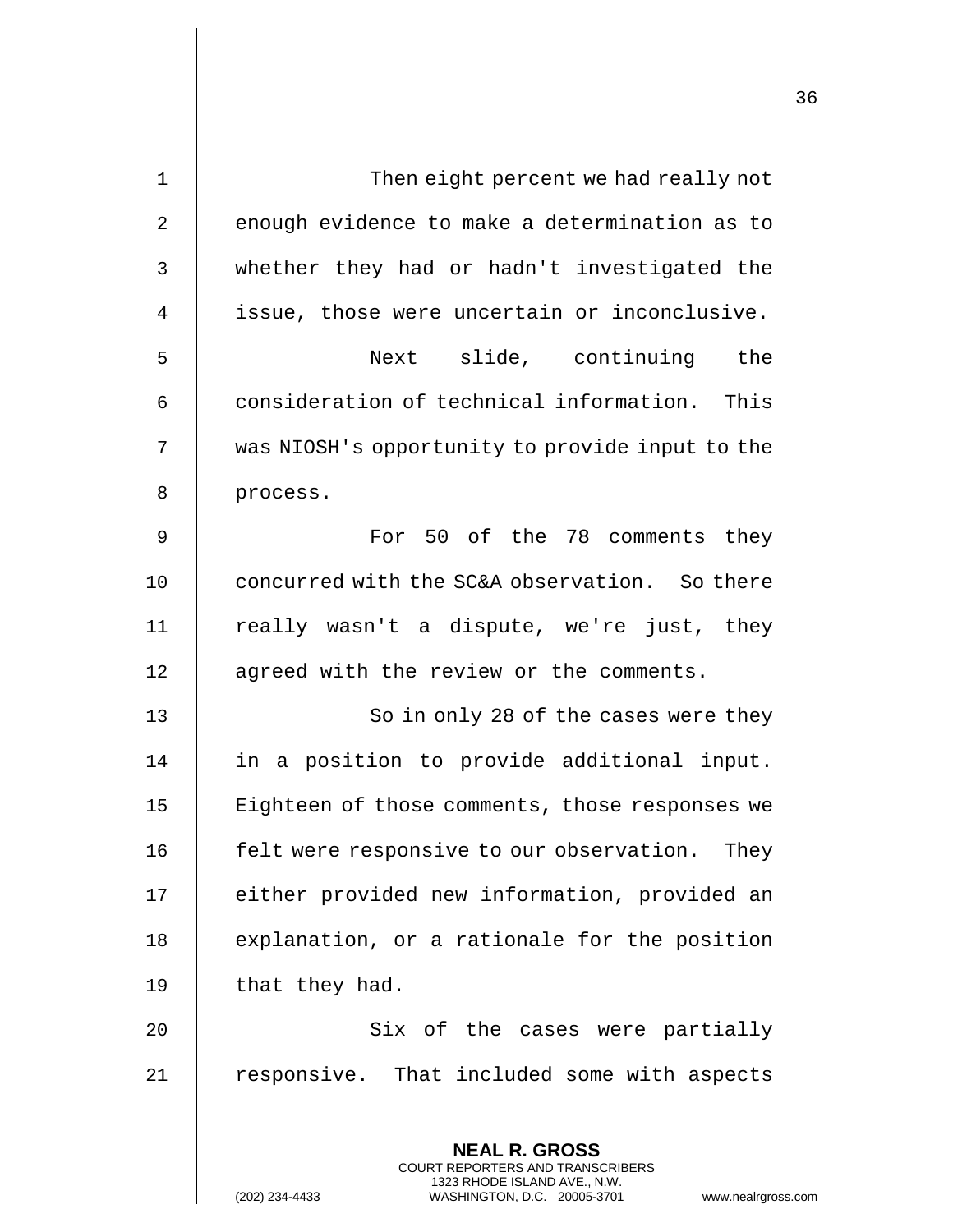| $\mathbf 1$    | that weren't addressed, but some that were,                                                     |
|----------------|-------------------------------------------------------------------------------------------------|
| 2              | they implied an investigation but we didn't                                                     |
| 3              | have information. So basically it was a                                                         |
| $\overline{4}$ | comment like, there was some concerns about                                                     |
| 5              | fraud or data destruction, were some of the                                                     |
| 6              | examples.                                                                                       |
| 7              | On the response, NIOSH has not found                                                            |
| 8              | evidence of this at the site. So that implies                                                   |
| 9              | that they did investigate but it didn't tell us                                                 |
| 10             | any detail about the nature of that                                                             |
| 11             | investigation.                                                                                  |
| 12             | How thoroughly they looked, what                                                                |
| 13             | they looked for? You need that to really                                                        |
| 14             | assess it. That's all under that partially                                                      |
| 15             | responsive category.                                                                            |
| 16             | And four of the 28 were considered                                                              |
| 17             | non-responsive where they didn't provide any                                                    |
| 18             | additional information or attempt, or explain                                                   |
| 19             | that had attempted to obtain it.                                                                |
| 20             | And some of those were fairly minor                                                             |
| 21             | issues that are unlikely to have an impact on                                                   |
|                |                                                                                                 |
|                | <b>NEAL R. GROSS</b><br><b>COURT REPORTERS AND TRANSCRIBERS</b><br>1323 RHODE ISLAND AVE., N.W. |
|                | (202) 234-4433<br>WASHINGTON, D.C. 20005-3701<br>www.nealrgross.com                             |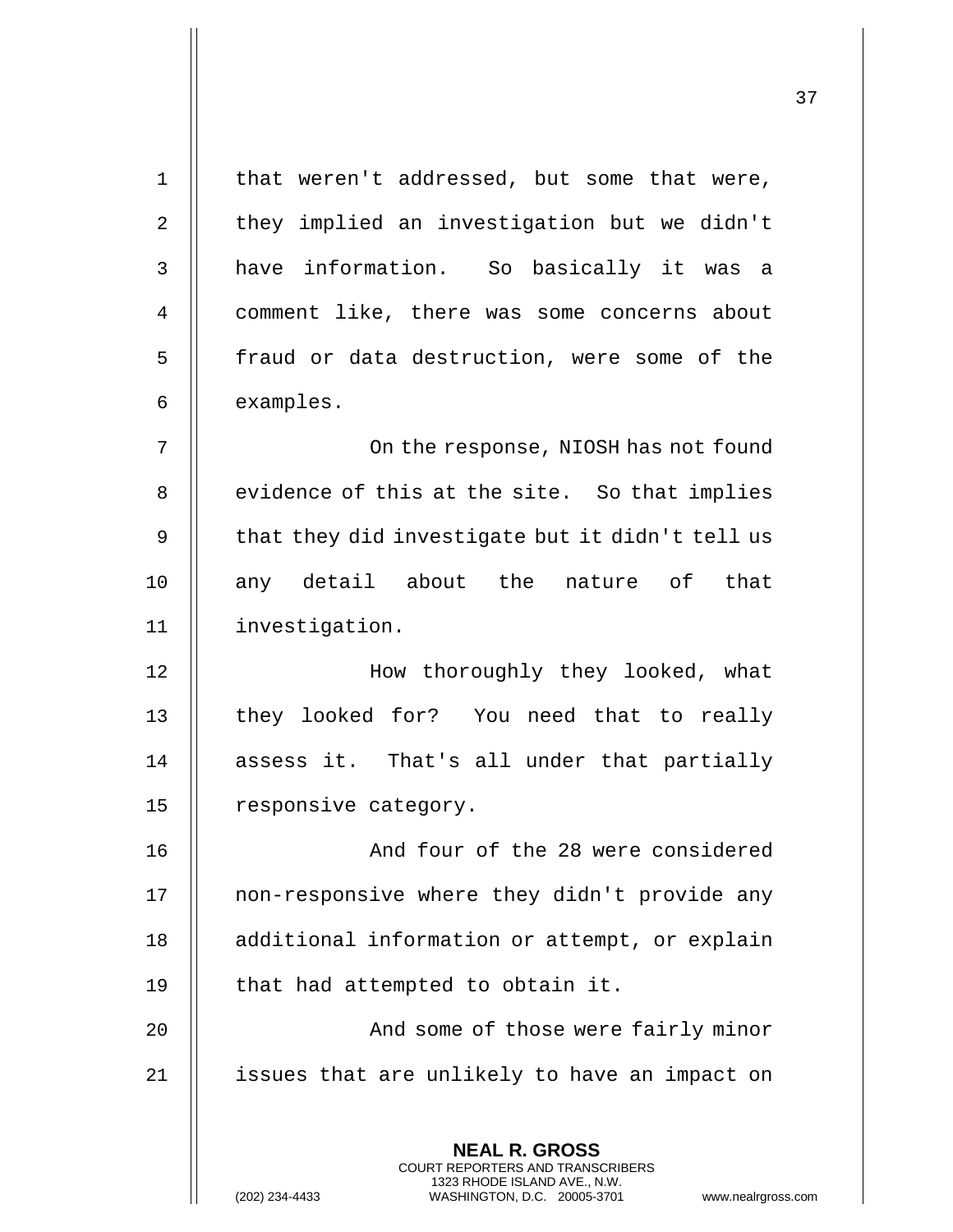| $\mathbf 1$ | dose reconstruction. But there may be                                                                                                                              |
|-------------|--------------------------------------------------------------------------------------------------------------------------------------------------------------------|
| 2           | explanations, but that's just the data.                                                                                                                            |
| 3           | So overall responsiveness, 90                                                                                                                                      |
| 4           | percent of the comments were addressed to some                                                                                                                     |
| 5           | extent, either yes, general or partial.                                                                                                                            |
| 6           | Fifteen percent have some negative                                                                                                                                 |
| 7           | observations, partial, no, or uncertain.                                                                                                                           |
| 8           | And less than three percent were                                                                                                                                   |
| 9           | really assessed as non-responsive. Again sort                                                                                                                      |
| 10          | of no systemic evidence of significant problems                                                                                                                    |
| 11          | in that area of the issues. The general issues                                                                                                                     |
| 12          | being presented by the commenters being                                                                                                                            |
| 13          | eventually considered and addressed.                                                                                                                               |
| 14          | Next slide, lessons learned. This                                                                                                                                  |
| 15          | is primarily a matter of the type of review, the                                                                                                                   |
| 16          | nature of the reviews that have been conducted                                                                                                                     |
| 17          | for Objective 3.                                                                                                                                                   |
| 18          | These<br>comprehensive<br>reviews                                                                                                                                  |
| 19          | dealing with a single site of an entire frame                                                                                                                      |
| 20          | of activities, has given us a good appreciation                                                                                                                    |
| 21          | of process, the variety of inputs that come in                                                                                                                     |
|             | <b>NEAL R. GROSS</b><br><b>COURT REPORTERS AND TRANSCRIBERS</b><br>1323 RHODE ISLAND AVE., N.W.<br>(202) 234-4433<br>www.nealrgross<br>WASHINGTON, D.C. 20005-3701 |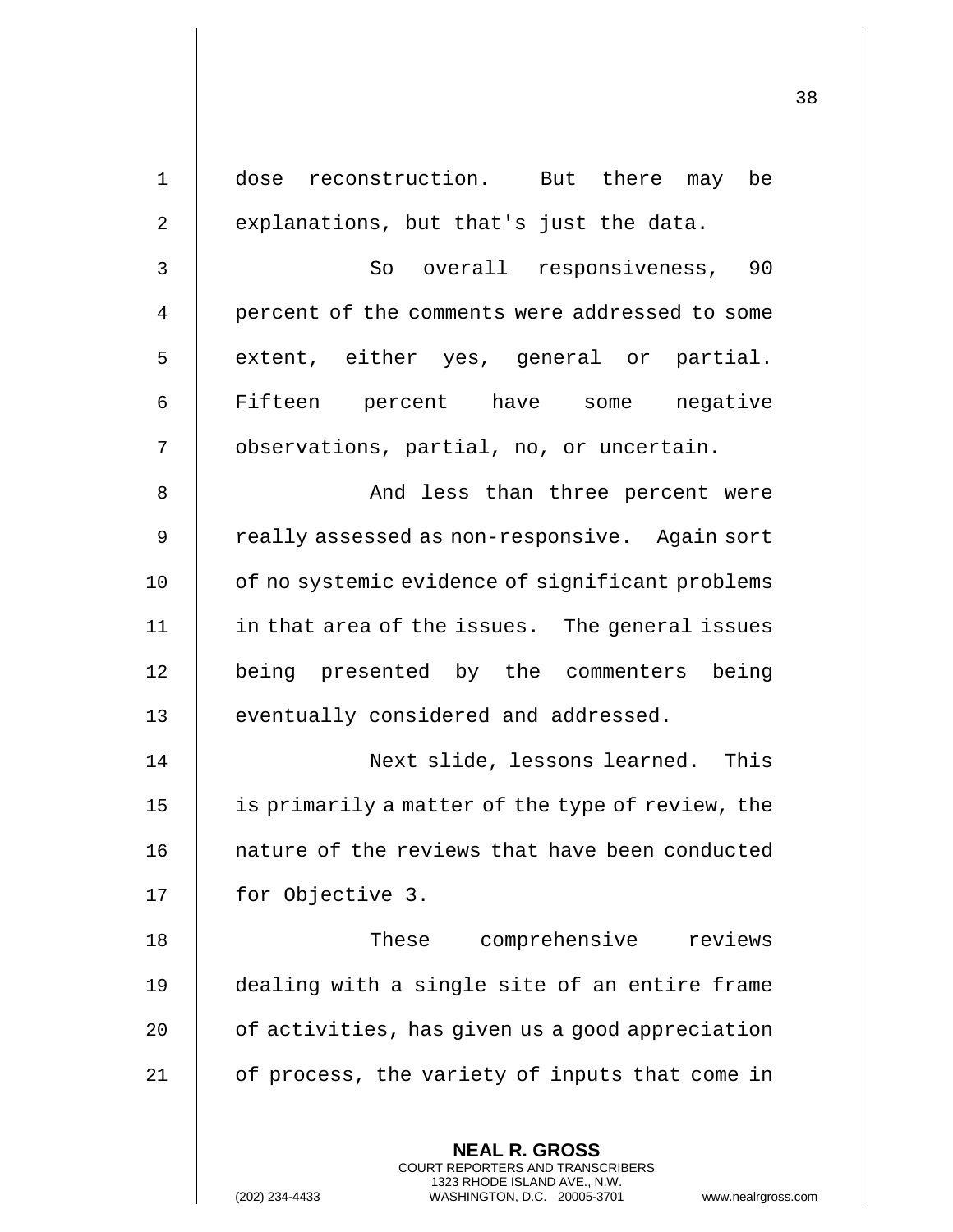**NEAL R. GROSS** COURT REPORTERS AND TRANSCRIBERS 1323 RHODE ISLAND AVE., N.W. 1 || and the challenges in addressing those inputs, 2  $\parallel$  and for us to review and try to make a judgment 3 | on responsiveness. 4 They have had to identify 5 | big-picture strengths and weaknesses and give 6 || it a practical application of the procedure 7 || review findings. Because you can review a 8 | procedure and say this procedure looks good or 9 | not good, or detailed, or comprehensive or not. 10 || But in practice when they carry it out, that 11 implementation was valuable. 12 || Con the down side, these reviews have 13 been cumbersome and resource-intensive 14 | digging through records from a long time ago. 15 | And even when we give NIOSH an opportunity for 16 | feedback, they're looking back a long way and 17 | trying to say well, did we or didn't we, or is 18 II there something we can show that would 19 demonstrate the consideration we gave to that 20 || issue? 21 The retrospective approach

(202) 234-4433 WASHINGTON, D.C. 20005-3701 www.nealrgross.com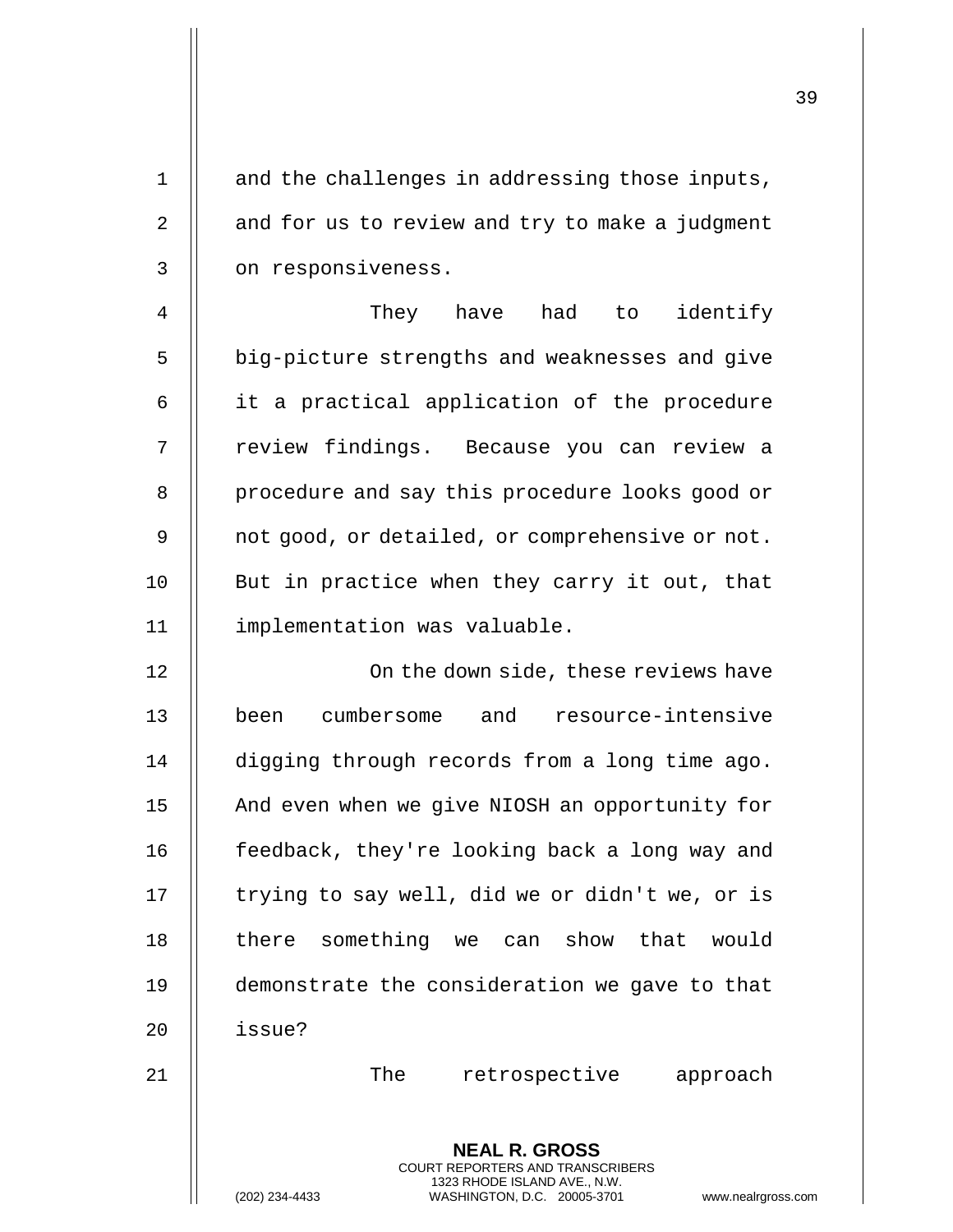| $\mathbf{1}$ | complicates the review. It can either result                                                    |
|--------------|-------------------------------------------------------------------------------------------------|
| 2            | either way. In a positive direction, it forces                                                  |
| 3            | us to look more generally at you know, did they                                                 |
| 4            | ever consider that issue? You know before,                                                      |
| 5            | after, since, at any time have they considered                                                  |
| 6            | that issue? So that's sort of in NIOSH's                                                        |
| 7            | favor.                                                                                          |
| 8            | Negative, obviously if we don't                                                                 |
| 9            | find something written then we're going to have                                                 |
| 10           | to call it inconclusive or negative, when it may                                                |
| 11           | be much more of a documentation issue or a                                                      |
| 12           | currently available data issue, than an actual,                                                 |
| 13           | related to whether or not they've considered                                                    |
| 14           | the concern.                                                                                    |
| 15           | So, then also because of the nature                                                             |
| 16           | of the time frame of the comments that were                                                     |
| 17           | available for review, we were really unable to                                                  |
| 18           | assess the impact of all the changes that have                                                  |
| 19           | been made since 2009 largely.                                                                   |
| 20           | So that leaves us with<br>some                                                                  |
| 21           | unresolved questions. What is the current                                                       |
|              |                                                                                                 |
|              | <b>NEAL R. GROSS</b><br><b>COURT REPORTERS AND TRANSCRIBERS</b><br>1323 RHODE ISLAND AVE., N.W. |
|              | WASHINGTON, D.C. 20005-3701<br>(202) 234-4433<br>www.nealrgross                                 |

(202) 234-4433 WASHINGTON, D.C. 20005-3701 www.nealrgross.com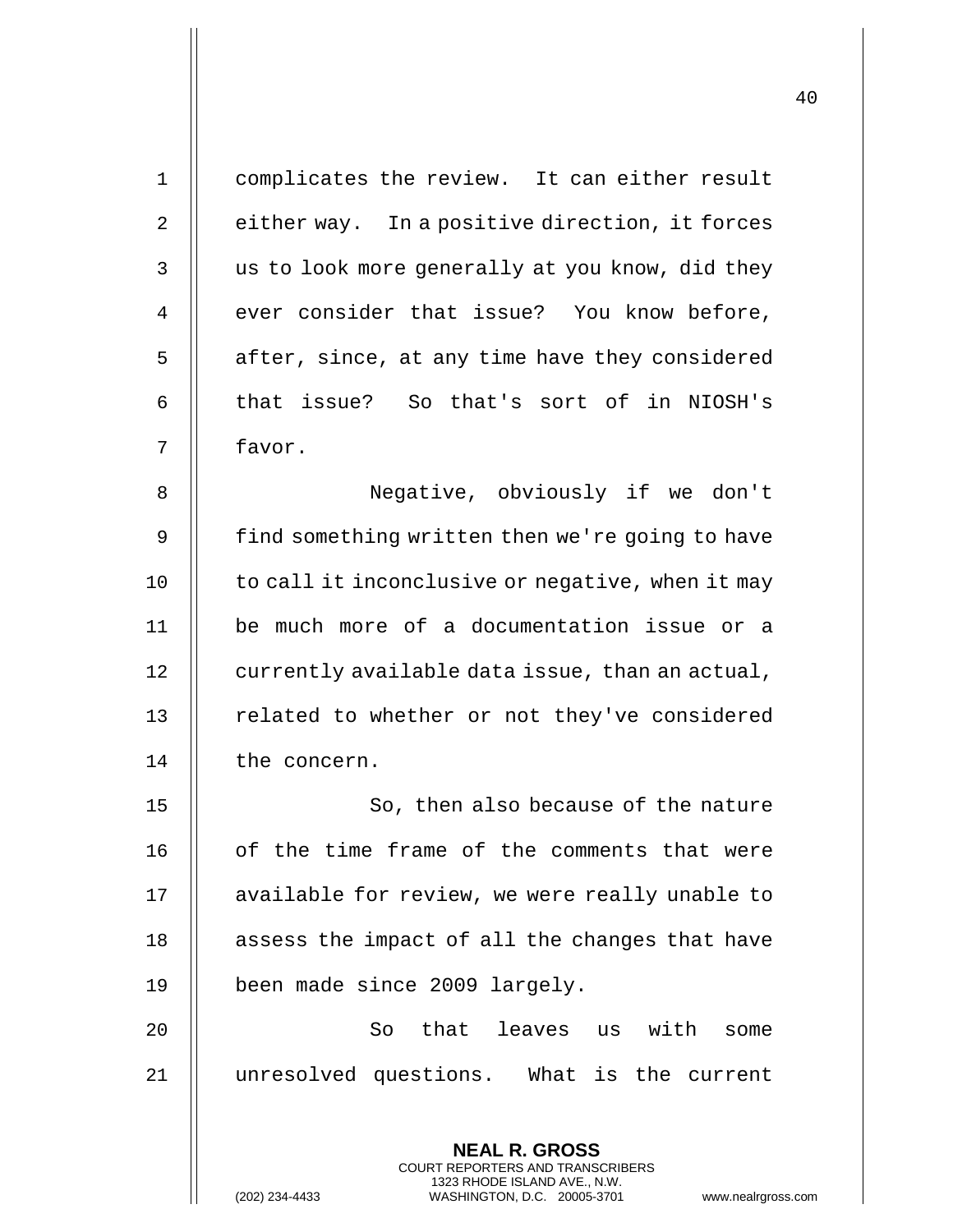| $\mathbf 1$    | status of comment documentation and follow up?                                                                                                                     |
|----------------|--------------------------------------------------------------------------------------------------------------------------------------------------------------------|
| $\overline{2}$ | There's been recent guidance added to                                                                                                                              |
| 3              | procedures, particularly in regard to action                                                                                                                       |
| $\overline{4}$ | items. You know the question is what impact                                                                                                                        |
| 5              | does that have?                                                                                                                                                    |
| 6              | One would expect it to be positive.                                                                                                                                |
| 7              | But, and the current status of documentation of                                                                                                                    |
| 8              | site expert interviews, also a question. And                                                                                                                       |
| 9              | that would conclude that aspect of the                                                                                                                             |
| 10             | presentation.                                                                                                                                                      |
| 11             | And I know that afterwards we'll                                                                                                                                   |
| 12             | sort of spring Board off that into moving                                                                                                                          |
| 13             | forward into the future. Any questions?                                                                                                                            |
| 14             | CHAIR BEACH: First of all, Lynn,                                                                                                                                   |
| 15             | this is Josie, thank you. That was a very                                                                                                                          |
| 16             | comprehensive report and it was also good to                                                                                                                       |
| 17             | have the Rocky Flats recap at the start of your                                                                                                                    |
| 18             | report. Overall, it seems to be very positive.                                                                                                                     |
| 19             | Wanda, too, thank you for putting                                                                                                                                  |
| 20             | those slides up on the screen for us. Good                                                                                                                         |
| 21             | practice there for you.                                                                                                                                            |
|                |                                                                                                                                                                    |
|                | <b>NEAL R. GROSS</b><br><b>COURT REPORTERS AND TRANSCRIBERS</b><br>1323 RHODE ISLAND AVE., N.W.<br>(202) 234-4433<br>WASHINGTON, D.C. 20005-3701<br>www.nealrgross |

(202) 234-4433 WASHINGTON, D.C. 20005-3701 www.nealrgross.com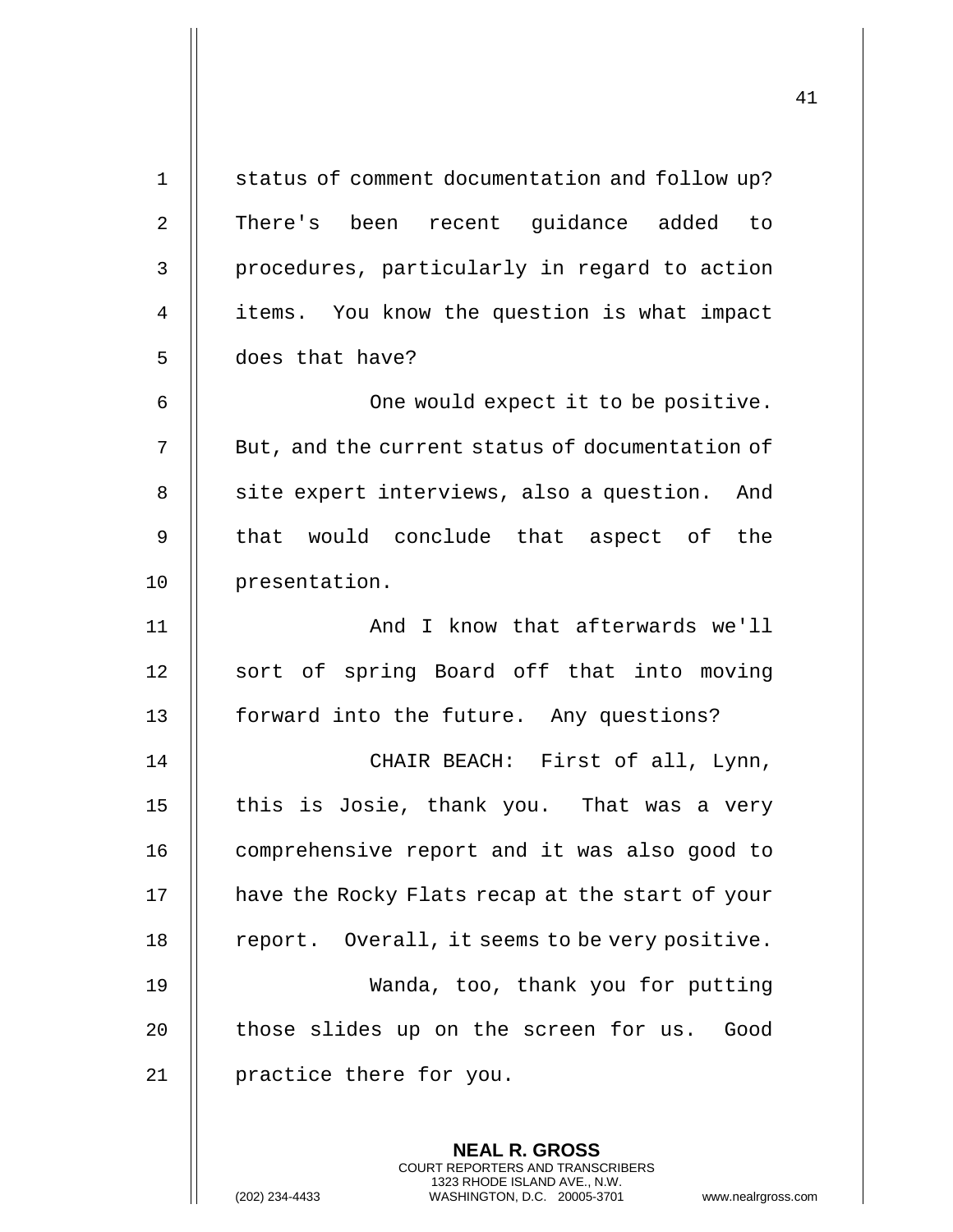| $\mathbf 1$    | MEMBER MUNN: Yes, and I'm glad                                                                                                                              |
|----------------|-------------------------------------------------------------------------------------------------------------------------------------------------------------|
| $\overline{2}$ | that it worked. One never knows.                                                                                                                            |
| 3              | CHAIR BEACH: Any comments Wanda,                                                                                                                            |
| 4              | from you?                                                                                                                                                   |
| 5              | MEMBER MUNN: No. I'm impressed                                                                                                                              |
| 6              | with the amount of work that's gone into this.                                                                                                              |
| 7              | This is such an amorphous topic to try to deal                                                                                                              |
| 8              | with, that there's such a wide variety of                                                                                                                   |
| 9              | sources of information and types of information                                                                                                             |
| 10             | that had to be coordinated.                                                                                                                                 |
| 11             | I think it's really impressive that                                                                                                                         |
| 12             | SC&A has done the job they've done on this. And                                                                                                             |
| 13             | Lynn particularly, you get kudos for this.                                                                                                                  |
| 14             | I realize how difficult it is when                                                                                                                          |
| 15             | we're dealing with human actions<br>and                                                                                                                     |
| 16             | interactions to try to identify how it ought to                                                                                                             |
| 17             | be handled, and how you can deal with the                                                                                                                   |
| 18             | information that comes out of it.                                                                                                                           |
| 19             | But I think you've done as good a job                                                                                                                       |
| 20             | as could be done with the type of miscellaneous                                                                                                             |
| 21             | material that we've had to deal with.<br>Thank                                                                                                              |
|                |                                                                                                                                                             |
|                | <b>NEAL R. GROSS</b><br>COURT REPORTERS AND TRANSCRIBERS<br>1323 RHODE ISLAND AVE., N.W.<br>(202) 234-4433<br>WASHINGTON, D.C. 20005-3701<br>www.nealrgross |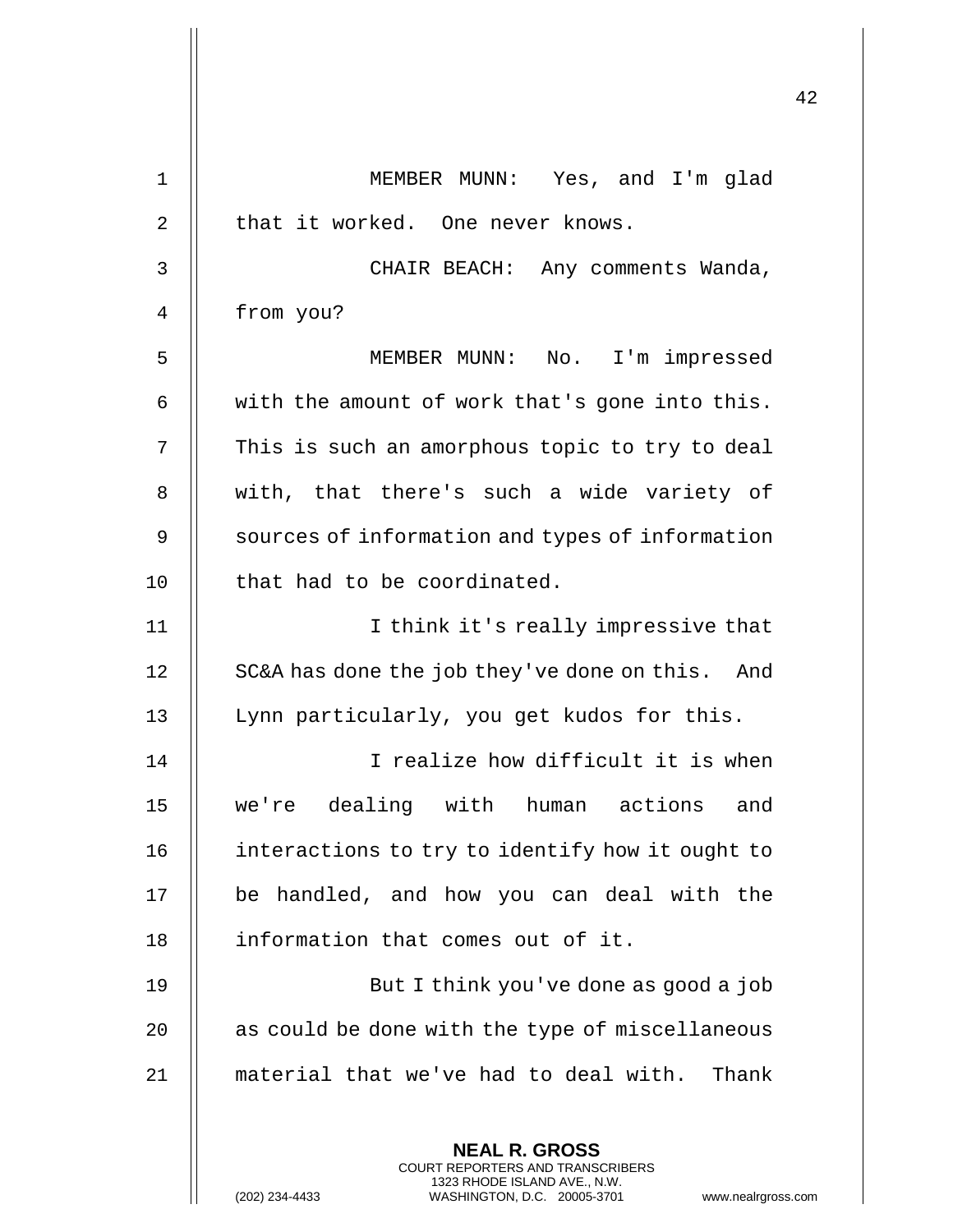**NEAL R. GROSS** COURT REPORTERS AND TRANSCRIBERS 1323 RHODE ISLAND AVE., N.W. 1 | you, very much. 2 CHAIR BEACH: Yes, thanks Wanda. 3 | I couldn't have said that better. Lynn does 4 | anything jump out from what you've learned from  $5$  | the Rocky Flats review to the LANL review? Any  $6$  || surprises or  $-$ -7 MS. AYERS: I think the biggest 8 | surprise for me was when it got down to do some 9 | analysis and really it hit me the impact of that 10 || time frame. You know sort of the whole point 11 of selecting Rocky was that it had such recent 12  $\parallel$  activity but --13 CHAIR BEACH: For LANL, yes. I  $14$  | agree. 15 MS. AYERS: Isn't that funny? 16 CHAIR BEACH: Yes, and it was back 17 | years back further than we thought it would be. 18 || MS. AYERS: Right and I think that 19 happened because we did determine that the 20 || Advisory Board stuff and the Work Group stuff 21 was being handled adequately now.

(202) 234-4433 WASHINGTON, D.C. 20005-3701 www.nealrgross.com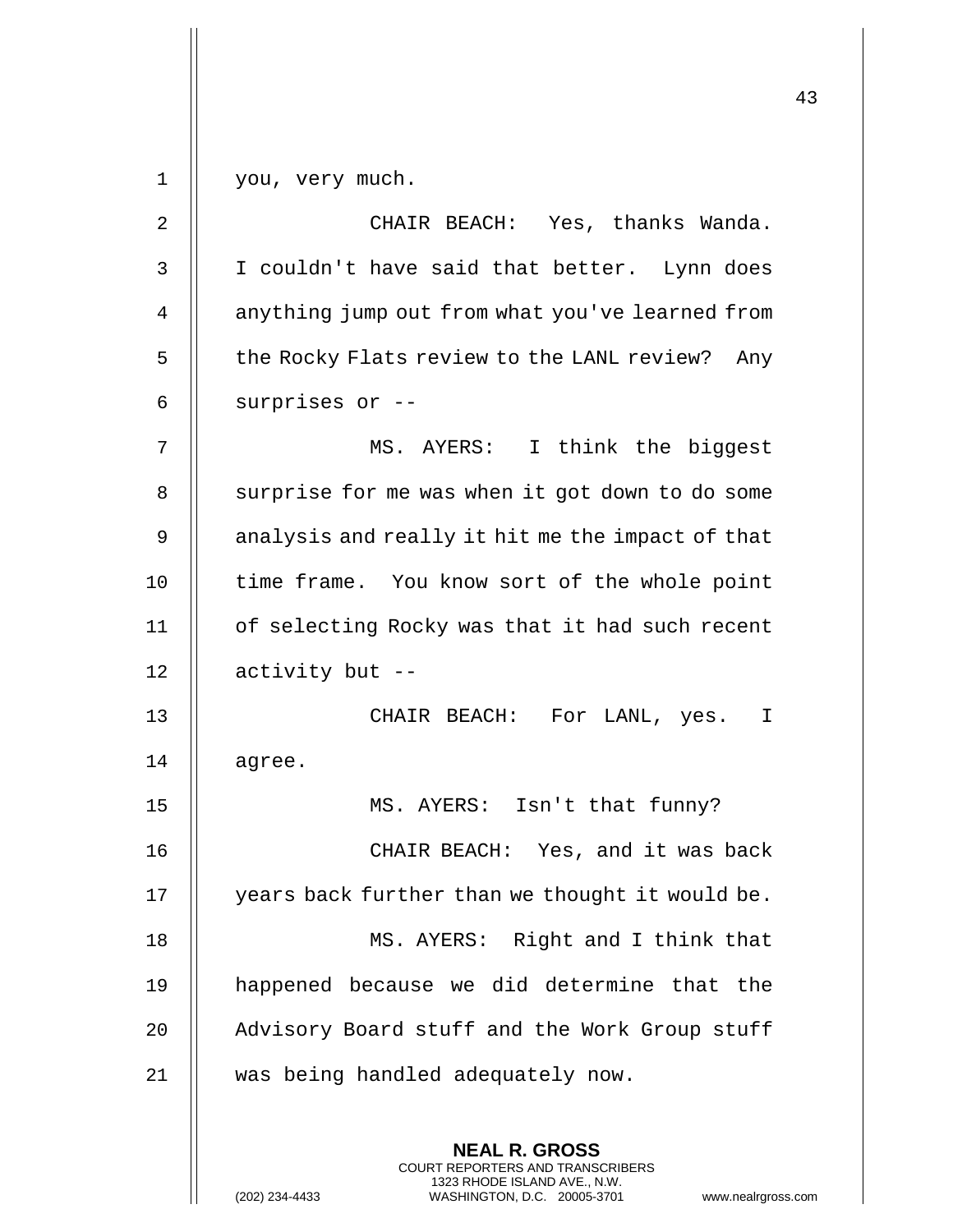| 1  | It doesn't need to be studied, we                                                                                                                               |
|----|-----------------------------------------------------------------------------------------------------------------------------------------------------------------|
| 2  | had to get a sense of it. But that's where                                                                                                                      |
| 3  | really the bulk of the interaction. I look                                                                                                                      |
| 4  | back at the Rocky data, of the different venues,                                                                                                                |
| 5  | and like 41 percent of the Rocky Flats comments                                                                                                                 |
| 6  | had come from Work Group meetings and Board                                                                                                                     |
| 7  | meetings.                                                                                                                                                       |
| 8  | So and certainly the more newer ones                                                                                                                            |
| 9  | had, because the outreach meetings tended to be                                                                                                                 |
| 10 | conducted at the time when they rolled out a                                                                                                                    |
| 11 | Site Profile. And that's a generalization                                                                                                                       |
| 12 | definitely.                                                                                                                                                     |
| 13 | CHAIR BEACH: Right.                                                                                                                                             |
| 14 | MS. AYERS: That tended to be the                                                                                                                                |
| 15 | pattern. We complete the Site Profile, and we                                                                                                                   |
| 16 | roll it out and we want to go present it to the                                                                                                                 |
| 17 | workers, and give them an opportunity to get                                                                                                                    |
| 18 | some feedback and learn about the process. So                                                                                                                   |
| 19 | that was, that just occurred pretty far back.                                                                                                                   |
| 20 | And in terms of $-$                                                                                                                                             |
| 21 | (Simultaneous speaking)                                                                                                                                         |
|    | <b>NEAL R. GROSS</b><br>COURT REPORTERS AND TRANSCRIBERS<br>1323 RHODE ISLAND AVE., N.W.<br>(202) 234-4433<br>WASHINGTON, D.C. 20005-3701<br>www.nealrgross.com |

 $\mathbf{L}$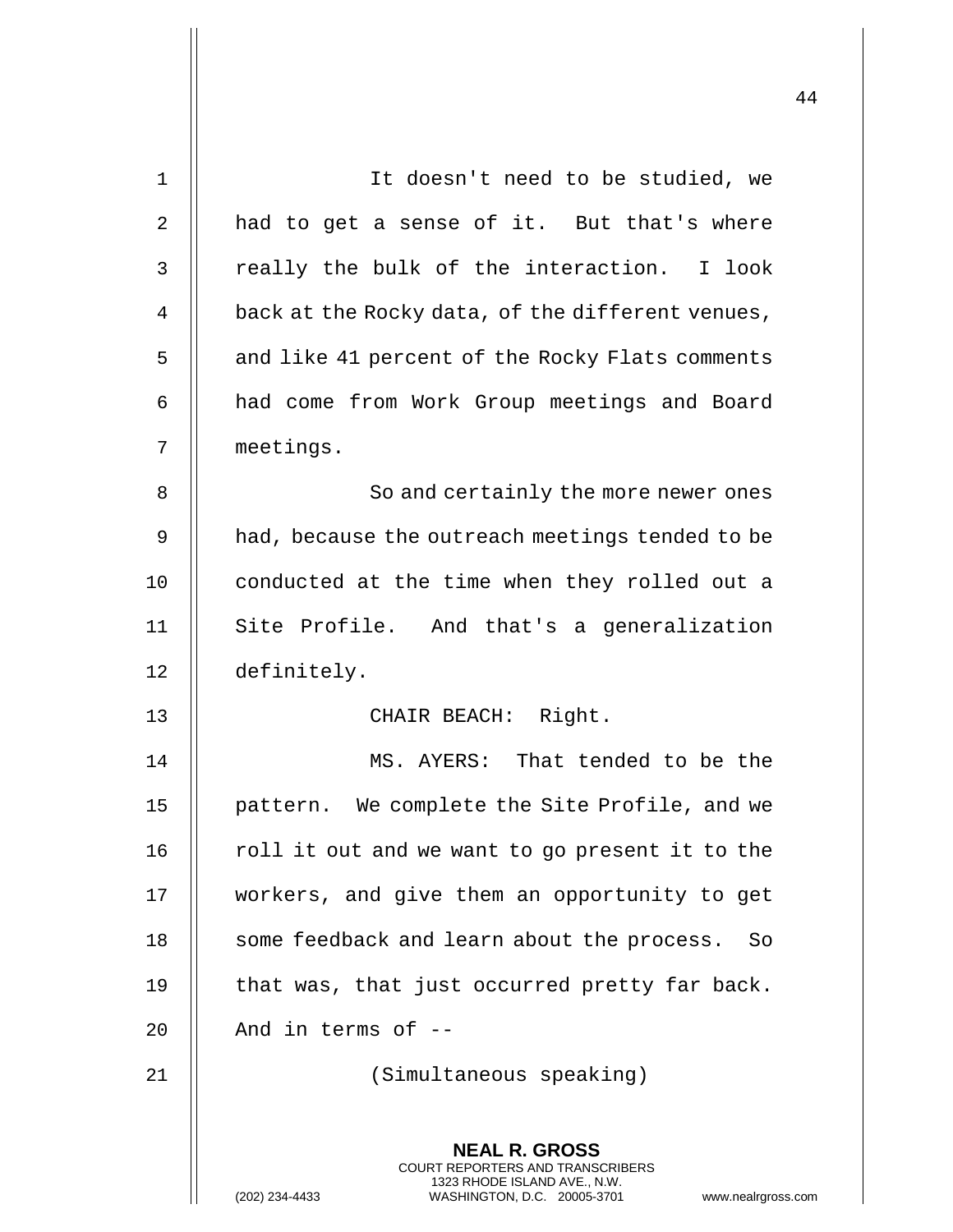|             |                                                 | 45 |
|-------------|-------------------------------------------------|----|
| $\mathbf 1$ | MS. AYERS: -- to work with NIOSH                |    |
| 2           | program, yes.                                   |    |
| 3           | CHAIR BEACH: Right. NIOSH or                    |    |
| 4           | SC&A, any other, or ATL, any other comments,    |    |
| 5           | questions?                                      |    |
| 6           | MR. HINNEFELD: Well, this is Stu.               |    |
| 7           | I guess I'll speak first from our side. I don't |    |
| 8           | know that I have any particular comments.       |    |
| 9           | I wonder if the Work Group has some             |    |
| 10          | expectation about, we have an obligation to     |    |
| 11          | dispose of some of the comment items that are   |    |
| 12          | essentially unaddressed. The handful,           |    |
| 13          | whether they were called, you know, missed      |    |
| 14          | opportunities or so on.                         |    |
| 15          | And some of the comments about                  |    |
| 16          | things that a comment or information we         |    |
| 17          | received from a claimant, petitioner, some      |    |
| 18          | which, from in some fashion through worker      |    |
| 19          | outreach or one of these mechanisms, that       |    |
| 20          | ultimately wasn't addressed because it was      |    |
| 21          | during the SEC period.                          |    |
|             |                                                 |    |

**NEAL R. GROSS** COURT REPORTERS AND TRANSCRIBERS 1323 RHODE ISLAND AVE., N.W.

 $\mathbf{1}$  $\mathsf{I}$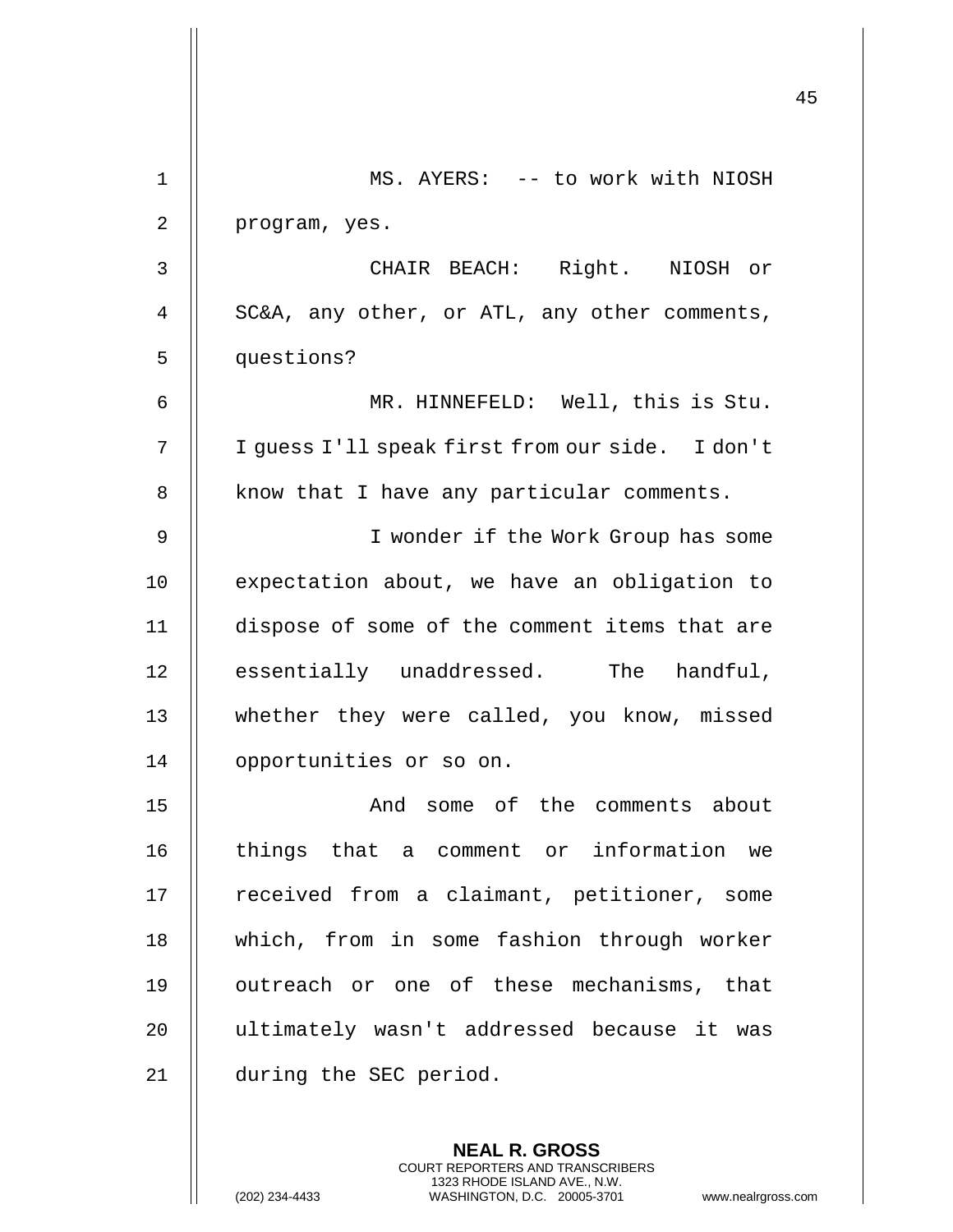| 1              | Even though for instance maybe it                                                                                                                                 |
|----------------|-------------------------------------------------------------------------------------------------------------------------------------------------------------------|
| $\overline{2}$ | was an external dose comment and the SEC's about                                                                                                                  |
| 3              | the internal. And was there something falling                                                                                                                     |
| 4              | upon us to do that? So it was kind of that                                                                                                                        |
| 5              | question.                                                                                                                                                         |
| 6              | I kind of feel obliged to make sure                                                                                                                               |
| 7              | to go back and check and make sure we haven't                                                                                                                     |
| 8              | missed out on opportunities in that arena.                                                                                                                        |
| 9              | I think we should recall though that                                                                                                                              |
| 10             | in an SEC Class, I think there's a different                                                                                                                      |
| 11             | mindset that you start to bring to dose                                                                                                                           |
| 12             | reconstruction a little bit, you don't want to                                                                                                                    |
| 13             | cheat anyone.                                                                                                                                                     |
| 14             | But the rule, our rule says in                                                                                                                                    |
| 15             | response to questions during the publication of                                                                                                                   |
| 16             | the SEC rule, the question was, well what will                                                                                                                    |
| 17             | NIOSH do about those people in an SEC who don't                                                                                                                   |
| 18             | have SEC cancers?                                                                                                                                                 |
| 19             | And since you will only have added                                                                                                                                |
| 20             | the SEC when you've shown that dose                                                                                                                               |
| 21             | reconstruction isn't feasible. And our                                                                                                                            |
|                |                                                                                                                                                                   |
|                | <b>NEAL R. GROSS</b><br><b>COURT REPORTERS AND TRANSCRIBERS</b><br>1323 RHODE ISLAND AVE., N.W.<br>(202) 234-4433<br>WASHINGTON, D.C. 20005-3701<br>www.nealrgros |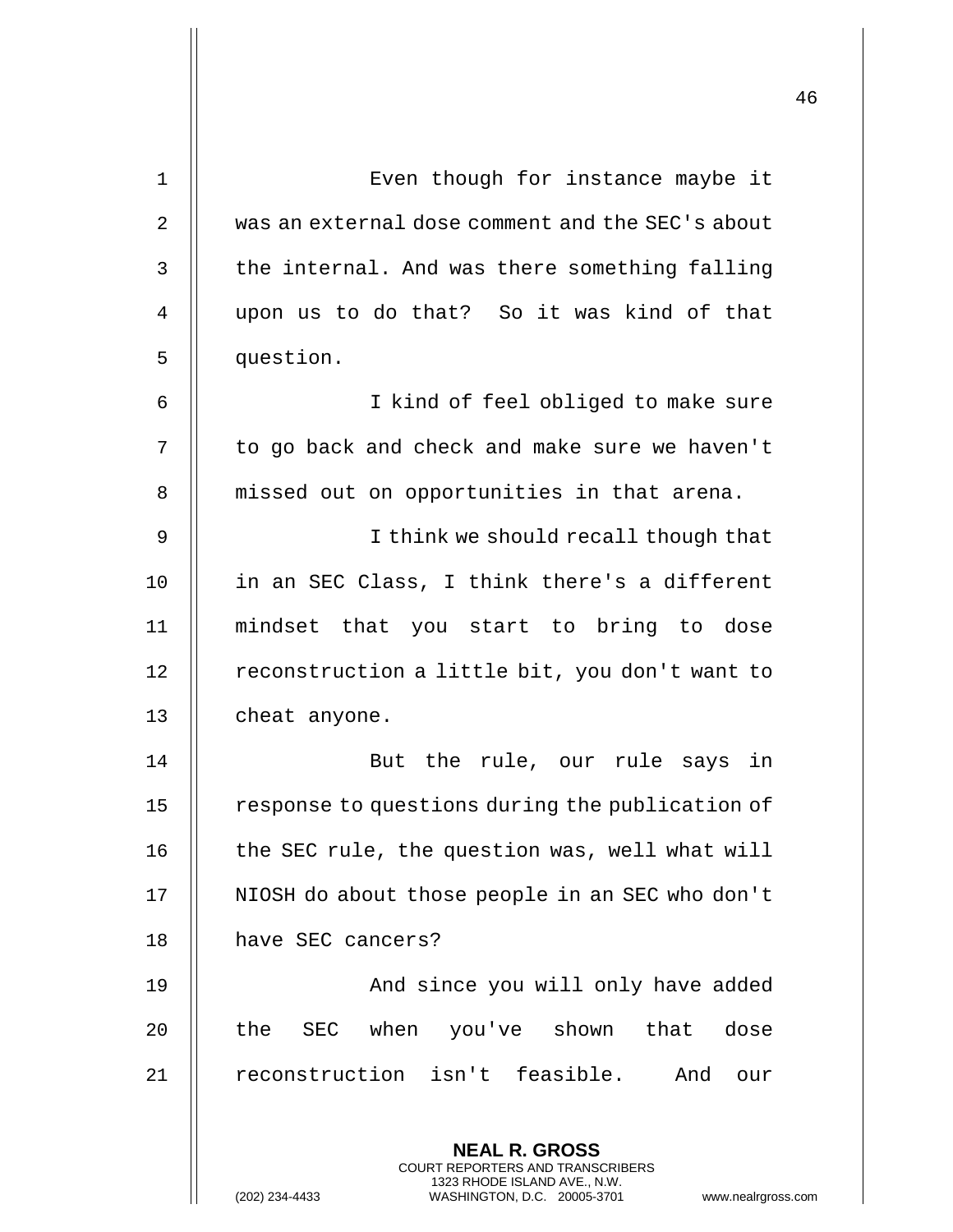|              |                                                 | 47 |
|--------------|-------------------------------------------------|----|
| $\mathbf{1}$ | response was, well we'll do what we can do.     |    |
| 2            | So there's a recognition I think at             |    |
| 3            | that time, that there will be some, you know,   |    |
| 4            | some parts of the dose which are not feasible   |    |
| 5            | to reconstruct, which should not be included.   |    |
| 6            | But we will do what we can do. But it doesn't   |    |
| 7            | promise to invent anything.                     |    |
| 8            | So if we don't have evidence of an              |    |
| 9            | exposure, in particular, you know, we wouldn't  |    |
| 10           | add things just to add it, you know, for a      |    |
| 11           | claimant favorability.                          |    |
| 12           | So we can go back and look at that.             |    |
| 13           | I also did want to make the comment that I hope |    |
| 14           | is reassuring, it reassures me a little bit,    |    |
| 15           | about the wearing the dosimeter under the lead  |    |
| 16           | apron issue.                                    |    |
| 17           | In those events where that's                    |    |
| 18           | identified, in a, and it's usually through a    |    |
| 19           | CATI, that this was done. Dose reconstructors   |    |
| 20           | are -- we would hope, would take that into      |    |
| 21           | consideration.                                  |    |
|              |                                                 |    |

**NEAL R. GROSS** COURT REPORTERS AND TRANSCRIBERS 1323 RHODE ISLAND AVE., N.W.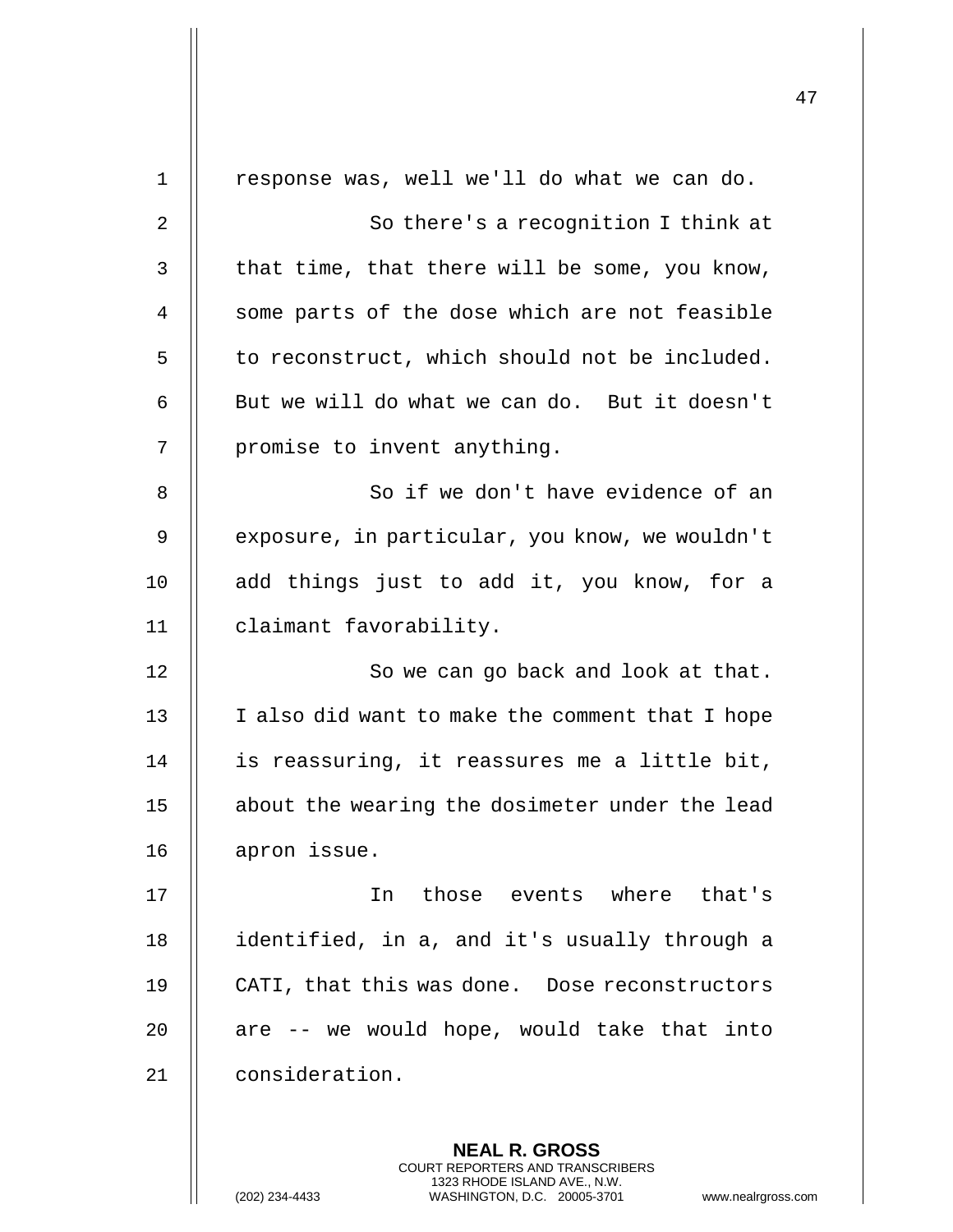| $\mathbf{1}$ | And even though there's no comment                                                                                                                                     |
|--------------|------------------------------------------------------------------------------------------------------------------------------------------------------------------------|
| 2            | in that, about lead aprons in the Site Profile,                                                                                                                        |
| 3            | remember a dose reconstructor really doesn't                                                                                                                           |
| 4            | read the Site Profile every time he does a dose                                                                                                                        |
| 5            | reconstruction.                                                                                                                                                        |
| 6            | And dose reconstructors know how                                                                                                                                       |
| 7            | dosimeters work, and they say well gee, that                                                                                                                           |
| 8            | would affect how we deal with this for certain                                                                                                                         |
| 9            | organs. It would be an, have to have been an                                                                                                                           |
| 10           | organ that is outside the apron. And they                                                                                                                              |
| 11           | might say, there are a couple techniques and a                                                                                                                         |
| 12           | couple of Site Profiles for how to deal with                                                                                                                           |
| 13           | leaded aprons.                                                                                                                                                         |
| 14           | we also have a principal<br>And                                                                                                                                        |
| 15           | external dosimetrist that they can contact for                                                                                                                         |
| 16           | assistance on dealing with that. So our hope                                                                                                                           |
| 17           | is that when information like that is available                                                                                                                        |
| 18           | to dose reconstructors, that it's not just                                                                                                                             |
| 19           | ignored but the dose reconstruction is done                                                                                                                            |
| 20           | accordingly.                                                                                                                                                           |
| 21           | Now in the case of the person who                                                                                                                                      |
|              | <b>NEAL R. GROSS</b><br><b>COURT REPORTERS AND TRANSCRIBERS</b><br>1323 RHODE ISLAND AVE., N.W.<br>WASHINGTON, D.C. 20005-3701<br>(202) 234-4433<br>www.nealrgross.com |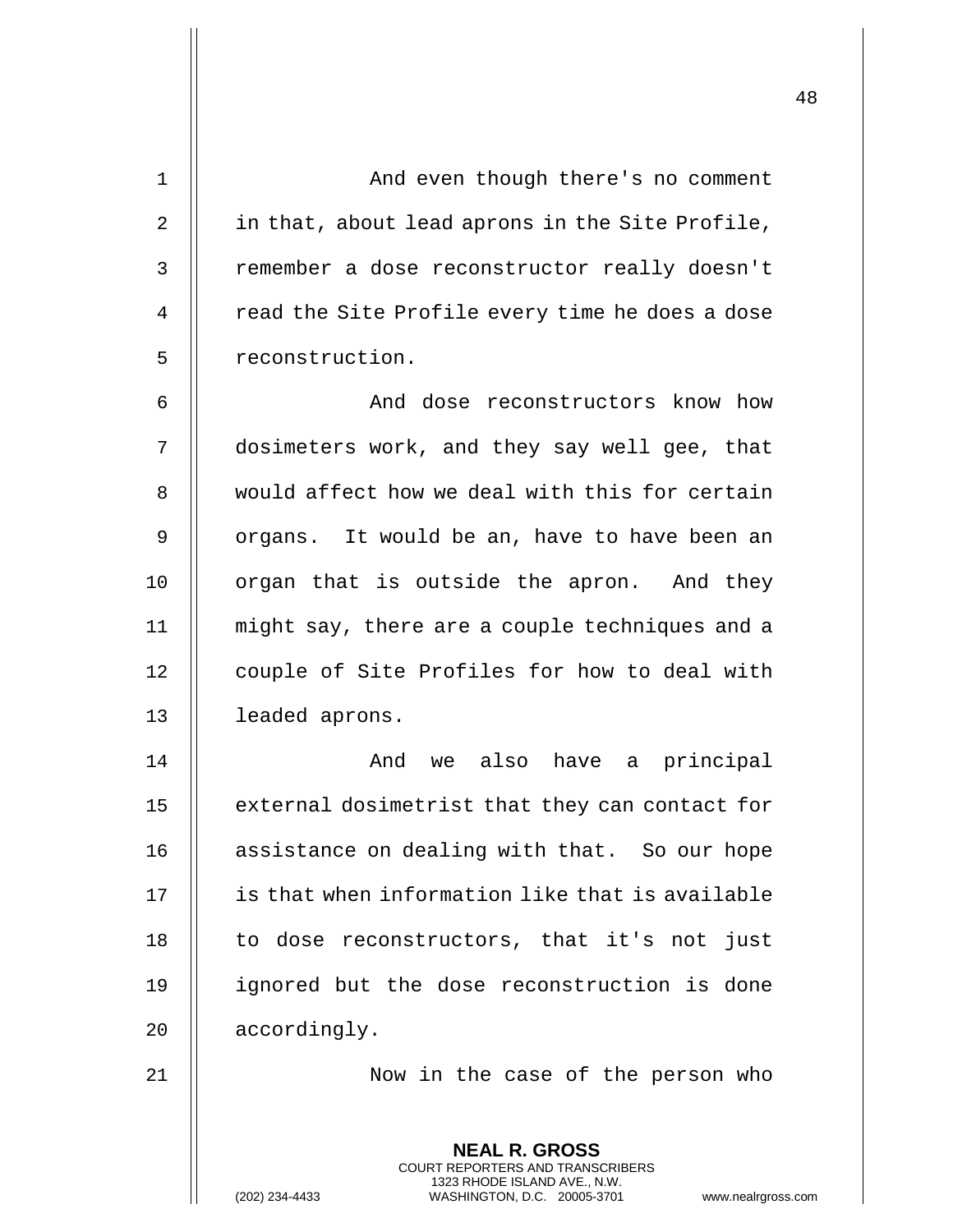**NEAL R. GROSS** COURT REPORTERS AND TRANSCRIBERS 1323 RHODE ISLAND AVE., N.W. 1 made a comment about, it's not, he didn't make 2  $\parallel$  the lead apron comment but he made the comment  $3$  | about unleaded glass in a glove box. What he 4  $\parallel$  called or what was called a drop box, I think, 5 || and higher exposures to certain parts of his  $6$  || body compared to the dosimeter. 7 I looked at that dose 8 | reconstruction to see did we make allowance for 9 || that? Or what did we do about that comment? 10 || And it turns out his was a successful, or 11 greater than 50 percent dose reconstruction. 12 | Greater than 50 percent PoC on a partial dose 13 | reconstruction which only used a portion of his 14 | employment. 15 He had a fairly long career at a 16 facility other than Los Alamos and then 17 additional work at Los Alamos. And he had 18 || sufficient dose at his, during his other 19 || employment that the dose reconstruction 20 | reached 50 percent. 21 || And so none of his dose from Los

(202) 234-4433 WASHINGTON, D.C. 20005-3701 www.nealrgross.com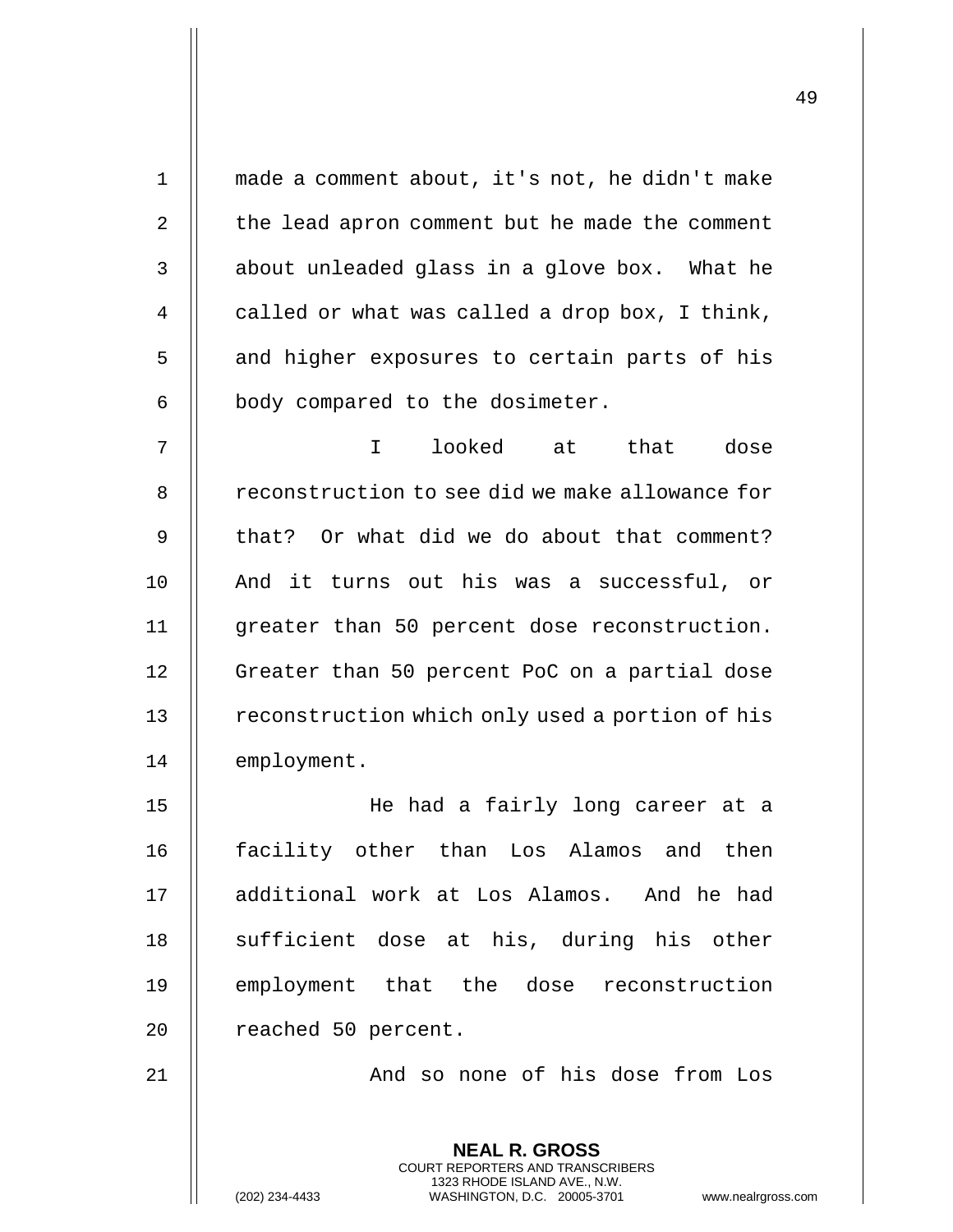| $\mathbf 1$    | Alamos was even included in his dose           |
|----------------|------------------------------------------------|
| $\overline{2}$ | reconstruction. So it's indeterminate in that  |
| 3              | case whether the dose reconstructor would have |
| 4              | made that judgment, made a judgment about how  |
| 5              | can I, is this affected or not?                |
| 6              | There's also a question whether the            |
| 7              | cancer would have been in the unshielded       |
| 8              | portion of the glove box as well. So if that   |
| 9              | particular dose reconstruction wasn't          |
| 10             | instructive as to the question, well will dose |
| 11             | reconstructors catch on, you know, really do   |
| 12             | this right?                                    |
| 13             | So anyway I've talked probably more            |
| 14             | than I care to. I didn't know if anybody from  |
| 15             | ORAU wanted to comment in addition to some of  |
| 16             | the items that were raised in the report.      |
| 17             | We haven't had it all that long and            |
| 18             | we're still kind of digesting what's there and |
| 19             | there stuff that we, you know,<br>is<br>for    |
| 20             | completeness want to make sure we have done a  |
| 21             | complete job even during an SEC period.        |
|                |                                                |

**NEAL R. GROSS** COURT REPORTERS AND TRANSCRIBERS 1323 RHODE ISLAND AVE., N.W.

(202) 234-4433 WASHINGTON, D.C. 20005-3701 www.nealrgross.com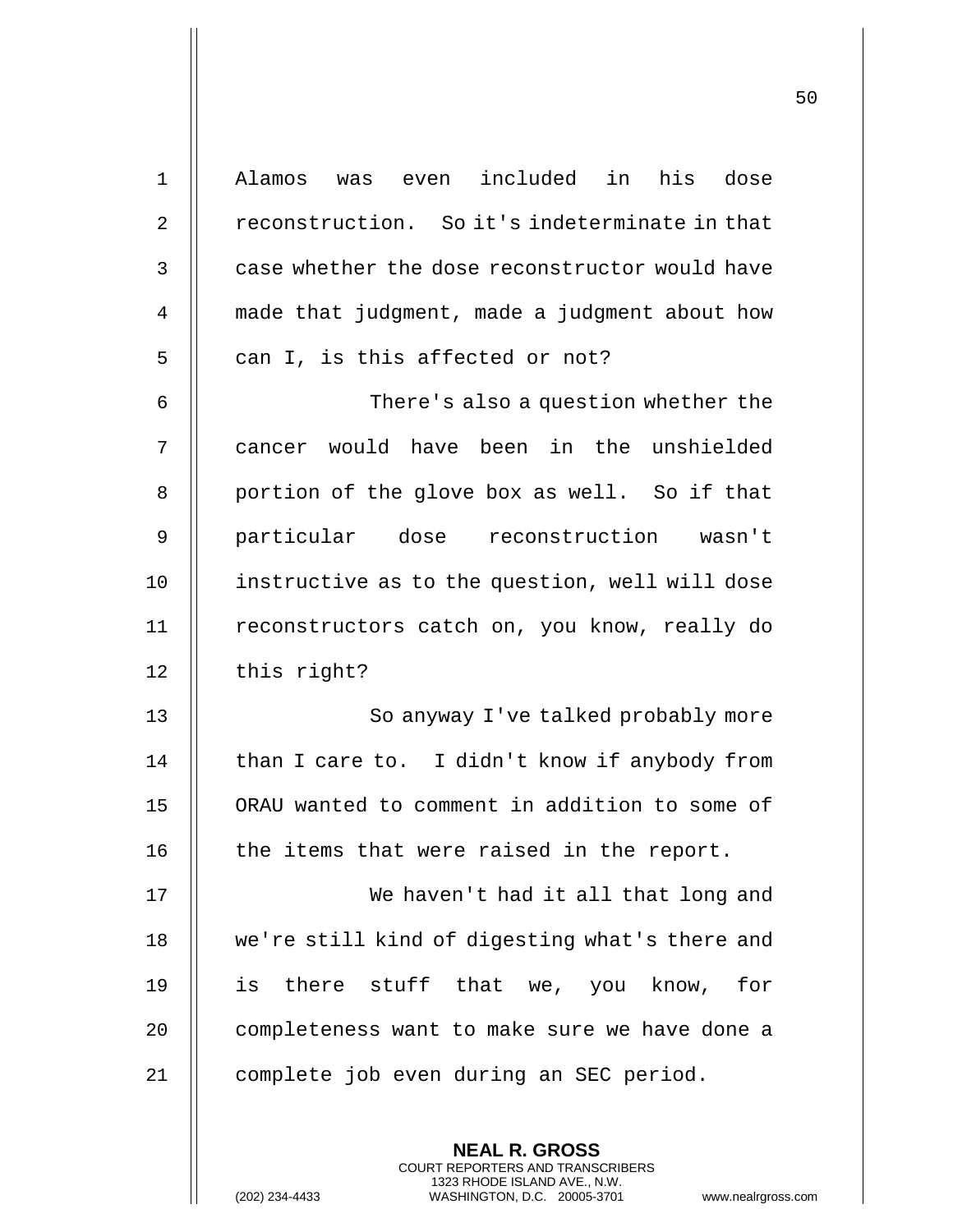| 1           | CHAIR BEACH: Right, those are some                                                                                                                              |  |
|-------------|-----------------------------------------------------------------------------------------------------------------------------------------------------------------|--|
| 2           | good points, Stu. And I don't think we have to                                                                                                                  |  |
| 3           | answer to everything at this point because you                                                                                                                  |  |
|             |                                                                                                                                                                 |  |
| 4           | haven't had the report very long. But it will                                                                                                                   |  |
| 5           | give us some food for process later on and                                                                                                                      |  |
| 6           | moving forward with the Work Group. So anybody                                                                                                                  |  |
| 7           | else have any other comments, ORAU or?                                                                                                                          |  |
| 8           | is<br>MR. STEMPFLEY: This<br>Dan                                                                                                                                |  |
| $\mathsf 9$ | Stempfley. I don't have anything at this                                                                                                                        |  |
| 10          | point.                                                                                                                                                          |  |
| 11          | CHAIR BEACH: Okay. Thank you.                                                                                                                                   |  |
| 12          | MR. FITZGERALD: Yes Josie, it's                                                                                                                                 |  |
| 13          | Joe. I guess the one comment I would make is                                                                                                                    |  |
| 14          | you know, these, this goes back to something                                                                                                                    |  |
| 15          | Wanda said a little earlier. This is a very                                                                                                                     |  |
| 16          | qualitative subject.                                                                                                                                            |  |
| 17          | I mean it does have a few hard edges,                                                                                                                           |  |
| 18          | but unlike much of what the Board reviews, this                                                                                                                 |  |
| 19          | is, this deals with<br>interactions<br>and                                                                                                                      |  |
| 20          | transactions.                                                                                                                                                   |  |
| 21          | And the performance indicators that                                                                                                                             |  |
|             | <b>NEAL R. GROSS</b><br>COURT REPORTERS AND TRANSCRIBERS<br>1323 RHODE ISLAND AVE., N.W.<br>(202) 234-4433<br>WASHINGTON, D.C. 20005-3701<br>www.nealrgross.com |  |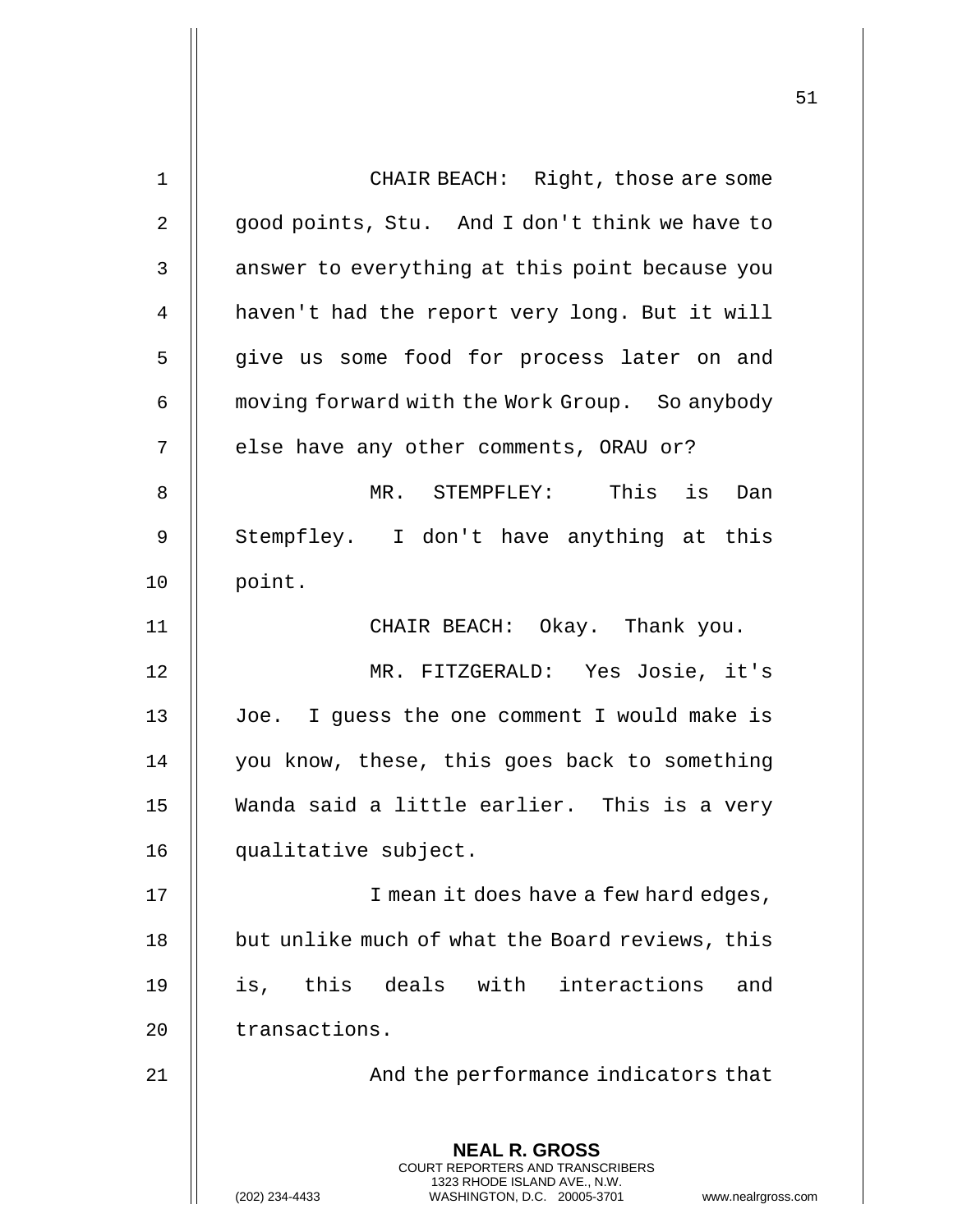| $\mathbf 1$ | were selected way back, oh, seems like five or   |
|-------------|--------------------------------------------------|
| 2           | six years ago now with Rocky, I thought were the |
| 3           | best sampling of indicators which would give     |
| 4           | you some idea, even if it's going to be on a     |
| 5           | macro level.                                     |
| 6           | But those indicators I think depend              |
| 7           | on, in a lot of respects, the formality of       |
| 8           | tracking systems and the documentation of        |
| 9           | results. And you know that system has changed    |
| 10          | over the last five or six years and I think to   |
| 11          | the better. And I think PR-012 reflects that.    |
| 12          | But it does have a different level               |
| 13          | of tracking and certainly has evolved into a     |
| 14          | different level of documentation, for example,   |
| 15          | the action levels.                               |
| 16          | So to some extent, these indicators              |
| 17          | may be telling us that the system has in fact    |
| 18          | changed to some extent and we're seeing less     |
| 19          | indicators to count. You know, I don't know if   |
| 20          | I'm making it clear, but you know to some extent |
| 21          | we're kind of hostage to the degree of tracking  |
|             |                                                  |

**NEAL R. GROSS** COURT REPORTERS AND TRANSCRIBERS 1323 RHODE ISLAND AVE., N.W.

(202) 234-4433 WASHINGTON, D.C. 20005-3701 www.nealrgross.com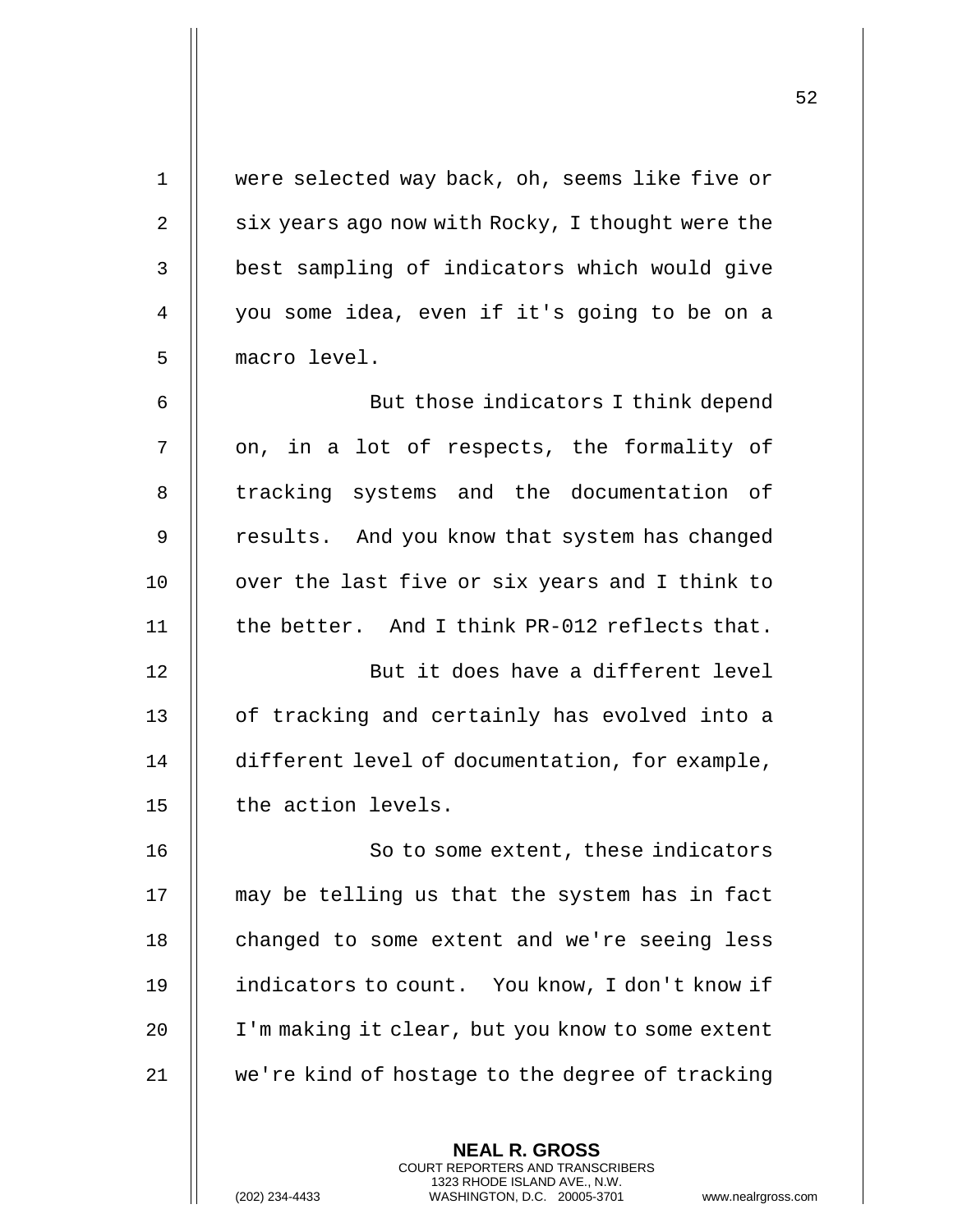| $\mathbf 1$    | and documentation that one can evaluate.                                                                                                                           |
|----------------|--------------------------------------------------------------------------------------------------------------------------------------------------------------------|
| $\overline{2}$ | And I think one thing and this is                                                                                                                                  |
| 3              | evident in Lynn's last slide, is that you know,                                                                                                                    |
| 4              | we're seeing, certainly we're seeing less                                                                                                                          |
| 5              | documentation on interviews perhaps. Perhaps                                                                                                                       |
| 6              | less action items and certainly a less broad                                                                                                                       |
| 7              | degree of tracking of these inputs.                                                                                                                                |
| 8              | Not saying that there is a lesser                                                                                                                                  |
| 9              | degree of scrutiny or follow up. Just saying                                                                                                                       |
| 10             | the systems have shifted as they have matured.                                                                                                                     |
| 11             | So again these snapshots because                                                                                                                                   |
| 12             | they're based on some very uniform indicators                                                                                                                      |
| 13             | can be affected greatly by the process itself                                                                                                                      |
| 14             | and how the process has changed over the time                                                                                                                      |
| 15             | frame, even between Rocky and Los Alamos.                                                                                                                          |
| 16             | So sort of my take away is that, you                                                                                                                               |
| 17             | know, these indicators certainly at some level                                                                                                                     |
| 18             | tell you that nothing that we can see from a                                                                                                                       |
| 19             | major standpoint is being missed or being left                                                                                                                     |
| 20             | out, not being followed up on.                                                                                                                                     |
| 21             | But it's difficult to go much beyond                                                                                                                               |
|                | <b>NEAL R. GROSS</b><br><b>COURT REPORTERS AND TRANSCRIBERS</b><br>1323 RHODE ISLAND AVE., N.W.<br>(202) 234-4433<br>WASHINGTON, D.C. 20005-3701<br>www.nealrgross |

 $\mathsf{I}$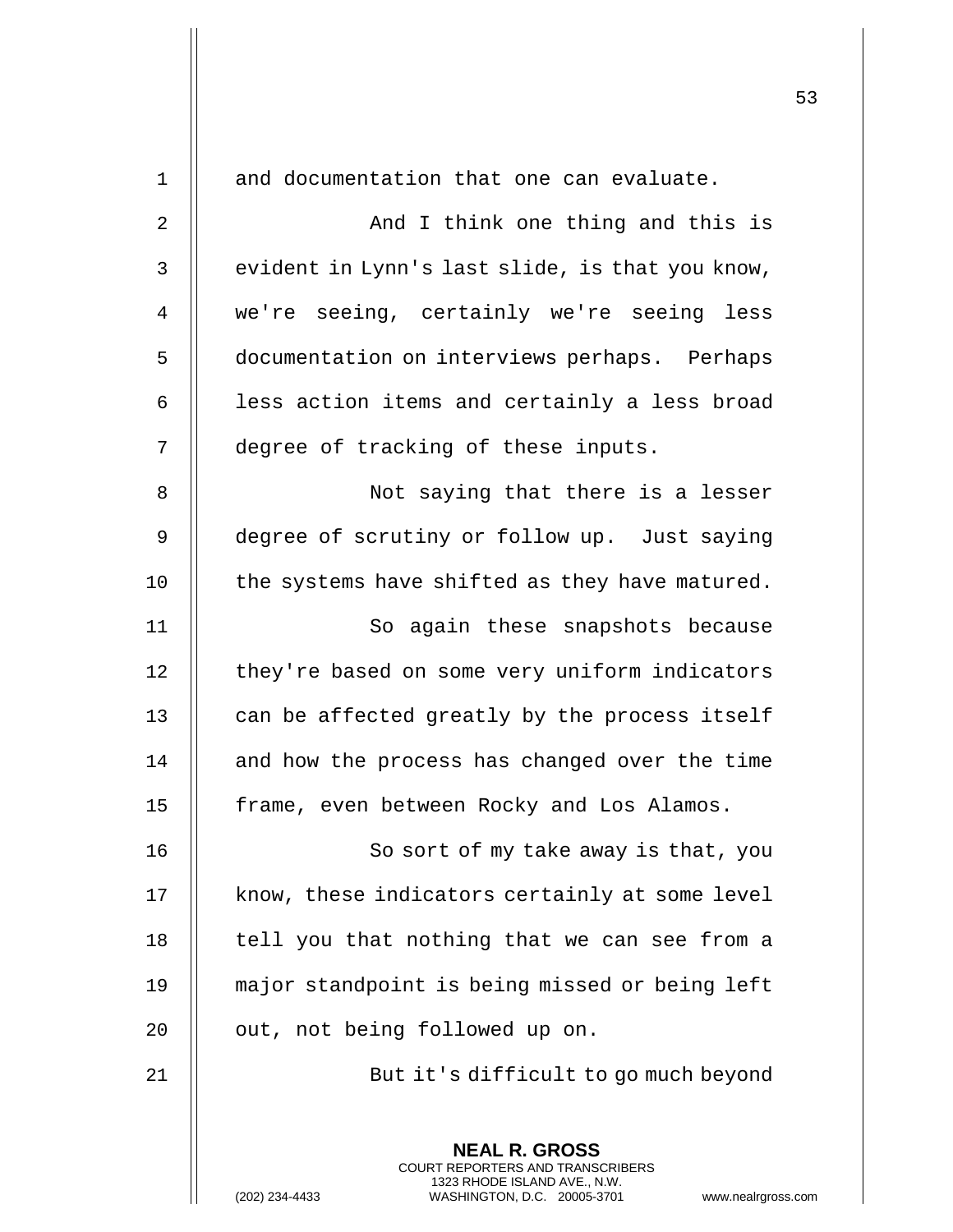| $\mathbf 1$  | that because again these tend to be snapshots                                                                                                                   |
|--------------|-----------------------------------------------------------------------------------------------------------------------------------------------------------------|
| 2            | using indicators based on what documentation we                                                                                                                 |
| $\mathsf{3}$ | can identify. So there are some limitations.                                                                                                                    |
| 4            | CHAIR BEACH: Thank you, Joe.                                                                                                                                    |
| 5            | Okay, are there any other comments for Lynn's                                                                                                                   |
| 6            | slides or the Los Alamos report?                                                                                                                                |
| 7            | MEMBER MUNN: Nothing here.                                                                                                                                      |
| 8            | DR. MCKEEL: Josie, this is Dan                                                                                                                                  |
| 9            | McKeel.                                                                                                                                                         |
| 10           | CHAIR BEACH: Hi, Dan.                                                                                                                                           |
| 11           | DR. MCKEEL: I'm wondering, I'm                                                                                                                                  |
| 12           | right in the middle of a major lightning storm                                                                                                                  |
| 13           | right now and I have one comment to make about                                                                                                                  |
| 14           | Lynn's presentation. Could I make that now                                                                                                                      |
| $15\,$       | while we're thinking about it because it's                                                                                                                      |
| 16           | really kind of different from the rest of my                                                                                                                    |
| 17           | comments about this?                                                                                                                                            |
| 18           | It may be a very simple thing.                                                                                                                                  |
| 19           | There's no PA-cleared report of what her                                                                                                                        |
| 20           | PowerPoint is about, but my question relates to                                                                                                                 |
| 21           | her slides Number 11 and 12, further breakdown.                                                                                                                 |
|              |                                                                                                                                                                 |
|              | <b>NEAL R. GROSS</b><br>COURT REPORTERS AND TRANSCRIBERS<br>1323 RHODE ISLAND AVE., N.W.<br>(202) 234-4433<br>WASHINGTON, D.C. 20005-3701<br>www.nealrgross.com |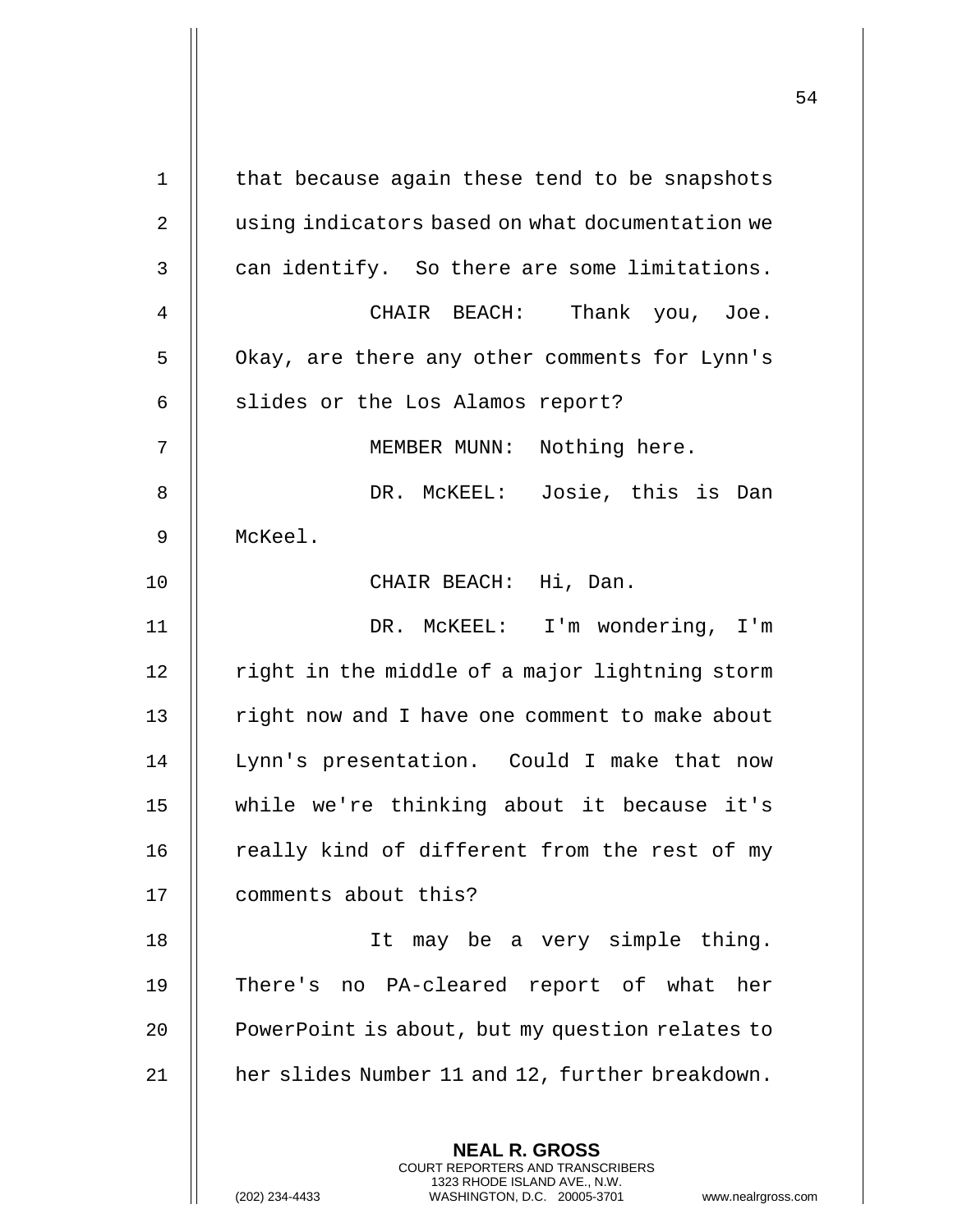|    |                                                                                                                                                                 | 55 |
|----|-----------------------------------------------------------------------------------------------------------------------------------------------------------------|----|
| 1  | It says 86 percent incorporated to                                                                                                                              |    |
| 2  | some degree into technical documents. And                                                                                                                       |    |
| 3  | then the investigation of technical issues, 82                                                                                                                  |    |
| 4  | percent positive investigation.                                                                                                                                 |    |
| 5  | My question is, in the paper itself,                                                                                                                            |    |
| 6  | are those categories of yes, and general, and                                                                                                                   |    |
|    |                                                                                                                                                                 |    |
| 7  | partial, are they, are the percentages that are                                                                                                                 |    |
| 8  | assigned to them recorded?                                                                                                                                      |    |
| 9  | Because that's the real key data in                                                                                                                             |    |
| 10 | this whole study it seems to me. And really it                                                                                                                  |    |
| 11 | boils down to the percentage of yes, which is                                                                                                                   |    |
| 12 | definite direct answers to the questions.                                                                                                                       |    |
| 13 | CHAIR BEACH: Thanks, before Lynn                                                                                                                                |    |
| 14 | answers, Dan, I do know that the PA-cleared                                                                                                                     |    |
| 15 | document is being worked on at this time. I                                                                                                                     |    |
| 16 | don't think Nancy was able to get back to us to                                                                                                                 |    |
| 17 | tell us when it would be done, but you should                                                                                                                   |    |
| 18 | see that posted shortly.                                                                                                                                        |    |
| 19 | DR. MCKEEL: You know, that's okay.                                                                                                                              |    |
| 20 | I just wondered. That's so important for today                                                                                                                  |    |
| 21 | though, I mean 86 percent sounds terrific.                                                                                                                      |    |
|    | <b>NEAL R. GROSS</b><br>COURT REPORTERS AND TRANSCRIBERS<br>1323 RHODE ISLAND AVE., N.W.<br>WASHINGTON, D.C. 20005-3701<br>(202) 234-4433<br>www.nealrgross.com |    |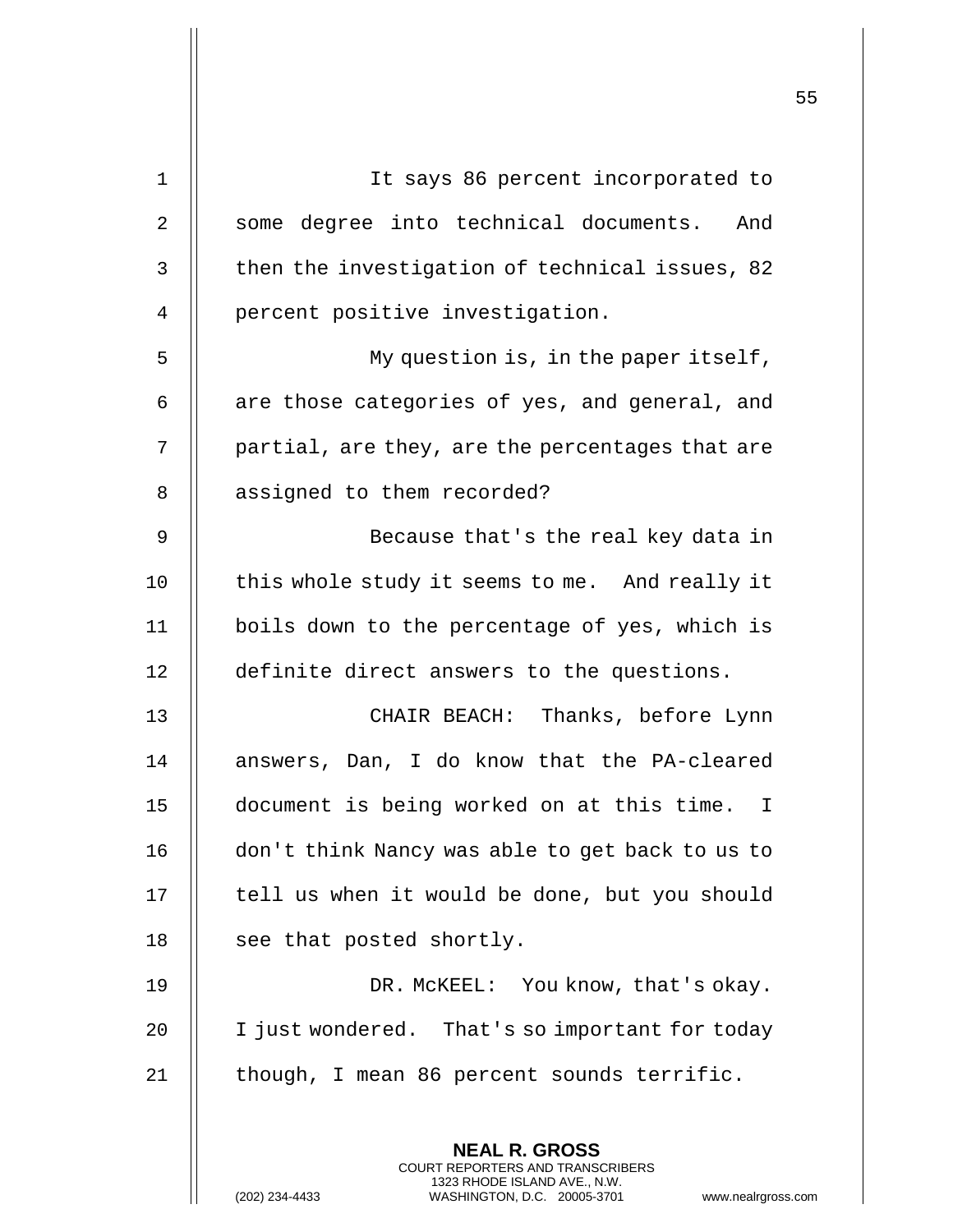|             |                                                                                                                                                                        | 56 |
|-------------|------------------------------------------------------------------------------------------------------------------------------------------------------------------------|----|
| $\mathbf 1$ | CHAIR BEACH: Yes.                                                                                                                                                      |    |
| 2           | DR. MCKEEL: But it's, let's be                                                                                                                                         |    |
| 3           | facetious and say if 84 percent of those were                                                                                                                          |    |
| 4           | partial answers, that wouldn't be so wonderful.                                                                                                                        |    |
| 5           | So my real question is what were the percentages                                                                                                                       |    |
| 6           | that were yes?                                                                                                                                                         |    |
| 7           | And there, this comes up on both                                                                                                                                       |    |
| 8           | Slides 11 and 12. The other one on 12 is for                                                                                                                           |    |
| 9           | overall responsiveness, that 90 percent of                                                                                                                             |    |
| 10          | comments were addressed to some extent. And my                                                                                                                         |    |
| 11          | question would be, but to what extent?                                                                                                                                 |    |
| 12          | CHAIR BEACH: Thank you, Dan.                                                                                                                                           |    |
| 13          | Lynn can you take that on?                                                                                                                                             |    |
| 14          | MEMBER MUNN: This is Wanda.<br>T                                                                                                                                       |    |
| 15          | don't see how you can answer that, you know,                                                                                                                           |    |
| 16          | accurately.                                                                                                                                                            |    |
| 17          | CHAIR BEACH: Yes.                                                                                                                                                      |    |
| 18          | MEMBER MUNN: But Dan you're --                                                                                                                                         |    |
| 19          | DR. MCKEEL: Wanda, why can't Lynn                                                                                                                                      |    |
| 20          | answer the question?                                                                                                                                                   |    |
| 21          | MEMBER MUNN: Oh, yes she --                                                                                                                                            |    |
|             | <b>NEAL R. GROSS</b><br><b>COURT REPORTERS AND TRANSCRIBERS</b><br>1323 RHODE ISLAND AVE., N.W.<br>(202) 234-4433<br>WASHINGTON, D.C. 20005-3701<br>www.nealrgross.com |    |

 $\overline{1}$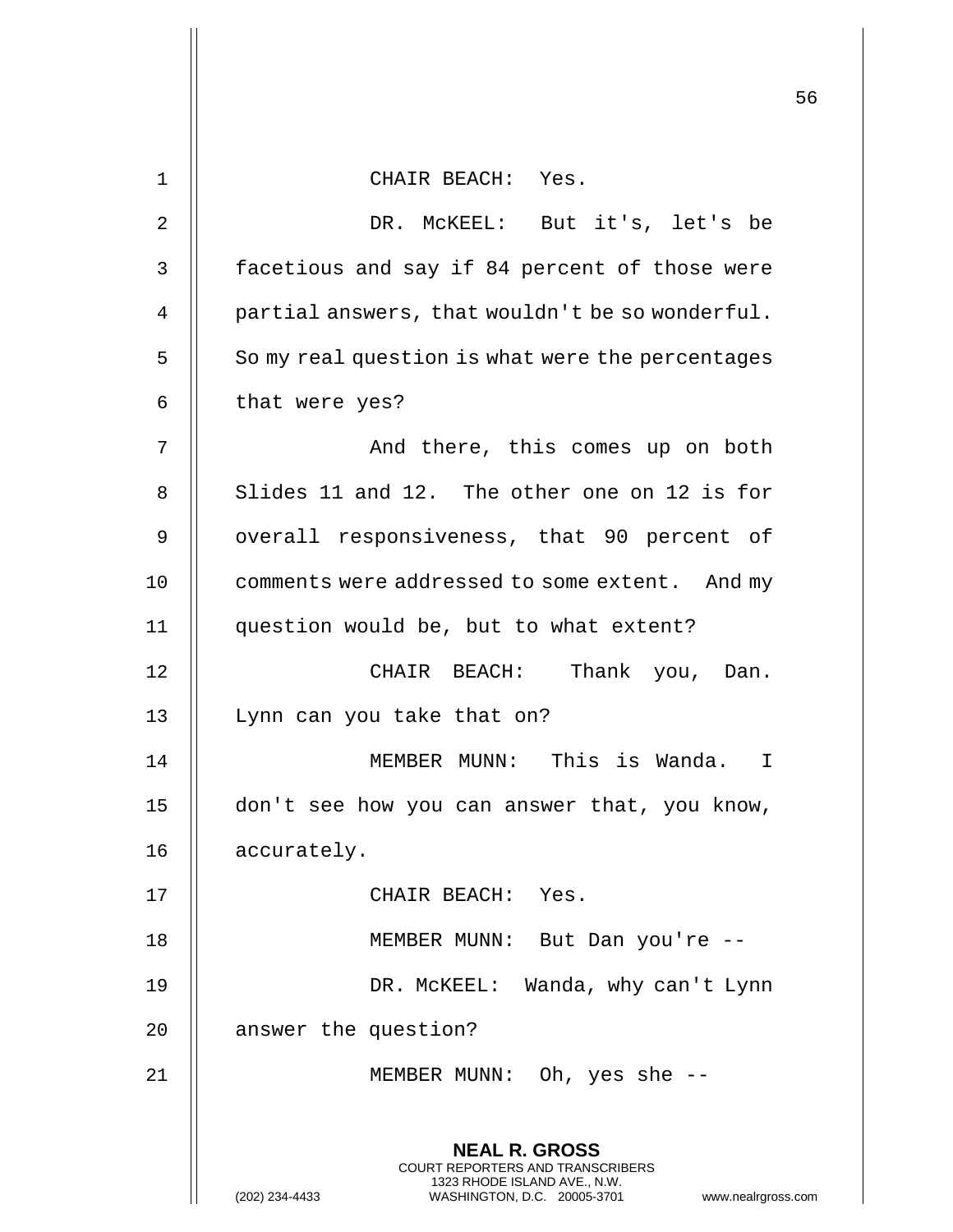|             |                                                                                                     | 57 |
|-------------|-----------------------------------------------------------------------------------------------------|----|
| $\mathbf 1$ | MS. AYERS: Yes, I will. I'm                                                                         |    |
| 2           | flipping through pages right now to try to                                                          |    |
| 3           | figure out where the data is.                                                                       |    |
| 4           | CHAIR BEACH: Well you've got the                                                                    |    |
| 5           | report, the Appendix 1 on the April, I don't                                                        |    |
| 6           | know if, that was just where I flipped to as a                                                      |    |
| 7           | quick look.                                                                                         |    |
| 8           | MS. AYERS: Yes. Well the first                                                                      |    |
| 9           | one was that consideration, incorporation into                                                      |    |
| 10          | documents. First Dan --                                                                             |    |
| 11          | DR. MCKEEL: Yes.                                                                                    |    |
| 12          | MS. AYERS: I, well actually, I                                                                      |    |
| 13          | know I had that. First both yes and general                                                         |    |
| 14          | were sort of, and actually those are defined,                                                       |    |
| 15          | in looking they're, well defined is a little                                                        |    |
| 16          | strong term, but actually we did explain how we                                                     |    |
| 17          | applied those terms.                                                                                |    |
| 18          | DR. MCKEEL: I understand that.                                                                      |    |
| 19          | MS. AYERS: Right.                                                                                   |    |
| 20          | DR.<br>MCKEEL:<br>But there<br>was<br>a                                                             |    |
| 21          | specific percentage --                                                                              |    |
|             |                                                                                                     |    |
|             | <b>NEAL R. GROSS</b><br>COURT REPORTERS AND TRANSCRIBERS                                            |    |
|             | 1323 RHODE ISLAND AVE., N.W.<br>(202) 234-4433<br>WASHINGTON, D.C. 20005-3701<br>www.nealrgross.com |    |

 $\overline{1}$ 

 $\mathsf{I}$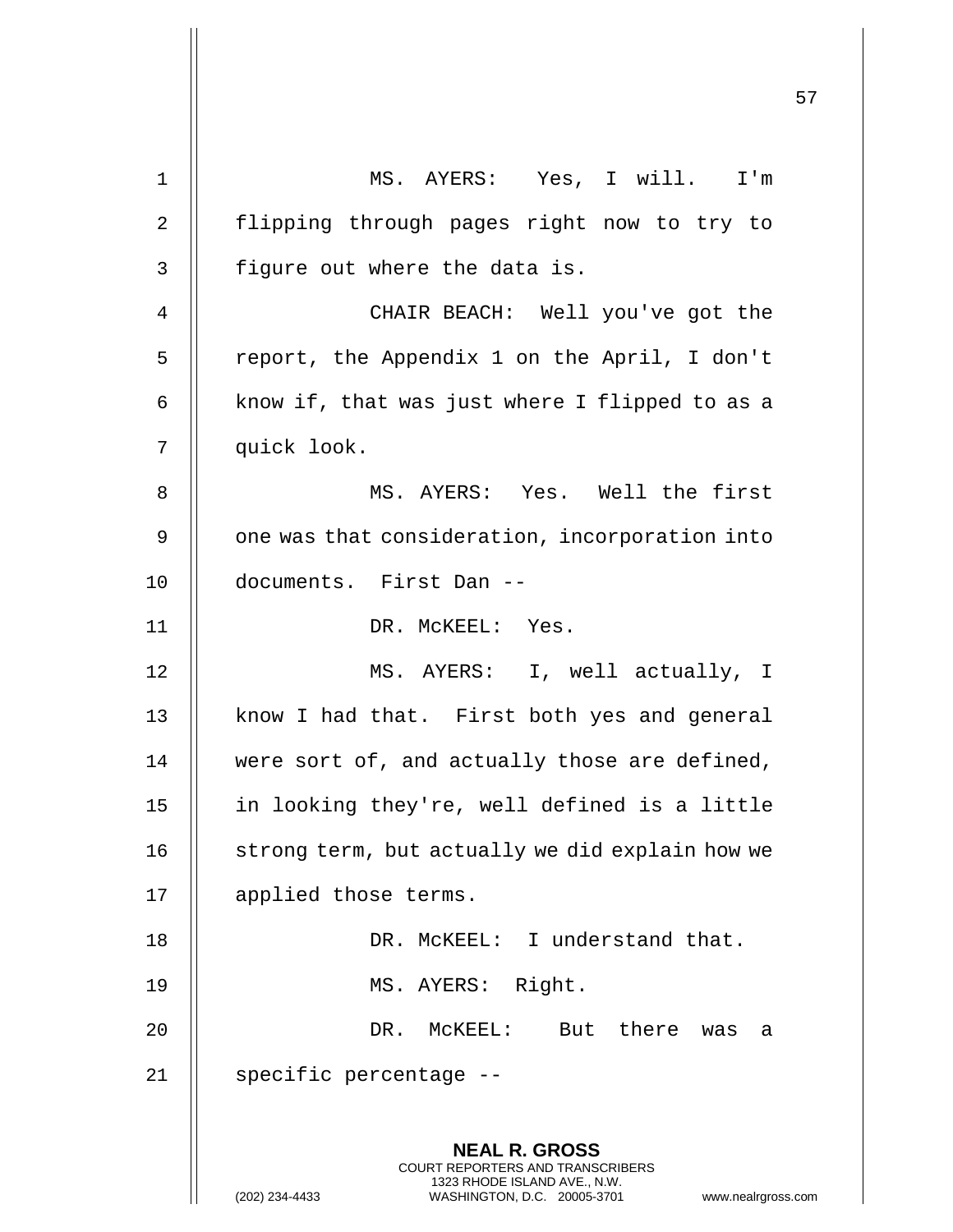| $\mathbf 1$    | MS. AYERS: Yes and general, there                                                               |
|----------------|-------------------------------------------------------------------------------------------------|
| $\overline{2}$ | was sort of really gray line, blurred line                                                      |
| 3              | between them because in some cases one would                                                    |
| 4              | actually expect an issue to be dealt with on a                                                  |
| 5              | more general level than the individual                                                          |
| 6              | commenter who's perhaps describing a personal                                                   |
| 7              | experience.                                                                                     |
| 8              | You would expect to see that, you                                                               |
| 9              | know, reflect more generally --                                                                 |
| 10             | DR. MCKEEL: Right. But you had to                                                               |
| 11             | classify it as one of the three I would think.                                                  |
| 12             | MS. AYERS: Right, right. Well                                                                   |
| 13             | then under the investigation I did separate                                                     |
| 14             | them out better. Eighty two was just yes and                                                    |
| 15             | general. I separated the partial out.                                                           |
| 16             | Only six percent were partial from                                                              |
| 17             | the investigation issue, which is actually                                                      |
| 18             | probably more important than the incorporation                                                  |
| 19             | into technical documents.                                                                       |
| 20             | Again just the information that's                                                               |
| 21             | on those slides, where it said 14 percent were                                                  |
|                |                                                                                                 |
|                | <b>NEAL R. GROSS</b><br><b>COURT REPORTERS AND TRANSCRIBERS</b><br>1323 RHODE ISLAND AVE., N.W. |
|                | (202) 234-4433<br>WASHINGTON, D.C. 20005-3701<br>www.nealrgross.com                             |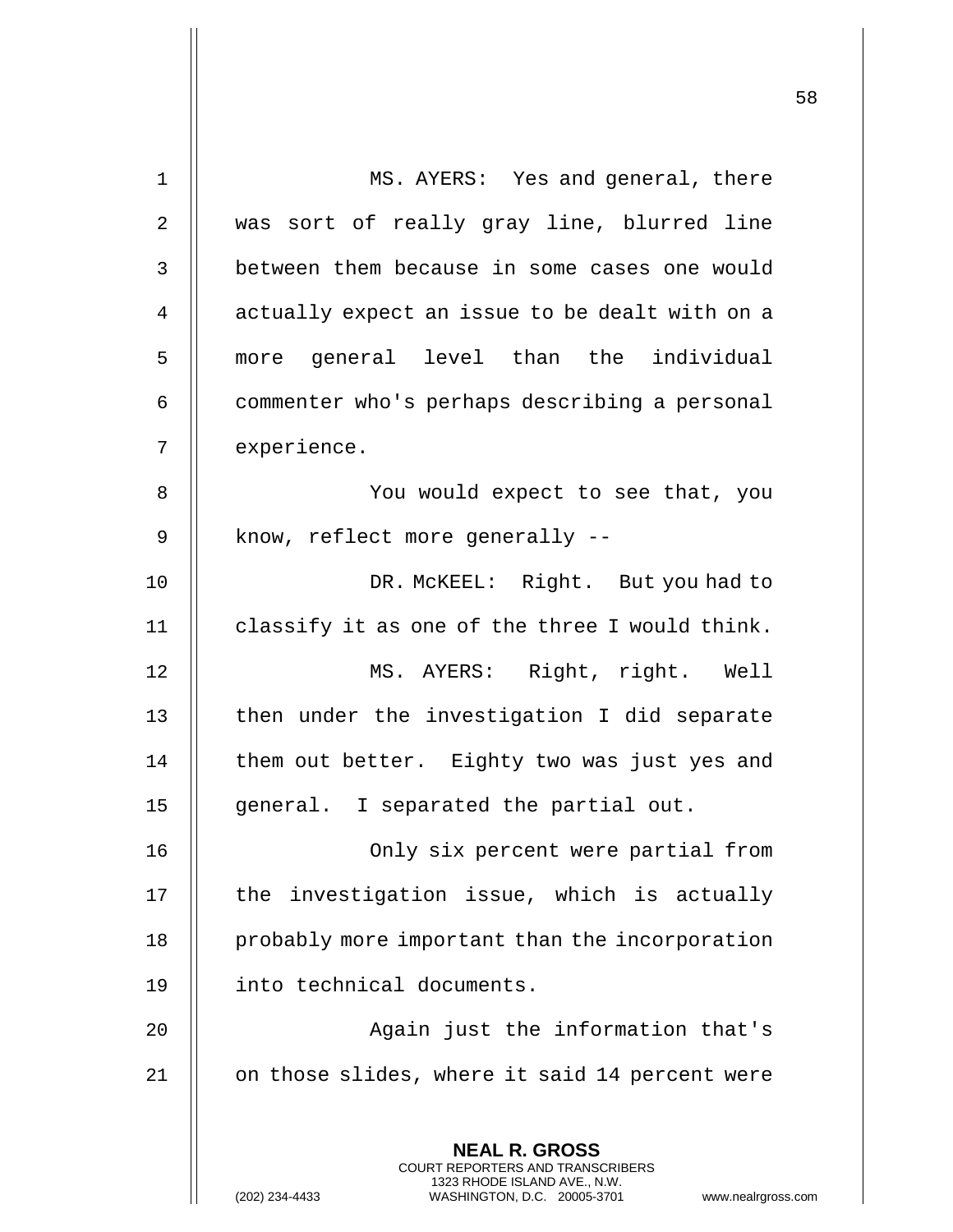|             |                                                                                                                                                                        | 59 |
|-------------|------------------------------------------------------------------------------------------------------------------------------------------------------------------------|----|
| $\mathbf 1$ | not incorporated --                                                                                                                                                    |    |
| 2           | DR. MCKEEL: Exactly.                                                                                                                                                   |    |
| 3           | MS. AYERS: -- into the technical                                                                                                                                       |    |
| 4           | documents.                                                                                                                                                             |    |
| 5           | DR. MCKEEL: I see that, but you see                                                                                                                                    |    |
| 6           | under 14 percent not incorporated, then you                                                                                                                            |    |
| 7           | break down --                                                                                                                                                          |    |
| 8           | MS. AYERS: That 14 percent.                                                                                                                                            |    |
| 9           | DR. MCKEEL: -- the percentage as                                                                                                                                       |    |
| 10          | being responsive, non-responsive. And I'm                                                                                                                              |    |
| 11          | certain --                                                                                                                                                             |    |
| 12          | MS. AYERS: Twenty percent.                                                                                                                                             |    |
| 13          | DR. MCKEEL: -- to me that's                                                                                                                                            |    |
| 14          | helpful.                                                                                                                                                               |    |
| 15          | MS. AYERS: Right, and 20 percent                                                                                                                                       |    |
| 16          | of those 14, right, of those 14 percent we felt                                                                                                                        |    |
| 17          | that they were responsive to the issues.<br>So                                                                                                                         |    |
| 18          | either there was an explanation, or<br>we                                                                                                                              |    |
| 19          | certainly saw evidence of consideration.<br>So                                                                                                                         |    |
| 20          | that the incorporation into the technical                                                                                                                              |    |
| 21          | document isn't necessarily expected.                                                                                                                                   |    |
|             | <b>NEAL R. GROSS</b><br><b>COURT REPORTERS AND TRANSCRIBERS</b><br>1323 RHODE ISLAND AVE., N.W.<br>(202) 234-4433<br>WASHINGTON, D.C. 20005-3701<br>www.nealrgross.com |    |

 $\mathbf{I}$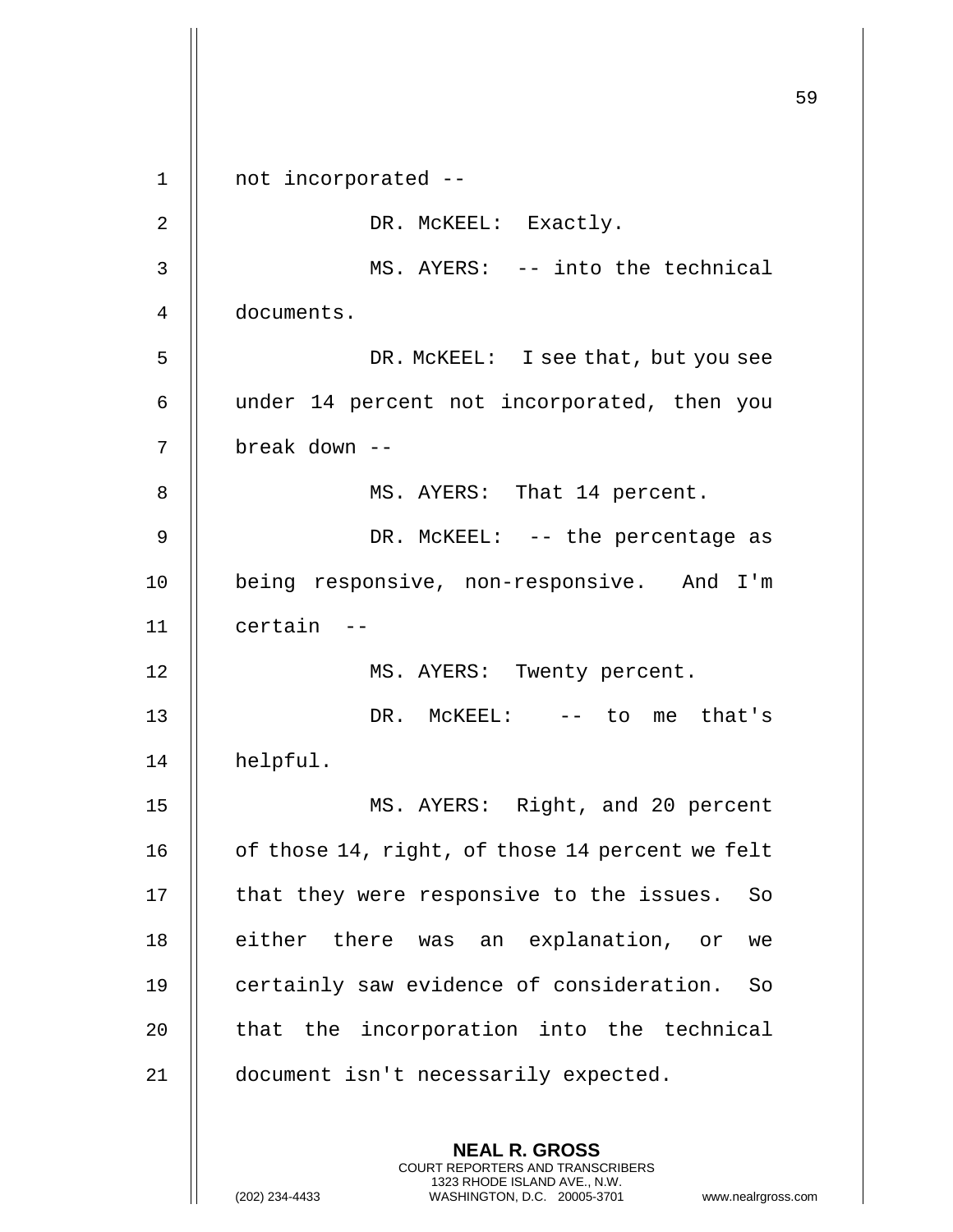|                |                                                                                                                                                                        | 60 |
|----------------|------------------------------------------------------------------------------------------------------------------------------------------------------------------------|----|
| $\mathbf 1$    | DR. MCKEEL: Yes.                                                                                                                                                       |    |
| $\overline{2}$ | MS. AYERS: I know you understand                                                                                                                                       |    |
| 3              | this.                                                                                                                                                                  |    |
| 4              | DR. MCKEEL: Yes, I understand it.                                                                                                                                      |    |
| 5              | MS. AYERS: I can't talk and flip                                                                                                                                       |    |
| 6              | very well.                                                                                                                                                             |    |
| 7              | DR. MCKEEL: I mean it seems to me                                                                                                                                      |    |
| 8              | that's a good thing to do. To break them down                                                                                                                          |    |
| $\mathsf 9$    | like that.                                                                                                                                                             |    |
| 10             | MS. AYERS: To break them down.                                                                                                                                         |    |
| 11             | Yes.                                                                                                                                                                   |    |
| 12             | DR. MCKEEL: Anyway I don't want to                                                                                                                                     |    |
| 13             | prolong it, I just thought it might be an easier                                                                                                                       |    |
| 14             | question to answer. I guess I can see that from                                                                                                                        |    |
| 15             | the final report.                                                                                                                                                      |    |
| 16             | MS. AYERS: I believe it will be in                                                                                                                                     |    |
| 17             | there.                                                                                                                                                                 |    |
| 18             | DR. MCKEEL: Okay.                                                                                                                                                      |    |
| 19             | MS. AYERS: I'm just not getting to                                                                                                                                     |    |
| 20             | the right page real quickly when we're still                                                                                                                           |    |
| 21             | talking. Let me look at your other slide too.                                                                                                                          |    |
|                | <b>NEAL R. GROSS</b><br><b>COURT REPORTERS AND TRANSCRIBERS</b><br>1323 RHODE ISLAND AVE., N.W.<br>(202) 234-4433<br>WASHINGTON, D.C. 20005-3701<br>www.nealrgross.com |    |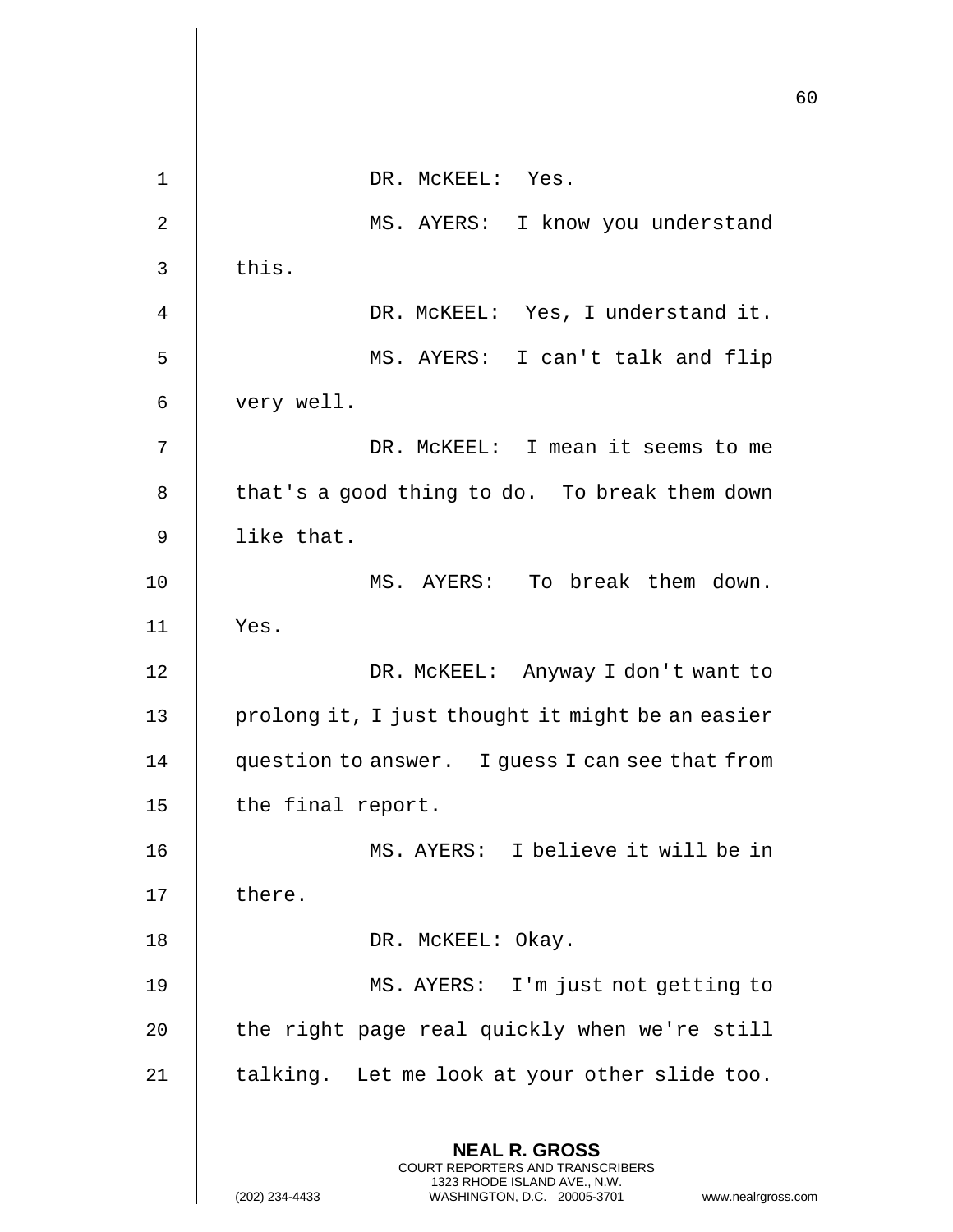**NEAL R. GROSS** COURT REPORTERS AND TRANSCRIBERS 1323 RHODE ISLAND AVE., N.W. (202) 234-4433 WASHINGTON, D.C. 20005-3701 www.nealrgross.com  $1 \parallel$  Yes, again I --2 || (Simultaneous speaking) DR. McKEEL: That's the next slide  $\parallel$  and it's  $-$  MS. AYERS: The evaluation comments? (Simultaneous speaking) DR. McKEEL: Now you've got the, 9 | overall responsiveness that 90 percent of the 10 || comments were addressed to some extent, yes, general, and partial. MS. AYERS: Well, I can at least  $\parallel$  tell you, since we are still in the matter of doing the PA-cleared revision. I can look at 15  $\parallel$  that more carefully after the conference call. 16 || DR. McKEEL: Okay. MS. AYERS: And make sure that || that's reflected in a way that will make sense. DR. McKEEL: Okay. I'm not trying || to  $-$ MS. AYERS: Push through another --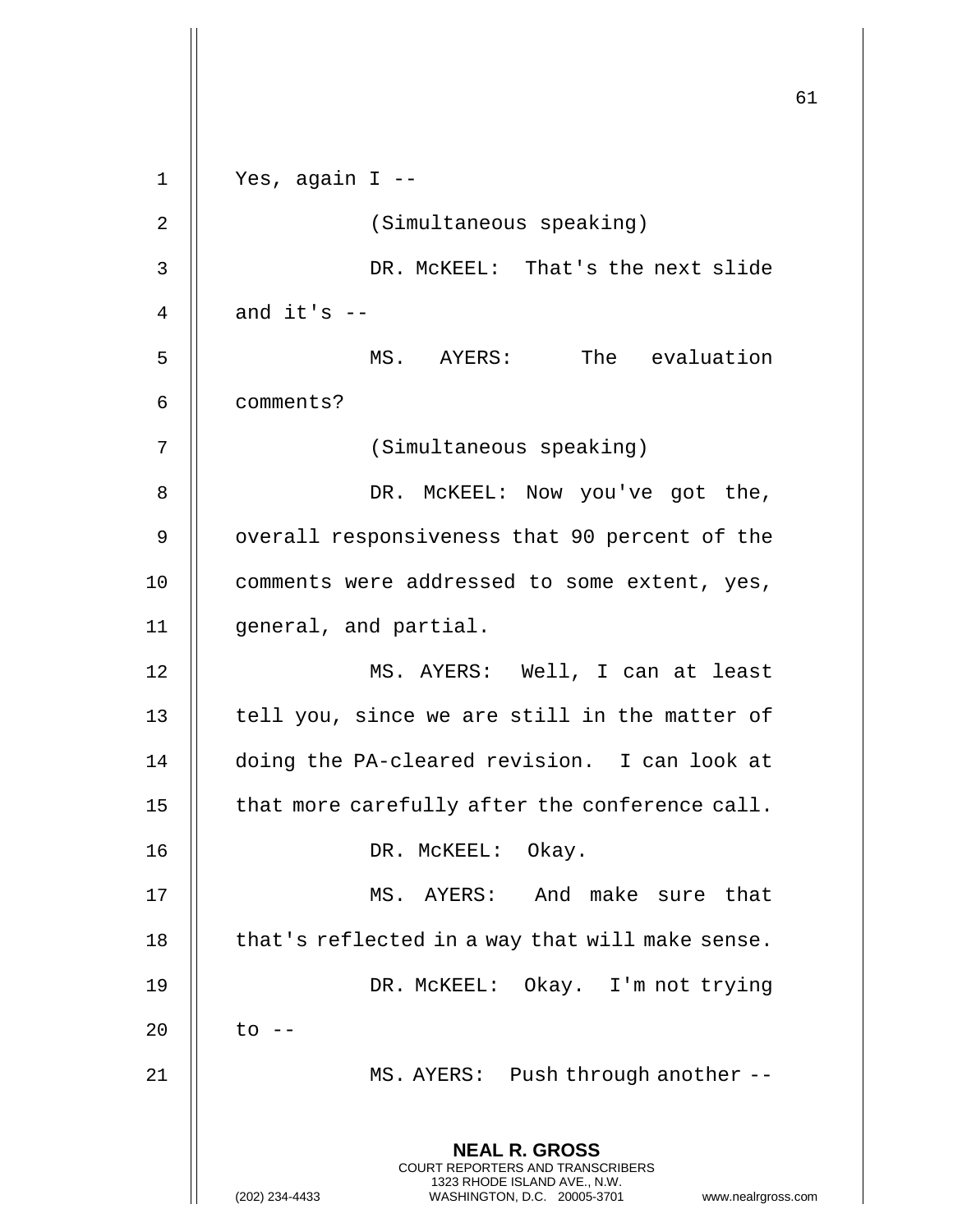|             |                                                  | 62 |
|-------------|--------------------------------------------------|----|
| $\mathbf 1$ | DR. MCKEEL: -- interfere with your               |    |
| 2           | process, I just wanted --                        |    |
| 3           | MS. AYERS: No, it's an excellent                 |    |
| 4           | question. And it's --                            |    |
| 5           | DR. MCKEEL: I think it would have                |    |
| 6           | strengthened the conclusions enormously. At      |    |
| 7           | least from a statistical point of view, so.      |    |
| 8           | MS. AYERS: Right. That's what                    |    |
| 9           | the whole thing with the terminology was, was    |    |
| 10          | trying to come up with some quantitative -- okay |    |
| 11          | there's where it definitely turns.               |    |
| 12          | So with the, I did find on the part              |    |
| 13          | where they weren't incorporated into the         |    |
| 14          | technical documents, there were four, now this   |    |
| 15          | is the overall general NIOSH responsiveness,     |    |
| 16          | four were yes, zero were general or partial.     |    |
| 17          | Two comments were no, and five were              |    |
| 18          | uncertain. That's that six percent uncertain.    |    |
| 19          | Only three percent of the total that we really   |    |
| 20          | can say were not responsive to the substance of  |    |
| 21          | the issue.                                       |    |
|             |                                                  |    |
|             | <b>NEAL R. GROSS</b>                             |    |

COURT REPORTERS AND TRANSCRIBERS 1323 RHODE ISLAND AVE., N.W.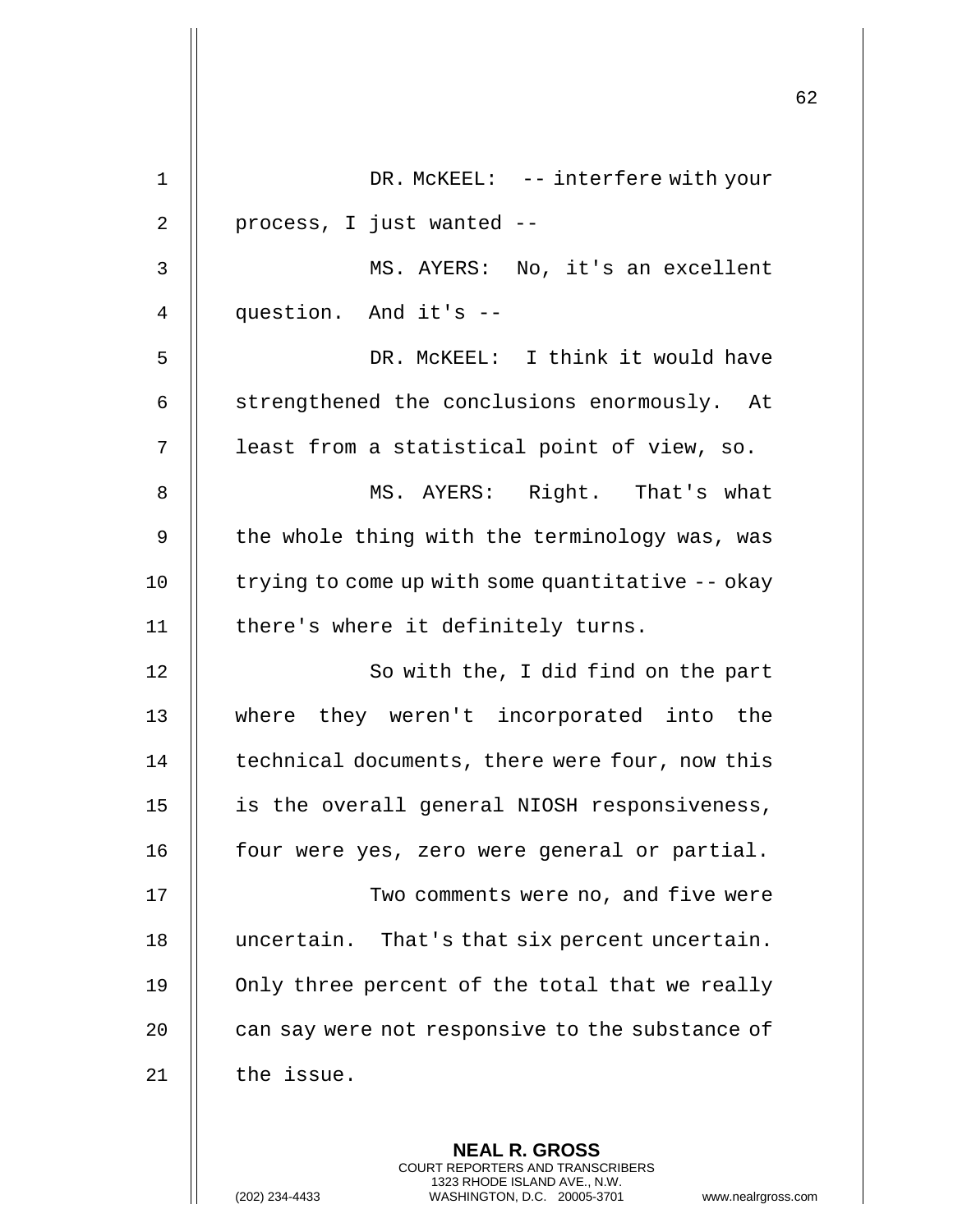|                |                                                                                                                                                                        | 63 |
|----------------|------------------------------------------------------------------------------------------------------------------------------------------------------------------------|----|
| $\mathbf 1$    | DR. MCKEEL: Yes.                                                                                                                                                       |    |
| $\overline{2}$ | MS. AYERS: If that helps.                                                                                                                                              |    |
| 3              | DR. MCKEEL: Okay.                                                                                                                                                      |    |
| 4              | MS. AYERS: So, I'll make sure in                                                                                                                                       |    |
| 5              | the report that gets publicly available that                                                                                                                           |    |
| 6              | there's a place that you can find that if it's                                                                                                                         |    |
| 7              | not already there.                                                                                                                                                     |    |
| 8              | DR. MCKEEL: Okay. I sure                                                                                                                                               |    |
| 9              | appreciate it.                                                                                                                                                         |    |
| 10             | MS. AYERS: Thank you.                                                                                                                                                  |    |
| 11             | CHAIR BEACH: All right. Thank                                                                                                                                          |    |
| 12             | you, Dan and thank you, Lynn. If there's no                                                                                                                            |    |
| 13             | further comments or questions I'm going to move                                                                                                                        |    |
| 14             | on with my slide presentation. And Wanda if                                                                                                                            |    |
| 15             | you'd like some more practice, I'll let you put                                                                                                                        |    |
| 16             | that up.                                                                                                                                                               |    |
| 17             | MEMBER MUNN: This may be more of an                                                                                                                                    |    |
| 18             | adventure than you anticipate. We'll see.                                                                                                                              |    |
| 19             | CHAIR BEACH: Well I think                                                                                                                                              |    |
| 20             | everybody has it available as Ted pointed out                                                                                                                          |    |
| 21             | earlier, so we'll see what we can do here. Okay,                                                                                                                       |    |
|                | <b>NEAL R. GROSS</b><br><b>COURT REPORTERS AND TRANSCRIBERS</b><br>1323 RHODE ISLAND AVE., N.W.<br>(202) 234-4433<br>WASHINGTON, D.C. 20005-3701<br>www.nealrgross.com |    |

 $\mathbf{1}$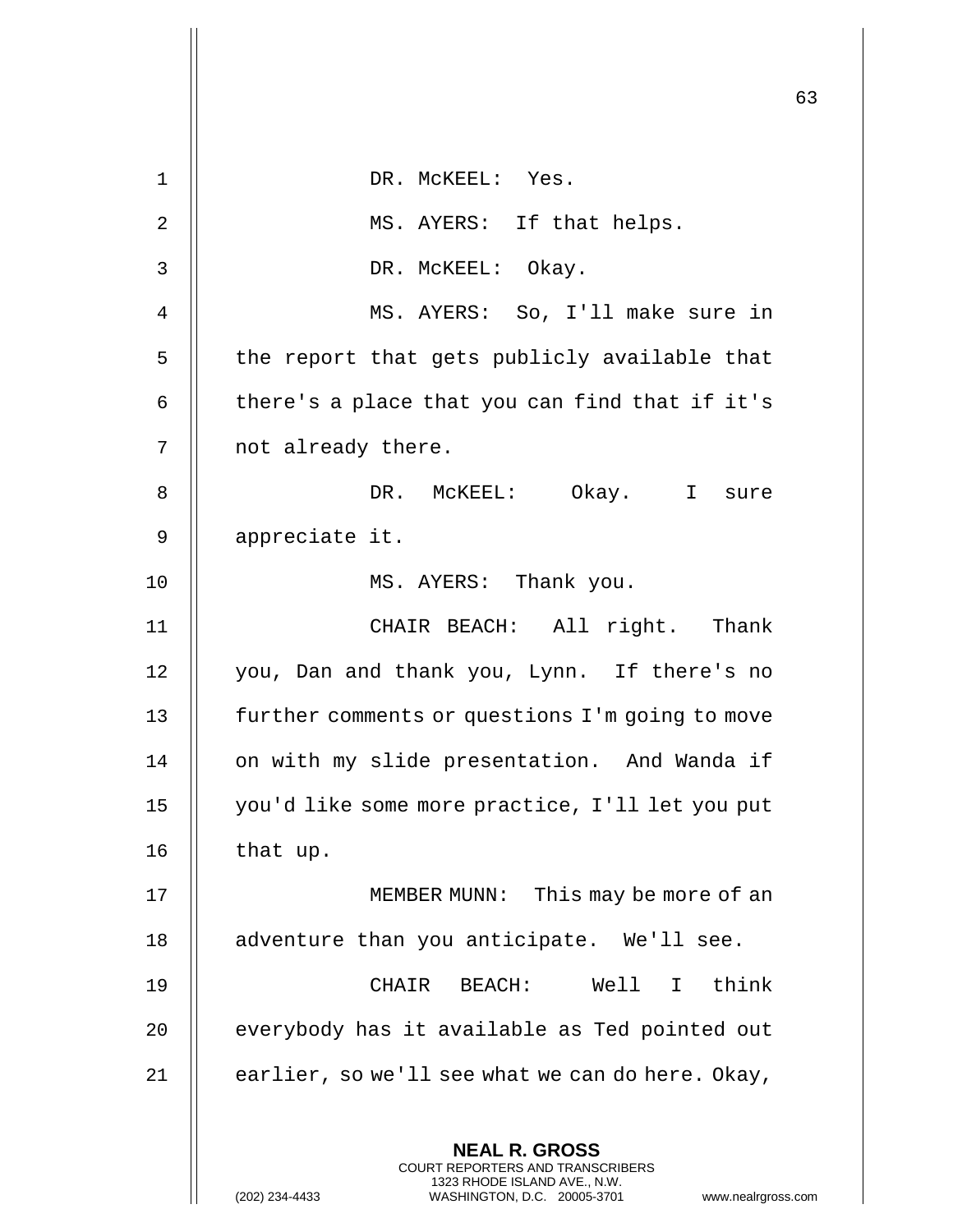| $\mathbf 1$ | so as Ted said, this is the presentation that                                                                                                                          |
|-------------|------------------------------------------------------------------------------------------------------------------------------------------------------------------------|
| 2           | I will be reporting out in the July 29th, Idaho                                                                                                                        |
| 3           | Falls Board meeting.                                                                                                                                                   |
| 4           | First slide just gives us what we're                                                                                                                                   |
| 5           | doing. We're looking backwards and forwards.                                                                                                                           |
| 6           | Work Group members if you are, turn to Slide 2,                                                                                                                        |
| 7           | the Work Group history. Worker Outreach Work                                                                                                                           |
| 8           | Group was formed back in February of 2007 to                                                                                                                           |
| 9           | review worker outreach program, including                                                                                                                              |
| 10          | NIOSH and NIOSH's contractors' approach to                                                                                                                             |
| 11          | organizing meetings.                                                                                                                                                   |
| 12          | We wanted to look at how outreach                                                                                                                                      |
| 13          | meetings are conducted and the impact of the                                                                                                                           |
| 14          | information gathered for dose reconstruction,                                                                                                                          |
| 15          | Site Profiles, SEC<br>petitions, and<br>how                                                                                                                            |
| 16          | information collected from all sources was                                                                                                                             |
| 17          | handled.                                                                                                                                                               |
| 18          | The Work Group initially attended                                                                                                                                      |
| 19          | various DOL and NIOSH outreach meetings.                                                                                                                               |
| 20          | Those included and held in conjunction with                                                                                                                            |
| 21          | Argonne East, Texas Chemicals, Blockson, Rocky                                                                                                                         |
|             |                                                                                                                                                                        |
|             | <b>NEAL R. GROSS</b><br><b>COURT REPORTERS AND TRANSCRIBERS</b><br>1323 RHODE ISLAND AVE., N.W.<br>(202) 234-4433<br>WASHINGTON, D.C. 20005-3701<br>www.nealrgross.com |

 $\mathbf{I}$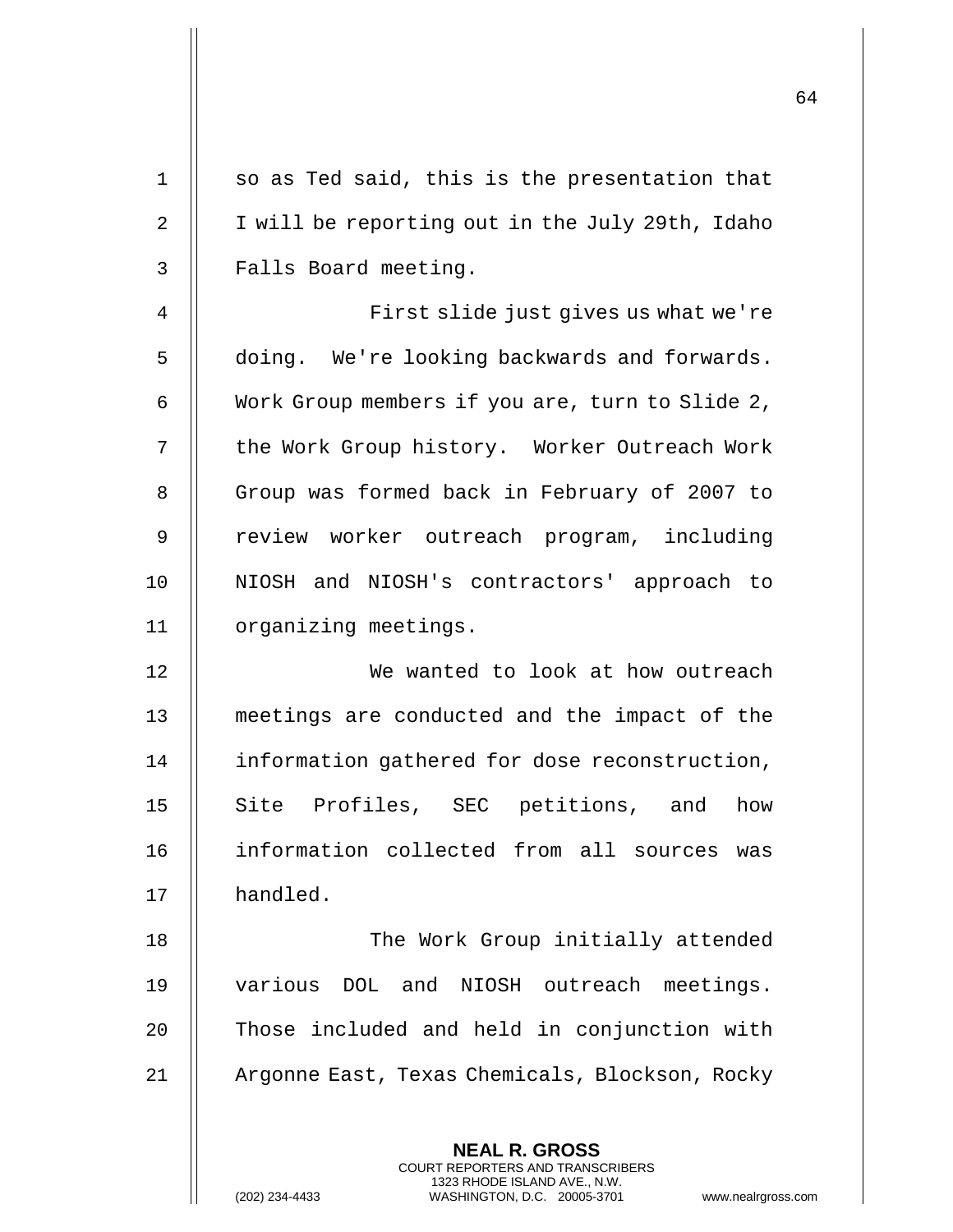|             |                                                                                                                                                                        | 65 |
|-------------|------------------------------------------------------------------------------------------------------------------------------------------------------------------------|----|
| $\mathbf 1$ | Flats, Pinellas, and we also attended ATL led                                                                                                                          |    |
| 2           | Work Group workshops, just to name a few.                                                                                                                              |    |
|             |                                                                                                                                                                        |    |
| 3           | The first Work Group meeting was                                                                                                                                       |    |
| 4           | February 1st of 2008. It started with NIOSH                                                                                                                            |    |
| 5           | and SC&A each outlining for the Work Group                                                                                                                             |    |
| 6           | overviews of their current state of worker                                                                                                                             |    |
| 7           | outreach activities.                                                                                                                                                   |    |
| 8           | It was very informative. The                                                                                                                                           |    |
| 9           | worker outreach was defined as a formal program                                                                                                                        |    |
| 10          | within a broader context of outreach                                                                                                                                   |    |
| 11          | activities. We were questioning are there                                                                                                                              |    |
| 12          | enough programs? What are they doing? How                                                                                                                              |    |
| 13          | are they doing it? What are they                                                                                                                                       |    |
| 14          | accomplishing?                                                                                                                                                         |    |
| 15          | The program was in transition from                                                                                                                                     |    |
| 16          | ORAU subcontract to direct OCAS-DCAS contract.                                                                                                                         |    |
| 17          | And ATL continued on as the program contractor.                                                                                                                        |    |
| 18          | Early on the Board, NIOSH, and SC&A made it                                                                                                                            |    |
| 19          | clear that we take the participation in this                                                                                                                           |    |
| 20          | process very seriously.                                                                                                                                                |    |
| 21          | Next slide, Slide 3. This slide is                                                                                                                                     |    |
|             | <b>NEAL R. GROSS</b><br><b>COURT REPORTERS AND TRANSCRIBERS</b><br>1323 RHODE ISLAND AVE., N.W.<br>WASHINGTON, D.C. 20005-3701<br>(202) 234-4433<br>www.nealrgross.com |    |

 $\overline{\phantom{a}}$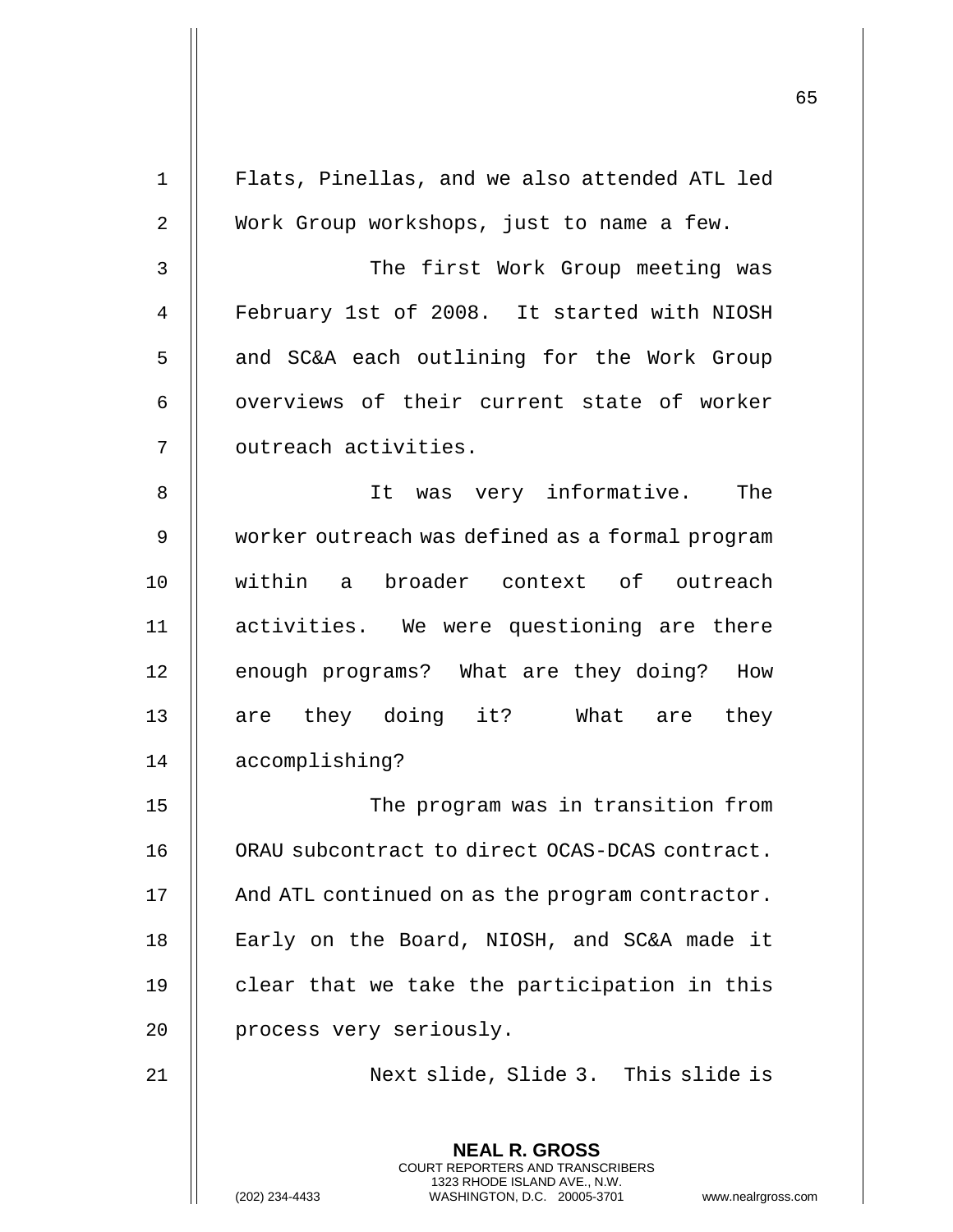| $\mathbf 1$    | a representation of the common goals and values                                                                                                            |
|----------------|------------------------------------------------------------------------------------------------------------------------------------------------------------|
| $\overline{2}$ | for outreach. And this was based on program                                                                                                                |
| 3              | concerns consistently expressed during Board,                                                                                                              |
| 4              | and Work Group meetings by NIOSH, the Board, and                                                                                                           |
| 5              | SC&A.                                                                                                                                                      |
| 6              | Of the first five bullets listed                                                                                                                           |
| 7              | here, Diversity, Completeness, Verification,                                                                                                               |
| 8              | Parity, Communication of impact, it was always,                                                                                                            |
| 9              | had been important to seek input from a broad,                                                                                                             |
| 10             | representative population.                                                                                                                                 |
| 11             | We wanted to make sure worker input                                                                                                                        |
| 12             | made its way into the system. We also wanted                                                                                                               |
| 13             | to capture input from all venues<br>for                                                                                                                    |
| 14             | consideration. So folks who had their boots on                                                                                                             |
| 15             | the ground, to those working in more of an                                                                                                                 |
| 16             | overseer's role.                                                                                                                                           |
| 17             | Verification was<br>important to                                                                                                                           |
| 18             | provide an opportunity for review of meeting                                                                                                               |
| 19             | minutes and interview notes to assure<br>the                                                                                                               |
| 20             | authenticity of information recorded.                                                                                                                      |
| 21             | We wanted to give equal value, and                                                                                                                         |
|                |                                                                                                                                                            |
|                | <b>NEAL R. GROSS</b><br>COURT REPORTERS AND TRANSCRIBERS<br>1323 RHODE ISLAND AVE., N.W.<br>(202) 234-4433<br>WASHINGTON, D.C. 20005-3701<br>www.nealrgros |

(202) 234-4433 WASHINGTON, D.C. 20005-3701 www.nealrgross.com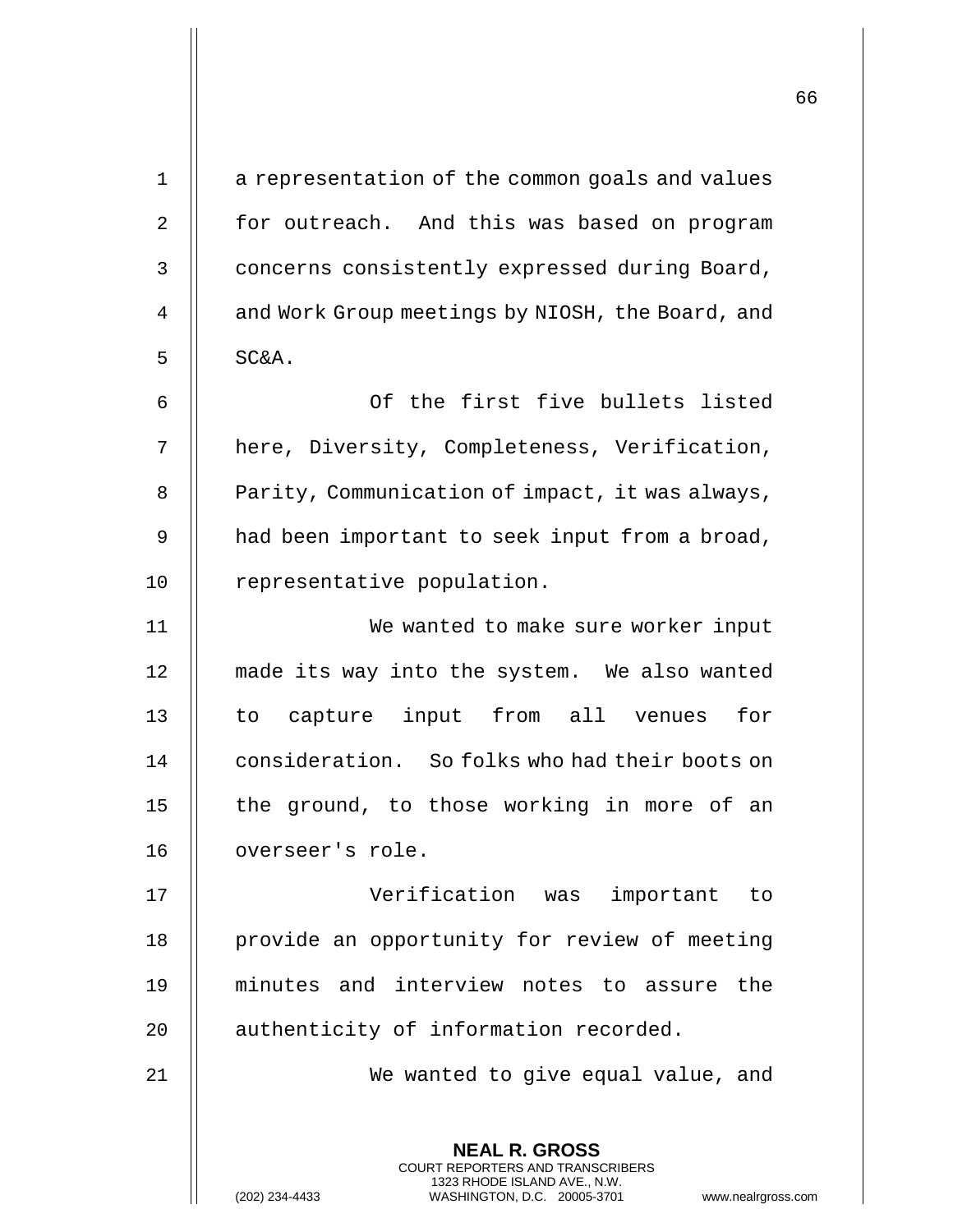| $\mathbf 1$    | consideration, and investigate information,                                                     |
|----------------|-------------------------------------------------------------------------------------------------|
| $\overline{2}$ | concerns, based on merit and significance,                                                      |
| 3              | regardless of the venue or source.                                                              |
| 4              | And we always wanted to communicate                                                             |
| 5              | participation influenced by perceptions. Can                                                    |
| 6              | workers see that their input is taken seriously                                                 |
| 7              | and has the impact on dose reconstruction and                                                   |
| 8              | SEC recommendations?                                                                            |
| 9              | So in doing all that we needed to                                                               |
| 10             | use, needed to have effective use of our                                                        |
| 11             | resources. Above goals are pursued in context                                                   |
| 12             | of a larger program, in balance with other                                                      |
| 13             | priorities.                                                                                     |
| 14             | And along with parity we wanted to                                                              |
| 15             | make sure the same tests applied, whether we're                                                 |
| 16             | getting the information from health                                                             |
| 17             | physicists, or say a welder, we want to apply                                                   |
| 18             | the same test in terms of consistency with other                                                |
| 19             | information.                                                                                    |
| 20             | The next slide. And Slide<br>4,                                                                 |
| 21             | mission<br>statement and evaluation<br>of                                                       |
|                |                                                                                                 |
|                | <b>NEAL R. GROSS</b><br><b>COURT REPORTERS AND TRANSCRIBERS</b><br>1323 RHODE ISLAND AVE., N.W. |
|                | WASHINGTON, D.C. 20005-3701<br>(202) 234-4433<br>www.nealrgros                                  |

(202) 234-4433 WASHINGTON, D.C. 20005-3701 www.nealrgross.com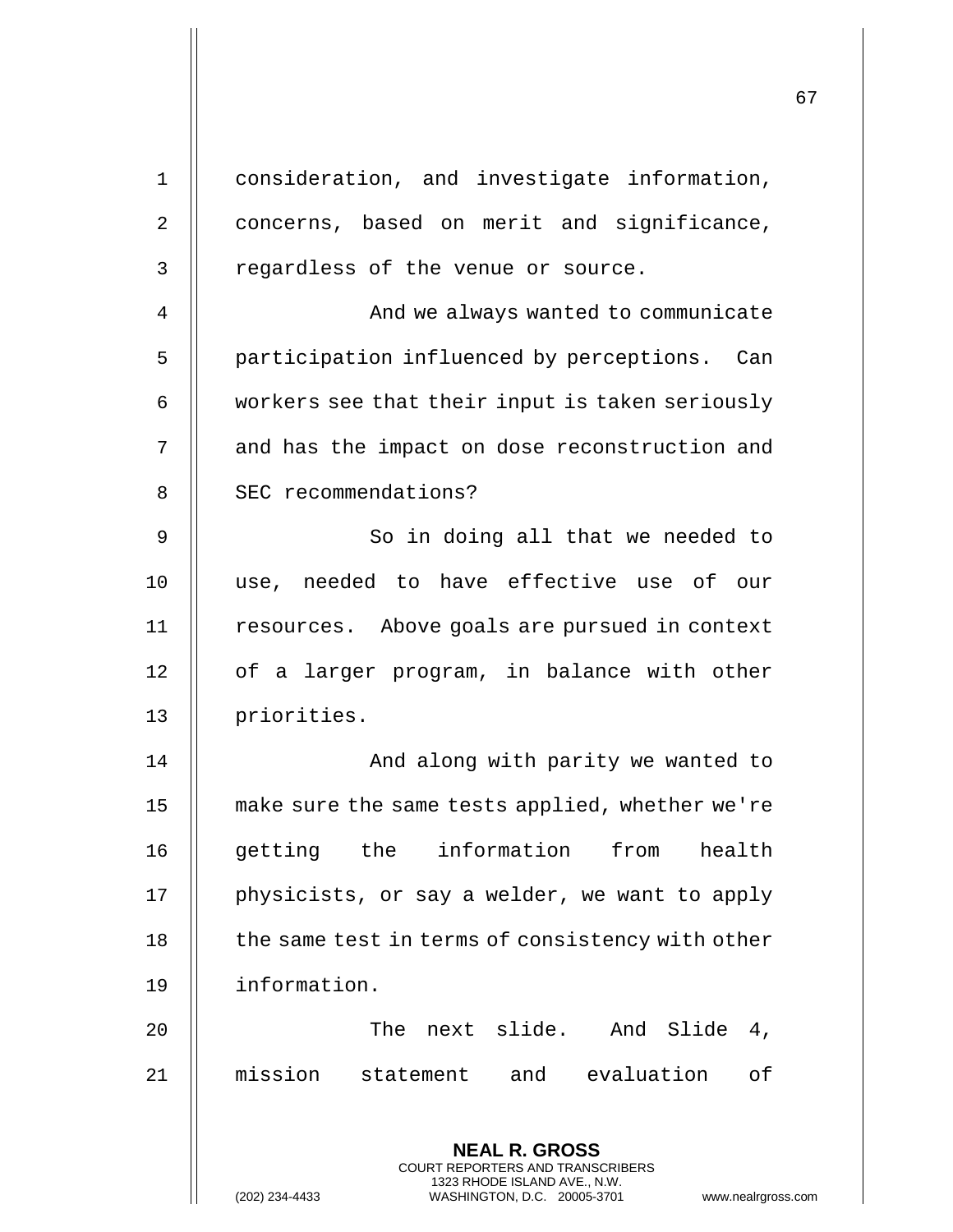| $\mathbf 1$    | objectives. Our charter mission statement                                                           |
|----------------|-----------------------------------------------------------------------------------------------------|
| 2              | which was approved by the Board in 2009, I know                                                     |
| 3              | Lynn read a partial, I'll go ahead and the whole                                                    |
| $\overline{4}$ | statement, to evaluate the effectiveness of                                                         |
| 5              | NIOSH activities in obtaining and making use of                                                     |
| 6              | information from current and former workers and                                                     |
| 7              | their representatives.                                                                              |
| 8              | Includes monitoring and evaluating                                                                  |
| 9              | the effectiveness of<br>NIOSH sources of                                                            |
| 10             | assistance to assure this information is                                                            |
| 11             | available to as many potential EEOICPA                                                              |
| 12             | claimants as possible.                                                                              |
| 13             | The implementation plan had four                                                                    |
| 14             | objectives. The first objective was DCAS                                                            |
| 15             | taking appropriate measures to solicit worker                                                       |
| 16             | input. Two, is DCAS obtaining and documenting                                                       |
| 17             | input from workers? And is DCAS giving                                                              |
| 18             | thorough consideration to information received                                                      |
| 19             | from workers?                                                                                       |
| 20             | finally four, is<br>And<br><b>DCAS</b>                                                              |
| 21             | effectively communicating information<br>to                                                         |
|                |                                                                                                     |
|                | <b>NEAL R. GROSS</b><br><b>COURT REPORTERS AND TRANSCRIBERS</b>                                     |
|                | 1323 RHODE ISLAND AVE., N.W.<br>(202) 234-4433<br>WASHINGTON, D.C. 20005-3701<br>www.nealrgross.com |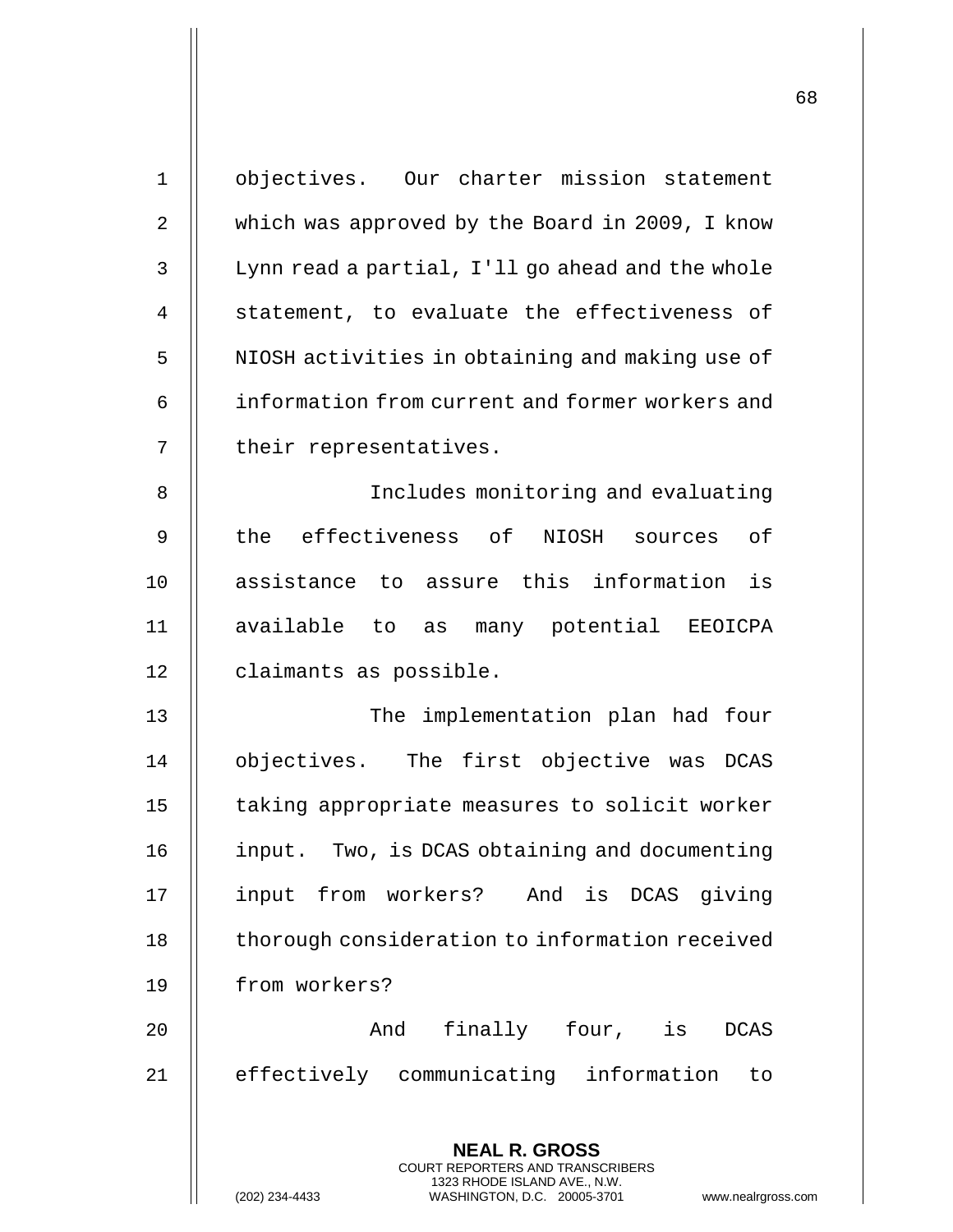workers?

| $\overline{2}$ | knew early on that<br>the<br>We                 |
|----------------|-------------------------------------------------|
| $\mathsf{3}$   | implementation plan had a number of pieces.     |
| 4              | And as a Work Group we decided it was best to   |
| 5              | address them one at a time. So in our February  |
| 6              | 2010 Board meeting the Work Group focused on    |
| 7              | Objectives 1, 2, and 3.                         |
| 8              | deferred to DCAS' internal<br>We                |
| 9              | ten-year review, quality of service in place of |
| 10             | Objective 4. And then we created, as Lynn       |
| 11             | pointed out earlier, the separate effort to log |
| 12             | and track public comments presented to the      |
| 13             | Advisory Board.                                 |
| 14             | Next slide.<br>And<br>Work<br>Group             |
| 15             | activities from 2007 until present. This just   |
| 16             | captures where we've been.<br>We, under         |
| 17             | Objective 1 and 2 of the implementation plan,   |
| 18             | in conjunction with the Procedures              |
| 19             | Subcommittee, we looked at ORAU's procedure     |
| 20             | 0097. That was issued 2005. We reviewed it      |
| 21             | along with the WISPR database, NIOSH's early    |

**NEAL R. GROSS** COURT REPORTERS AND TRANSCRIBERS 1323 RHODE ISLAND AVE., N.W.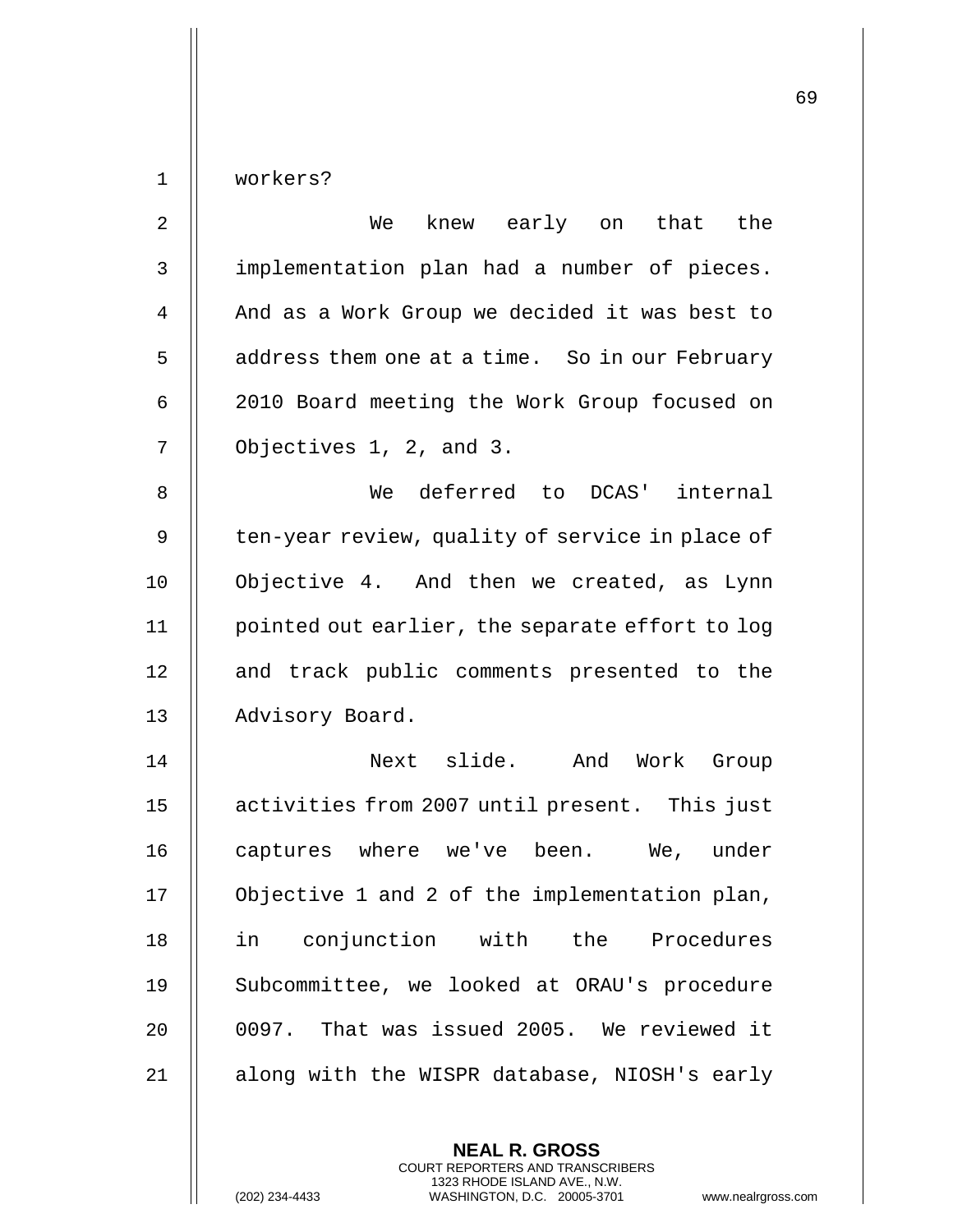**NEAL R. GROSS** COURT REPORTERS AND TRANSCRIBERS 1323 RHODE ISLAND AVE., N.W. 1 vehicle for capturing data. 2 OCAS-PR-012 was issued in 2009. We  $3$   $\parallel$  reviewed that with an issues matrix, all those 4 comments for, now DCAS-PR-012 were of course 5 | completed in November of 2012 and that document 6 was issued December 14, 2012. 7 General principles guiding 8 || assessment, we looked for goals to improve 9 || outreach procedures and work products, our 10 || sampling approach. It was not continual or 11 comprehensive monitoring of the entire 12 | program. 13 Evaluate consideration of the 14 | issues, not an agreement or disagreement with 15 NIOSH's position. And under Objective 3, the 16 || site-specific reviews of outreach inputs and 17 disposition. We spent most of our time there. 18 || We completed the Rocky Flats review and Los 19 Alamos most recently. 20 || So Slide 6. Under lessons learned, 21 what have we learned?

(202) 234-4433 WASHINGTON, D.C. 20005-3701 www.nealrgross.com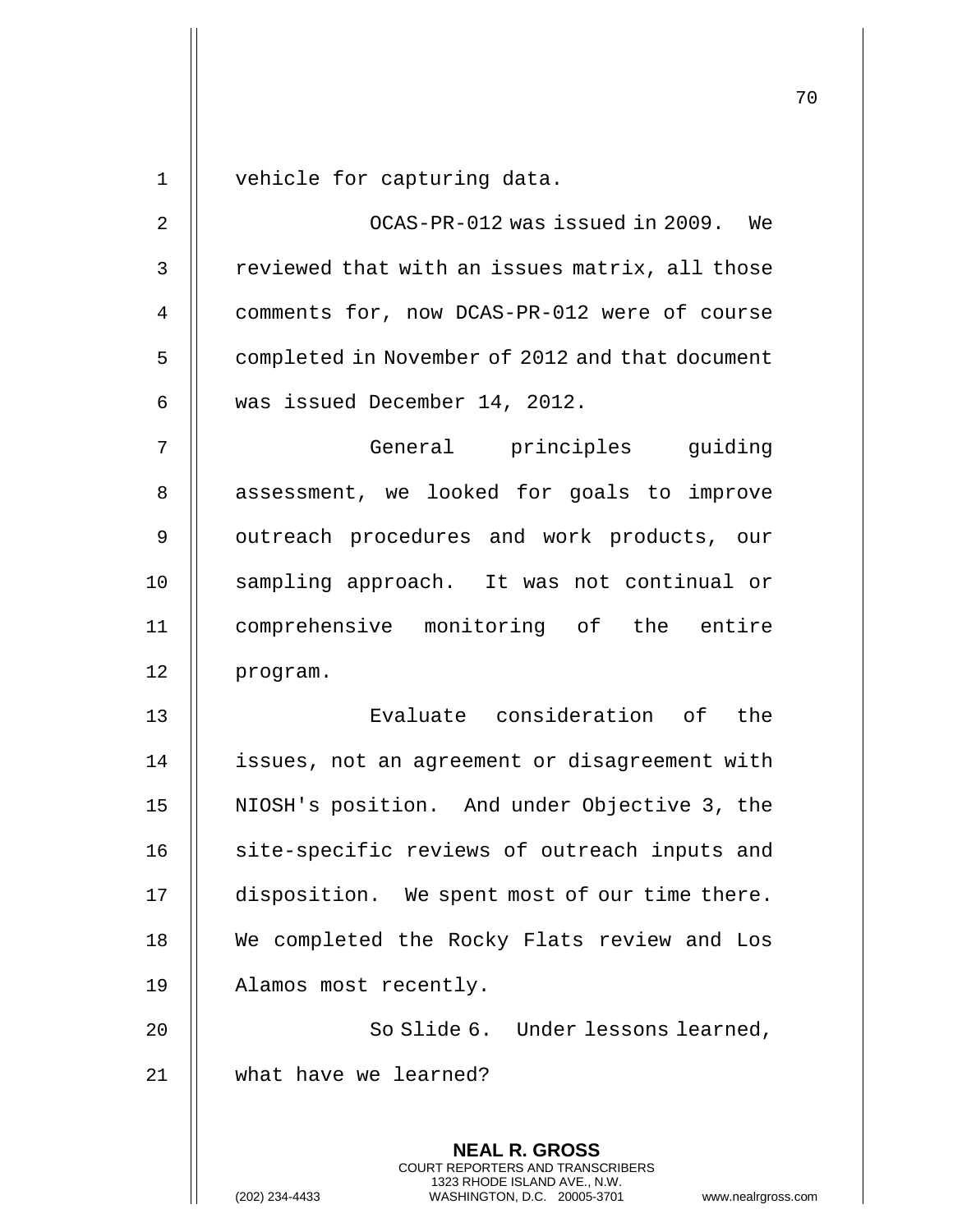| $\mathbf 1$    | So while there was initial concern                                                                                                                                |
|----------------|-------------------------------------------------------------------------------------------------------------------------------------------------------------------|
| $\overline{2}$ | expressed that the proposed plan may be too                                                                                                                       |
| 3              | ambitious, much of the initial worker outreach                                                                                                                    |
| 4              | Work Group agenda has been accomplished. We                                                                                                                       |
| 5              | understood that this Work Group's purpose and                                                                                                                     |
| 6              | approach would be unique and would need to be                                                                                                                     |
| 7              | tested.                                                                                                                                                           |
| 8              | Site reviews have provided a means                                                                                                                                |
| 9              | to validate the implementation plan of worker                                                                                                                     |
| 10             | outreach procedures and management systems.                                                                                                                       |
| 11             | empirical use of actual<br>The                                                                                                                                    |
| 12             | has supported collaborative,<br>examples                                                                                                                          |
| 13             | productive discussions of issues related to                                                                                                                       |
| 14             | outreach program implementation.                                                                                                                                  |
| 15             | Most issues raised by commenters                                                                                                                                  |
| 16             | are reflected, as least in general sense, in                                                                                                                      |
| 17             | NIOSH communications and work documents.                                                                                                                          |
| 18             | However, these large site reviews proved to be                                                                                                                    |
| 19             | resource intensive and not timely.                                                                                                                                |
| 20             | Retrospective reviews measure what                                                                                                                                |
| 21             | was, not what is. This blurs the connection                                                                                                                       |
|                |                                                                                                                                                                   |
|                | <b>NEAL R. GROSS</b><br><b>COURT REPORTERS AND TRANSCRIBERS</b><br>1323 RHODE ISLAND AVE., N.W.<br>(202) 234-4433<br>WASHINGTON, D.C. 20005-3701<br>www.nealrgros |

(202) 234-4433 WASHINGTON, D.C. 20005-3701 www.nealrgross.com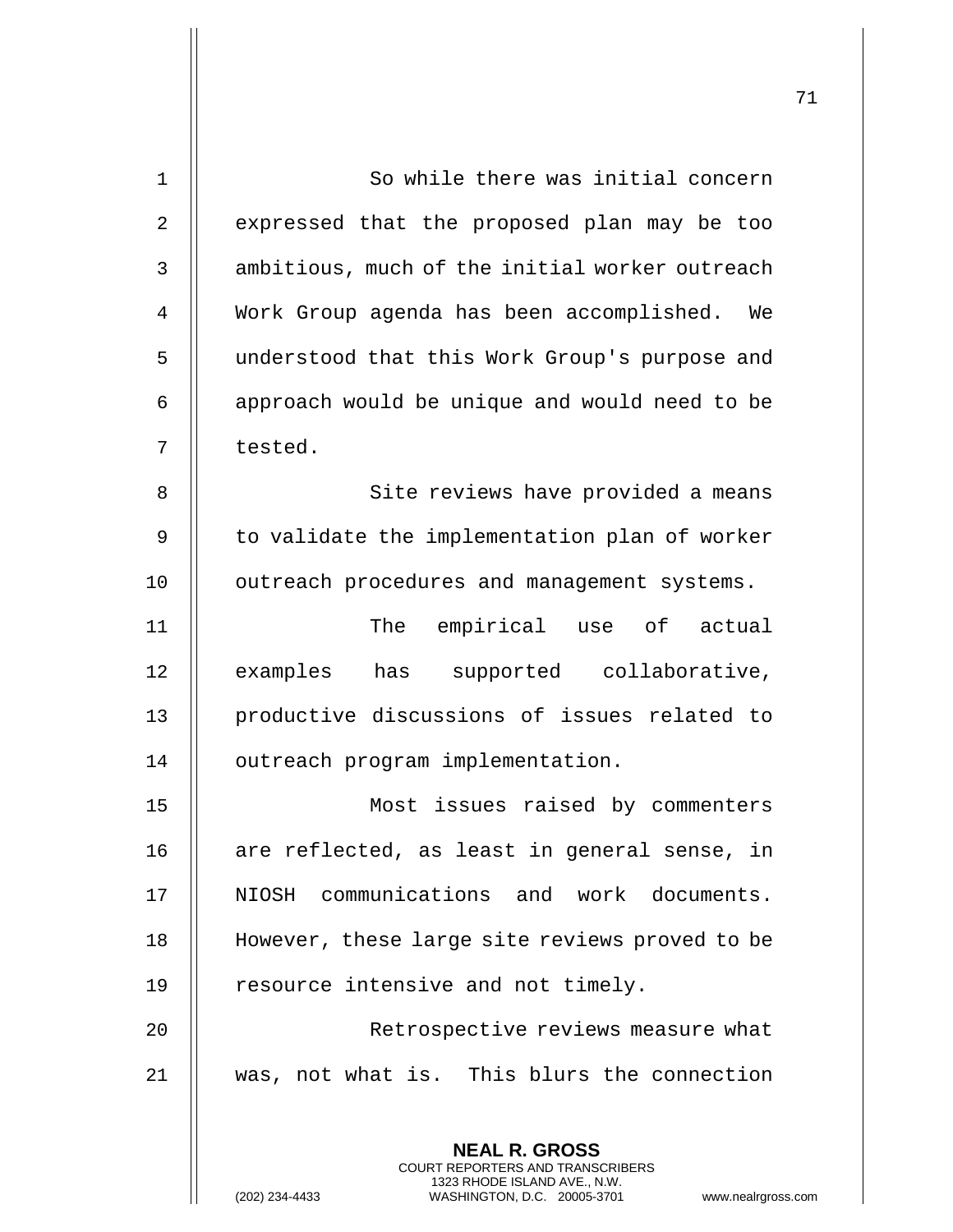**NEAL R. GROSS** COURT REPORTERS AND TRANSCRIBERS 1323 RHODE ISLAND AVE., N.W. 1 between review results and current 2 | opportunities for improvement. 3 Under performance, reviews require 4 documentary evidence and spurs some 5 defensiveness. Evolution of outreach and  $6$   $\parallel$  advent of the ten-year review actions have 7 || overtaken the original Work Group 8 || implementation plan. 9 And under Slide 7, revised Work 10 || Group Charter. So this just gives a blanket of 11 where, what we've achieved, what we'd -- 12 | changes that have been made. 13 || So we talked about the procedure 14 | revision, PROC-012. And the ten-year review 15 actions, it's still not clear what this Work 16 | Group's role is there completely. 17 Effective tracking system for 18 || Public Comments to the Board. That has been 19 implemented successfully. Rocky Flats and 20 | LANL, those site reviews are completed. 21 NIOSH's initiative to capture

(202) 234-4433 WASHINGTON, D.C. 20005-3701 www.nealrgross.com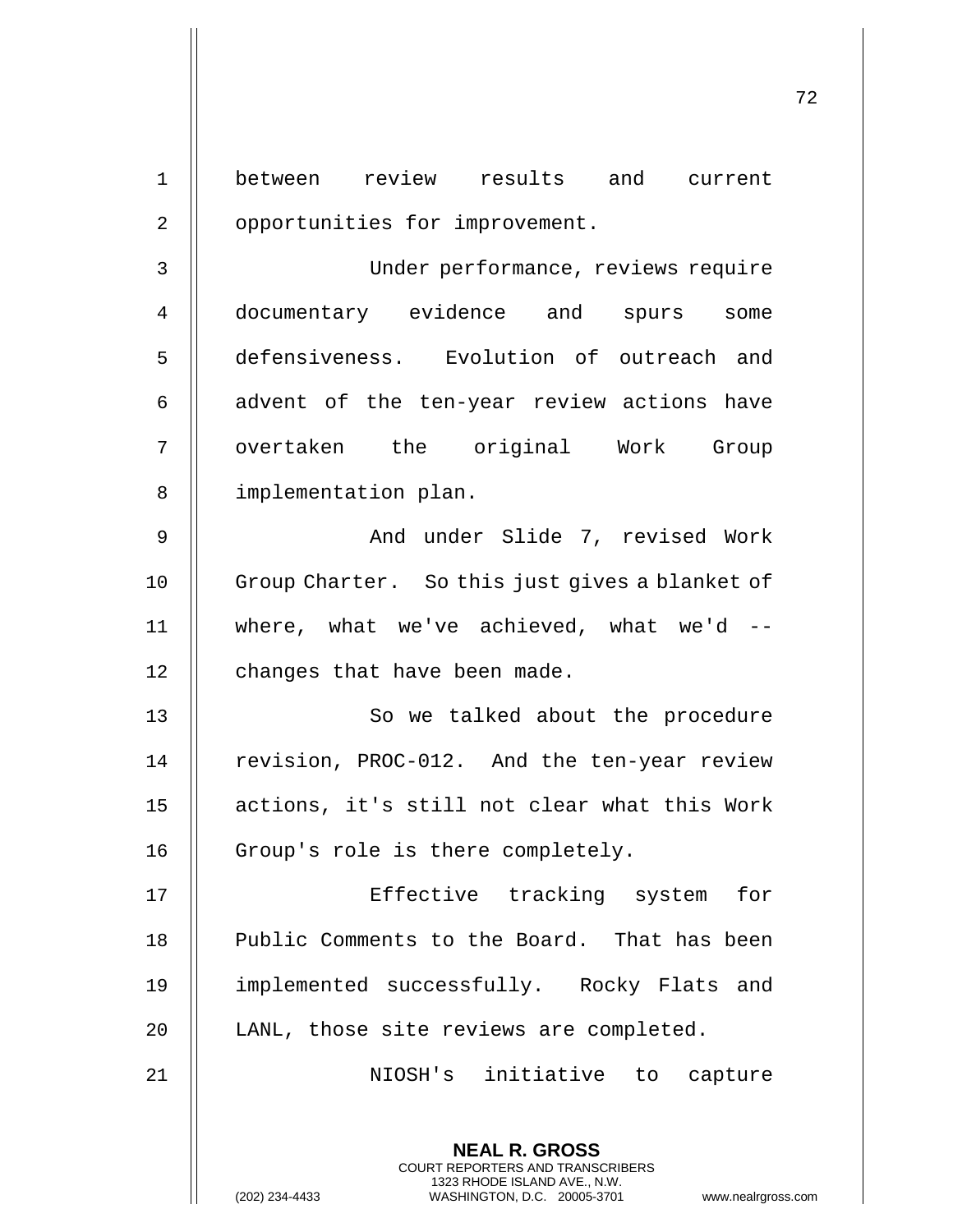| $\mathbf 1$ | comments from multiple venues in a centralized                                                                                                                     |
|-------------|--------------------------------------------------------------------------------------------------------------------------------------------------------------------|
| 2           | application. That as we discussed in November                                                                                                                      |
| 3           | at our last Work Group meeting, is the long                                                                                                                        |
| 4           | range plan. It's an Outreach Tracking System                                                                                                                       |
| 5           | and NIOSH could possibly let us know at some                                                                                                                       |
| 6           | point. Not necessarily today, where they are                                                                                                                       |
| 7           | with that.                                                                                                                                                         |
| 8           | The Work Group's initial evaluation                                                                                                                                |
| $\mathsf 9$ | objectives have largely been accomplished like                                                                                                                     |
| 10          | I said earlier. And in discussing a new path                                                                                                                       |
| 11          | forward here's some questions to think about.                                                                                                                      |
| 12          | What is the current level of                                                                                                                                       |
| 13          | satisfaction and confidence regarding common                                                                                                                       |
| 14          | values and goals for outreach?                                                                                                                                     |
| 15          | How to apply lessons learned and                                                                                                                                   |
| 16          | address remaining opportunities to work with                                                                                                                       |
| 17          | NIOSH to strengthen worker outreach?                                                                                                                               |
| 18          | So the next slide, are just some                                                                                                                                   |
| 19          | ideas moving forward. I don't want to like                                                                                                                         |
| 20          | overshadow other people's ideas so would you --                                                                                                                    |
| 21          | I guess my question is to the other Work Group                                                                                                                     |
|             |                                                                                                                                                                    |
|             | <b>NEAL R. GROSS</b><br><b>COURT REPORTERS AND TRANSCRIBERS</b><br>1323 RHODE ISLAND AVE., N.W.<br>(202) 234-4433<br>WASHINGTON, D.C. 20005-3701<br>www.nealrgross |

(202) 234-4433 WASHINGTON, D.C. 20005-3701 www.nealrgross.com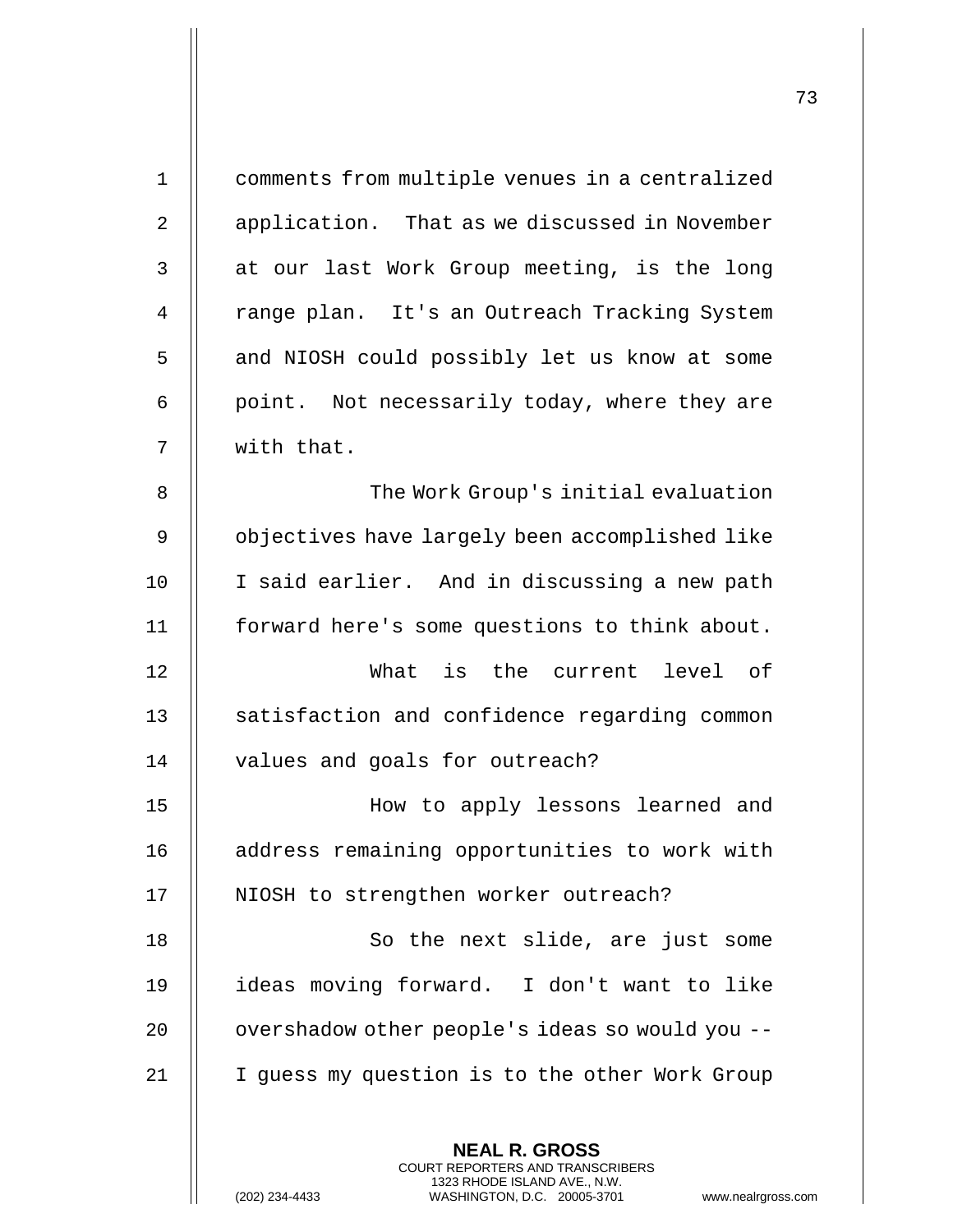| 1              | members, do you, have you had some time to think |
|----------------|--------------------------------------------------|
| $\overline{2}$ | about ideas? Shall I run through these that I    |
| 3              | have listed? What's your thoughts?               |
| 4              | MEMBER MUNN: It would probably be                |
| 5              | a good idea to go through them, Josie. I don't   |
| 6              | know about the other Work Group members, but     |
| 7              | yes, I've had an opportunity to see it and think |
| 8              | about it a little bit --                         |
| 9              | CHAIR BEACH: Okay.                               |
| 10             | MEMBER MUNN: -- I'm not sure                     |
| 11             | whether I have much to add, but perhaps it's     |
| 12             | worthwhile for the record to run through the     |
| 13             | ideas that you had listed.                       |
| 14             | CHAIR BEACH: Okay, so Slide 8,                   |
| 15             | some ideas. First one, move away from            |
| 16             | comprehensive, site-specific reviews toward      |
| 17             | real-time observational ones<br>in<br>more       |
| 18             | conjunction with NIOSH outreach activities.      |
| 19             | Here's some examples for what we can             |
| 20             | provide some feedback on, based on<br>our        |
| 21             | participation, so SEC outreach meetings, DOL     |
|                | <b>NEAL R. GROSS</b>                             |
|                |                                                  |

COURT REPORTERS AND TRANSCRIBERS 1323 RHODE ISLAND AVE., N.W.

 $\mathsf{II}$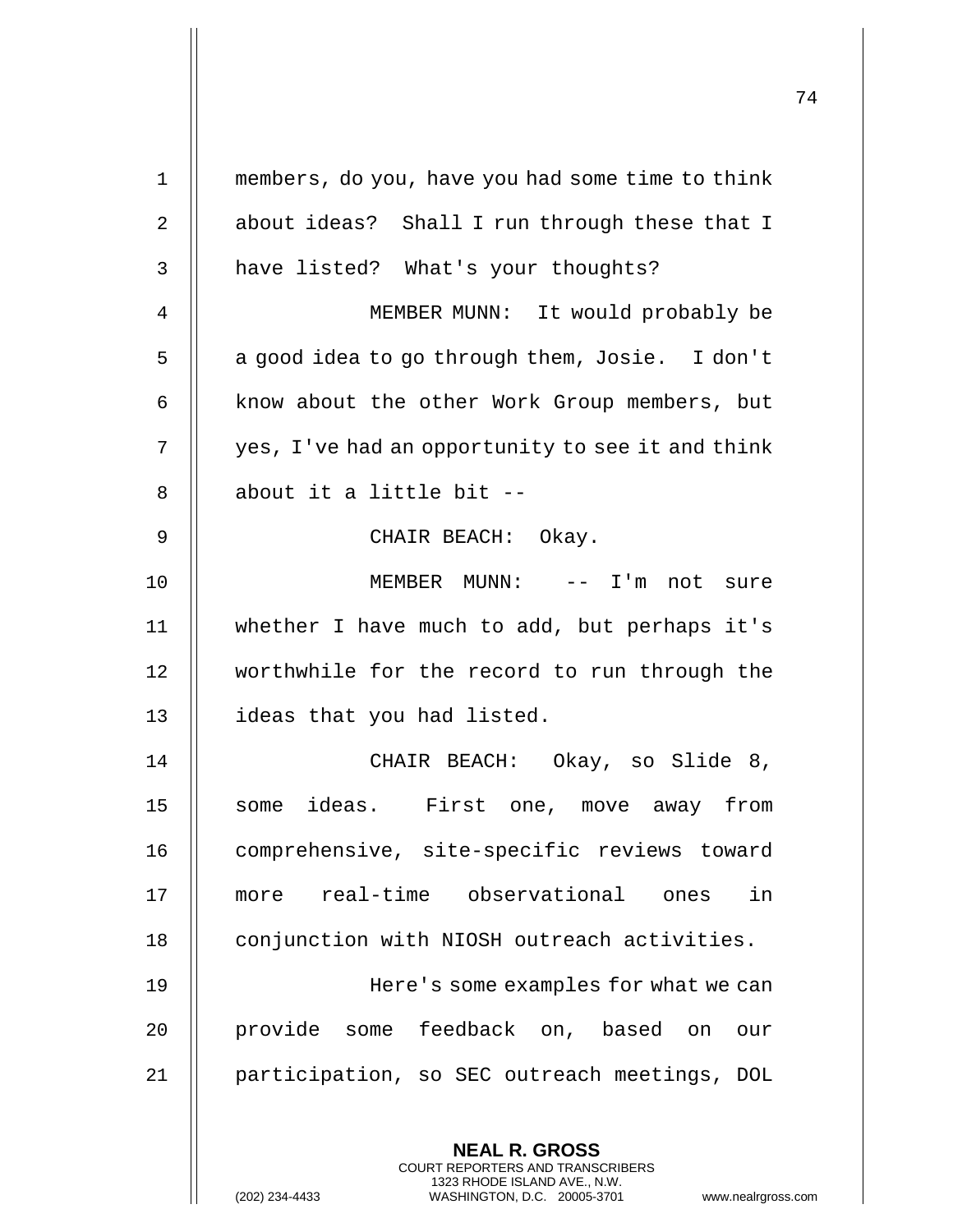| $\mathbf 1$    | and NIOSH informational meetings, interviews                                                                                                                |
|----------------|-------------------------------------------------------------------------------------------------------------------------------------------------------------|
| $\overline{2}$ | and focus groups. So that's the first idea.                                                                                                                 |
| 3              | The second one is to select specific                                                                                                                        |
| 4              | issues for focused Work Group follow up and                                                                                                                 |
| 5              | review. So we've got worker-raised concerns                                                                                                                 |
| 6              | regarding NIOSH responsiveness. Referrals                                                                                                                   |
| 7              | specifically made by the full Board or Work                                                                                                                 |
| 8              | Groups. And then worker outreach selected                                                                                                                   |
| 9              | based on Work Group meeting discussions. So                                                                                                                 |
| 10             | those are three ideas there.                                                                                                                                |
| 11             | Continue to follow progress and                                                                                                                             |
| 12             | provide input as NIOSH develops a<br>new                                                                                                                    |
| 13             | application responsiveness to remaining matrix                                                                                                              |
| 14             | items, issues from PROC-012 review.                                                                                                                         |
| $15$           | Number four, would be define clear                                                                                                                          |
| 16             | facilitate collaborative<br>roles<br>to                                                                                                                     |
| 17             | consideration of process being achieved on the                                                                                                              |
| 18             | ten-year review, quality of service issues                                                                                                                  |
| 19             | related to communications with workers,                                                                                                                     |
| 20             | claimants, and petitioners.                                                                                                                                 |
| 21             | And the last idea is to solicit                                                                                                                             |
|                | <b>NEAL R. GROSS</b><br>COURT REPORTERS AND TRANSCRIBERS<br>1323 RHODE ISLAND AVE., N.W.<br>(202) 234-4433<br>WASHINGTON, D.C. 20005-3701<br>www.nealrgross |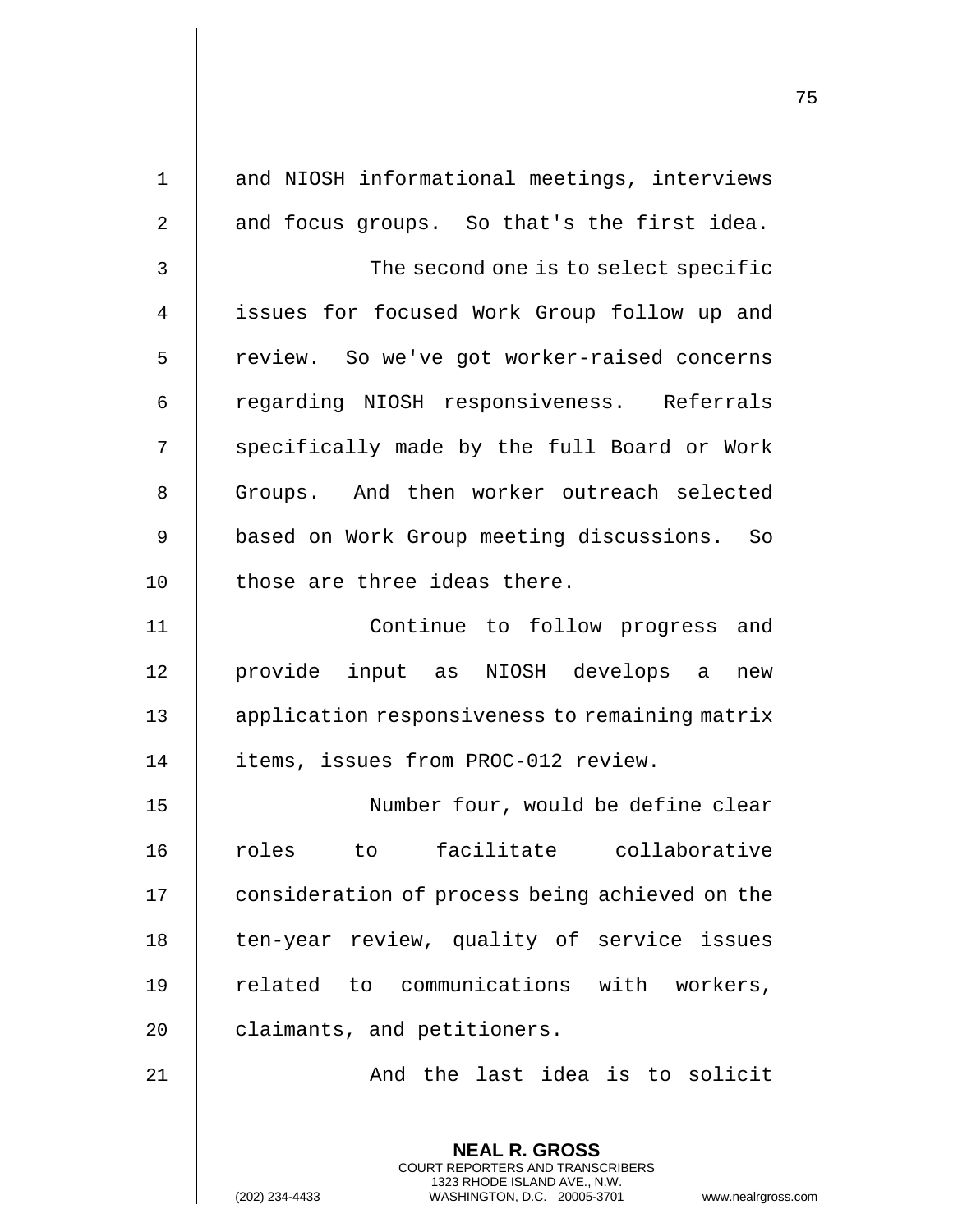|             |                                                                                                                                                                 | 76 |
|-------------|-----------------------------------------------------------------------------------------------------------------------------------------------------------------|----|
| $\mathbf 1$ | regular feedback from workers at Board meetings                                                                                                                 |    |
| 2           | on how communications are handled and whether                                                                                                                   |    |
| 3           | comments or issues are being addressed in a                                                                                                                     |    |
| 4           | timely manner?                                                                                                                                                  |    |
| 5           | So with that, go ahead and open it                                                                                                                              |    |
|             |                                                                                                                                                                 |    |
| 6           | up for discussion, comments, thoughts.                                                                                                                          |    |
| 7           | MR. KATZ: Josie, this is Ted.                                                                                                                                   |    |
| 8           | CHAIR BEACH: Hi, Ted.                                                                                                                                           |    |
| 9           | MR. KATZ: Hey, I thought just, it                                                                                                                               |    |
| 10          | just occurred to me when I was thinking through                                                                                                                 |    |
| 11          | these again as you were presenting them that                                                                                                                    |    |
| 12          | there's something else that's going on already                                                                                                                  |    |
| 13          | right now, which probably deserves some                                                                                                                         |    |
| 14          | recognition in this thinking about these.                                                                                                                       |    |
| 15          | And that is, and it's been going on                                                                                                                             |    |
| 16          | for quite a long time, we've had this process                                                                                                                   |    |
| 17          | and Joe can speak to it more than I can because                                                                                                                 |    |
| 18          | he attends, you know, most of it where as I've                                                                                                                  |    |
| 19          | only attended sporadically some of it.                                                                                                                          |    |
| 20          | But, you know, NIOSH, DCAS staff,                                                                                                                               |    |
| 21          | ORAU staff, and SC&A staff have, you know, for                                                                                                                  |    |
|             | <b>NEAL R. GROSS</b><br>COURT REPORTERS AND TRANSCRIBERS<br>1323 RHODE ISLAND AVE., N.W.<br>(202) 234-4433<br>WASHINGTON, D.C. 20005-3701<br>www.nealrgross.com |    |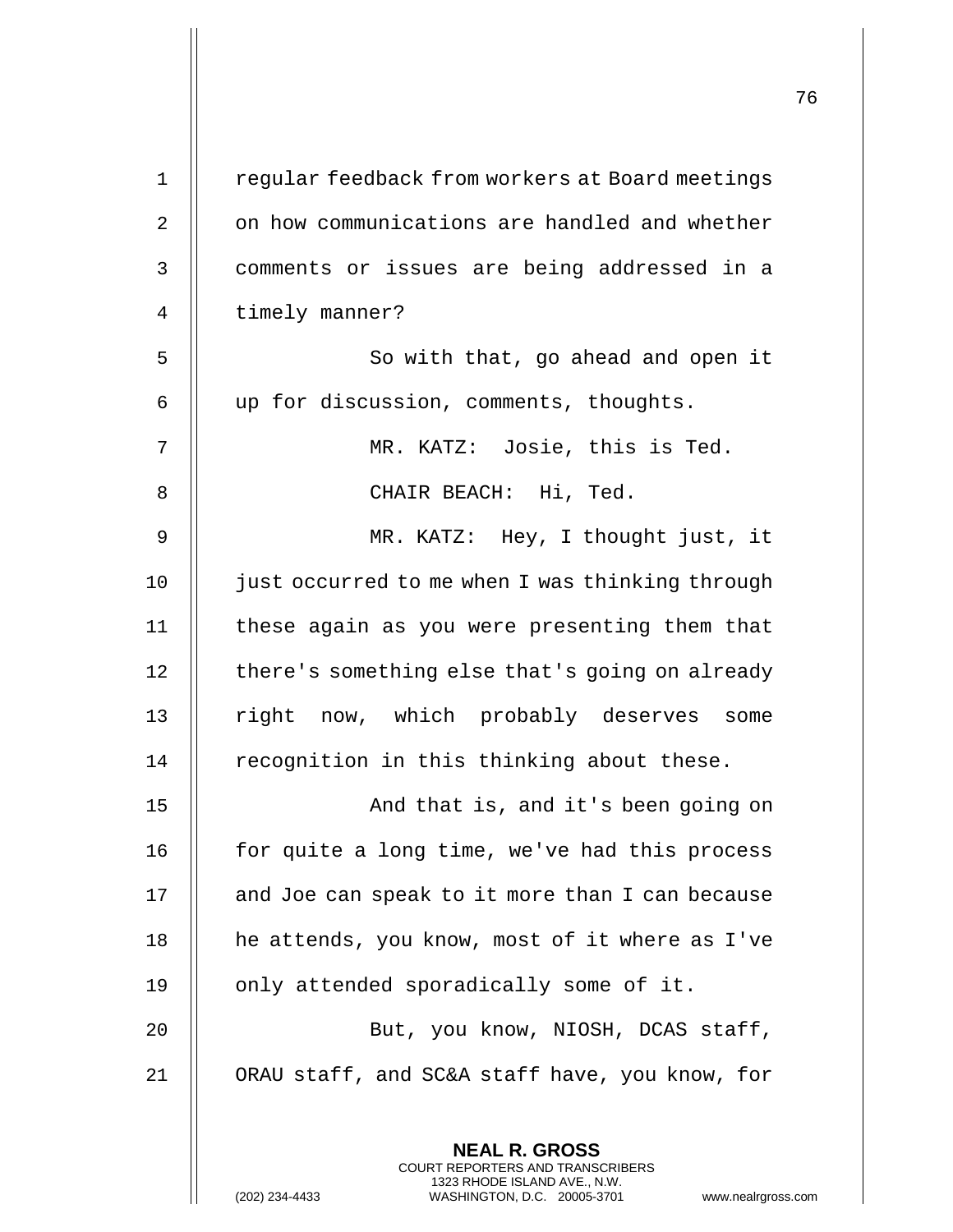| $\mathbf 1$    | years now, quite a few years now, coordinated                                                                                                                      |
|----------------|--------------------------------------------------------------------------------------------------------------------------------------------------------------------|
| $\sqrt{2}$     | closely and conducted together quite a lot of                                                                                                                      |
| 3              | the interview process that gets done to                                                                                                                            |
| $\overline{4}$ | interview site experts and workers at sites.                                                                                                                       |
| 5              | And so they do those together and                                                                                                                                  |
| 6              | that in and of itself is I think sort of a very                                                                                                                    |
| 7              | good opportunity. I think probably some of                                                                                                                         |
| 8              | this already occurs, I don't know.                                                                                                                                 |
| 9              | But just for feedback, direct                                                                                                                                      |
| 10             | feedback, sort of as you can give direct                                                                                                                           |
| 11             | feedback in a public meeting even when you have                                                                                                                    |
| 12             | the answer, but between parties about their                                                                                                                        |
| 13             | processes, and interviewing, soliciting                                                                                                                            |
| 14             | information and accounting for that.                                                                                                                               |
| 15             | And I just thought I'd raise that.                                                                                                                                 |
| 16             | That's sort of another, it's an activity that's                                                                                                                    |
| 17             | ongoing that relates pretty well to this whole                                                                                                                     |
| 18             | issue of how you solicit information<br>from                                                                                                                       |
| 19             | workers as well as other groups and take it into                                                                                                                   |
| 20             | consideration.                                                                                                                                                     |
| 21             | CHAIR BEACH: Yes, that's a good                                                                                                                                    |
|                | <b>NEAL R. GROSS</b><br><b>COURT REPORTERS AND TRANSCRIBERS</b><br>1323 RHODE ISLAND AVE., N.W.<br>(202) 234-4433<br>WASHINGTON, D.C. 20005-3701<br>www.nealrgross |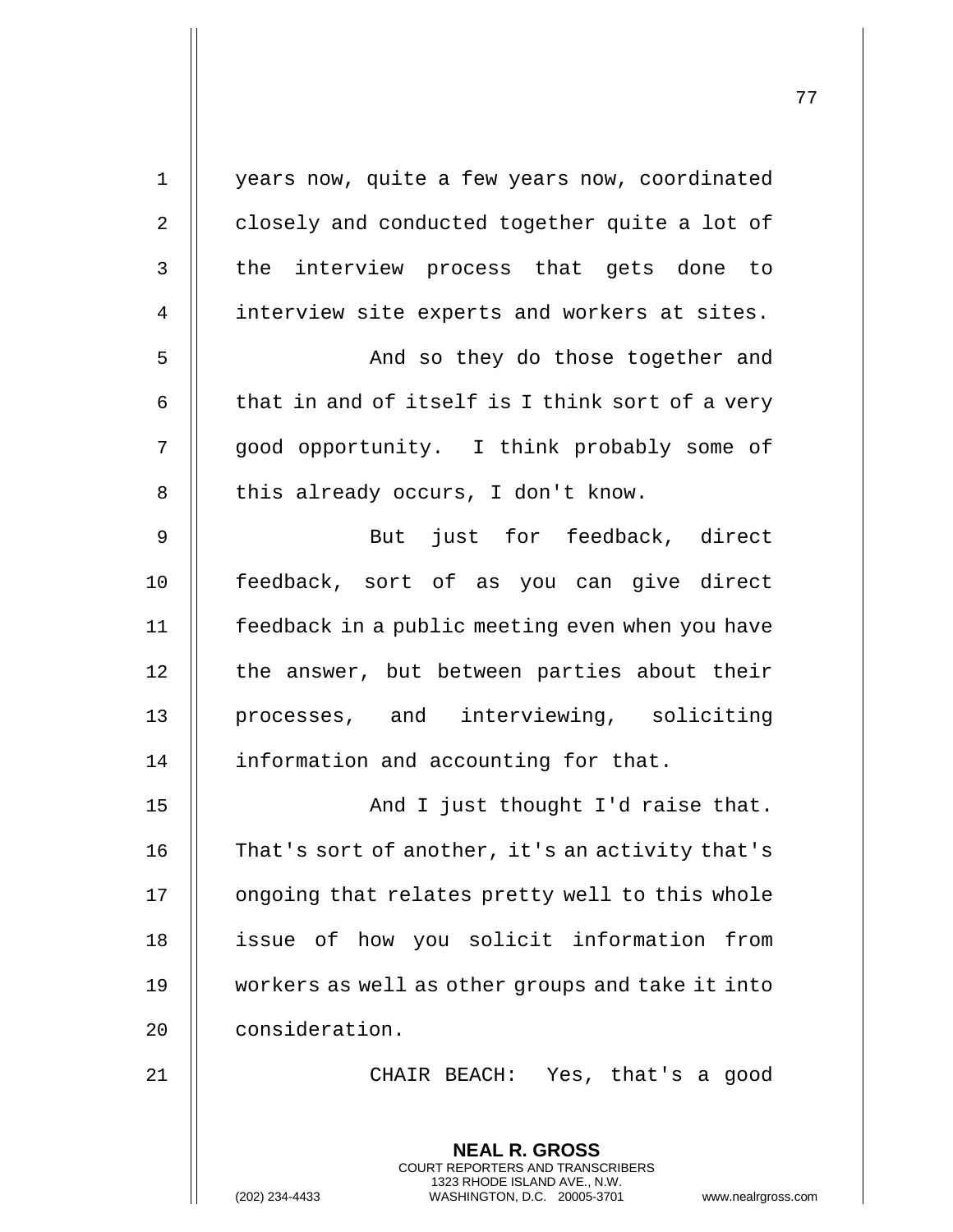**NEAL R. GROSS** COURT REPORTERS AND TRANSCRIBERS 1323 RHODE ISLAND AVE., N.W. 1 || point Ted, from our most recent Kansas City 2 | collaboration there and the INL one coming up  $3 \parallel$  this month. Good point. Joe, any comments on 4 || that? 5 MR. FITZGERALD: Yes, I think this 6 || is an evolution of the process. I think 7 || there's been a whole lot more integration 8 | between the worker inputs that NIOSH and SC&A 9 | have been working on for the last several years 10 | actually, pre-dating KCP. 11 Yes, and I think that actually 12 | provides a real time, ongoing ability to see how 13 || each, you know, each camp is doing. But it's 14 | so collaborative that I think it becomes a joint 15 || process to elevate these issues and get them 16 | addressed. 17 || I think, yes, I think that's been a 18  $\parallel$  key feature that probably hasn't gotten as much 19 || visibility over the last, I would say, three or 20 | four years now. 21 || CHAIR BEACH: Or recognition.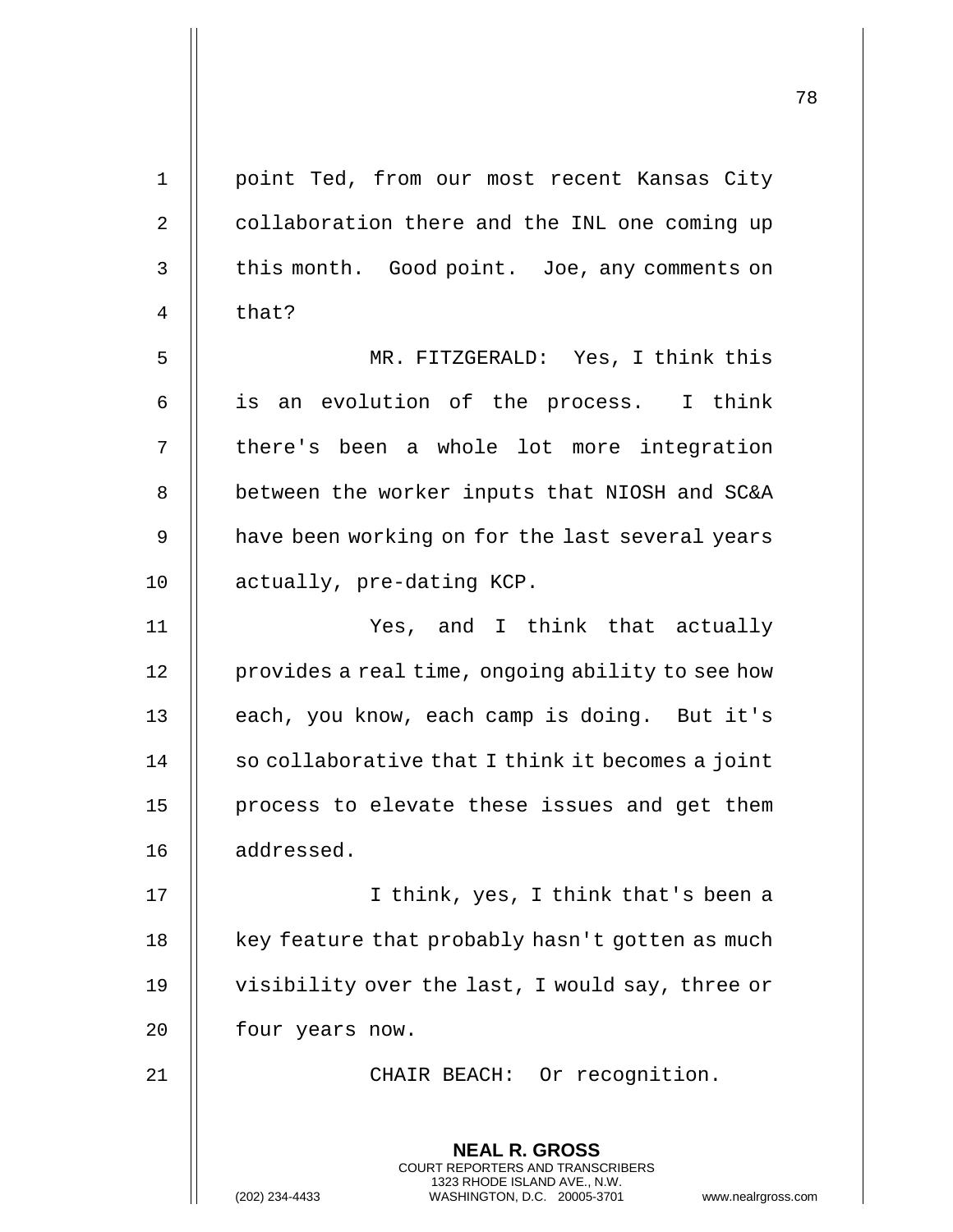| $\mathbf 1$    | MR. FITZGERALD: Yes, because it's                                                                                                                                  |
|----------------|--------------------------------------------------------------------------------------------------------------------------------------------------------------------|
| $\overline{2}$ | sort of a collaborative part of the SEC Site                                                                                                                       |
| 3              | Profile process. But I would agree that, that                                                                                                                      |
| 4              | has done a lot to kind of open things up and to                                                                                                                    |
| 5              | provide a means to almost, I wouldn't even say                                                                                                                     |
| 6              | accountability, but just to encourage an                                                                                                                           |
| 7              | elevation of issues if they're important                                                                                                                           |
| 8              | enough, and get them addressed.                                                                                                                                    |
| 9              | MEMBER MUNN: And quite often those                                                                                                                                 |
| 10             | activities occur outside the view of the Board                                                                                                                     |
| 11             | Members themselves. So if -- but this is not                                                                                                                       |
| 12             | the kind of continual collaboration that all of                                                                                                                    |
| 13             | us as Board Members would be aware of in every                                                                                                                     |
| 14             | case. It's good for us to note, take note of                                                                                                                       |
| 15             | that I think.                                                                                                                                                      |
| 16             | CHAIR BEACH: And Wanda just for a                                                                                                                                  |
| 17             | little bit on that comment, I think the Board                                                                                                                      |
| 18             | Members are being told more and more often when                                                                                                                    |
| 19             | those interviews are taking place.                                                                                                                                 |
| 20             | And then the Work Group members at                                                                                                                                 |
| 21             | that particular site do have those options to                                                                                                                      |
|                |                                                                                                                                                                    |
|                | <b>NEAL R. GROSS</b><br><b>COURT REPORTERS AND TRANSCRIBERS</b><br>1323 RHODE ISLAND AVE., N.W.<br>WASHINGTON, D.C. 20005-3701<br>(202) 234-4433<br>www.nealrgross |

 $\mathbf{I}$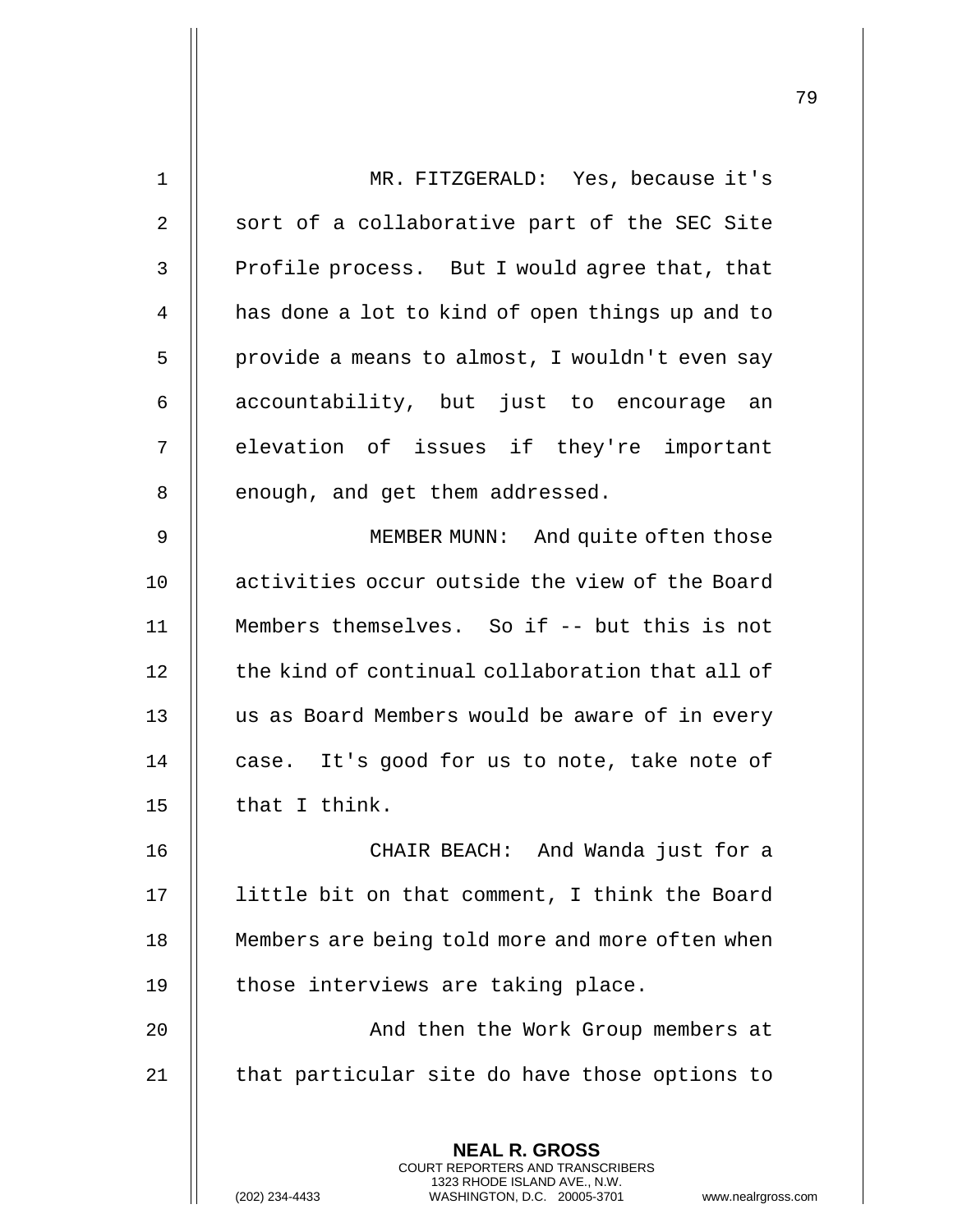|                |                                                                                                                                                                 | 80 |
|----------------|-----------------------------------------------------------------------------------------------------------------------------------------------------------------|----|
|                |                                                                                                                                                                 |    |
| 1              | join in those discussions a lot of times.                                                                                                                       |    |
| $\overline{2}$ | MEMBER MUNN: Yes, but we don't see                                                                                                                              |    |
| 3              | the overall picture. And --                                                                                                                                     |    |
| 4              | CHAIR BEACH: The results.                                                                                                                                       |    |
| 5              | MEMBER MUNN: Yes.                                                                                                                                               |    |
| 6              | CHAIR BEACH: Yes.                                                                                                                                               |    |
| 7              | MEMBER MUNN: Yes, we don't see                                                                                                                                  |    |
| 8              | what happens there but it's very clear that a                                                                                                                   |    |
| 9              | great deal of that kind of effort has gone on                                                                                                                   |    |
| 10             | increasingly, I think, over the years. And                                                                                                                      |    |
| 11             | that's certainly to the benefit of the worker                                                                                                                   |    |
| 12             | population.                                                                                                                                                     |    |
| 13             | Okay, Phil or Loretta<br>CHAIR BEACH:                                                                                                                           |    |
| 14             | any comments or suggestions?                                                                                                                                    |    |
| 15             | MEMBER SCHOFIELD: Can you hear me                                                                                                                               |    |
| 16             | now?                                                                                                                                                            |    |
| 17             | CHAIR BEACH: Yes.                                                                                                                                               |    |
| 18             | MEMBER SCHOFIELD:<br>Thank you. You                                                                                                                             |    |
| 19             | know when we went out to Pinellas to do those                                                                                                                   |    |
| 20             | interviews, there was an SC&A, NIOSH, and I was                                                                                                                 |    |
| 21             | the only Board Member available to go at that                                                                                                                   |    |
|                | <b>NEAL R. GROSS</b><br>COURT REPORTERS AND TRANSCRIBERS<br>1323 RHODE ISLAND AVE., N.W.<br>(202) 234-4433<br>WASHINGTON, D.C. 20005-3701<br>www.nealrgross.com |    |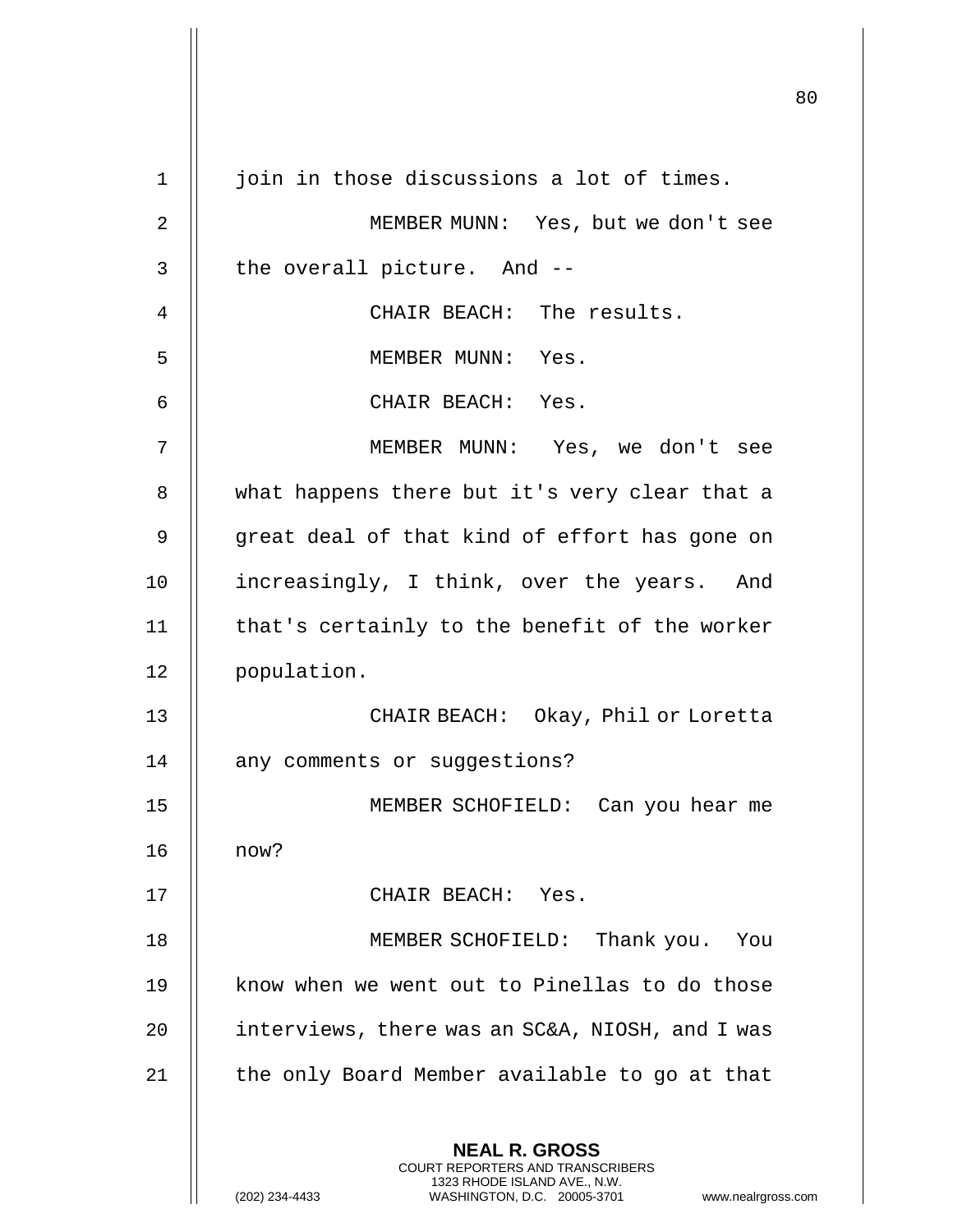| $\mathbf 1$    | time.                                            |
|----------------|--------------------------------------------------|
| $\overline{2}$ | But we went out there with the idea              |
| $\mathsf{3}$   | of collaboration between all of us and you know, |
| 4              | trying to reach the same goal, get the same, you |
| 5              | know, kind of information, feed off each other.  |
| 6              | That's what we all, what's important to you?     |
| 7              | Or somebody would come up and say, you know,     |
| 8              | maybe we should pursue that a little more.       |
| 9              | And it actually turned into an                   |
| 10             | exceptionally good trip in that respect. That    |
| 11             | we were able all to work together and I think    |
| 12             | it was very productive by going in there with    |
| 13             | the idea of the, that we're all going to work    |
| 14             | together as a team to get information. And you   |
| 15             | know, I was quite pleased the way everything     |
| 16             | turned out.                                      |
| 17             | CHAIR BEACH: Yes, I agree after                  |
| 18             | being involved in Kansas City. I think we are    |
| 19             | on the right track with those types of meetings  |
| 20             | and collaboration between SC&A, NIOSH, and the   |
| 21             | Board.                                           |
|                |                                                  |

**NEAL R. GROSS** COURT REPORTERS AND TRANSCRIBERS 1323 RHODE ISLAND AVE., N.W.

(202) 234-4433 WASHINGTON, D.C. 20005-3701 www.nealrgross.com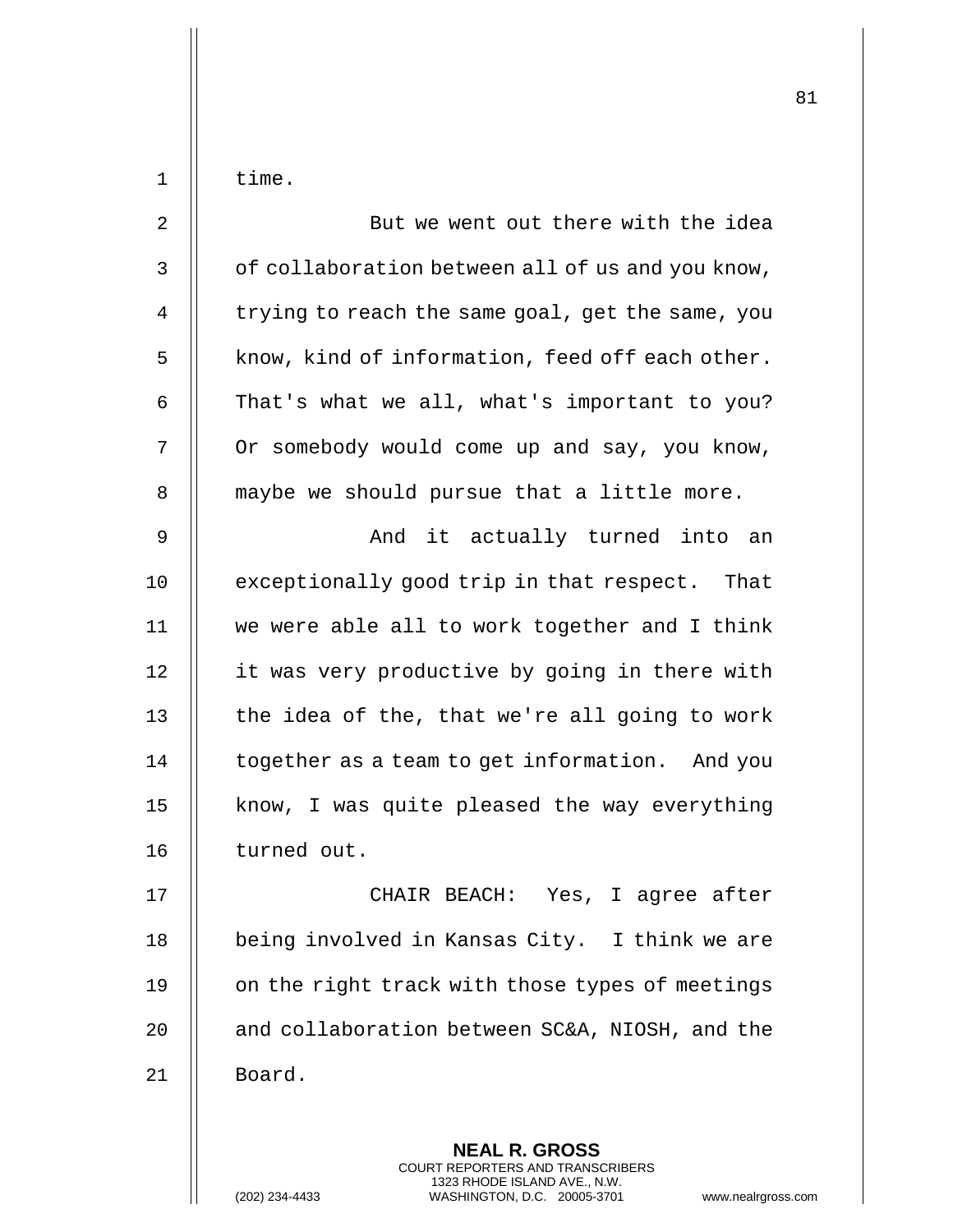| 1              | So, ideas on the Work Group Charter,                                                                                                                               |
|----------------|--------------------------------------------------------------------------------------------------------------------------------------------------------------------|
| 2              | mission, I know I sent everybody out the latest                                                                                                                    |
| 3              | draft for the mission implementation plan.                                                                                                                         |
| $\overline{4}$ | I don't plan on talking about it                                                                                                                                   |
| 5              | today, but it is something we discussed at our                                                                                                                     |
| 6              | last Work Group meeting extensively to change                                                                                                                      |
| 7              | that and to update it. So that kind of goes hand                                                                                                                   |
| 8              | in hand with moving forward for this Work Group.                                                                                                                   |
| 9              | does and it<br>MEMBER MUNN:<br>It                                                                                                                                  |
| 10             | probably would behoove us as a Work Group to get                                                                                                                   |
| 11             | very serious about what our real actual                                                                                                                            |
| 12             | anticipation might be of any future activities                                                                                                                     |
| 13             | and how much future activity there really                                                                                                                          |
| 14             | should be.                                                                                                                                                         |
| 15             | I don't think we've ever had a real                                                                                                                                |
| 16             | discussion about whether we're ever going to                                                                                                                       |
| 17             | try to build in a sunset clause to<br>our                                                                                                                          |
| 18             | activities or not. Or whether we're going to                                                                                                                       |
| 19             | continue to update and revise our anticipation                                                                                                                     |
| 20             | of our purpose and our goals.                                                                                                                                      |
| 21             | It's probably worthwhile for us to                                                                                                                                 |
|                | <b>NEAL R. GROSS</b><br><b>COURT REPORTERS AND TRANSCRIBERS</b><br>1323 RHODE ISLAND AVE., N.W.<br>WASHINGTON, D.C. 20005-3701<br>(202) 234-4433<br>www.nealrgross |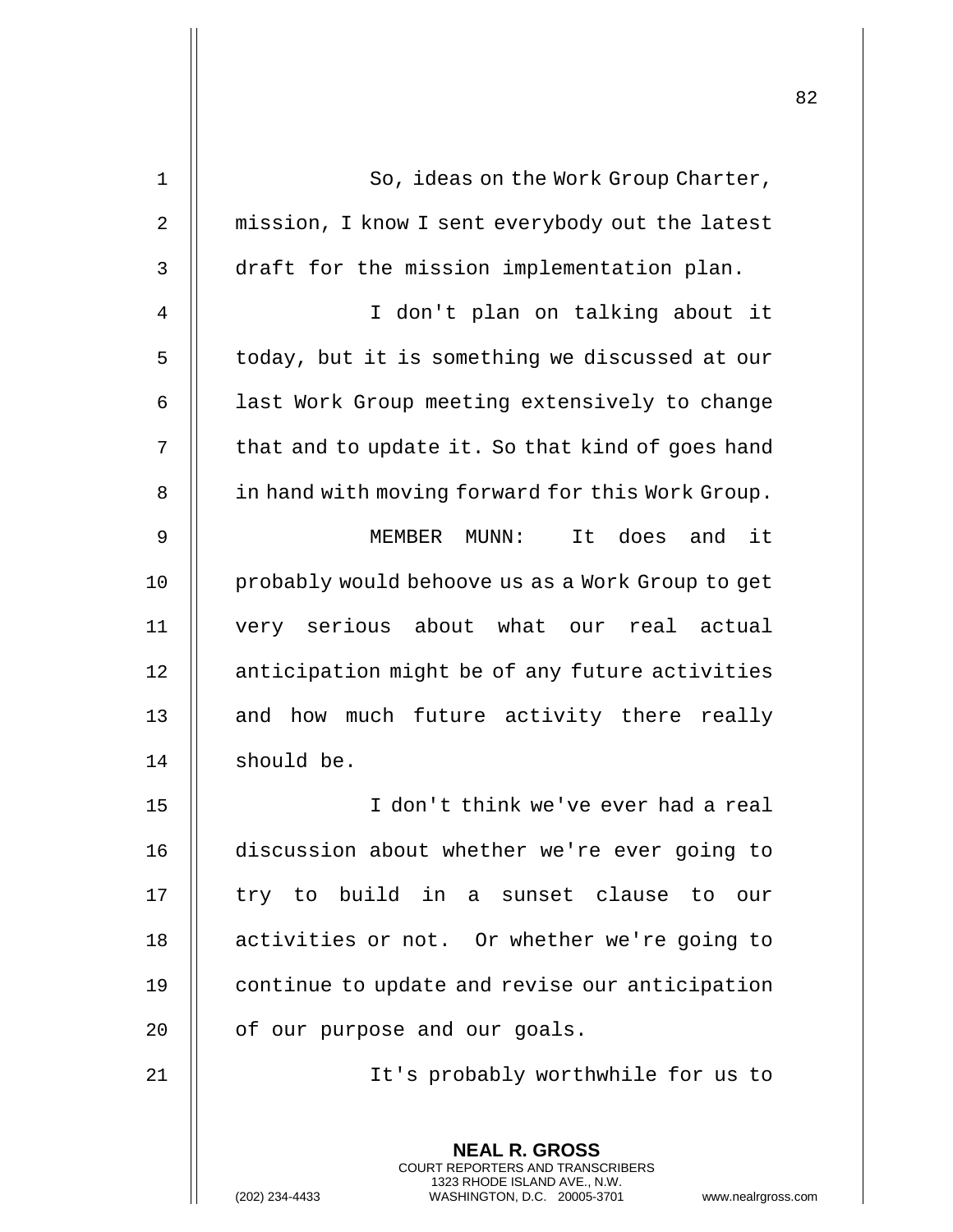| $\mathbf 1$    | at least just spend a little time individually |
|----------------|------------------------------------------------|
| $\overline{2}$ | and as a group thinking about that. Whether    |
| 3              | it's meaningful for us and for the             |
| 4              | organization, and especially for the           |
| 5              | claimants, for us to continue to function as,  |
| 6              | for a specific reasoning.                      |
| 7              | And I think sometimes it's hard for            |
| 8              | us to be realistic about what our real reasons |
| $\mathsf 9$    | are. I would hope that we would reach a point  |
| 10             | in our activities where unless some unusual    |
| 11             | circumstance arises, our primary concerns      |
| 12             | would be to essentially fall into Bullet 3,    |
| 13             | there on the ideas page.                       |
| 14             | To check to see that the process               |
| 15             | that's been setup and essentially agreed to as |
| 16             | being functional, is being followed in the     |
| 17             | appropriate way, as kind of a QA function.     |
| 18             | But undoubtedly somebody needs to              |
| 19             | do it, and perhaps this Work Group is the best |
| 20             | one to do that. But beyond that, it might be   |
| 21             | beneficial for us to spend some thought time   |
|                |                                                |
|                | <b>NEAL R. GROSS</b>                           |

COURT REPORTERS AND TRANSCRIBERS 1323 RHODE ISLAND AVE., N.W.

 $\prod$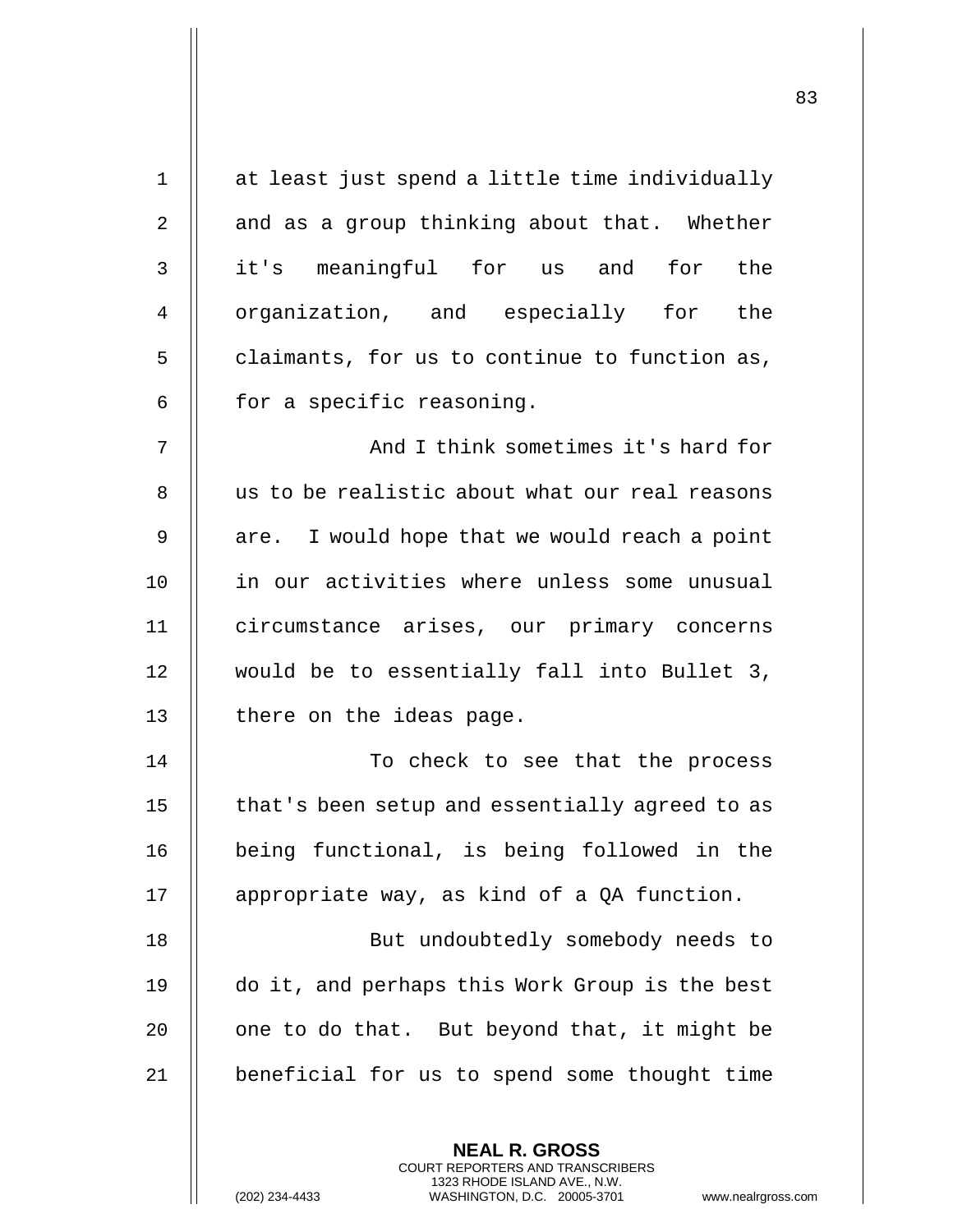| $\mathbf 1$  | with what we really -- what really is needed                                                    |
|--------------|-------------------------------------------------------------------------------------------------|
| 2            | from a worker outreach group at this point in                                                   |
| $\mathsf{3}$ | the program's development. It has changed                                                       |
| 4            | radically over the last decade.                                                                 |
| 5            | CHAIR BEACH: Yes, and Wanda, while                                                              |
| 6            | I agree with that in general, that's where we're                                                |
| 7            | at right now. The large site reviews to me are                                                  |
| 8            | just so cumbersome to us as a Work Group when                                                   |
| 9            | you get a document that's 216 pages. And so                                                     |
| 10           | anyway that's why these ideas are, we need to                                                   |
| 11           | kick them around on future --                                                                   |
| 12           | MEMBER MUNN: Future meetings.                                                                   |
| 13           | CHAIR BEACH: -- what we're going                                                                |
| 14           | to do, so, Loretta, anything on what your                                                       |
| 15           | thoughts are? How about the presentation in                                                     |
| 16           | general to go before the full Board, is it too                                                  |
| 17           | big? Lacking? Does it need something else to                                                    |
| 18           | express where we are and $-$ - Joe, any comments                                                |
| 19           | from SC&A?                                                                                      |
| 20           | MR. FITZGERALD: No, I think that                                                                |
| 21           | sums it up pretty well. And I do think this is                                                  |
|              |                                                                                                 |
|              | <b>NEAL R. GROSS</b><br><b>COURT REPORTERS AND TRANSCRIBERS</b><br>1323 RHODE ISLAND AVE., N.W. |
|              | (202) 234-4433<br>WASHINGTON, D.C. 20005-3701<br>www.nealrgross.com                             |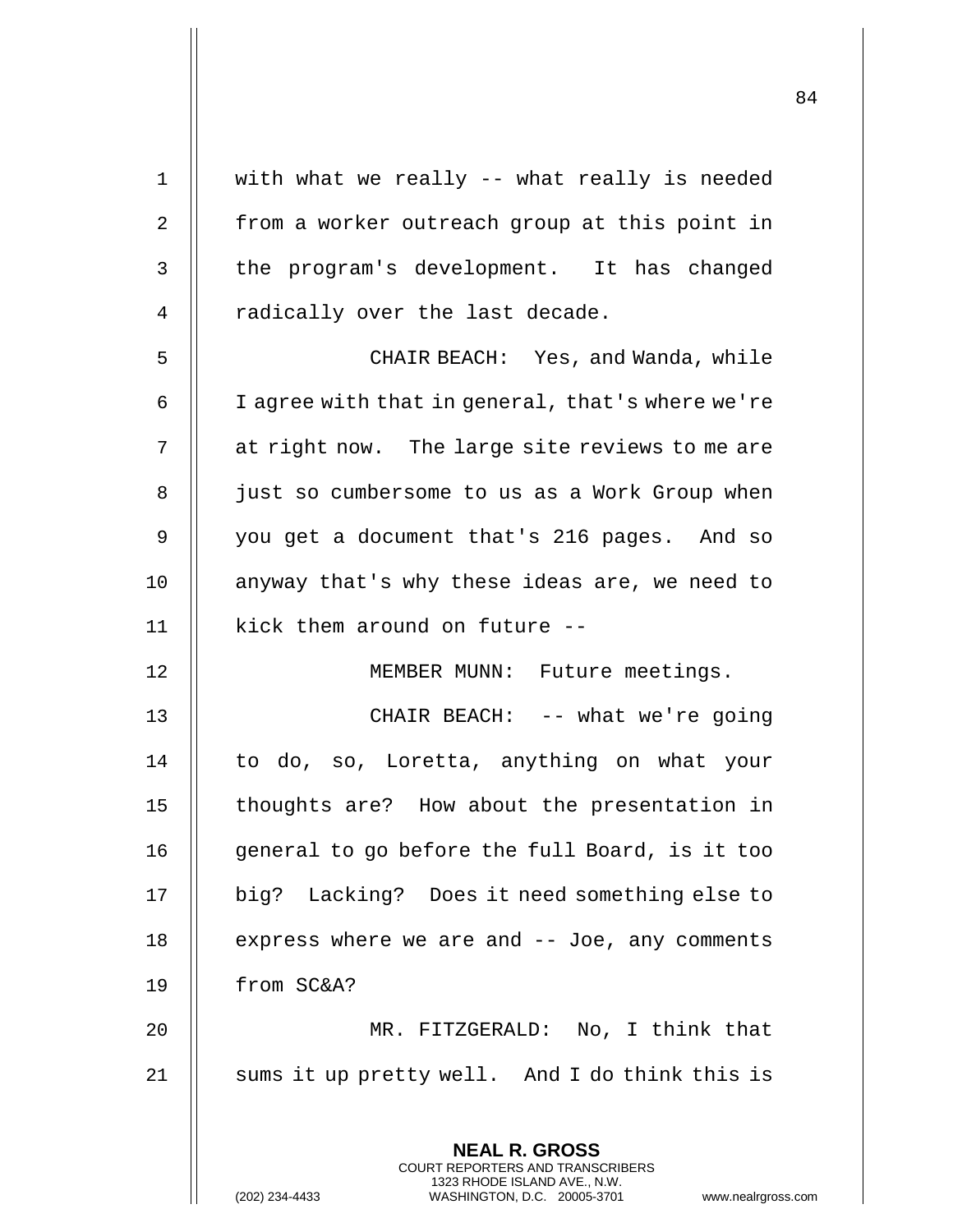**NEAL R. GROSS** COURT REPORTERS AND TRANSCRIBERS 1323 RHODE ISLAND AVE., N.W. (202) 234-4433 WASHINGTON, D.C. 20005-3701 www.nealrgross.com 1 || a juncture to make, sort of gives us some 2  $\parallel$  thought because again I think you've had a 3 | pretty good experience on doing the vertical 4 | assessments. 5 || But I think the notion of, does the  $6$  | review fit, or does the process fit where things 7 || are right now? I think is a very legitimate  $8$   $\parallel$  one, particularly with worker outreach. 9 || CHAIR BEACH: Right. 10 MEMBER VALERIO: Josie, this is 11 Loretta. 12 || CHAIR BEACH: Hi, Loretta. 13 MEMBER VALERIO: Can you hear me 14 now? 15 CHAIR BEACH: I sure can. 16 MEMBER VALERIO: My mute button 17 wasn't working well. I apologize. 18 || CHAIR BEACH: No, that's okay. 19 MEMBER VALERIO: So I think that 20 | this presentation, both of these presentations 21 || by Lynn and by yourself helped me as the newer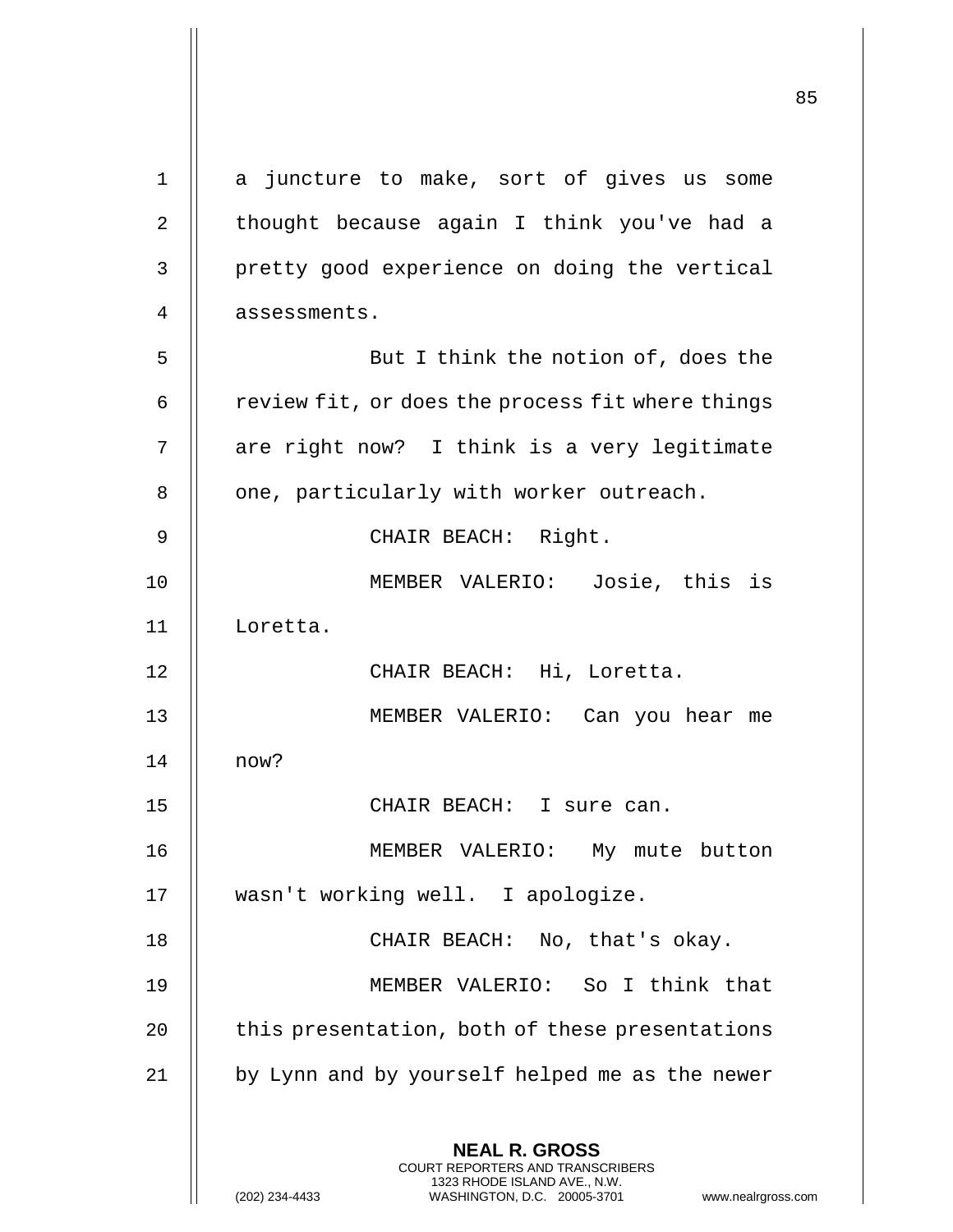| $\mathbf 1$ | member of the Work Group to understand, you                                                                                               |
|-------------|-------------------------------------------------------------------------------------------------------------------------------------------|
| $\sqrt{2}$  | know, what the scope or the purpose of the Work                                                                                           |
| 3           | Group itself is.                                                                                                                          |
| 4           | I understand that with these larger                                                                                                       |
| 5           | sites, the work is very cumbersome for all                                                                                                |
| 6           | parties involved. And I think that maybe next                                                                                             |
| 7           | week when we meet in Cincinnati, maybe give us                                                                                            |
| 8           | a few more days to just kind of come up with some                                                                                         |
| 9           | additional ideas. And maybe we can put those                                                                                              |
| 10          | on the table next week when we meet as well.                                                                                              |
| 11          | CHAIR BEACH: Well, next week we're                                                                                                        |
| 12          | meeting for Kansas City.                                                                                                                  |
| 13          | MEMBER VALERIO: Kansas City.                                                                                                              |
| 14          | CHAIR BEACH: But I imagine we can                                                                                                         |
| 15          | kick around some ideas between now and the Board                                                                                          |
| 16          | meeting and then schedule a Work Group meeting                                                                                            |
| 17          | for after the Board meeting as a moving forward                                                                                           |
| 18          | point.                                                                                                                                    |
| 19          | And yes, and I<br>MEMBER VALERIO:                                                                                                         |
| 20          | understand next week is specifically about                                                                                                |
| 21          | Kansas City and I was very, very thankful that                                                                                            |
|             | <b>NEAL R. GROSS</b>                                                                                                                      |
|             | <b>COURT REPORTERS AND TRANSCRIBERS</b><br>1323 RHODE ISLAND AVE., N.W.<br>(202) 234-4433<br>WASHINGTON, D.C. 20005-3701<br>www.nealrgros |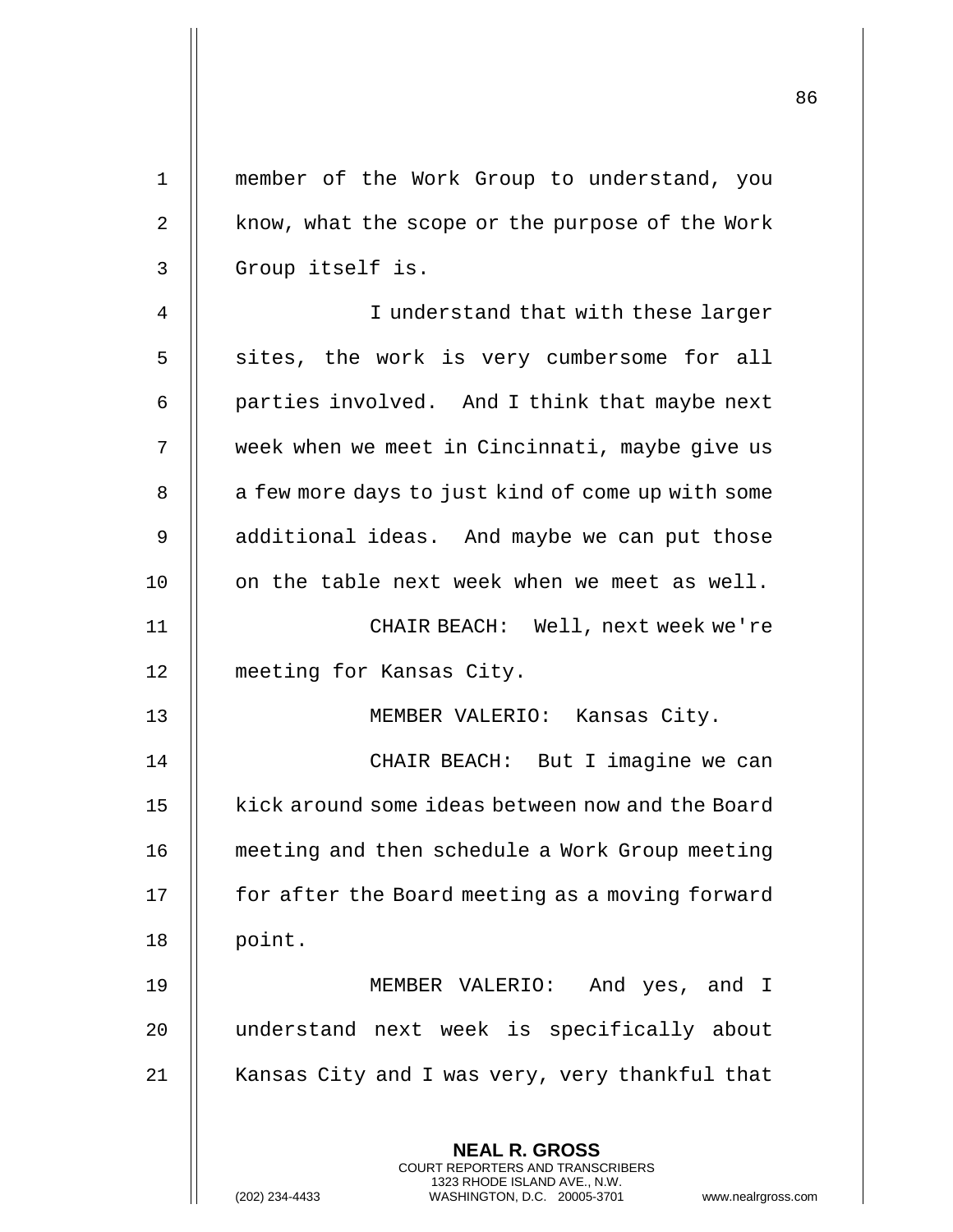| $\mathbf 1$    | SC&A and NIOSH, and you know, other members were                                                                                                           |
|----------------|------------------------------------------------------------------------------------------------------------------------------------------------------------|
| $\overline{2}$ | there to kind of help guide me through the                                                                                                                 |
| $\mathfrak{Z}$ | process of reviewing records, since that was my                                                                                                            |
| $\overline{4}$ | first actual outreach activity.                                                                                                                            |
| 5              | But maybe, yes, I think maybe                                                                                                                              |
| 6              | another Work Group meeting where we can have                                                                                                               |
| 7              | more definitive plans on what the next step that                                                                                                           |
| 8              | this Work Group needs to move towards.                                                                                                                     |
| $\mathsf 9$    | CHAIR BEACH: Okay, so we do have                                                                                                                           |
| 10             | the presentation, and we do have some ideas, and                                                                                                           |
| 11             | I guess I would just ask the Work Group members                                                                                                            |
| 12             | to address or look at these five ideas and kind                                                                                                            |
| 13             | of take some time to decide, you know, where                                                                                                               |
| 14             | you're at, with where we should be. So that                                                                                                                |
| 15             | when we do get together we can define our role.                                                                                                            |
| 16             | MR. FITZGERALD: Yes, Josie.                                                                                                                                |
| 17             | CHAIR BEACH: Yes.                                                                                                                                          |
| 18             | MR. FITZGERALD: I really should                                                                                                                            |
| 19             | add one more comment.                                                                                                                                      |
| 20             | CHAIR BEACH: Okay.                                                                                                                                         |
| 21             | MR. FITZGERALD:<br>I'd<br>be                                                                                                                               |
|                |                                                                                                                                                            |
|                | <b>NEAL R. GROSS</b><br>COURT REPORTERS AND TRANSCRIBERS<br>1323 RHODE ISLAND AVE., N.W.<br>(202) 234-4433<br>WASHINGTON, D.C. 20005-3701<br>www.nealrgros |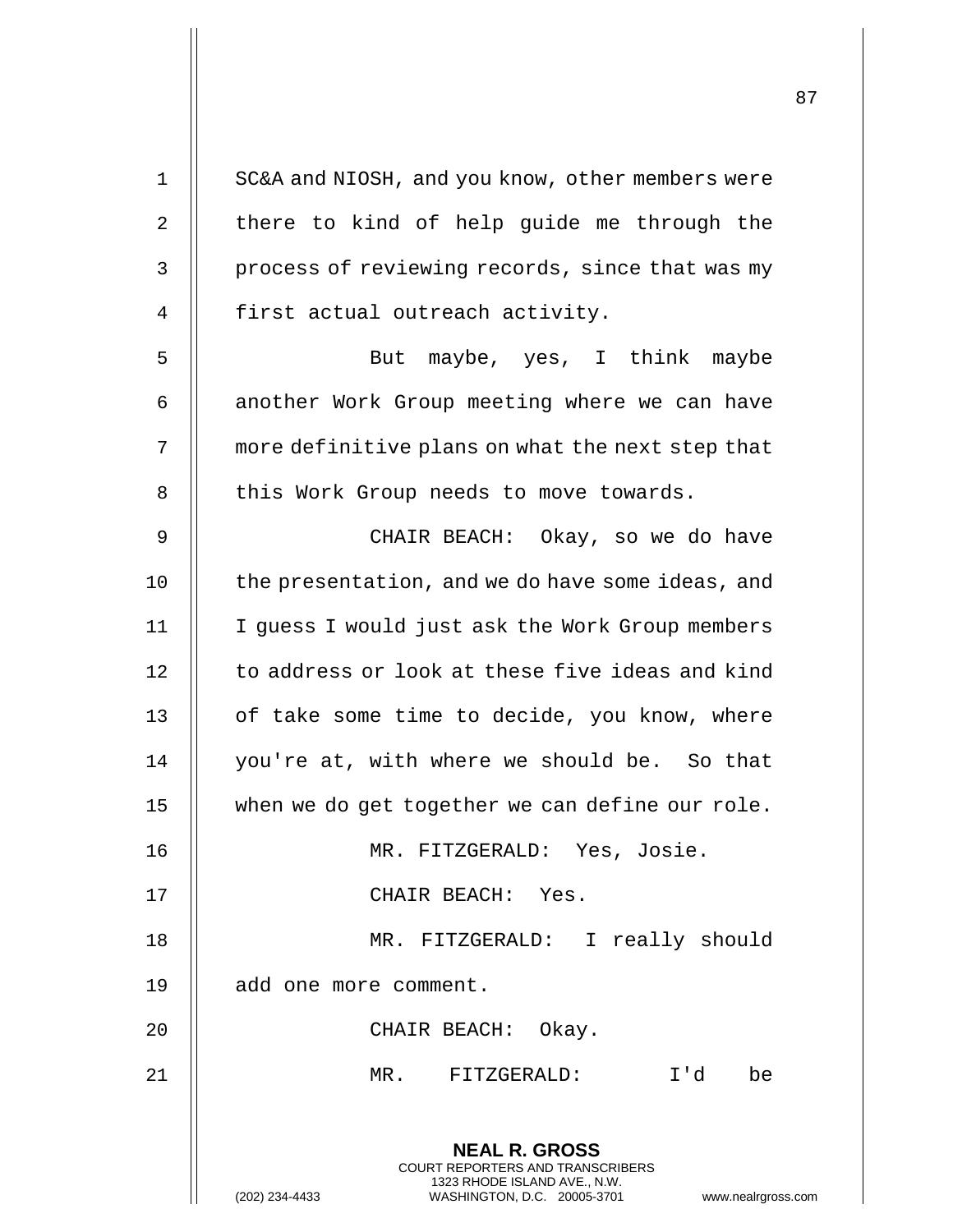| $\mathbf 1$  | particularly interested in hearing what Stu and                                                                                                                   |
|--------------|-------------------------------------------------------------------------------------------------------------------------------------------------------------------|
| $\sqrt{2}$   | his staff would provide and some perspective                                                                                                                      |
| $\mathsf{3}$ | on, you know, we keep saying, you know if                                                                                                                         |
| 4            | things have evolved, have changed here, where                                                                                                                     |
| 5            | they are now?                                                                                                                                                     |
| 6            | CHAIR BEACH: Yes.                                                                                                                                                 |
| 7            | MR. FITZGERALD: But they more than                                                                                                                                |
| 8            | anybody obviously would have a good, intimate                                                                                                                     |
| 9            | feel for, you know, where PR-012, you know                                                                                                                        |
| 10           | implementing the procedure that was put in                                                                                                                        |
| 11           | place a couple years ago. Where the ten-year                                                                                                                      |
| 12           | plan stands. And you know, there's a number of                                                                                                                    |
| 13           | moving parts on this whole question of worker                                                                                                                     |
| 14           | outreach. It's kind of a complex management                                                                                                                       |
| 15           | system.                                                                                                                                                           |
| 16           | I'd just be interested, what would,                                                                                                                               |
| 17           | you know, from their vantage point, what would                                                                                                                    |
| 18           | complement, not duplicate, not burden,<br>but                                                                                                                     |
| 19           | complement what they do in a way which would add                                                                                                                  |
| 20           | value?                                                                                                                                                            |
| 21           | Provide feedback from the Board and                                                                                                                               |
|              | <b>NEAL R. GROSS</b><br><b>COURT REPORTERS AND TRANSCRIBERS</b><br>1323 RHODE ISLAND AVE., N.W.<br>WASHINGTON, D.C. 20005-3701<br>(202) 234-4433<br>www.nealrgros |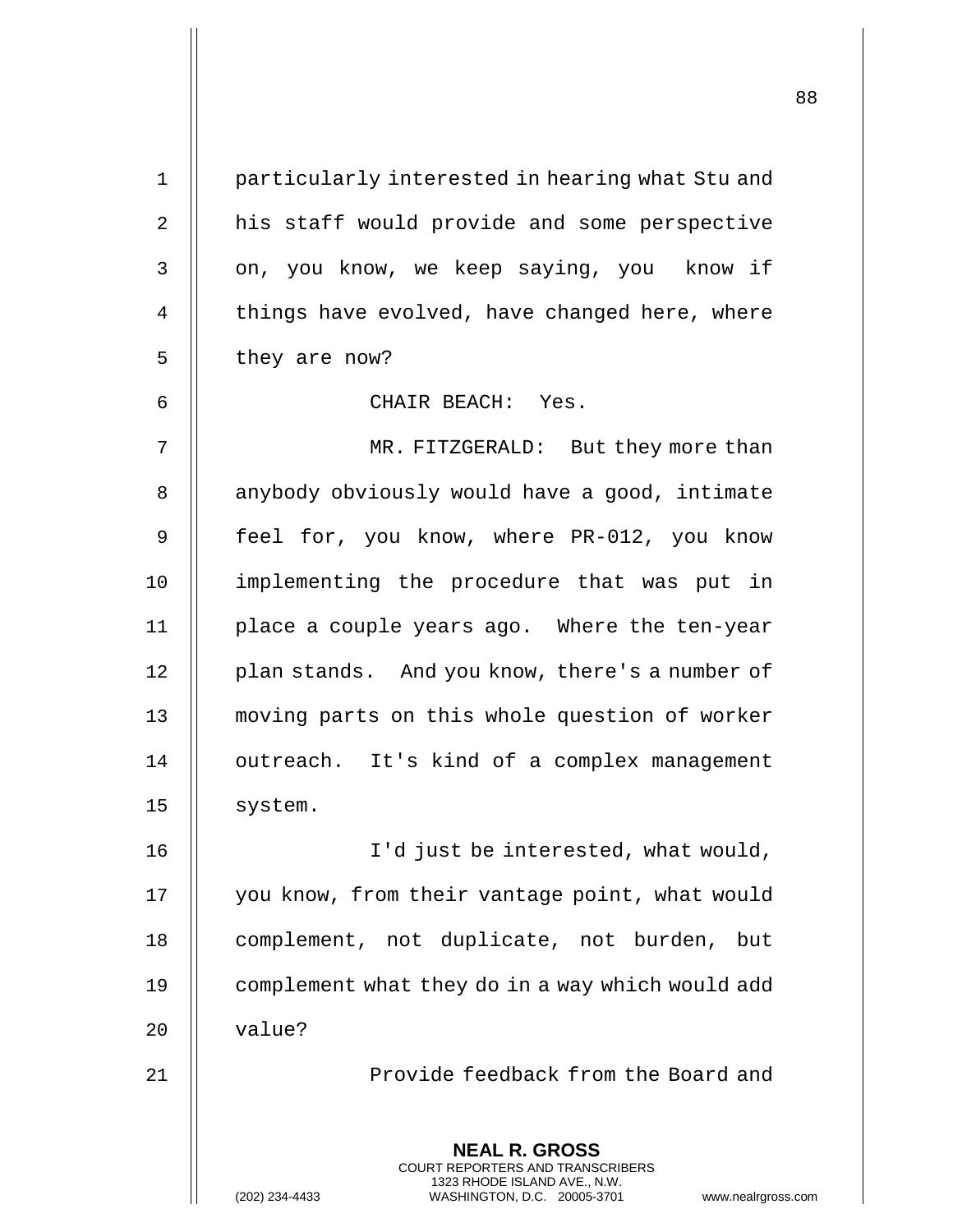| $\mathbf 1$ | do so in a way which I think they would find    |
|-------------|-------------------------------------------------|
| 2           | effective and efficient. I think at this        |
| 3           | stage, I think that would be a good piece of    |
| 4           | feedback the Work Group would benefit from.     |
| 5           | CHAIR BEACH: Yes.                               |
| 6           | MR. HINNEFELD: Okay, this Stu.                  |
| 7           | I'll try a couple things. I think what several  |
| 8           | of you have commented about from the, just how  |
| 9           | things are working now in terms of outreach and |
| 10          | seeking worker comments at these various SEC    |
| 11          | and Site Profile review investigations, I think |
| 12          | is reflective of a change we made, oh, a couple |
| 13          | years ago in the utilization of our Site        |
| 14          | Profile, or our worker outreach contractor to   |
| 15          | make them a routine part of an SEC Evaluation   |
| 16          | process.                                        |
| 17          | You know, where early on we, a lot              |
| 18          | of site, or worker outreach work was associated |
| 19          | with Site Profile preparation. You know         |
| 20          | either when we were preparing, or when we had   |
| 21          | something out, a Site Profile published.<br>We  |

**NEAL R. GROSS** COURT REPORTERS AND TRANSCRIBERS 1323 RHODE ISLAND AVE., N.W.

(202) 234-4433 WASHINGTON, D.C. 20005-3701 www.nealrgross.com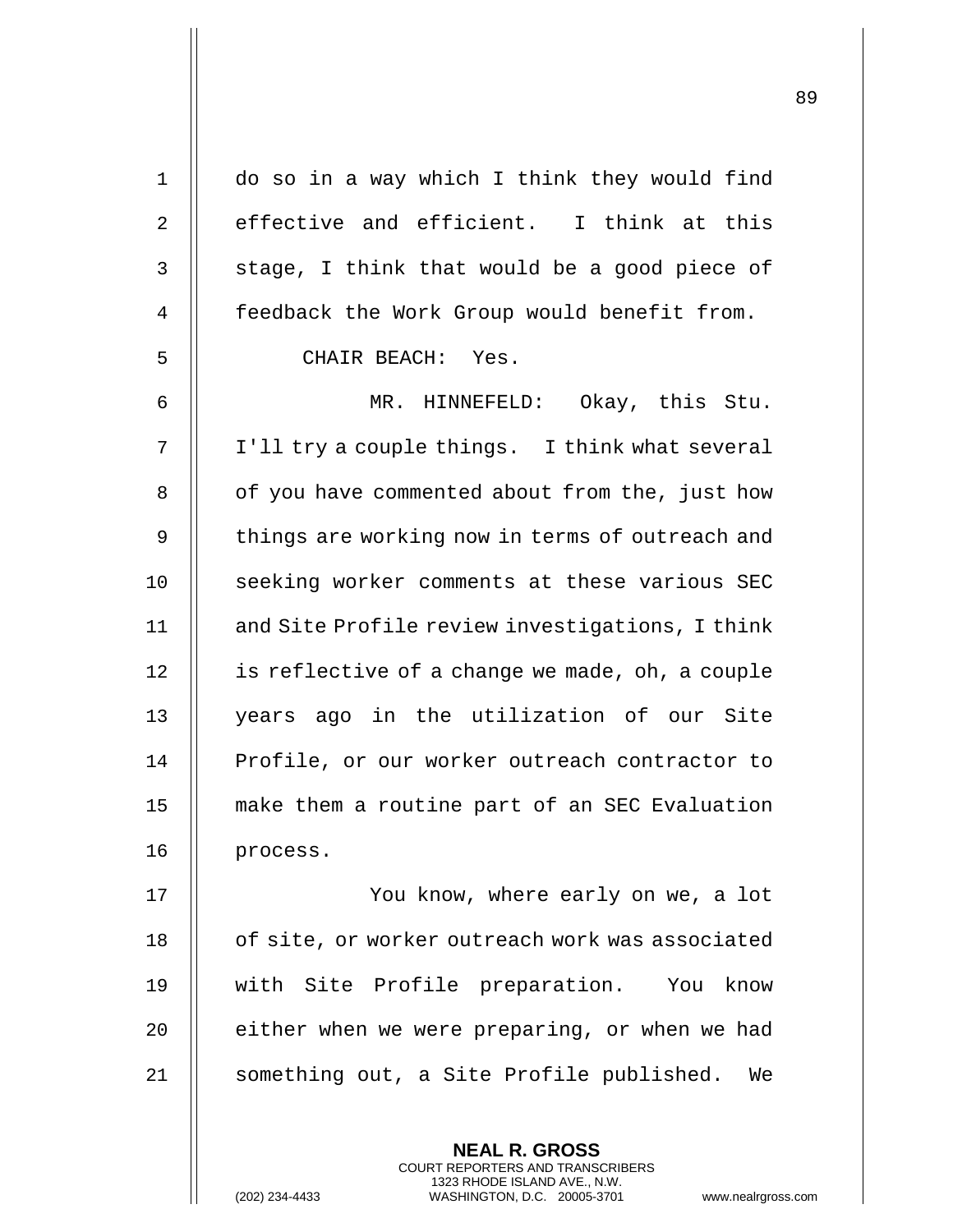| 1              | want to present it and so you would go to the                                                                                           |
|----------------|-----------------------------------------------------------------------------------------------------------------------------------------|
| $\overline{2}$ | affected parties, you know, worker groups of                                                                                            |
| $\mathsf{3}$   | the affected areas, and collect comments.                                                                                               |
| 4              | And that's when we were more in that                                                                                                    |
| 5              | sort of comment collection phase with various                                                                                           |
| 6              | databases. But I think for the last I guess                                                                                             |
| 7              | it's a couple years or so, the predominant focus                                                                                        |
| 8              | of outreach has been sort of integrated into our                                                                                        |
| 9              | work processes, particularly in terms of SEC                                                                                            |
| 10             | Evaluation reports.                                                                                                                     |
| 11             | So we're not just going out to site                                                                                                     |
| 12             | management anymore and getting records and                                                                                              |
| 13             | statements from their management and their                                                                                              |
| 14             | health and safety staff.                                                                                                                |
| 15             | We're now, during the Evaluation                                                                                                        |
| 16             | Report, seeking a broad range of workers in the                                                                                         |
| 17             | interview process as we perform -- as we do                                                                                             |
| 18             | Evaluation Reports and then continue, you know,                                                                                         |
| 19             | in reviews of Evaluation Reports with the                                                                                               |
| 20             | Board.                                                                                                                                  |
| 21             | And so I think you, some of the                                                                                                         |
|                | <b>NEAL R. GROSS</b>                                                                                                                    |
|                | COURT REPORTERS AND TRANSCRIBERS<br>1323 RHODE ISLAND AVE., N.W.<br>(202) 234-4433<br>WASHINGTON, D.C. 20005-3701<br>www.nealrgross.com |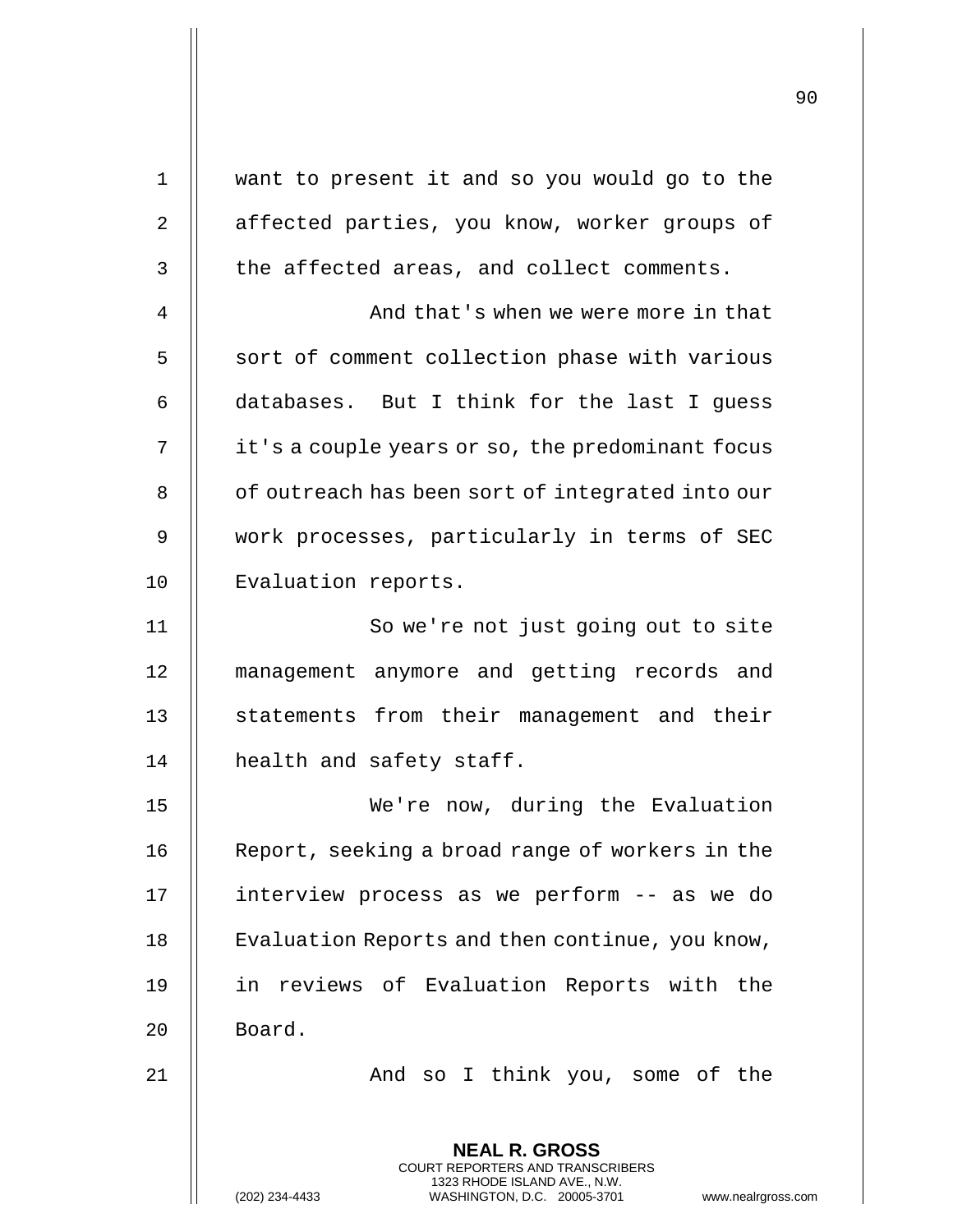| $\mathbf{1}$   | comments you made sort of reflect that                                                                                                                     |
|----------------|------------------------------------------------------------------------------------------------------------------------------------------------------------|
| $\overline{2}$ | alteration. So in that sense Board Members                                                                                                                 |
| 3              | although sometimes yes, sometimes no, to                                                                                                                   |
| 4              | whether they're Worker Outreach Work Group                                                                                                                 |
| 5              | members are sort of involved in, right in what                                                                                                             |
| 6              | we are now, what we consider a big part of our                                                                                                             |
| 7              | worker outreach process which is                                                                                                                           |
| 8              | identification of people to interview during                                                                                                               |
| $\mathsf 9$    | evaluations and Site Profile review, you know,                                                                                                             |
| 10             | finding resolutions.                                                                                                                                       |
| 11             | And so to the extent that you feel                                                                                                                         |
| 12             | like it's necessary, you know, it would seem                                                                                                               |
| 13             | like there's sort of direct                                                                                                                                |
| 14             | involvement/oversight and opportunities for                                                                                                                |
| 15             | direct and current feedback from Board, you                                                                                                                |
| 16             | know, from Board Members and Board Members'                                                                                                                |
| 17             | contractor as we work sort of collegially to                                                                                                               |
| 18             | gather this information.                                                                                                                                   |
| 19             | So I think that's, I don't know if                                                                                                                         |
| 20             | there is more to do there than to continue to                                                                                                              |
| 21             | do what we're doing.                                                                                                                                       |
|                |                                                                                                                                                            |
|                | <b>NEAL R. GROSS</b><br>COURT REPORTERS AND TRANSCRIBERS<br>1323 RHODE ISLAND AVE., N.W.<br>(202) 234-4433<br>WASHINGTON, D.C. 20005-3701<br>www.nealrgros |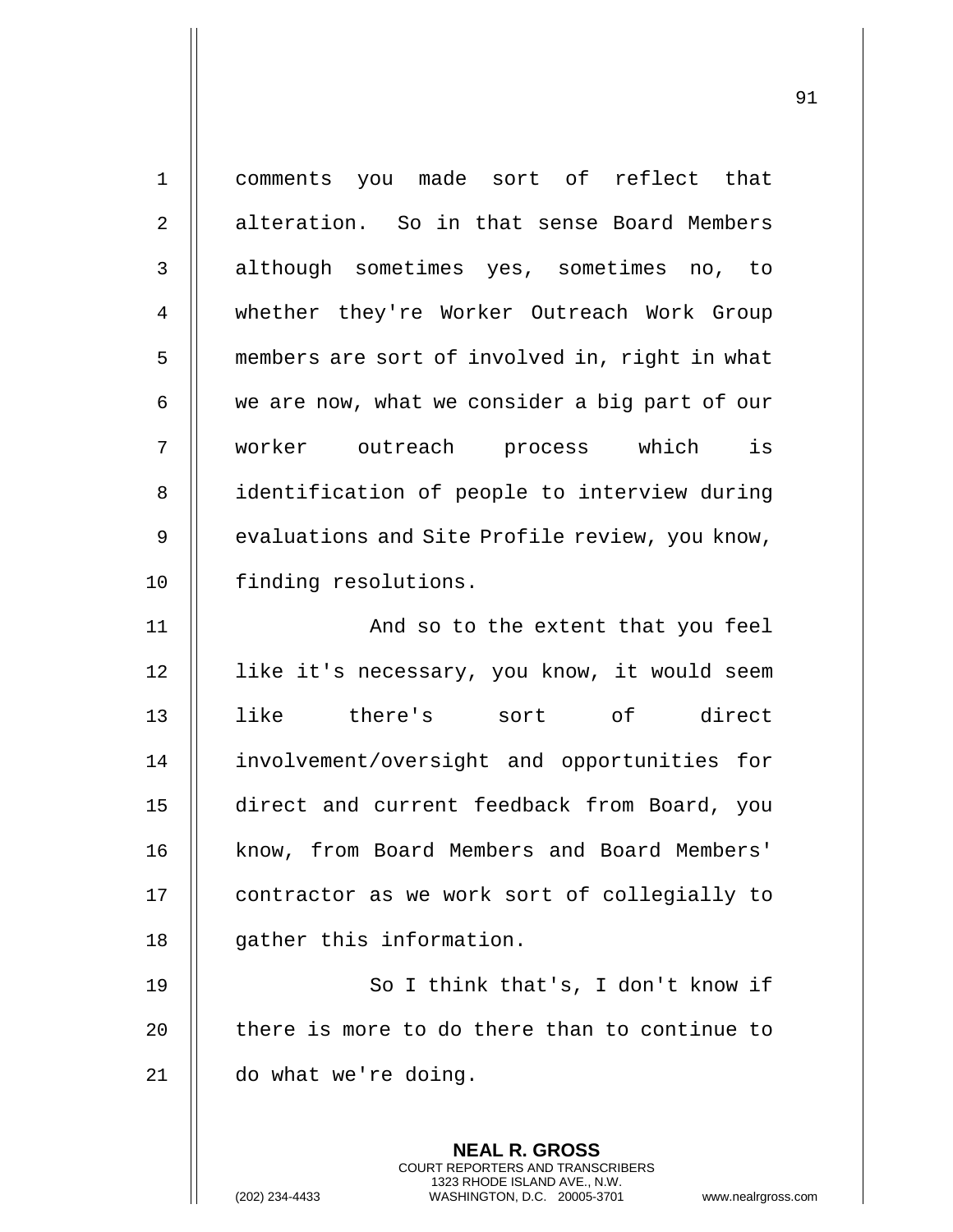| $\mathbf 1$    | One of the things you asked about                |
|----------------|--------------------------------------------------|
| $\overline{2}$ | was ten-year review and how that wraps into      |
| 3              | this? And the quality of service items from      |
| 4              | ten-year review, I think a lot of those we are,  |
| 5              | have accomplished and are accomplishing.         |
| 6              | But I think when it comes to that,               |
| 7              | that's not something you're ever really done     |
| 8              | with, you know. And I think we are continually   |
| 9              | examining our communications with, how we        |
| 10             | communicate with people and seeing if we can't   |
| 11             | communicate more clearly and more completely.    |
| 12             | Some things that have come out of                |
| 13             | that is our current process of putting White     |
| 14             | Papers and so on that are going to be discussed  |
| 15             | at Work Group meetings, and getting those on the |
| 16             | web so they're available as long as they're      |
| 17             | PA-cleared so they're available for the public   |
| 18             | to participate and follow the discussion.<br>And |
| 19             | things like that.                                |
| 20             | But that's not something that, you               |
| 21             | know we're never done trying to improve our      |
|                |                                                  |
|                | <b>NEAL R. GROSS</b>                             |

COURT REPORTERS AND TRANSCRIBERS 1323 RHODE ISLAND AVE., N.W.

 $\prod$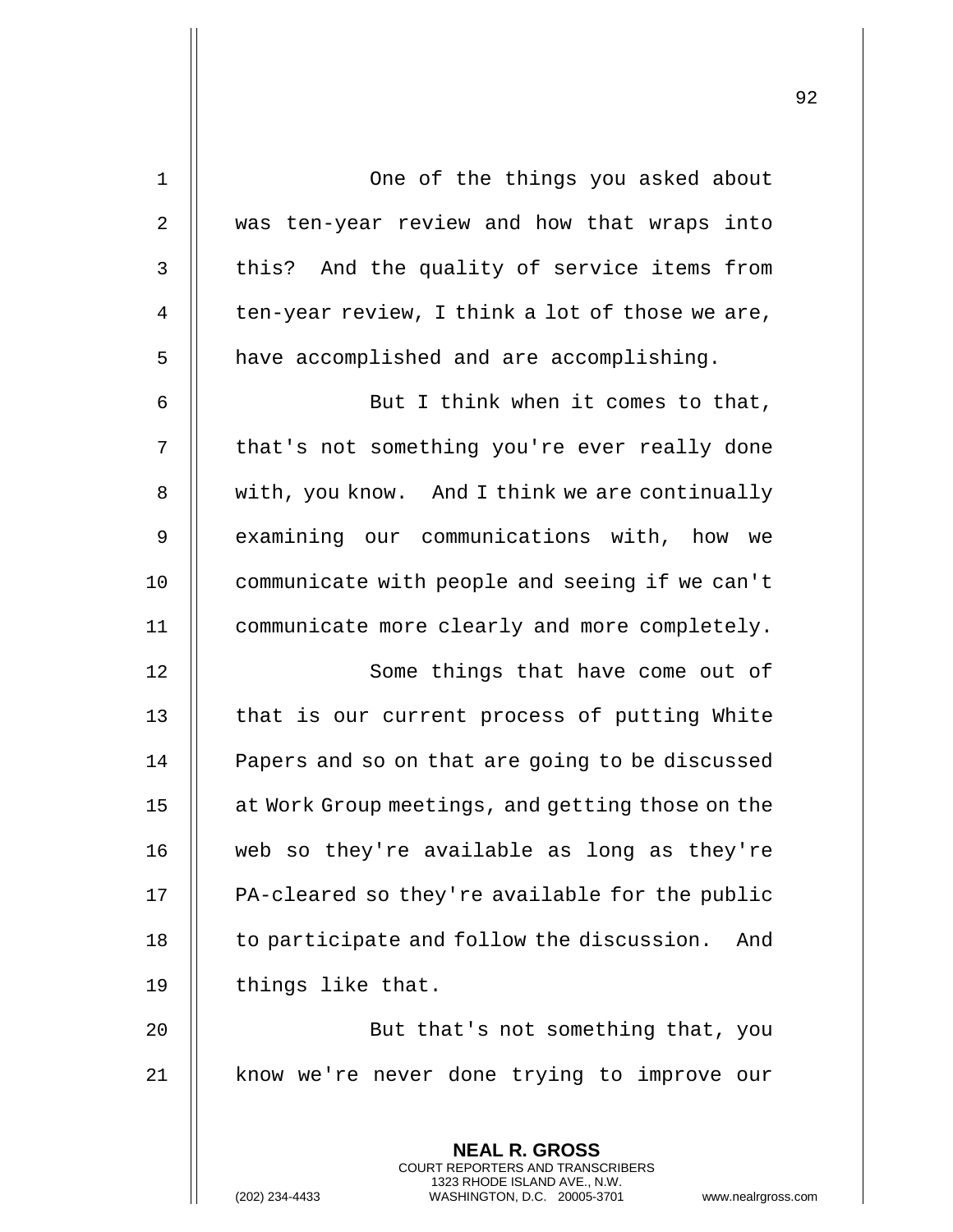| $\mathbf 1$ | quality of service to our clients. And so                                                                                                                   |
|-------------|-------------------------------------------------------------------------------------------------------------------------------------------------------------|
| 2           | there seemed to be like there was a third                                                                                                                   |
| 3           | category Josie mentioned. I can't really                                                                                                                    |
| 4           | think of for sure. I don't know of a --                                                                                                                     |
| 5           | CHAIR BEACH: Well.                                                                                                                                          |
| 6           | MR. HINNEFELD: -- I haven't                                                                                                                                 |
| 7           | envisioned a structure that the Work Group can                                                                                                              |
| 8           | adopt. Probably because I haven't thought                                                                                                                   |
| 9           | about it very much and even if I did think about,                                                                                                           |
| 10          | I don't know if I could.                                                                                                                                    |
| 11          | But I don't know if I can think of                                                                                                                          |
| 12          | a structure or a formality that the Work Group                                                                                                              |
| 13          | could adopt that puts them in a position to view                                                                                                            |
| 14          | our various efforts in this area, to kind of                                                                                                                |
| 15          | provide continuing feedback or correction, or                                                                                                               |
| 16          | point to areas of opportunity for instance of                                                                                                               |
| 17          | -- other than where we are already.                                                                                                                         |
| 18          | But from our standpoint, I guess the                                                                                                                        |
| 19          | key feedback, or the assistance that to us would                                                                                                            |
| 20          | be, maybe identification of those areas of                                                                                                                  |
| 21          | interest or areas of opportunity for improving                                                                                                              |
|             |                                                                                                                                                             |
|             | <b>NEAL R. GROSS</b><br>COURT REPORTERS AND TRANSCRIBERS<br>1323 RHODE ISLAND AVE., N.W.<br>(202) 234-4433<br>WASHINGTON, D.C. 20005-3701<br>www.nealrgross |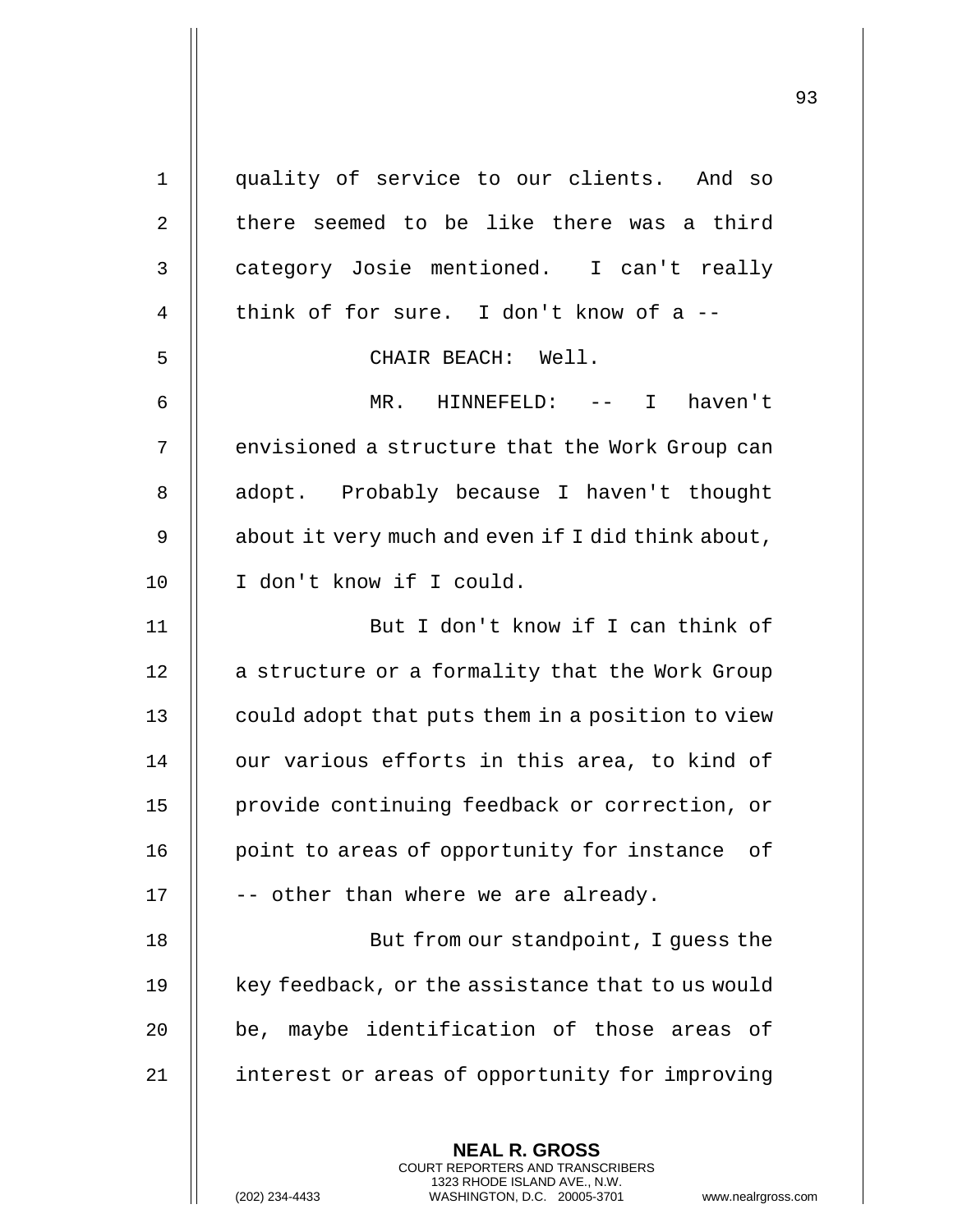| 1  | our communication and our service, and our                                                                                                                         |
|----|--------------------------------------------------------------------------------------------------------------------------------------------------------------------|
| 2  | listening, or not only our speaking, and how                                                                                                                       |
| 3  | well we communicate to people, but how well we                                                                                                                     |
| 4  | listen to people.                                                                                                                                                  |
| 5  | And continuing you know, maybe some                                                                                                                                |
| 6  | continuing suggestions for opportunities or                                                                                                                        |
| 7  | improvement in that area, but I don't know how                                                                                                                     |
| 8  | to structure a system to kind of formalize that.                                                                                                                   |
| 9  | Since the Board and SC&A are                                                                                                                                       |
| 10 | participating in much of our, you know, many of                                                                                                                    |
| 11 | our outreach activities now that might be, I                                                                                                                       |
| 12 | mean it kind of might be built in, that sort of                                                                                                                    |
| 13 | search for opportunities for improvement might                                                                                                                     |
| 14 | be built into the process we're using.                                                                                                                             |
| 15 | So I'm afraid I wasn't very helpful                                                                                                                                |
| 16 | but in my view the outreach efforts today are                                                                                                                      |
| 17 | far different than they were six and seven years                                                                                                                   |
| 18 | ago when so many of these documented comments                                                                                                                      |
| 19 | in the site, in the tracking databases were                                                                                                                        |
| 20 | generated.                                                                                                                                                         |
| 21 | And the system is much different now                                                                                                                               |
|    | <b>NEAL R. GROSS</b><br><b>COURT REPORTERS AND TRANSCRIBERS</b><br>1323 RHODE ISLAND AVE., N.W.<br>(202) 234-4433<br>WASHINGTON, D.C. 20005-3701<br>www.nealrgross |

<sup>(202) 234-4433</sup> WASHINGTON, D.C. 20005-3701 www.nealrgross.com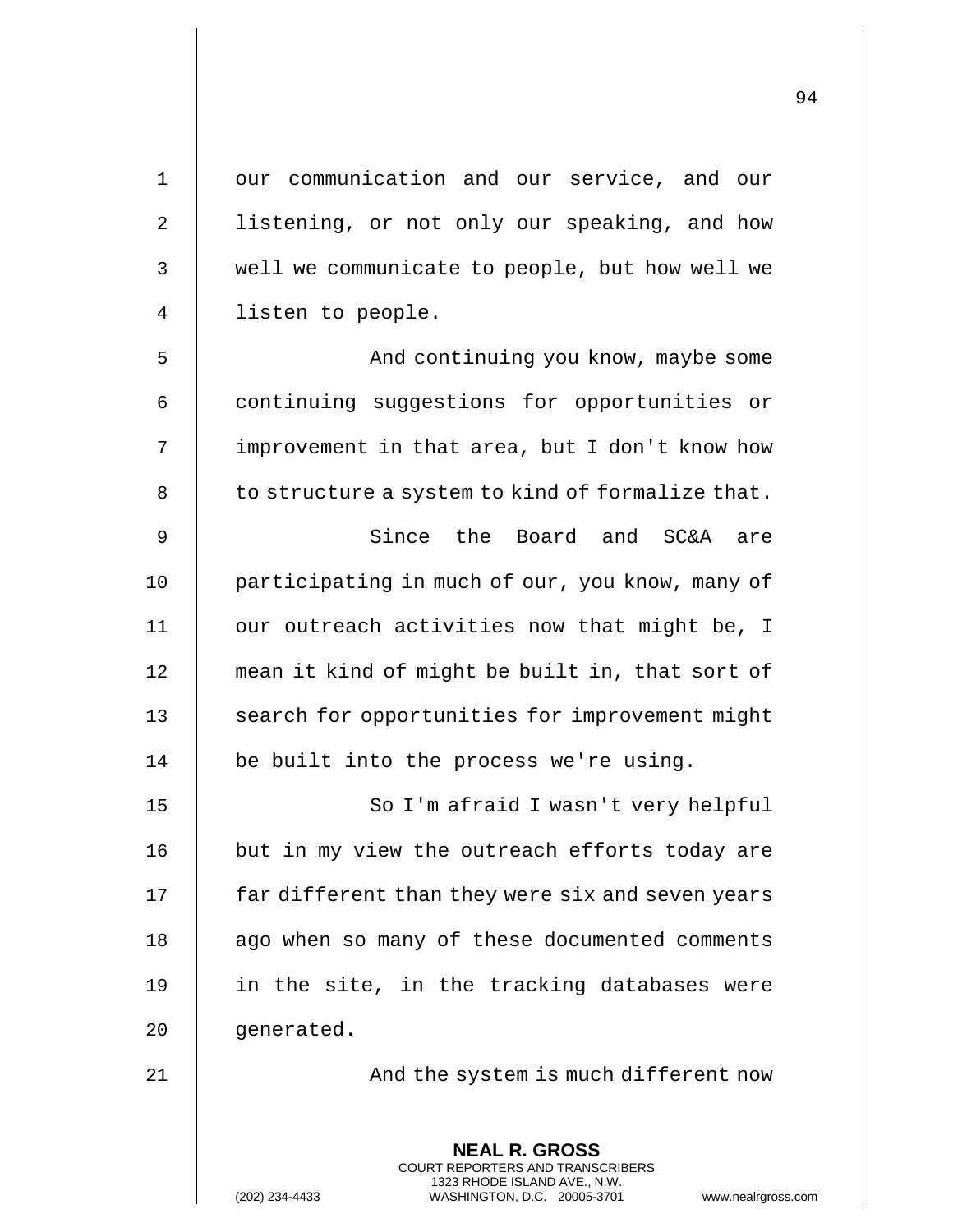| $\mathbf 1$ | and it seems like the opportunities for Board                                                                                                                          |
|-------------|------------------------------------------------------------------------------------------------------------------------------------------------------------------------|
| 2           | and SC&A sort of correction, or direction, or                                                                                                                          |
| 3           | assistance are sort of built in. So I don't                                                                                                                            |
| 4           | know how anybody else feels about that.                                                                                                                                |
| 5           | CHAIR BEACH: Yes, the other one                                                                                                                                        |
| 6           | Stu, was the Outreach Tracking System but --                                                                                                                           |
| 7           | MR. HINNEFELD: Yes, I guess the                                                                                                                                        |
| 8           | Outreach Tracking System has not reached the                                                                                                                           |
| 9           | area of maturity that I would have thought by                                                                                                                          |
| 10          | now. We've had other priorities and personnel                                                                                                                          |
| 11          | issues -- losses in the TST, and so it's not at                                                                                                                        |
| 12          | a point where I would have thought it might be                                                                                                                         |
| 13          | by now.                                                                                                                                                                |
| 14          | But we do have a variety of systems                                                                                                                                    |
| 15          | where we do capture comments. And we didn't                                                                                                                            |
| 16          | really want to duplicate those.                                                                                                                                        |
| 17          | CHAIR BEACH: Right.                                                                                                                                                    |
| 18          | MR. HINNEFELD: I do know that we                                                                                                                                       |
| 19          | make an effort to make sure that things we don't                                                                                                                       |
| 20          | answer when we're at meetings get answered.                                                                                                                            |
| 21          | Now from personal experience I was                                                                                                                                     |
|             |                                                                                                                                                                        |
|             | <b>NEAL R. GROSS</b><br><b>COURT REPORTERS AND TRANSCRIBERS</b><br>1323 RHODE ISLAND AVE., N.W.<br>(202) 234-4433<br>WASHINGTON, D.C. 20005-3701<br>www.nealrgross.com |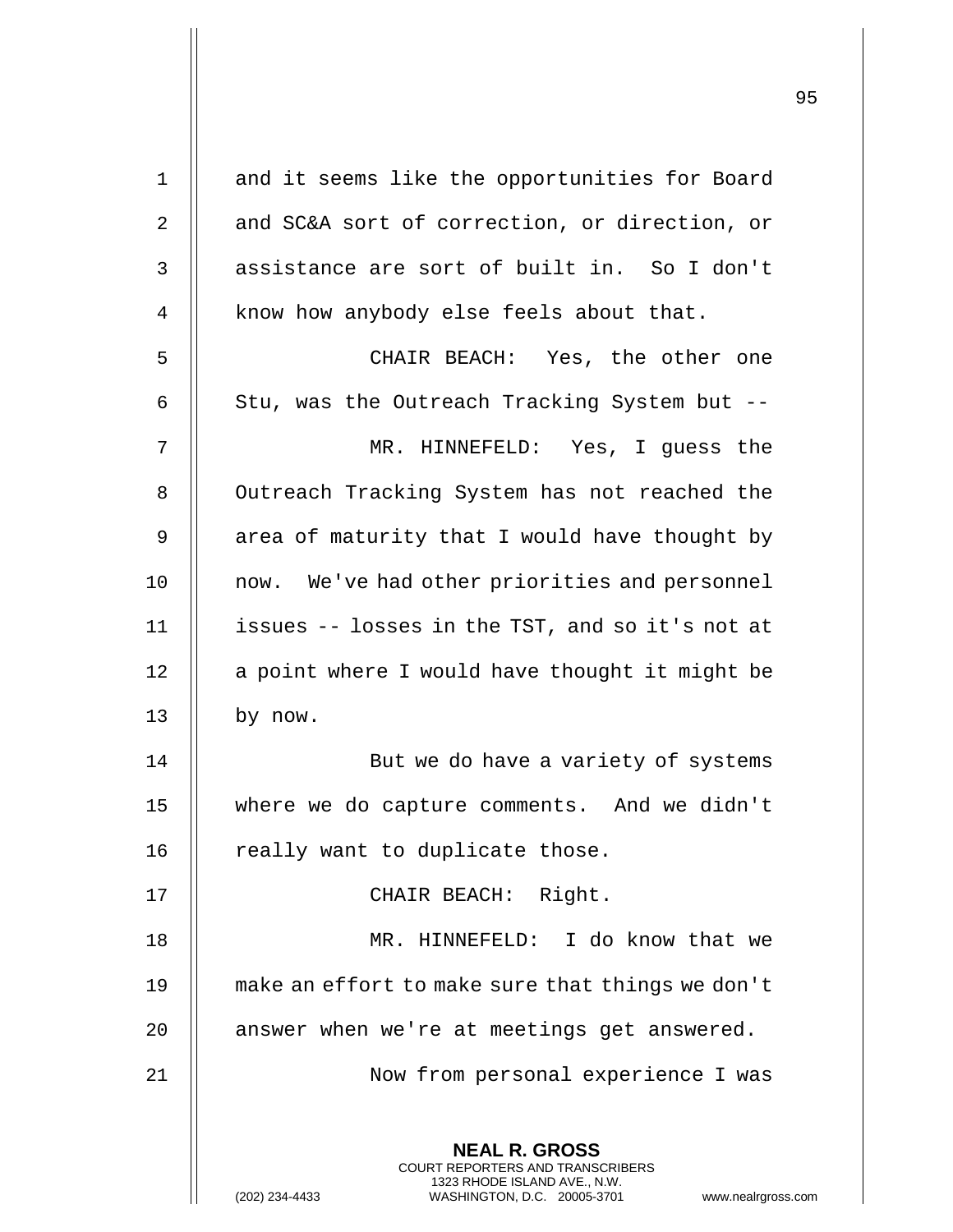| $\mathbf 1$    | at some public meetings in Denver in February                                                                                                                     |
|----------------|-------------------------------------------------------------------------------------------------------------------------------------------------------------------|
| $\overline{2}$ | that had to do, it was a joint outreach task                                                                                                                      |
| 3              | group meeting, but it was mainly sponsored by                                                                                                                     |
| 4              | the Department of Labor because they were                                                                                                                         |
| 5              | announcing or presenting information about the                                                                                                                    |
| 6              | most recent edition of an SEC Class at Rocky                                                                                                                      |
| 7              | Flats which was effective sort of in the                                                                                                                          |
| 8              | beginning of this year I think.                                                                                                                                   |
| 9              | And there were some people who came                                                                                                                               |
| 10             | up to me after the meeting, and said they felt                                                                                                                    |
| 11             | like they had information that might be                                                                                                                           |
| 12             | relevant to the continuing discussion of the                                                                                                                      |
| 13             | additional years. Because we're still                                                                                                                             |
| 14             | discussing additional years that might be added                                                                                                                   |
| 15             | to the SEC at Rocky Flats.                                                                                                                                        |
| 16             | And from that, you know, I said, I                                                                                                                                |
| 17             | took their contact information and our SEC team                                                                                                                   |
| 18             | got a hold of them and they were some of the                                                                                                                      |
| 19             | people who were talked to and interviewed                                                                                                                         |
| 20             | afterwards.                                                                                                                                                       |
| 21             | So you know, that doesn't show up in                                                                                                                              |
|                | <b>NEAL R. GROSS</b><br><b>COURT REPORTERS AND TRANSCRIBERS</b><br>1323 RHODE ISLAND AVE., N.W.<br>WASHINGTON, D.C. 20005-3701<br>(202) 234-4433<br>www.nealrgros |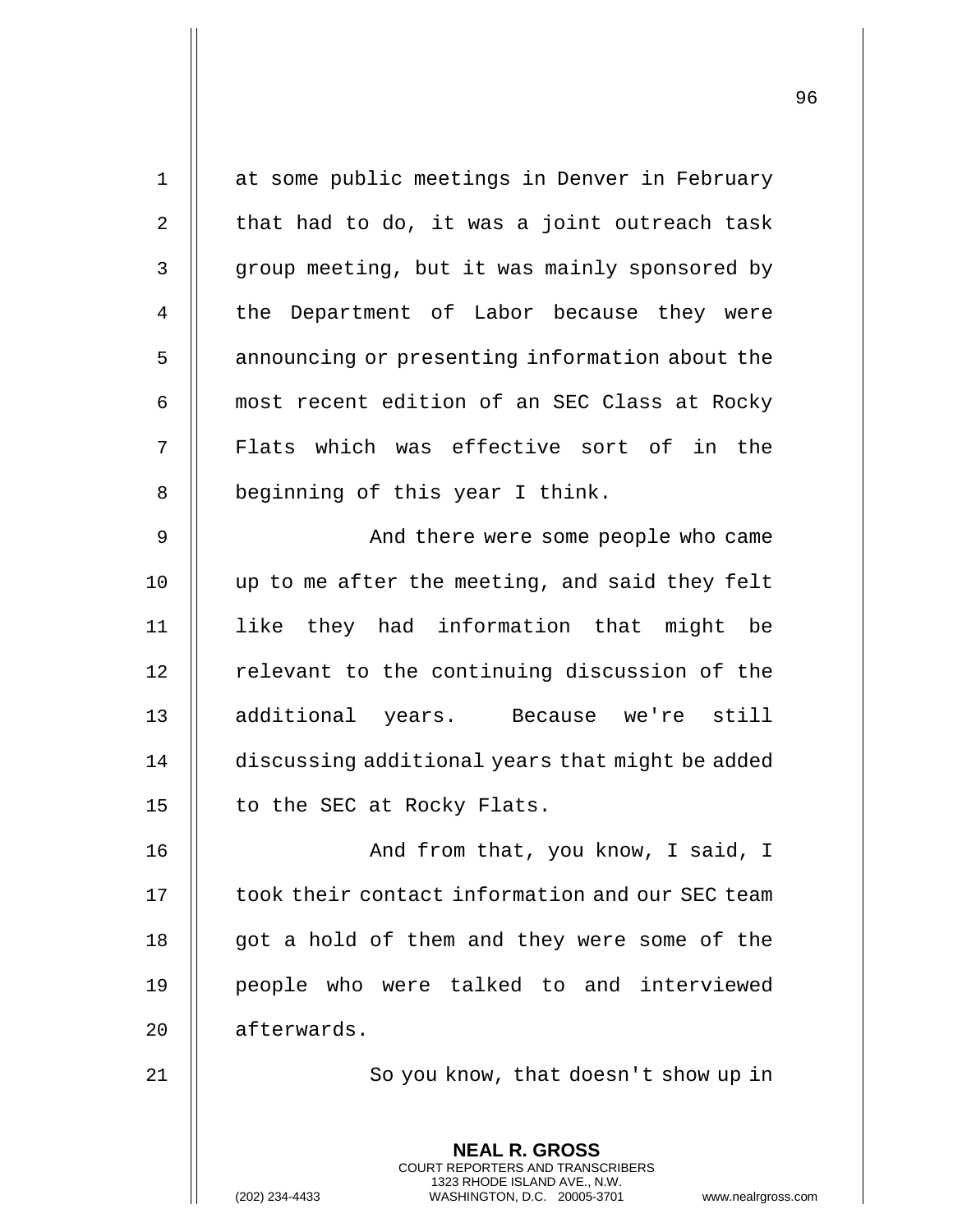| $\mathbf 1$ | a database anywhere. But that's why there was                                                   |
|-------------|-------------------------------------------------------------------------------------------------|
| 2           | three people that showed up on the interview                                                    |
| 3           | list and why we have now documented the                                                         |
| 4           | interviews with them in SRDB.                                                                   |
| 5           | So to a certain extent we work like                                                             |
| 6           | that, and if the database were up and running                                                   |
| 7           | then I probably should have entered, made all                                                   |
| 8           | that entries in the database, but it wasn't up                                                  |
| 9           | and running so we just went ahead and did it.                                                   |
| 10          | So you know, whenever we, so we, I                                                              |
| 11          | think those opportunities occur whether it                                                      |
| 12          | happens every time we go out to a public meeting                                                |
| 13          | or not is open to question, but certainly we're                                                 |
| 14          | subject to get questions like that when we go                                                   |
| 15          | out to public meetings.                                                                         |
| 16          | I think we do try to get answers back                                                           |
| 17          | to individuals who go, try to get pretty                                                        |
| 18          | conscientious about getting back to people in                                                   |
| 19          | one fashion or another.                                                                         |
| 20          | CHAIR BEACH: Okay, thank you, Stu.                                                              |
| 21          | Appreciate your input.                                                                          |
|             |                                                                                                 |
|             | <b>NEAL R. GROSS</b><br><b>COURT REPORTERS AND TRANSCRIBERS</b>                                 |
|             | 1323 RHODE ISLAND AVE., N.W.<br>WASHINGTON, D.C. 20005-3701<br>(202) 234-4433<br>www.nealrgross |

(202) 234-4433 WASHINGTON, D.C. 20005-3701 www.nealrgross.com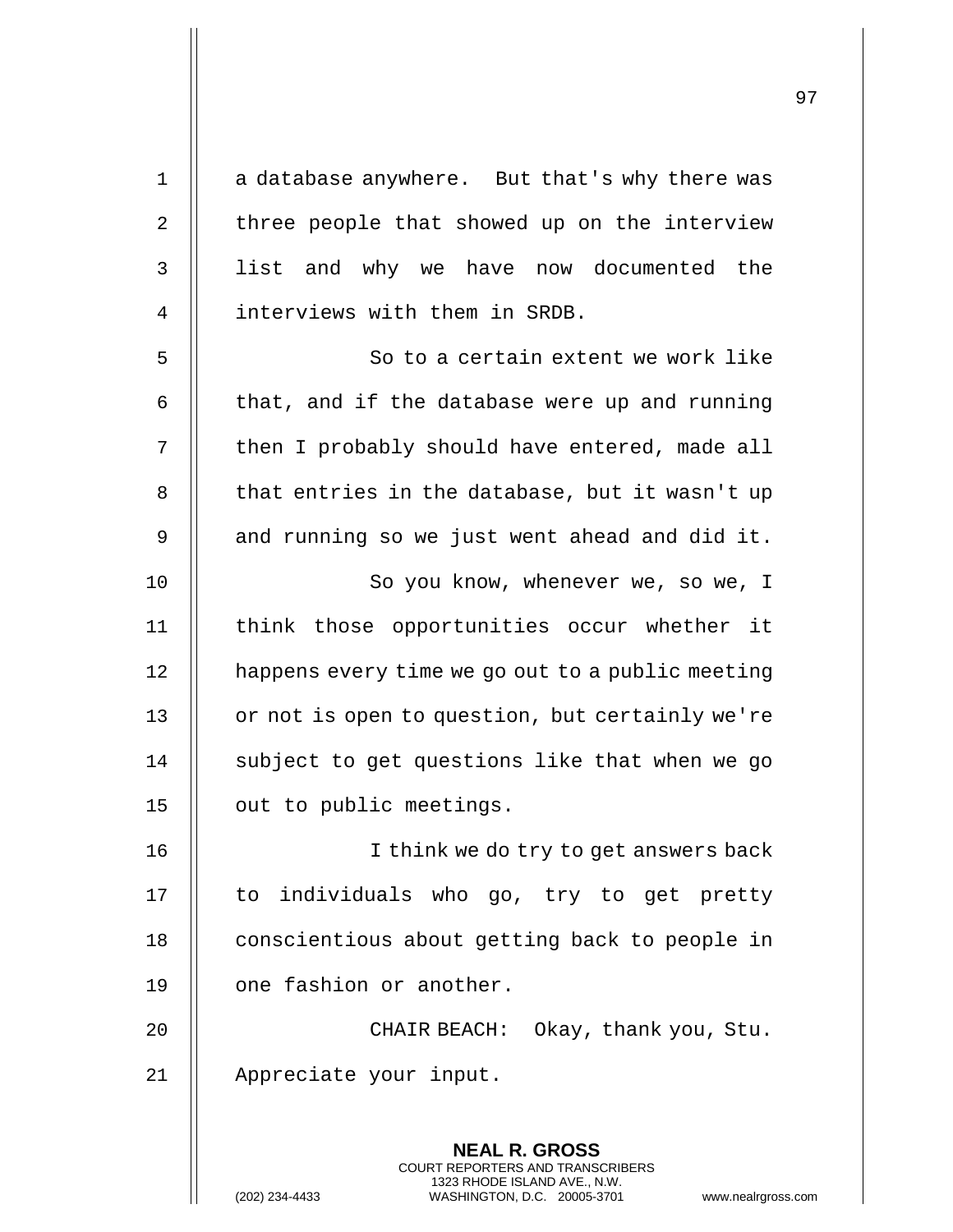| $\mathbf{1}$   | MEMBER MUNN: Josie, may I make a                 |
|----------------|--------------------------------------------------|
| 2              | suggestion?                                      |
| 3              | CHAIR BEACH: Sure.                               |
| $\overline{4}$ | MEMBER MUNN: Might I suggest that                |
| 5              | the Board Members and any other interested       |
| 6              | parties who want to do so, might take time to    |
| 7              | do a one-pager or less than one-pager to send    |
| 8              | to you, giving you that individual's or that     |
| 9              | organization's vision of what this Work Group    |
| 10             | is currently and what it should be in the        |
| 11             | future?                                          |
| 12             | That might give you, it might help               |
| 13             | refine this, your ideas that were given in your  |
| 14             | slide presentation and force all of us to think  |
| 15             | in a very focused manner on what we are and what |
| 16             | we need to continue to be in the future.         |
| 17             | CHAIR BEACH: Yes, Wanda, I think                 |
| 18             | that's a good suggestion. However, let's, I      |
| 19             | think let's start with the Work Group Members    |
| 20             | at this point. Maybe between now and the July    |
| 21             | Board meeting, if you could do that, that would  |
|                |                                                  |

**NEAL R. GROSS** COURT REPORTERS AND TRANSCRIBERS 1323 RHODE ISLAND AVE., N.W.

(202) 234-4433 WASHINGTON, D.C. 20005-3701 www.nealrgross.com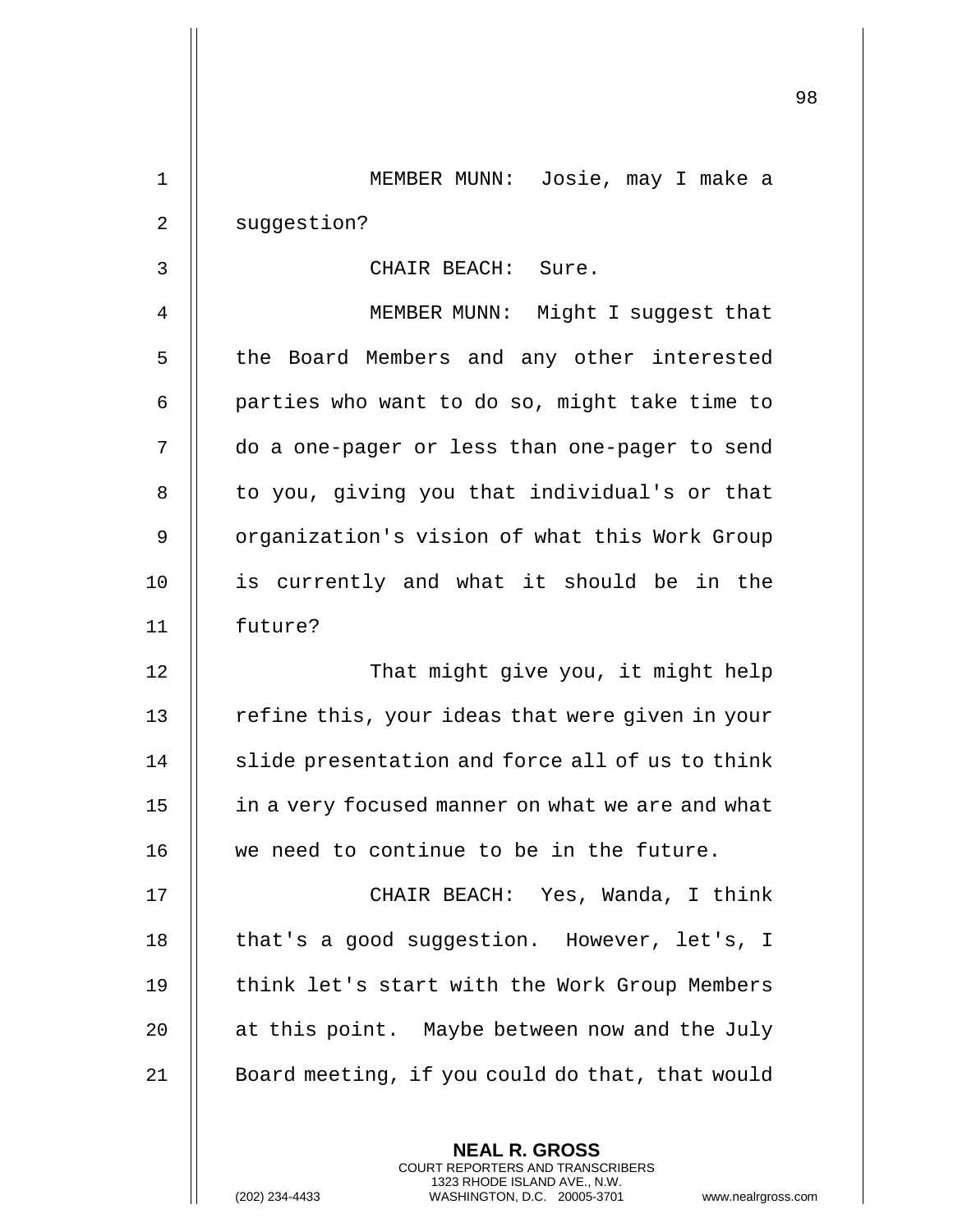**NEAL R. GROSS** COURT REPORTERS AND TRANSCRIBERS 1323 RHODE ISLAND AVE., N.W. (202) 234-4433 WASHINGTON, D.C. 20005-3701 www.nealrgross.com 1 be helpful. 2 MEMBER MUNN: I certainly would 3 | like to do that and I hope Phil and Loretta feel 4 | similarly. 5 || CHAIR BEACH: Yes, because I think, 6 | you know, as it has been pointed out numerous  $7$   $\parallel$  times today, from where we started when this 8 Work Group was formed back in 2007, there has, 9 || there's been a lot of changes, a lot of 10 improvements. 11 || I still think we have a role, just  $12$  | I think it needs to be defined, so --13 || MEMBER MUNN: Yes, many of those 14 | changes and improvements are a result of some 15  $\parallel$  the activities that we've been involved in as  $16$  | a Work Group, so --17 || CHAIR BEACH: I agree. 18 MEMBER MUNN: -- that's a 19 || salubrious effect. 20 CHAIR BEACH: I agree. Okay, so 21 || any other comments, suggestions on my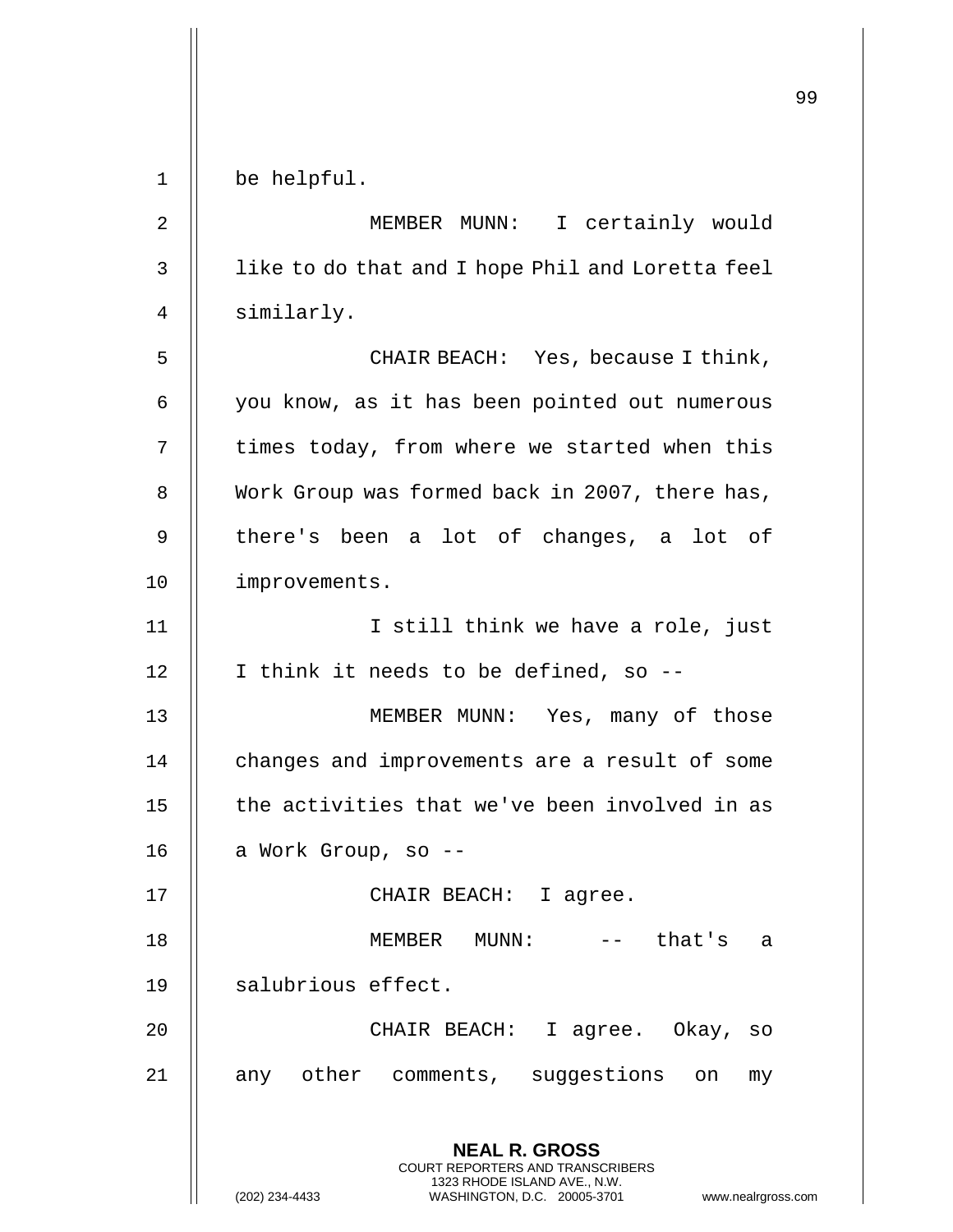|                |                                                                                                                                                               | 1( |
|----------------|---------------------------------------------------------------------------------------------------------------------------------------------------------------|----|
|                |                                                                                                                                                               |    |
| $\mathbf 1$    | presentation or Lynn's before we move it to the                                                                                                               |    |
| $\overline{2}$ | public comments?                                                                                                                                              |    |
| 3              | (No audible response)                                                                                                                                         |    |
| 4              | CHAIR BEACH: Okay, hearing none,                                                                                                                              |    |
| 5              | are there any other workers, advocates, that                                                                                                                  |    |
| 6              | would like to make comments?                                                                                                                                  |    |
| 7              | (No audible response)                                                                                                                                         |    |
| 8              | CHAIR BEACH: Dan, I thought you                                                                                                                               |    |
| 9              | had another comment but I'm not sure. Are you                                                                                                                 |    |
| 10             | still with us?                                                                                                                                                |    |
| 11             | DR. MCKEEL: Can you hear me now?                                                                                                                              |    |
| 12             | CHAIR BEACH: Yes, we sure can.                                                                                                                                |    |
| 13             | DR. MCKEEL: All right. Yes, I do                                                                                                                              |    |
| 14             | have a, this is a comment that I prepared before                                                                                                              |    |
| 15             | this meeting. And by the way connected with                                                                                                                   |    |
| 16             | Wanda's excellent suggestion just now, I will                                                                                                                 |    |
| 17             | put this in an email to you as soon as we're                                                                                                                  |    |
| 18             | through here today.                                                                                                                                           |    |
| 19             | CHAIR BEACH: Thank you.                                                                                                                                       |    |
| 20             | DR. MCKEEL: All right. Anyway I                                                                                                                               |    |
| 21             | want to say good afternoon. I'm Dan McKeel,                                                                                                                   |    |
|                | <b>NEAL R. GROSS</b><br>COURT REPORTERS AND TRANSCRIBERS<br>1323 RHODE ISLAND AVE., N.W.<br>(202) 234-4433<br>www.nealrgross.c<br>WASHINGTON, D.C. 20005-3701 |    |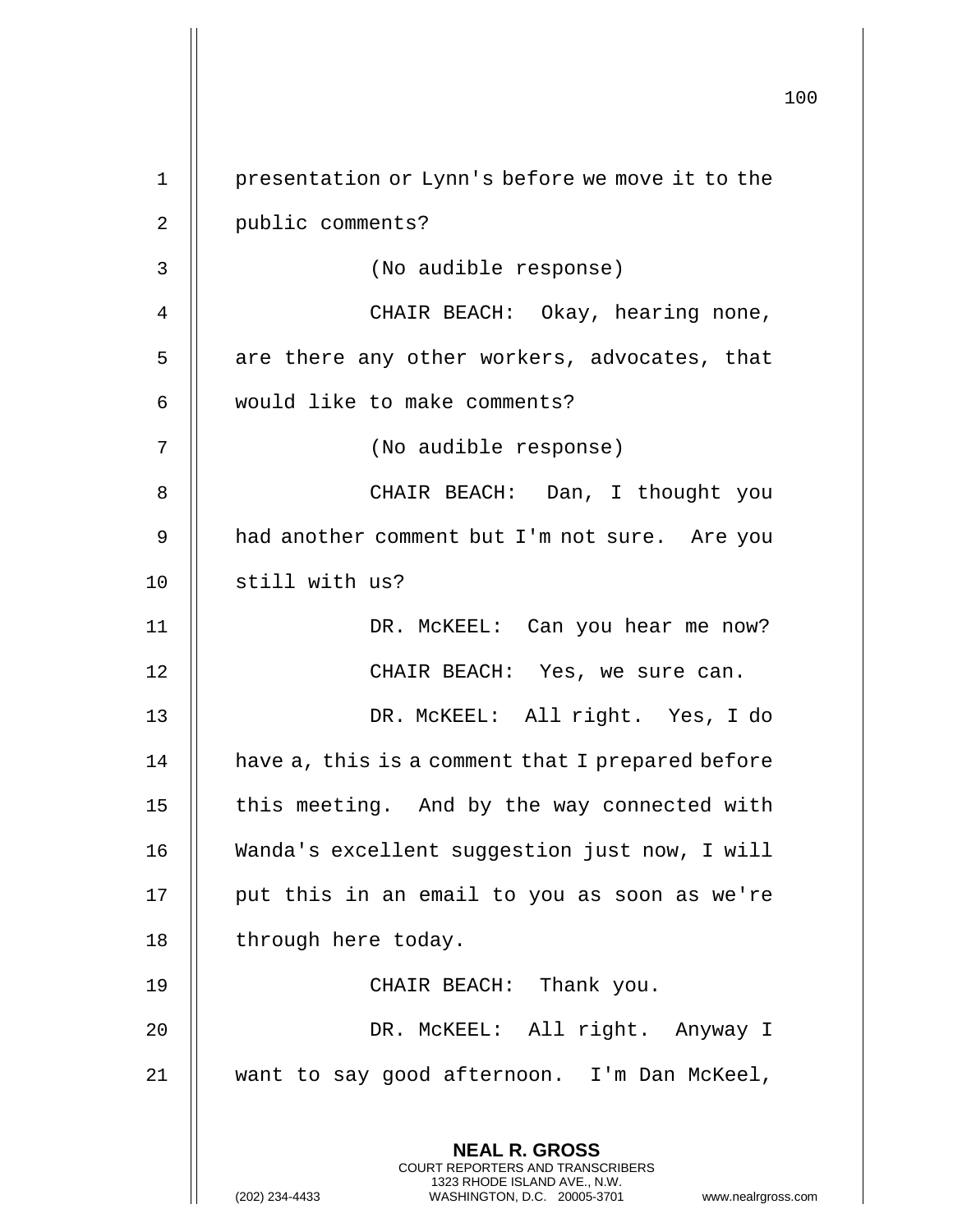| $\mathbf{1}$ | I'm a 75 year old MD, physician, pathologist,                                                                                                  |
|--------------|------------------------------------------------------------------------------------------------------------------------------------------------|
| 2            | was a tenured faculty member at Washington U's                                                                                                 |
| 3            | School of Medicine in St. Louis 31 years.                                                                                                      |
| 4            | Retired from that job in 2005.                                                                                                                 |
| 5            | certainly appreciate the<br>$\mathbf I$                                                                                                        |
| 6            | opportunity to express my views to you today as                                                                                                |
| 7            | an SEC petitioner, co-petitioner at three AWE                                                                                                  |
| 8            | sites, General Steel Industries, and Dow in                                                                                                    |
| 9            | Illinois, and the Texas City Chemicals site in                                                                                                 |
| 10           | Texas.                                                                                                                                         |
| 11           | And as you know, two of those sites                                                                                                            |
| 12           | have been awarded SECs. So I've been through                                                                                                   |
| 13           | that process as well. GSI was denied its SEC                                                                                                   |
| 14           | December 2012 after four years of<br>in                                                                                                        |
| 15           | deliberations by a close nine to eight split                                                                                                   |
| 16           | vote. And I then filed an administrative                                                                                                       |
| 17           | review appeal for GSI which has been underway                                                                                                  |
| 18           | at HHS since April the 17th, 2013.                                                                                                             |
| 19           | It's appropriate about feedback to                                                                                                             |
| 20           | the public and SEC petitioners in particular                                                                                                   |
| 21           | that after lengthy negotiations with the HHS                                                                                                   |
|              | <b>NEAL R. GROSS</b>                                                                                                                           |
|              | <b>COURT REPORTERS AND TRANSCRIBERS</b><br>1323 RHODE ISLAND AVE., N.W.<br>(202) 234-4433<br>WASHINGTON, D.C. 20005-3701<br>www.nealrgross.com |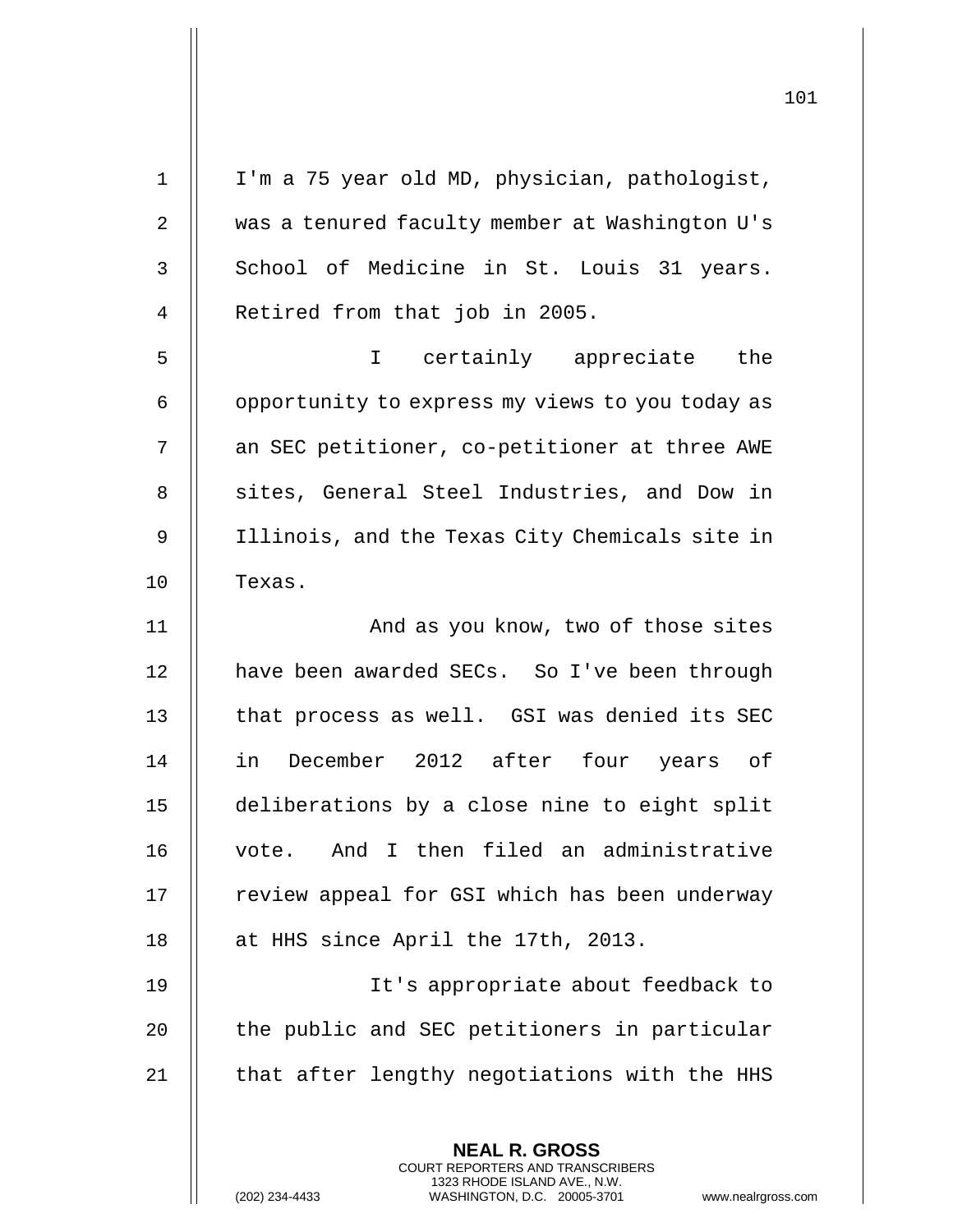| $\mathbf 1$    | Assistant Secretary who's handling that          |
|----------------|--------------------------------------------------|
| $\overline{2}$ | matter, I finally found out that it took until   |
| $\mathsf 3$    | January the 24th to get the complete GSI record  |
| $\overline{4}$ | to HHS.                                          |
| 5              | And that review panel did not start              |
| 6              | meeting until last month, in May of 2014. So     |
| 7              | I would anticipate that this administrative      |
| 8              | review will take a little longer than two years  |
| 9              | to process. And I'll leave it up to you all to   |
| 10             | see whether that's timely or not. I don't        |
| 11             | think it is.                                     |
| 12             | Since 2003 I've contributed 81                   |
| 13             | White Papers on the SEC rule, the NIOSH ten-year |
| 14             | review, and several other NIOSH dockets,         |
| 15             | including 53 papers to the GSI Docket 140.       |
| 16             | Almost all of them, including the                |
| 17             | GSI administrative review are posted on the      |
| 18             | DCAS website.                                    |
| 19             | The organization I co-founded, the               |
| 20             | Southern Illinois Nuclear Energy Workers, or     |
| 21             | SINEW. And that's S-I-N-E-W, the acronym, has    |
|                |                                                  |
|                | <b>NEAL R. GROSS</b>                             |

COURT REPORTERS AND TRANSCRIBERS 1323 RHODE ISLAND AVE., N.W.

(202) 234-4433 WASHINGTON, D.C. 20005-3701 www.nealrgross.com

 $\prod$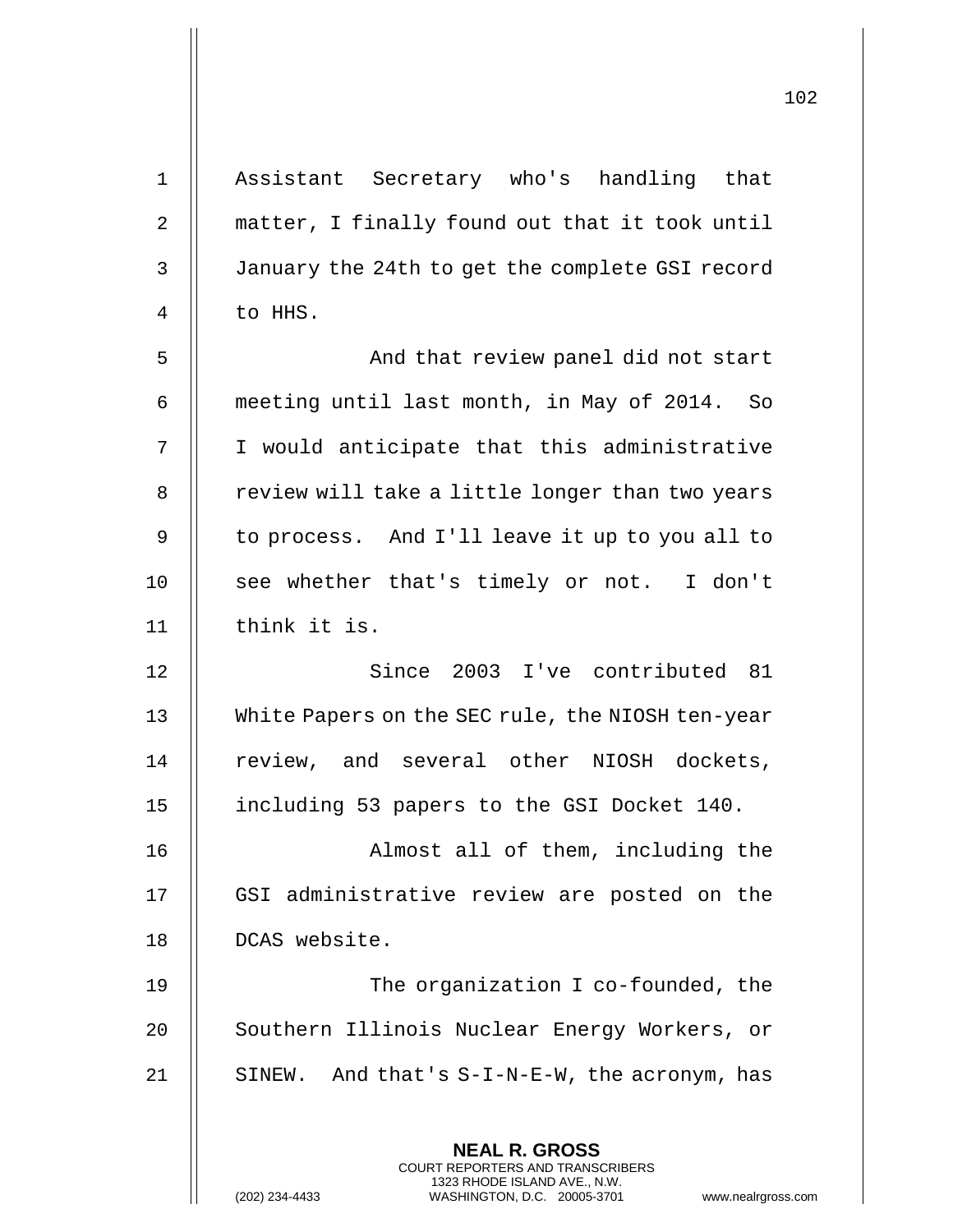**NEAL R. GROSS** 1 participated in the larger national debate 2 | about EEOICPA 2000, along with ANWAG, the 3 United Weapons Workers and other 4 | organizations. 5 We have worked with workers to  $6$   $\parallel$  submit numerous affidavits to NIOSH and the 7 || Board. We've discovered in January 2007 that 8 || NIOSH had film badges at Landauer, and we 9 | contributed major new information to NIOSH and 10 || the Board through participating in the FOIA 11 process. 12 Ironically, exactly six years 13 | previously to the Board vote on the GSI SEC, on 14 December 12th, 2006 at its 42nd meeting in 15 Naperville, Illinois, then Illinois Senator 16 || Barack Obama, before he became our 44th 17 || president of the United States, addressed this 18 | Board. 19 || And you can see his remarks starting 20 || on Page 125 of that transcript. And he 21 acknowledged the help he received from SINEW

> COURT REPORTERS AND TRANSCRIBERS 1323 RHODE ISLAND AVE., N.W.

(202) 234-4433 WASHINGTON, D.C. 20005-3701 www.nealrgross.com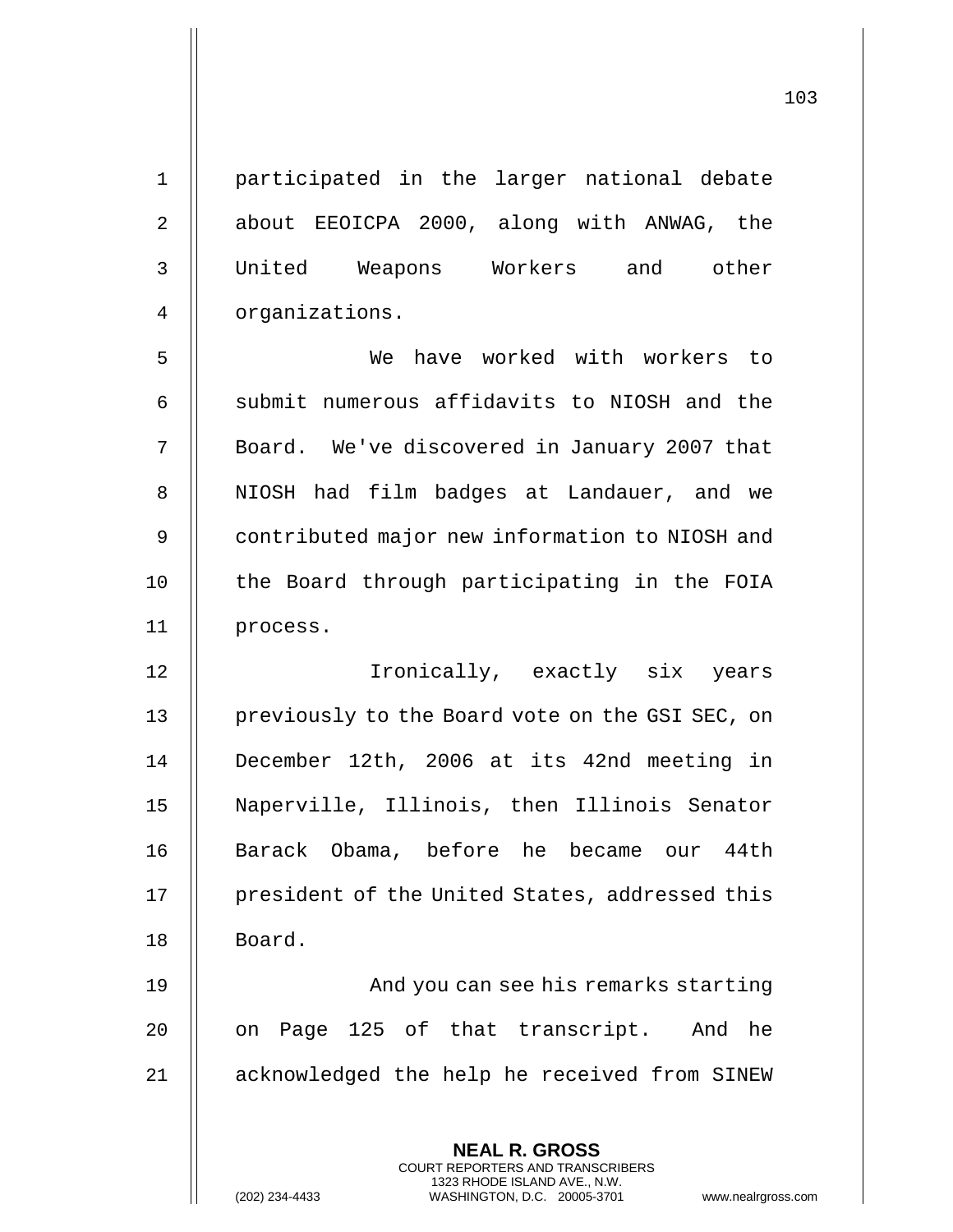104 1 | understanding GSI and their site. 2 He expressed frustration at the 3 || slow pace of NIOSH in performing dose 4 | reconstructions, noting that only two claims at 5 | Dow had been paid. 6 I have always viewed this worker 7 | outreach group as being central to the mission  $8$  | of the Board task, according to its original 9 | charter. I think many people in the advocacy 10 || camp share my hopes and aspirations for this 11 Work Group. 12 || T do aqree with recent transcripts 13 || of this Work Group which document a gradual 14 || erosion of that original mission. And I 15 || applaud today's effort to look forward towards 16 | the future. 17 || I have read both of the discussion 18 | presentations for today's outreach Work Group 19 meeting. And kind of in response to all of this 20 | I offer the following few comments that I hope 21 will be constructive ones.

> **NEAL R. GROSS** COURT REPORTERS AND TRANSCRIBERS 1323 RHODE ISLAND AVE., N.W.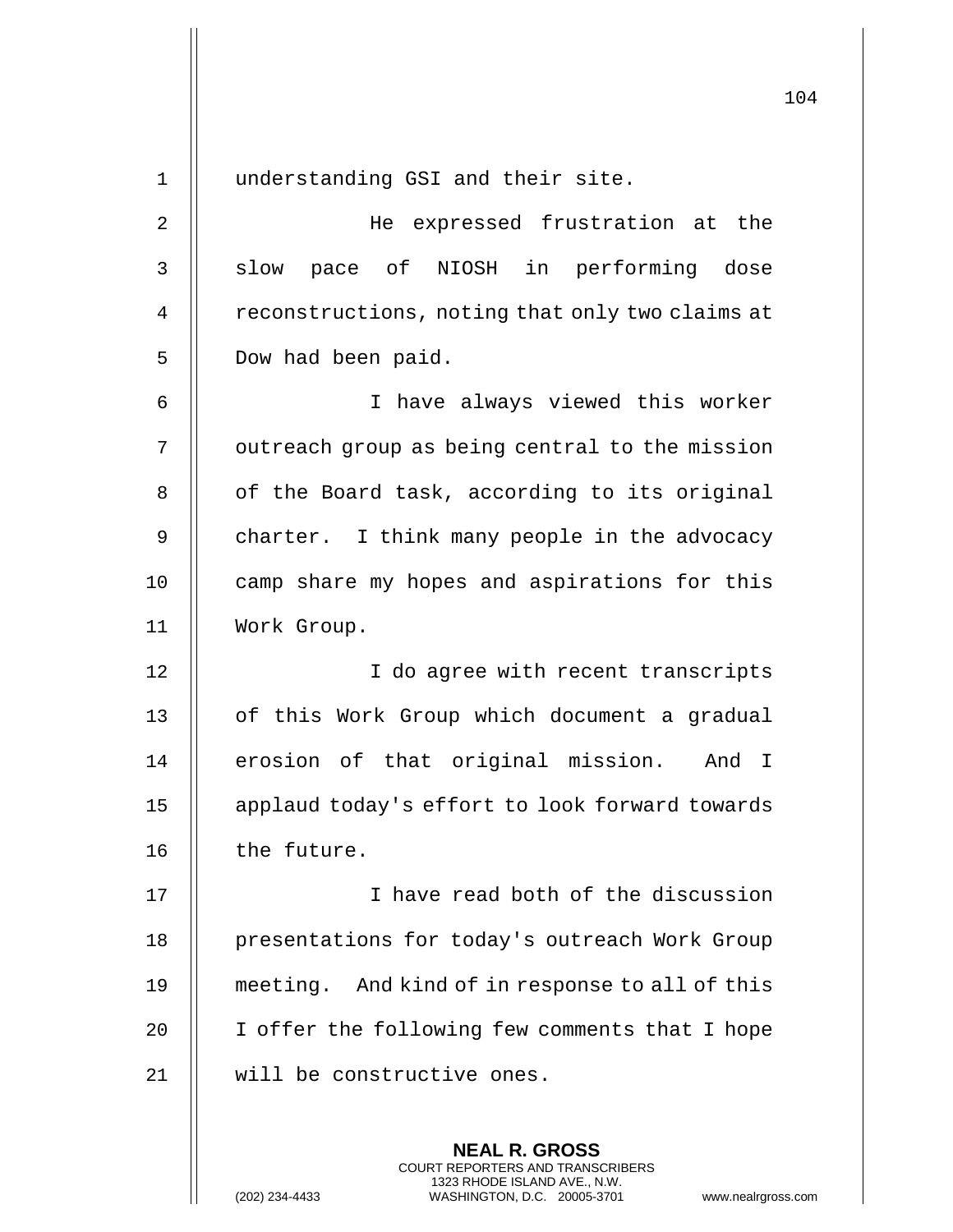| $\mathbf 1$ | First and foremost I challenge the                                                                                                                                |
|-------------|-------------------------------------------------------------------------------------------------------------------------------------------------------------------|
| 2           | accuracy of the overall analysis that NIOSH                                                                                                                       |
| 3           | addressed worker concerns 90 percent of the                                                                                                                       |
| 4           | time in a general way or in a significant way.                                                                                                                    |
| 5           | The important question would be or                                                                                                                                |
| 6           | should have been, how often has NIOSH addressed                                                                                                                   |
| 7           | worker site expert or SEC petitioner concerns                                                                                                                     |
| 8           | in direct and specific ways?                                                                                                                                      |
| 9           | Two, the emphasis on worker                                                                                                                                       |
| 10          | outreach has become way too narrow focusing                                                                                                                       |
| 11          | only on the largest DOE sites. Witness today's                                                                                                                    |
| 12          | discussion papers that deal almost exclusively                                                                                                                    |
| 13          | and retrospectively with LANL and Rocky Flats.                                                                                                                    |
| 14          | I agree that what is needed for the                                                                                                                               |
| 15          | future is real time analysis and much broader                                                                                                                     |
| 16          | sampling. For example, NIOSH and the Board                                                                                                                        |
| 17          | could answer questions from the public directly                                                                                                                   |
| 18          | during Board public comment sessions.                                                                                                                             |
| 19          | NIOSH and the Board could state                                                                                                                                   |
| 20          | specific actions they would take to answer the                                                                                                                    |
| 21          | questions definitively both in real time and in                                                                                                                   |
|             |                                                                                                                                                                   |
|             | <b>NEAL R. GROSS</b><br><b>COURT REPORTERS AND TRANSCRIBERS</b><br>1323 RHODE ISLAND AVE., N.W.<br>(202) 234-4433<br>WASHINGTON, D.C. 20005-3701<br>www.nealrgros |

(202) 234-4433 WASHINGTON, D.C. 20005-3701 www.nealrgross.com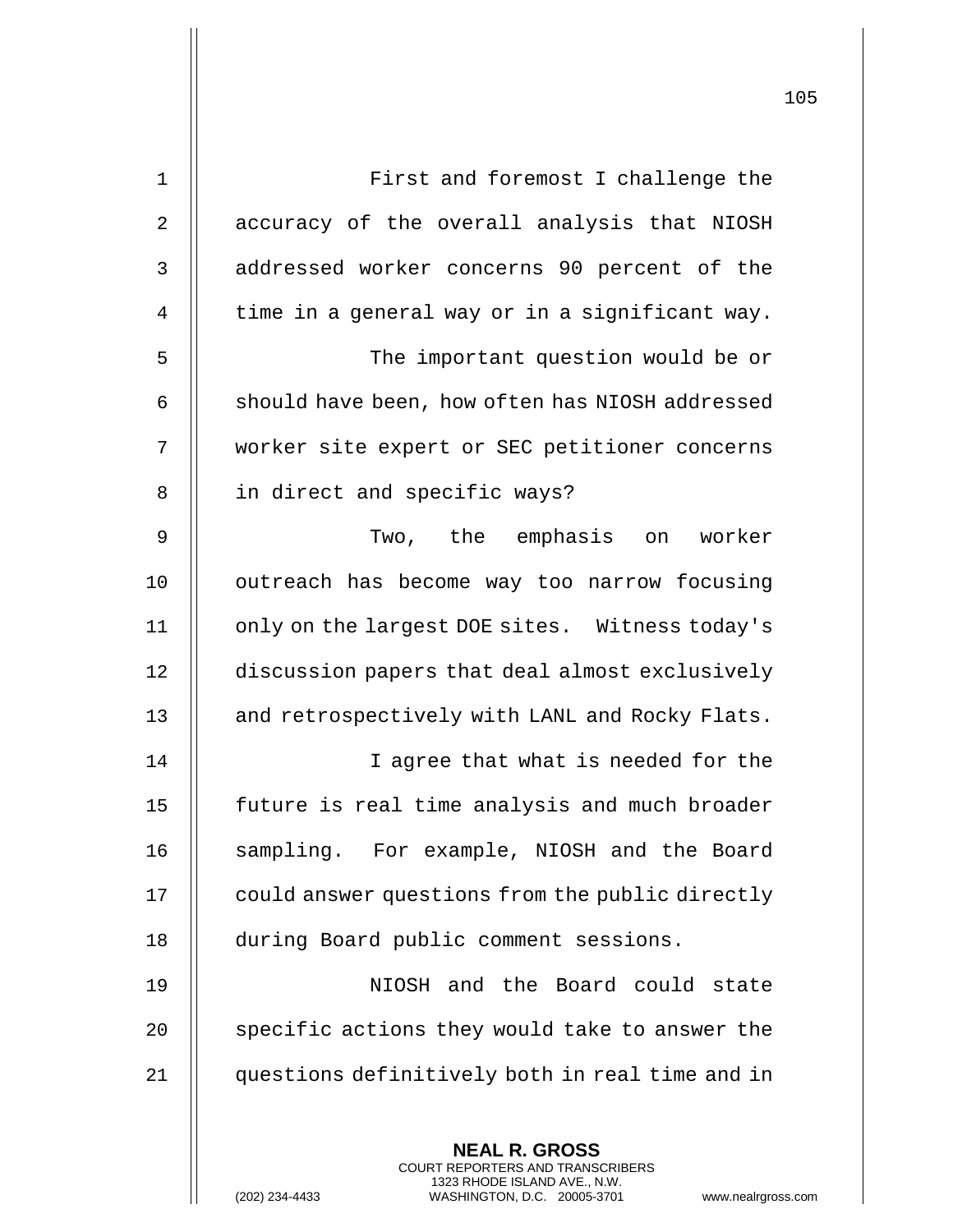|                |                                                                                                                                                                 | 106 |
|----------------|-----------------------------------------------------------------------------------------------------------------------------------------------------------------|-----|
| $\mathbf 1$    | writing, I would say within seven days of the                                                                                                                   |     |
| $\overline{2}$ | meeting.                                                                                                                                                        |     |
| 3              | The way things are now, and I'm not                                                                                                                             |     |
| 4              | being facetious, the person receiving the                                                                                                                       |     |
| 5              | answers is such or ever forthcoming, often has                                                                                                                  |     |
| 6              | lost track of what the original question was,                                                                                                                   |     |
| 7              | or when and where it was asked.                                                                                                                                 |     |
| 8              | In the future the Work Group should                                                                                                                             |     |
| 9              | expand its outreach to include many more sites                                                                                                                  |     |
| 10             | that include AWE sites which form a large                                                                                                                       |     |
| 11             | majority of all covered EEOICPA sites.                                                                                                                          |     |
| 12             | Three, I suggest that the outreach                                                                                                                              |     |
| 13             | communications data from AWE sites will be far                                                                                                                  |     |
| 14             | different from those of large DOE facilities.                                                                                                                   |     |
| 15             | Outreach from large DOE sites with designated                                                                                                                   |     |
| 16             | points of contact are not representative of the                                                                                                                 |     |
| 17             | situation at AWE sites.                                                                                                                                         |     |
| 18             | To my knowledge, no one at DOL or DOE                                                                                                                           |     |
| 19             | has ever attempted to construct or make use of                                                                                                                  |     |
| 20             | a list of designated contact people at AWE                                                                                                                      |     |
| 21             | sites. And frankly I wonder why this has not                                                                                                                    |     |
|                | <b>NEAL R. GROSS</b><br>COURT REPORTERS AND TRANSCRIBERS<br>1323 RHODE ISLAND AVE., N.W.<br>(202) 234-4433<br>WASHINGTON, D.C. 20005-3701<br>www.nealrgross.com |     |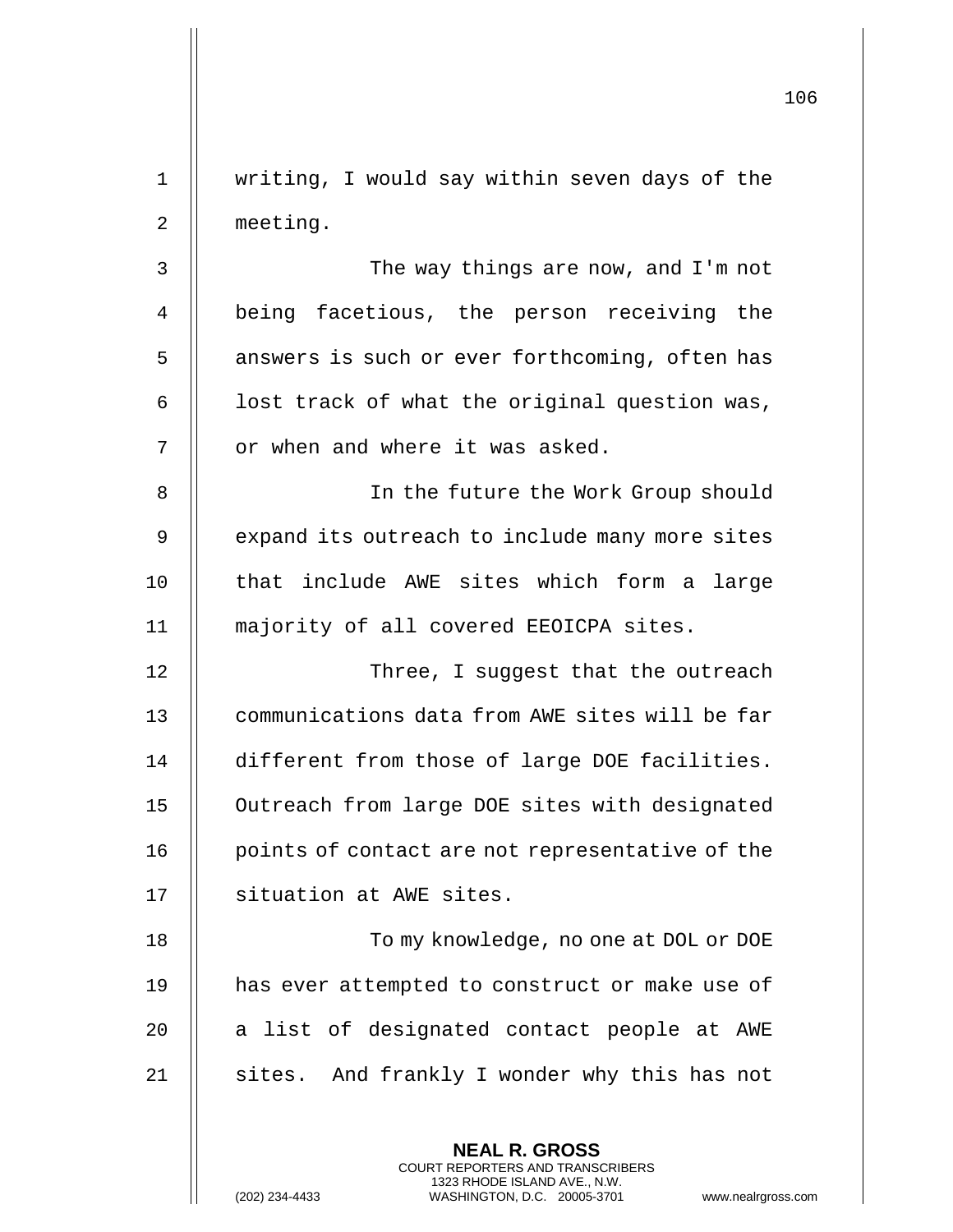## 1 | happened?

| $\overline{2}$ | Fifth, while joint task force                                                                   |
|----------------|-------------------------------------------------------------------------------------------------|
| $\mathsf 3$    | outreach meetings by DOL, NIOSH, and DOE have                                                   |
| 4              | greatly intensified in recent years. DOL and                                                    |
| 5              | NIOSH worker outreach meetings to explain the                                                   |
| 6              | DR process and SEC processes at AWE sites has                                                   |
| 7              | practically ceased.                                                                             |
| 8              | SINEW on May the 12th, 2014 held an                                                             |
| 9              | outreach informational meeting for GSI and Dow                                                  |
| 10             | workers at Granite City, Illinois. DOL was                                                      |
| 11             | invited but they were unable to attend. NIOSH                                                   |
| 12             | was invited and they were also not able to                                                      |
| 13             | attend.                                                                                         |
| 14             | The Paducah Resource Center did                                                                 |
| 15             | furnish some brochures. But importantly at                                                      |
| 16             | that meeting, we identified eight new people                                                    |
| 17             | who wished to file Part B claims. And new                                                       |
| 18             | claims from GSI and Dow have been practically                                                   |
| 19             | stagnant for the last year.                                                                     |
| 20             | So I believe that holding those AWE                                                             |
| 21             | site meetings would be very productive about                                                    |
|                | <b>NEAL R. GROSS</b><br>COURT REPORTERS AND TRANSCRIBERS                                        |
|                | 1323 RHODE ISLAND AVE., N.W.<br>(202) 234-4433<br>WASHINGTON, D.C. 20005-3701<br>www.nealrgross |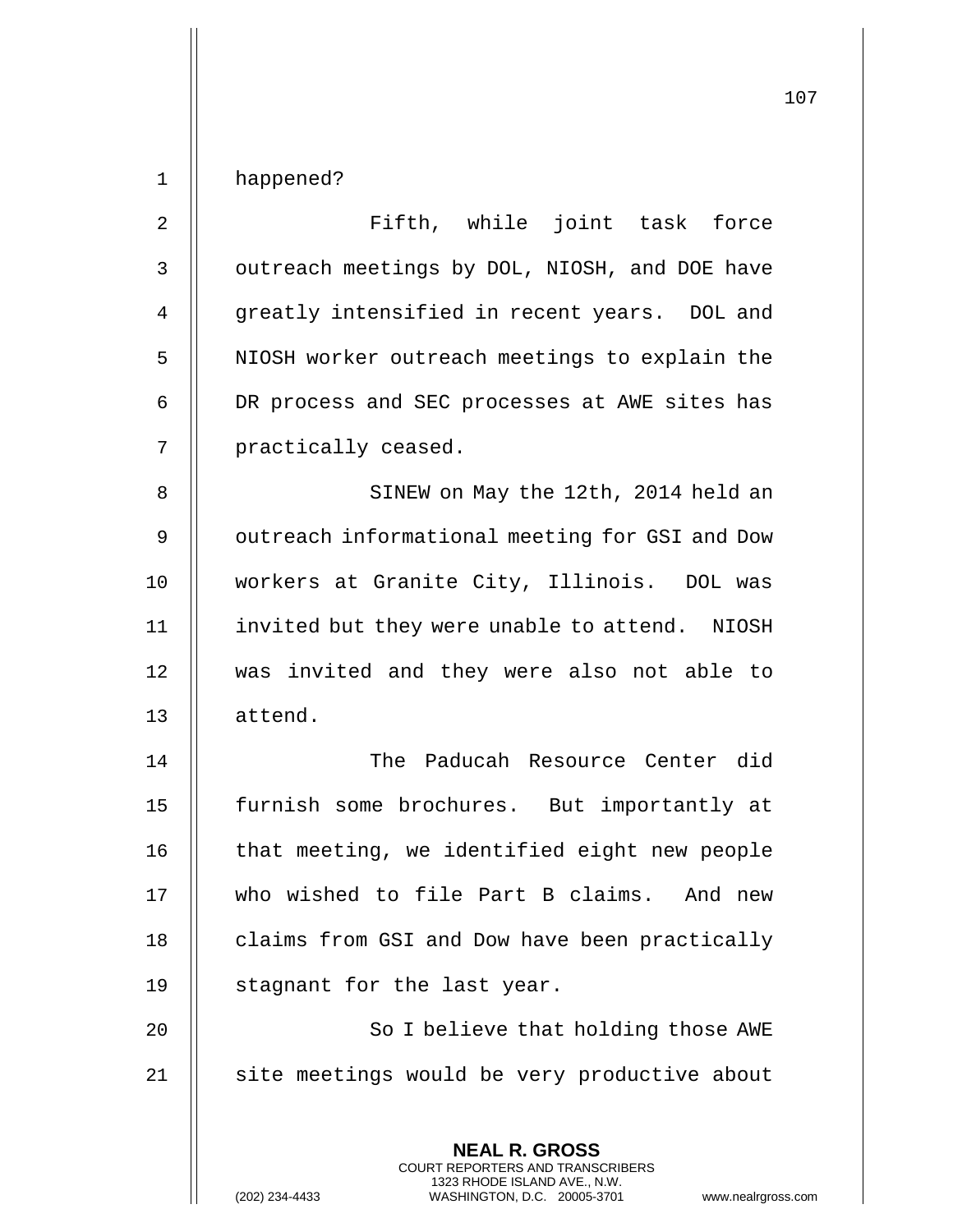1 || expanding the population of people who file  $2 \parallel$  claims.

3 | Six, to document the accuracy of my 4 | preceding two observations in items four and 5 | five, this work and the Board could task SC&A 6 || to compile a master list of worker outreach 7 | informational meetings held by NIOSH, DOL, and 8 DOE from 2000 to 2014.

9 This list should not include worker 10 meetings held to discuss or address Site 11 || Profile issues or SEC issues, I view them as 12 || separate processes. The AWE and DOE sites 13 || should be listed separately.

14 || Seven, my personal experiences over 15  $\parallel$  the past 11 years with matters that are central 16 || to this Work Group, may be summarized very 17 | briefly as follows.

18 || A, almost none of my many public **comments has been addressed by NIOSH** by a letter  $\parallel$  or email directly to me stating the writer was addressing a Dan McKeel public comment.

> **NEAL R. GROSS** COURT REPORTERS AND TRANSCRIBERS 1323 RHODE ISLAND AVE., N.W.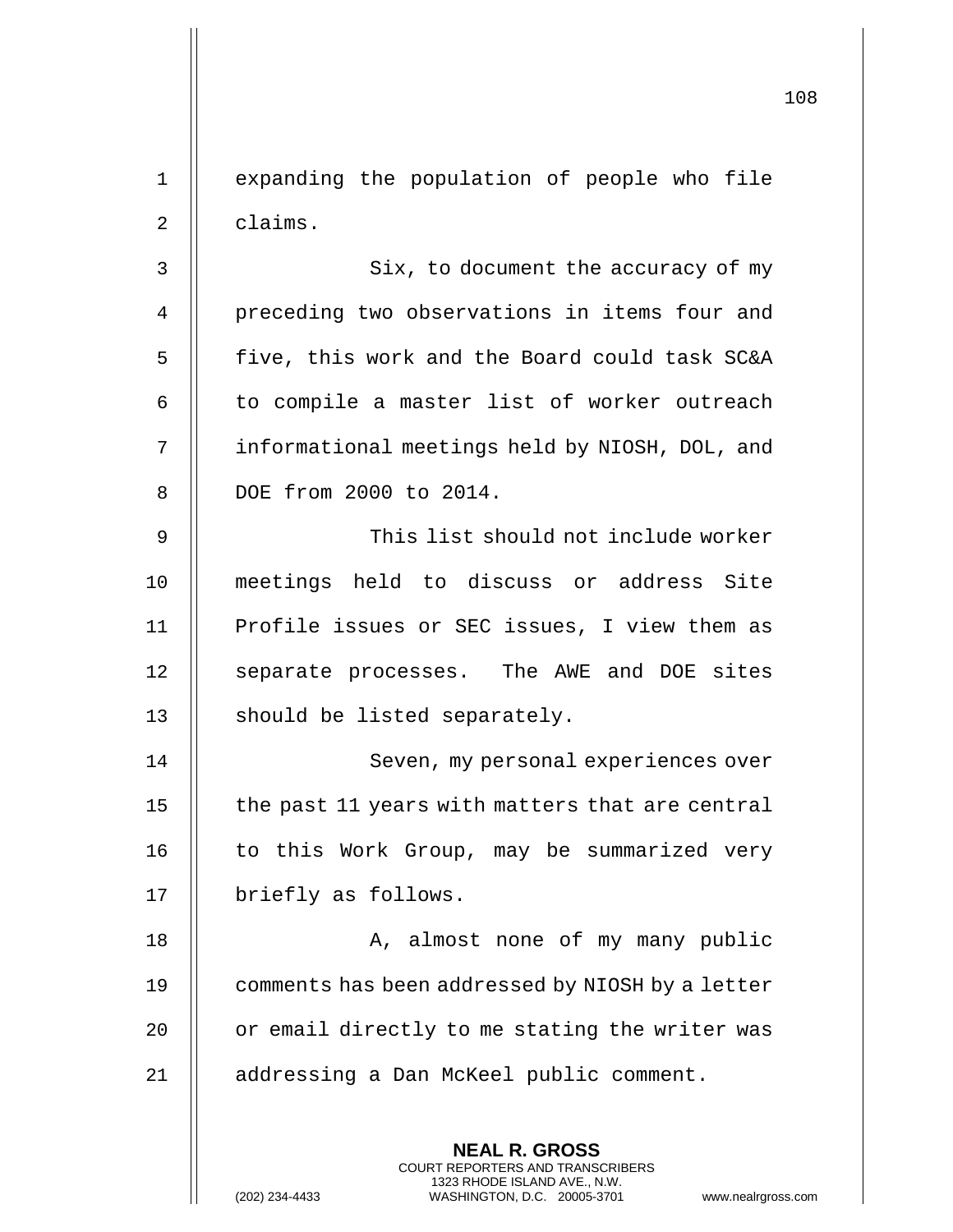| $\mathbf 1$    | There was a specific set of Dan                                                                                                                                   |
|----------------|-------------------------------------------------------------------------------------------------------------------------------------------------------------------|
| $\overline{2}$ | McKeel public comments, that NIOSH claimed to                                                                                                                     |
| 3              | have addressed directly with me, that Board                                                                                                                       |
| 4              | Chairman Melius reviewed at a subsequent ABRWH                                                                                                                    |
| 5              | Board working session.                                                                                                                                            |
| 6              | That assertion was completely                                                                                                                                     |
| 7              | false. I wasn't contacted by NIOSH. At the                                                                                                                        |
| 8              | time I wrote this comment, I did not have that                                                                                                                    |
| 9              | specific transcript available. But I can                                                                                                                          |
| 10             | locate it.                                                                                                                                                        |
| 11             | B, a significant proportion of my                                                                                                                                 |
| 12             | many informational contributions to the Board                                                                                                                     |
| 13             | at various Work Groups and to NIOSH, have never                                                                                                                   |
| 14             | been acknowledged much less acted upon.                                                                                                                           |
| 15             | I believe professional and common                                                                                                                                 |
| 16             | courtesy requires the recipients of good faith                                                                                                                    |
| 17             | input from the public, and from petitioners,                                                                                                                      |
| 18             | and site experts should acknowledge receipt of                                                                                                                    |
| 19             | the same in writing and promptly, right away as                                                                                                                   |
| 20             | soon as practical.                                                                                                                                                |
| 21             | C, NIOSH often does not follow                                                                                                                                    |
|                |                                                                                                                                                                   |
|                | <b>NEAL R. GROSS</b><br><b>COURT REPORTERS AND TRANSCRIBERS</b><br>1323 RHODE ISLAND AVE., N.W.<br>WASHINGTON, D.C. 20005-3701<br>(202) 234-4433<br>www.nealrgros |

(202) 234-4433 WASHINGTON, D.C. 20005-3701 www.nealrgross.com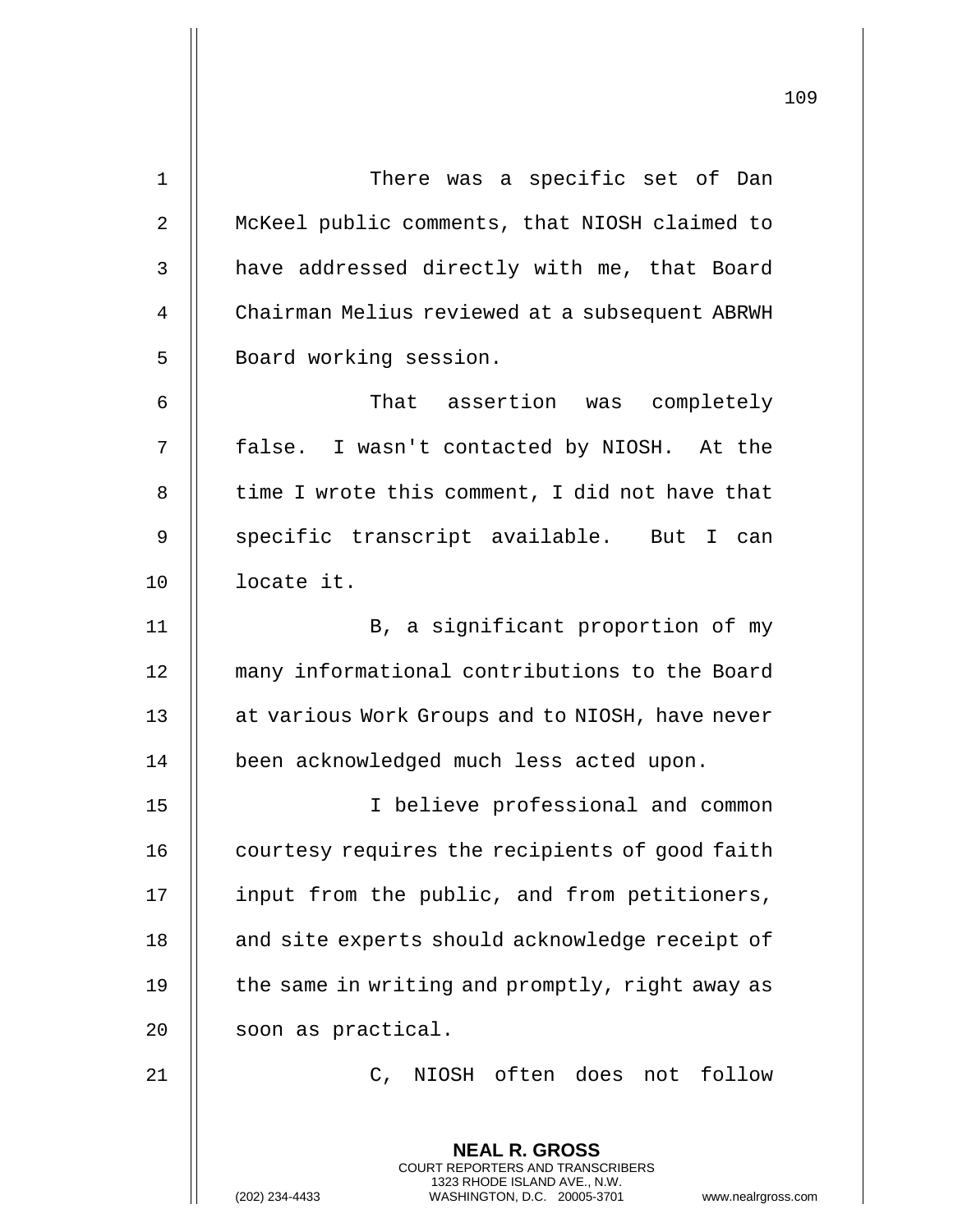1 | through and interview workers who make public 2 | comments and file affidavits that directly 3 || affect Site Profile, site specific dose 4 | reconstructions, and site specific SECs. 5 || Two recent examples relate to the 6 | Dow SEC 79 covered period and worker public 7 comment and SEC Board discussion input from 8 || multiple Rocky Flats and Kansas City plant 9 workers at each site concerning Dow-Madison 10 || HK31 thorium alloy use at those two plants. 11 Nor have the Work Groups 12 | considering these two sites taken action that 13 || I am aware of. The Outreach Work Group should  $14$  | try to document or refute this allegation. 15 || D, NIOSH errs in not giving eye 16 witness worker affidavits sufficient weight in 17 decision making about key technical documents, 18 || such as Site Profiles, TIBs, TDBs, SEC

20 An older example of 21 underutilization of sworn affidavit

19 || Evaluation Reports, et cetera.

**NEAL R. GROSS** COURT REPORTERS AND TRANSCRIBERS 1323 RHODE ISLAND AVE., N.W.

(202) 234-4433 WASHINGTON, D.C. 20005-3701 www.nealrgross.com

110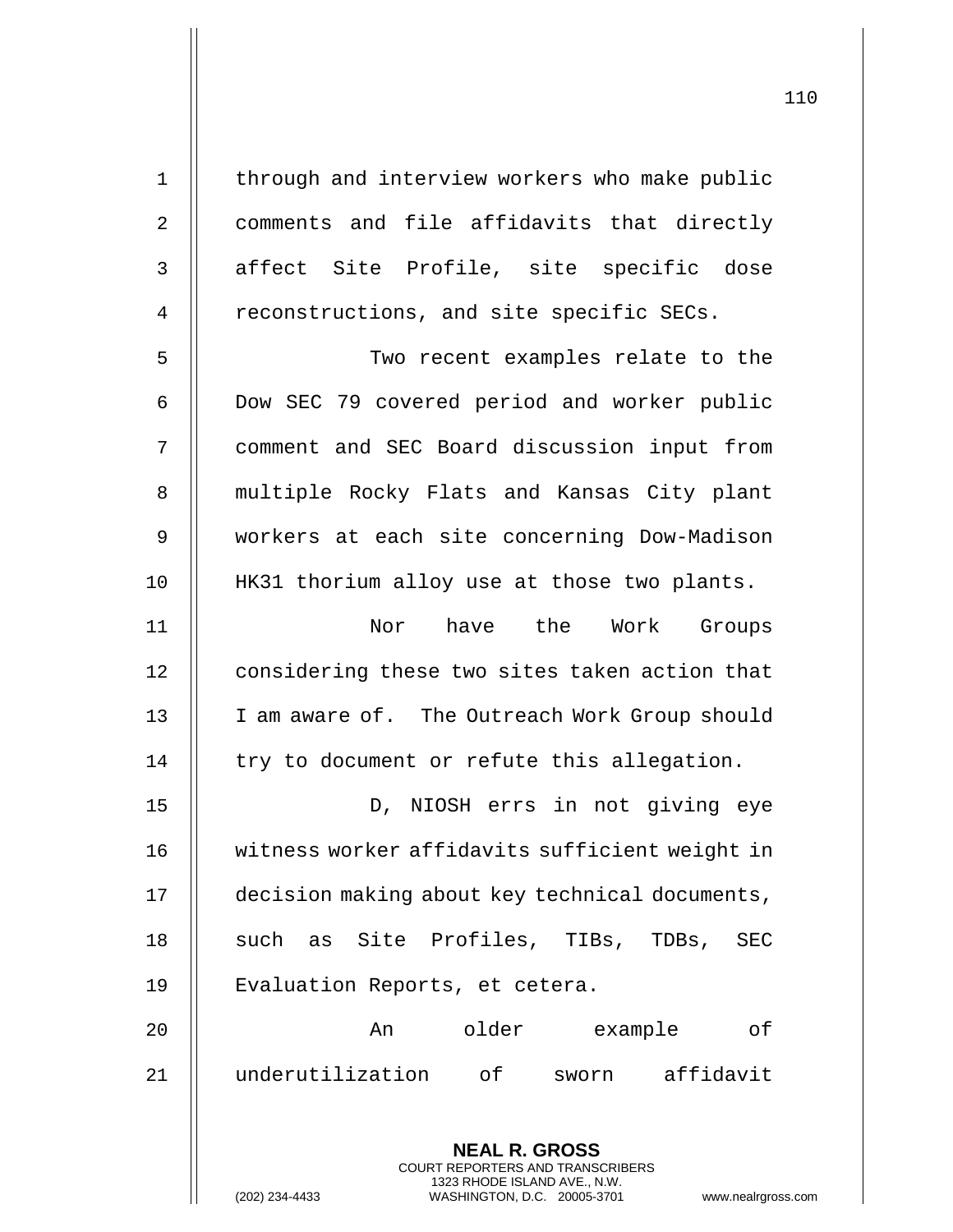| $\mathbf 1$    | information by NIOSH is six GSI worker                                                                                                    |
|----------------|-------------------------------------------------------------------------------------------------------------------------------------------|
| $\overline{2}$ | affidavits which established that an 80-curie                                                                                             |
| 3              | cobalt-60 non-destructive testing gamma source                                                                                            |
| 4              | used during the AEC contract periods,<br>was                                                                                              |
| 5              | 1964-66 at GSI.                                                                                                                           |
| 6              | Another example is that no less than                                                                                                      |
| 7              | 14 sworn Dow worker affidavits are on the                                                                                                 |
| 8              | published record attesting to HK31A thorium                                                                                               |
| 9              | alloy plate shipments to Rocky Flats DOE site,                                                                                            |
| 10             | that are now backed up by new, that is 2013 and                                                                                           |
| 11             | '14, Rocky Flats and Kansas City Plant worker                                                                                             |
| 12             | testimonies. See item C above.                                                                                                            |
| 13             | SINEW has submitted other evidence                                                                                                        |
| 14             | that Dow HK31 alloy plates most likely were used                                                                                          |
| 15             | in the Rocky Flats transport modification                                                                                                 |
| 16             | center located in building 440. And the Kansas                                                                                            |
| 17             | City plant information was that Dow HK31 was                                                                                              |
| 18             | used in the model shop and in area 20E.                                                                                                   |
| 19             | HHS, the Office of General Counsel,                                                                                                       |
| 20             | the CDC/ATSDR FOIA Office and NIOSH are all                                                                                               |
| 21             | highly inconsistent in the way they redact                                                                                                |
|                | <b>NEAL R. GROSS</b>                                                                                                                      |
|                | <b>COURT REPORTERS AND TRANSCRIBERS</b><br>1323 RHODE ISLAND AVE., N.W.<br>(202) 234-4433<br>WASHINGTON, D.C. 20005-3701<br>www.nealrgros |

(202) 234-4433 WASHINGTON, D.C. 20005-3701 www.nealrgross.com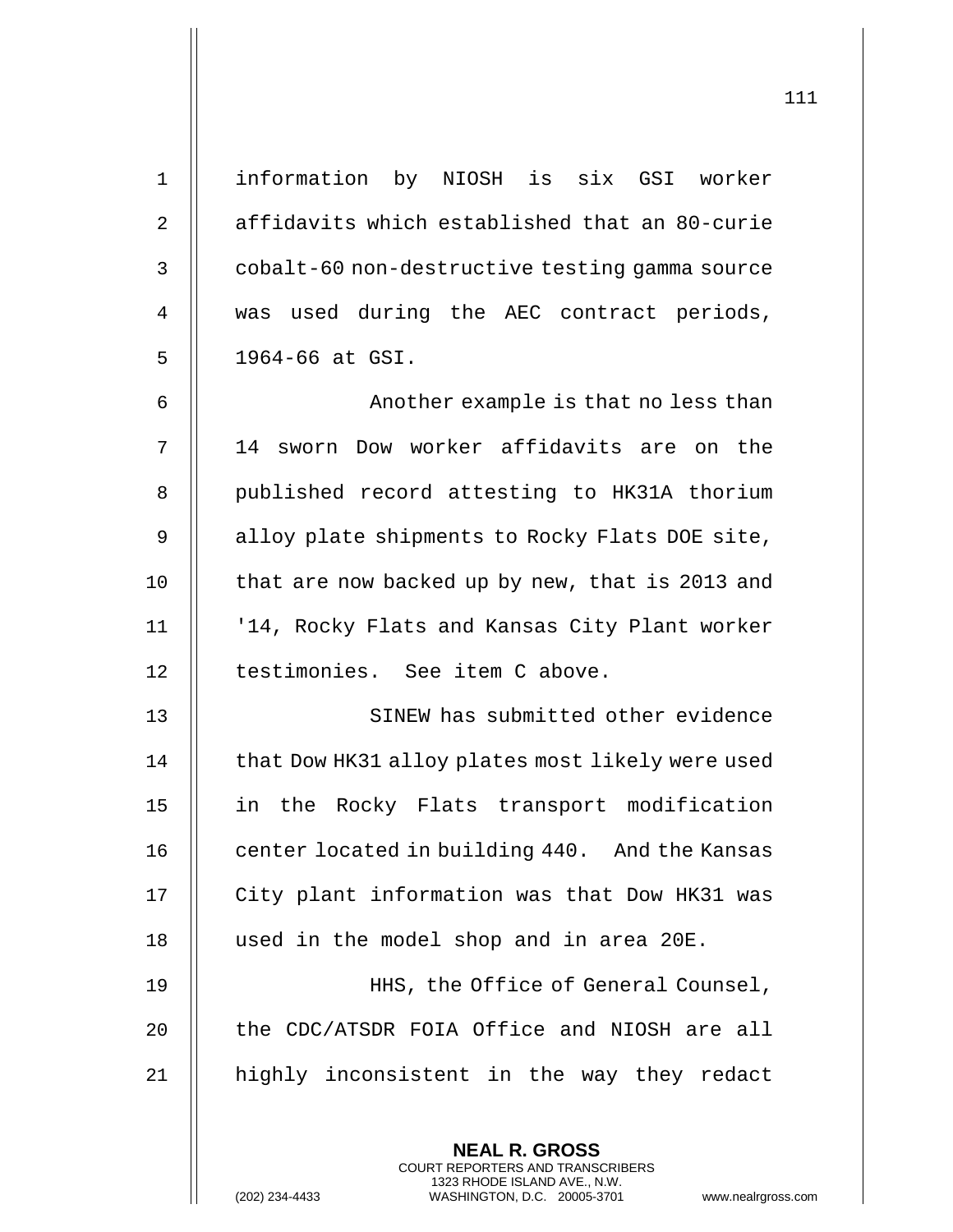|             |                                                          | 112 |
|-------------|----------------------------------------------------------|-----|
| $\mathbf 1$ | written worker input to the Board and its Work           |     |
| 2           | Groups.                                                  |     |
| 3           | They have refused to honor Dow and                       |     |
| 4           | GSI worker Privacy Act waivers submitted by a            |     |
| 5           | well-qualified, experienced, pro bono Illinois           |     |
| 6           | law firm who helps SINEW.                                |     |
| 7           | They redact deceased person private                      |     |
|             |                                                          |     |
| 8           | information even though such individuals are             |     |
| 9           | not covered by the Privacy Act, by 5 US Code             |     |
| 10          | 552a. The names of SEC petitioners are omitted           |     |
| 11          | from the SEC petition posting on the DCAS                |     |
| 12          | website, but are printed when the same person            |     |
| 13          | addresses the Board during an SEC presentation.          |     |
| 14          | names and other identifying<br>And                       |     |
| 15          | data are usually but not always omitted from             |     |
| 16          | NIOSH group worker interviews on the                     |     |
| 17          | participant page and from lists of candidate             |     |
| 18          | cases for DR Subcommittee interviews that are            |     |
| 19          | handed out to the public in the past.                    |     |
| 20          | Such occurrences ought to be                             |     |
| 21          | investigated and analyzed as part of the                 |     |
|             |                                                          |     |
|             | <b>NEAL R. GROSS</b><br>COURT REPORTERS AND TRANSCRIBERS |     |

1323 RHODE ISLAND AVE., N.W.

 $\prod$ 

(202) 234-4433 WASHINGTON, D.C. 20005-3701 www.nealrgross.com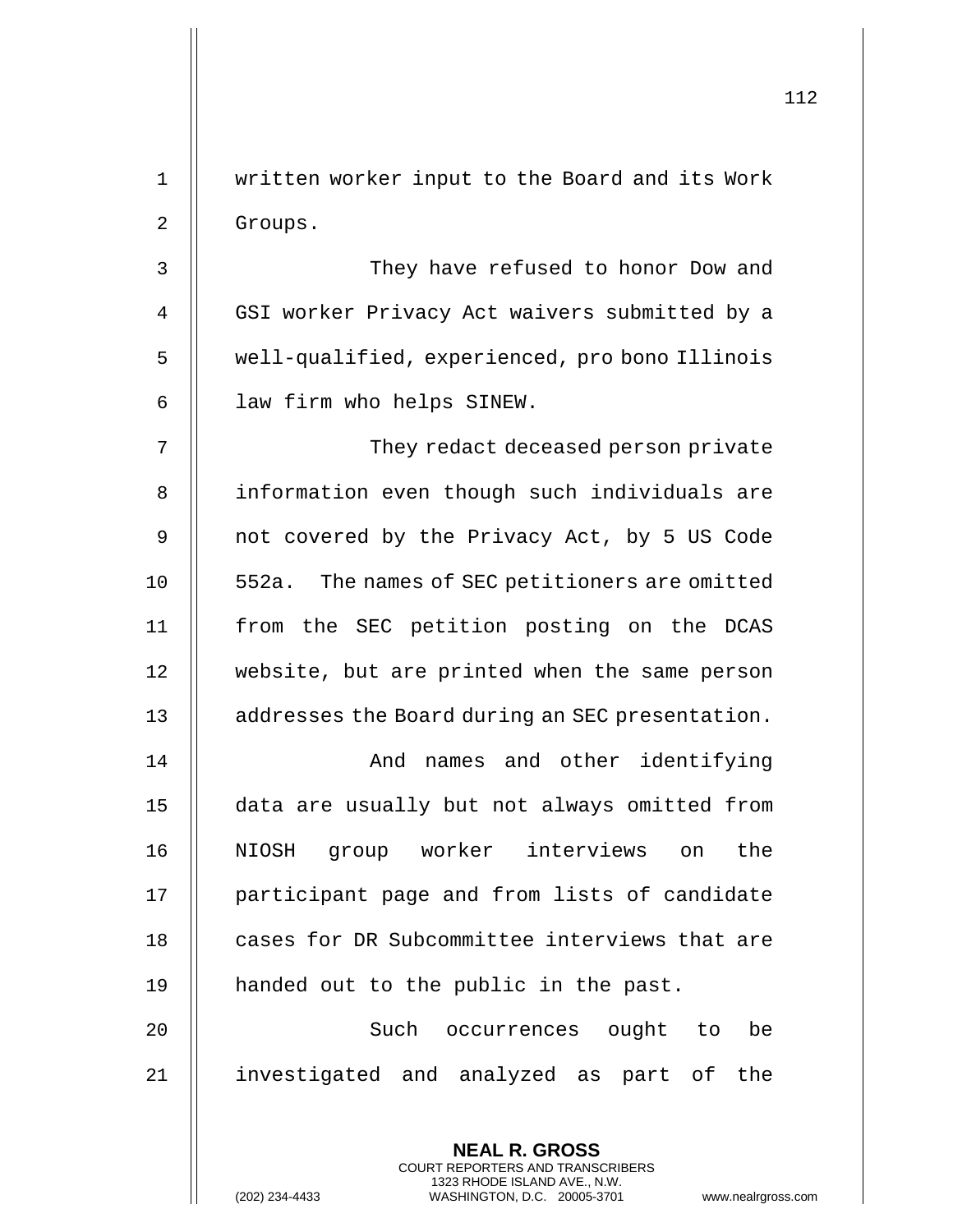**NEAL R. GROSS** COURT REPORTERS AND TRANSCRIBERS 1323 RHODE ISLAND AVE., N.W. (202) 234-4433 WASHINGTON, D.C. 20005-3701 www.nealrgross.com 1 quality control assessments of the Outreach 2 Work Group's activities. I will end at this 3 || point. Most of my additional concerns were 4 | expressed in my six different sets of comments 5 | on the NIOSH ten-year review. And I thank you  $6$  || for giving me an audience today. 7 CHAIR BEACH: Thank you, Dan. And 8 || you said you will be sending that to me? 9 DR. McKEEL: Yes, I will. 10 || CHAIR BEACH: I appreciate that. 11 DR. McKEEL: All right. 12 || CHAIR BEACH: And that'll give us 13 || the time to look at those individually and 14 hopefully get back to you on as many as we're 15 | capable along with NIOSH. 16 DR. McKEEL: Josie, I'm not 17 || actually asking for a response. This is input  $18$  || I want your --19 CHAIR BEACH: Okay. 20 DR. McKEEL: -- your Work Group to  $21$   $\parallel$  have.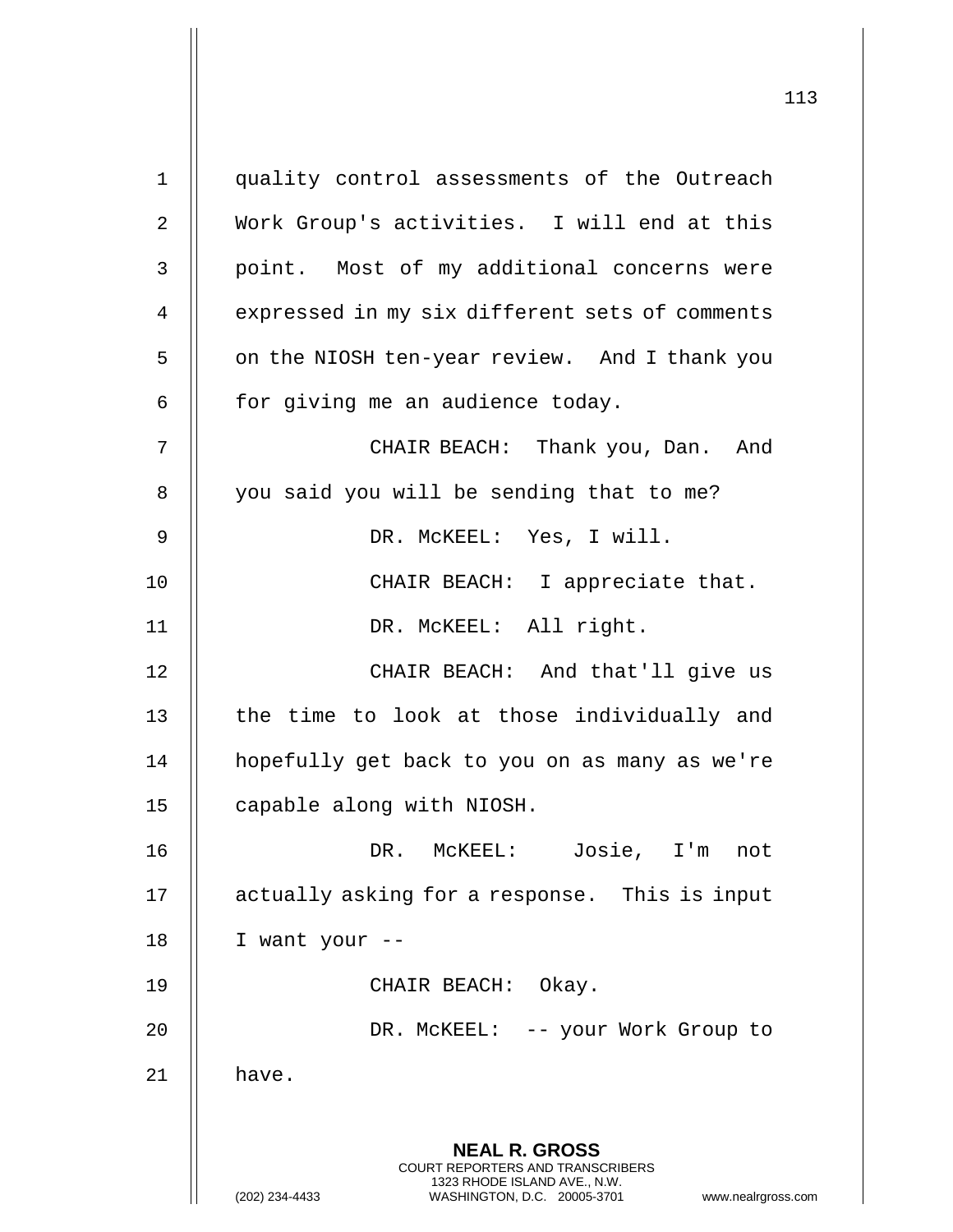114 **NEAL R. GROSS** COURT REPORTERS AND TRANSCRIBERS 1323 RHODE ISLAND AVE., N.W. (202) 234-4433 WASHINGTON, D.C. 20005-3701 www.nealrgross.com 1 || CHAIR BEACH: Oh, okay. 2 | DR. McKEEL: And use for whatever  $3$  | purpose. It might be useful. 4 CHAIR BEACH: Okay, that, thanks 5 | for that clarification, Dan. 6 DR. McKEEL: Thank you. 7 CHAIR BEACH: Any other worker, 8 || workers, worker advocates wishing to make 9 comments? 10 || I know I had heard from [identifying 11 information redacted] earlier that she was 12  $\parallel$  going to try and make the call, so -- okay, 13 || hearing none, it's been an interesting, 14 || productive Work Group meeting. Any other 15 | comments before we move to adjourn? 16 (No audible response) 17 || CHAIR BEACH: Ted, anything that we 18 || need to think about for moving forward? I 19 || think it's too early to plan another Work Group 20  $\parallel$  meeting, but --21 MR. KATZ: You know --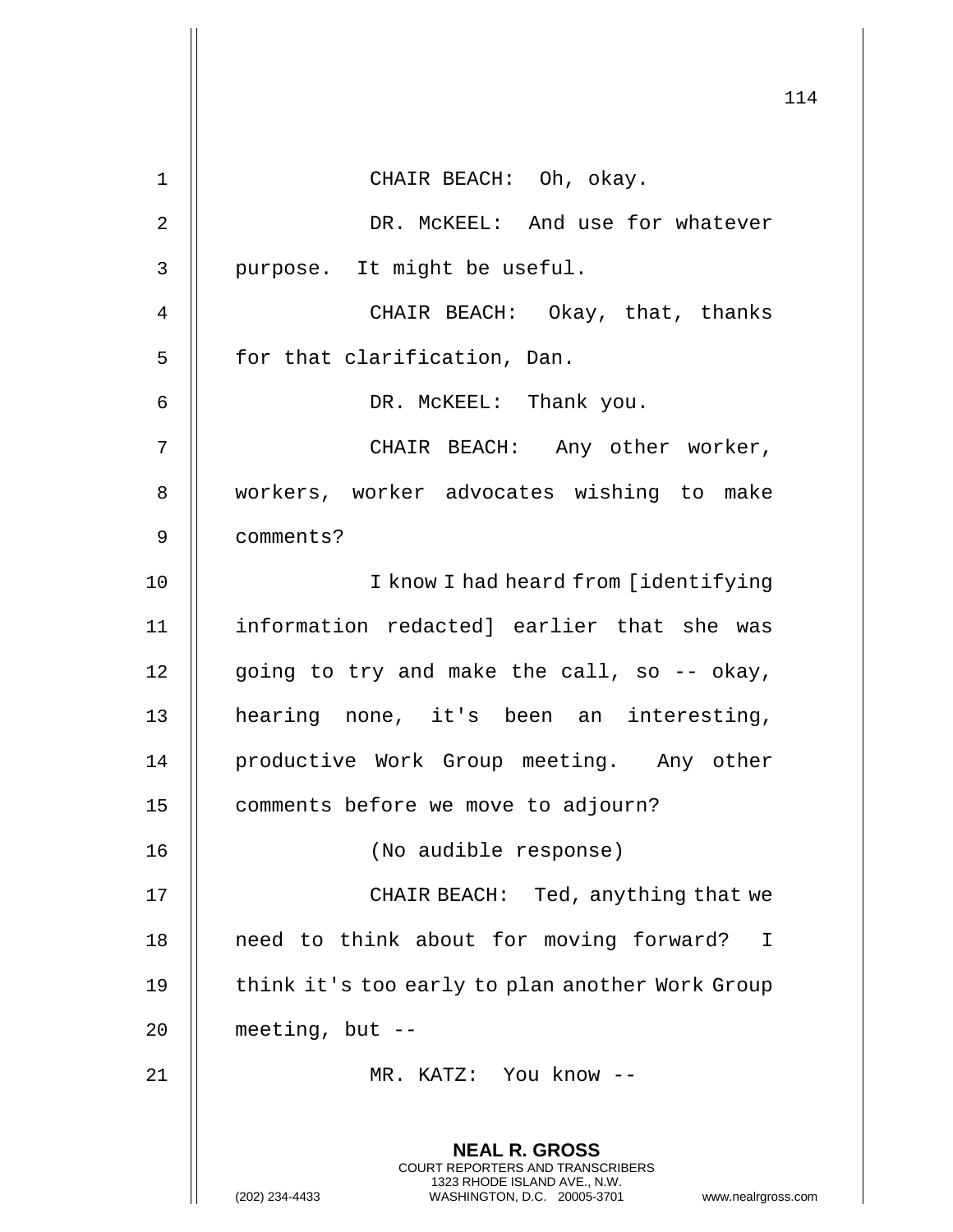|                | 115                                                                                                                                                                    |
|----------------|------------------------------------------------------------------------------------------------------------------------------------------------------------------------|
| $\mathbf 1$    | CHAIR BEACH: -- certainly we                                                                                                                                           |
|                |                                                                                                                                                                        |
| $\overline{2}$ | should be thinking about it after our July                                                                                                                             |
| 3              | meeting.                                                                                                                                                               |
| 4              | MR. KATZ: Right. And the only                                                                                                                                          |
| 5              | other thing I was going to say is I think I would                                                                                                                      |
| 6              | hold off on doing much with the charter until                                                                                                                          |
| 7              | you get to hear from the rest of the Board.                                                                                                                            |
| 8              | That's probably what you're planning anyway?                                                                                                                           |
| 9              | CHAIR BEACH: Right. Exactly.                                                                                                                                           |
| 10             | MR. KATZ: Yes, but no. I just                                                                                                                                          |
| 11             | want to thank everyone for a productive meeting                                                                                                                        |
| 12             | today, so great job.                                                                                                                                                   |
| 13             | CHAIR BEACH: Okay and Wanda thank                                                                                                                                      |
| 14             | you for mastering Live Meeting, finally.                                                                                                                               |
| 15             | MEMBER MUNN: Well I'm not sure                                                                                                                                         |
| 16             | there was much mastering, but $-$ -                                                                                                                                    |
| 17             | CHAIR BEACH: Well, you got the                                                                                                                                         |
| 18             | slides up.                                                                                                                                                             |
| 19             | MEMBER MUNN: That's true.                                                                                                                                              |
| 20             | CHAIR BEACH: That's pretty good.                                                                                                                                       |
| 21             | Thank you, Lynn. Thank you, NIOSH and SC&A,                                                                                                                            |
|                | <b>NEAL R. GROSS</b><br><b>COURT REPORTERS AND TRANSCRIBERS</b><br>1323 RHODE ISLAND AVE., N.W.<br>(202) 234-4433<br>WASHINGTON, D.C. 20005-3701<br>www.nealrgross.com |
|                |                                                                                                                                                                        |